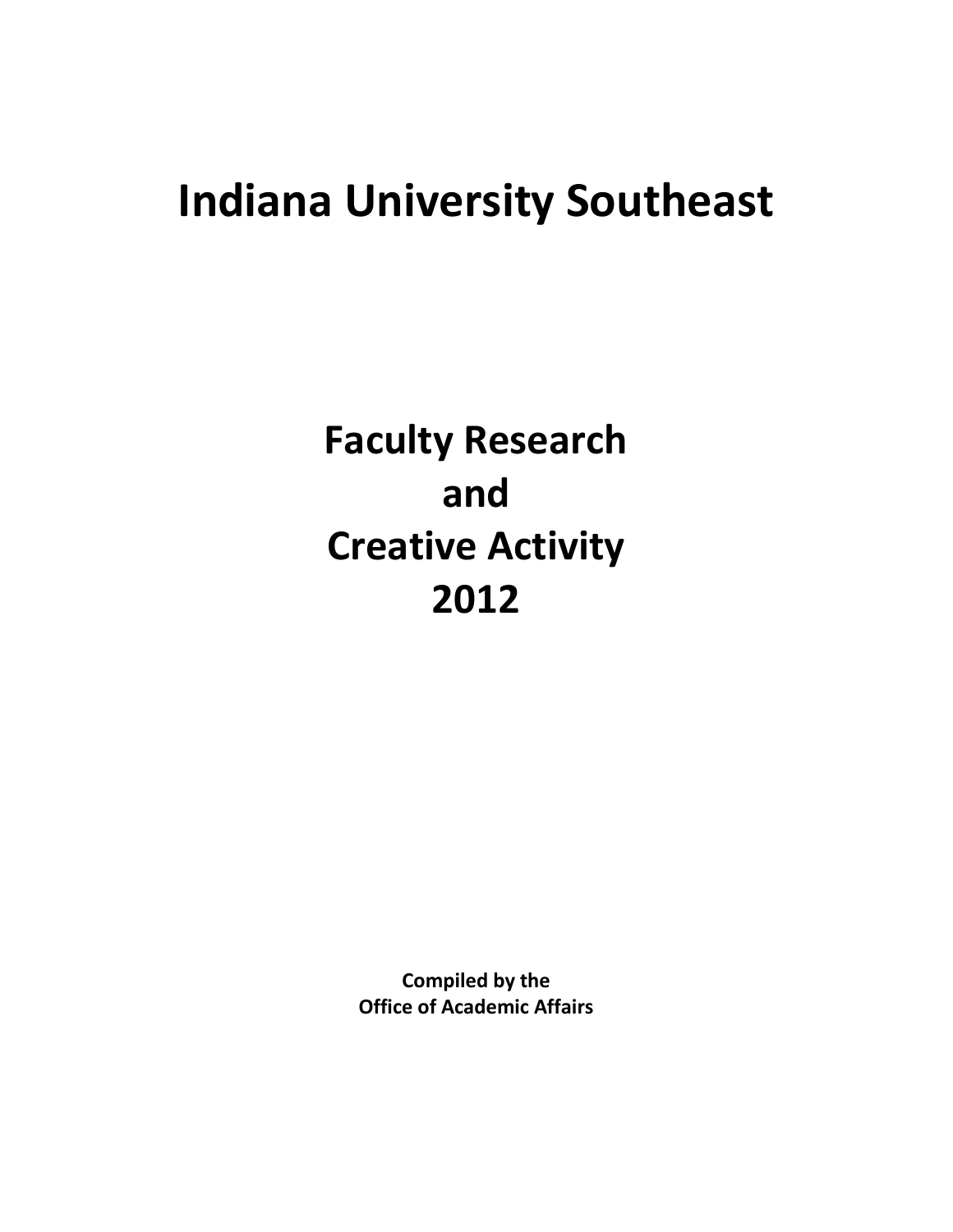## **PRESENTATIONS**

**AUTHOR:** Albertson,Stephanie Lynn

**UNIT**: School of Social Sciences

**TYPE:** Invited Talk

**ROLE:** Other

**DETAILS (including dates of performance, if applicable)**: Requested to serve as a discussant for panel entitled Understanding Lay Participation in Legal Contexts at the Law and Society annual conference in Boston, MA in May 2013., 12/3/2012 , Boston, MA, United States

\*\*\*\*\*\*\*\*\*\*\*\*\*\*\*\*\*\*\*\*\*\*\*\*\*\*\*\*\*\*\*\*\*\*\*\*\*\*\*\*\*\*\*\*\*\*\*\*\*\*\*\*\*\*\*\*\*\*\*\*

**AUTHOR:** Allen,Anne E Guernsey **UNIT**: School of Arts & Letters **TYPE:** Conference **ROLE:** Chair

**DETAILS (including dates of performance, if applicable)**: College Art Association Annual Conference Session Chair: The Body Politic: The Role of Body Art and Anthropomorphic Depictions in Oceanic SocietiesSession competatively chosen.Los Angeles, February 2012, 1/1/2012 , Los Angeles, United States

\*\*\*\*\*\*\*\*\*\*\*\*\*\*\*\*\*\*\*\*\*\*\*\*\*\*\*\*\*\*\*\*\*\*\*\*\*\*\*\*\*\*\*\*\*\*\*\*\*\*\*\*\*\*\*\*\*\*\*\*

**AUTHOR:** Alse,Janardhanan A.

**UNIT**: School of Business

**TYPE:** Presentation

**ROLE:** Presenter

**DETAILS (including dates of performance, if applicable)**: Presented coauthored paper (with Dr. Srinivsasan) titled SOCIO-ECONOMIC AND ENVIRONMENTAL EFFECTS OF FOREIGN DIRECT INVESTMENT IN INDIA: AN ECONOMIC ANALYSIS OF PERCEPTION IN TWO METROPOLITAN CITIES., 3/9/2012 , Key West, Fl, United **States** 

\*\*\*\*\*\*\*\*\*\*\*\*\*\*\*\*\*\*\*\*\*\*\*\*\*\*\*\*\*\*\*\*\*\*\*\*\*\*\*\*\*\*\*\*\*\*\*\*\*\*\*\*\*\*\*\*\*\*\*\*

**AUTHOR:** Alse,Janardhanan A. **UNIT**: School of Business **TYPE:** Other **ROLE:** Presenter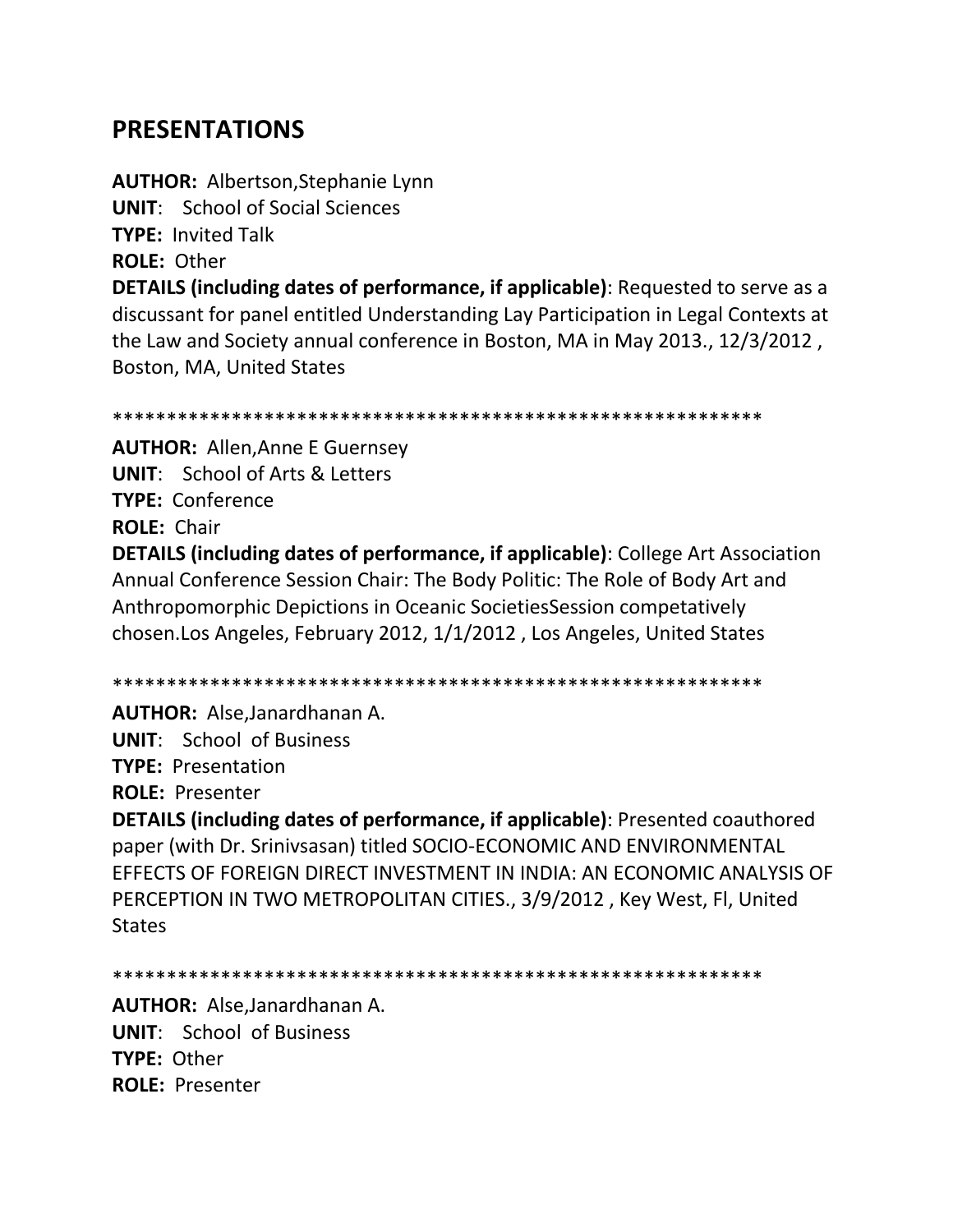**DETAILS (including dates of performance, if applicable)**: Reviwed three papers presented at the conference, 3/9/2012, United States

**AUTHOR: Ambrose, Timothy J. UNIT:** School of Arts & Letters **TYPE: Invited Paper ROLE: Presenter** 

**DETAILS (including dates of performance, if applicable)**: A twenty-five minute presentation of a paper entitled, Voyage between Worlds Imaginary and Real: El coloquio de los perros and Don Quijote at the University of Chicago Franke Institute, as part of a conference entitled, En Route: Journeys of the Body and Soul in Iberian and Latin American Literatures, October 11 - 13, 2012., 10/11/2012 , University of Chicago, United States

**AUTHOR: Arano, Kathleen Guzman UNIT:** School of Business **TYPE: Presentation ROLE: Author** 

**DETAILS (including dates of performance, if applicable)**: Presented the paper The Long-Run Economic Impact of an Institution of Higher Education: Estimating the Human Capital Contribution, 10/24/2012, Memphis, TN, United States

**AUTHOR: Arano, Kathleen Guzman UNIT:** School of Business **TYPE: Professional Meeting ROLE: Discussant** 

**DETAILS (including dates of performance, if applicable)**: Served as discussant for the paper The Effect of Occupational Choice of College Educated Immigrants from China, India, the Philippines and Mexico at the MVEA conference, labor economics session (session 23)., 10/24/2012, Memphis, TN, United States

**AUTHOR: Atwater, Joseph Brian UNIT:** School of Business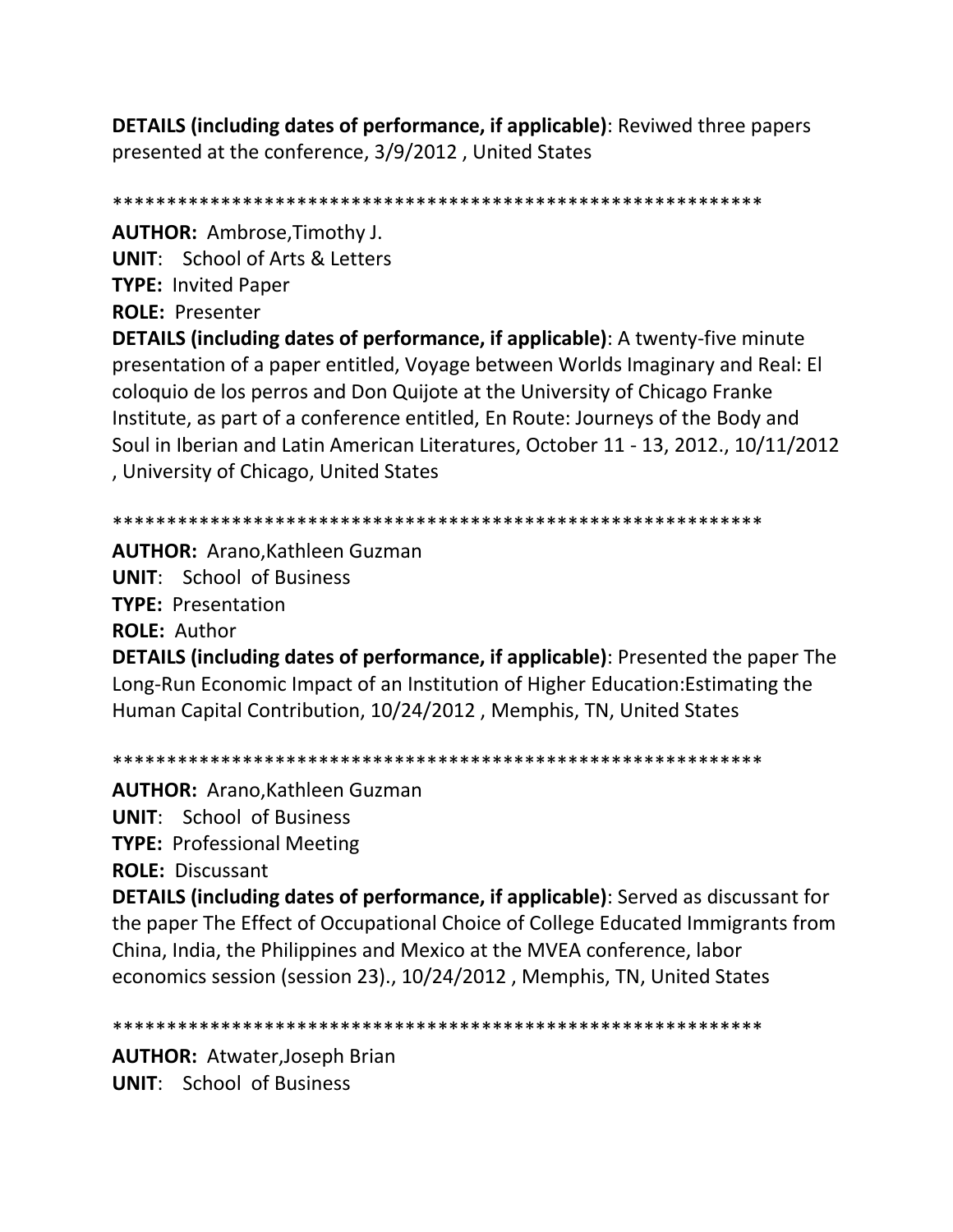**TYPE: Presentation ROLE: Presenter DETAILS (including dates of performance, if applicable):** Managing Complexity: The Biggest Supply Chain Challenge.Co-Presented a paper on using System Thinking in Supply Chain Management, 10/14/2012, Denver, United States

**AUTHOR: Babione, Carolyn UNIT:** School of Education **TYPE: Presentation ROLE: Presenter** 

**DETAILS (including dates of performance, if applicable)**: Babione, C. (2012). Ensuring Excellence and Equity in Postmodern Society. ATE-I 65th Annual Fall Teacher Education Conference. Abe Martin Lodge, IN., 1/1/2012, Nashville, IN. **United States** 

**AUTHOR: Babione, Carolyn UNIT:** School of Education **TYPE: Presentation ROLE: Presenter** DETAILS (including dates of performance, if applicable): Babione, C. (2012). Validating Practitioner Inquiry for Teaching, Learning and Research. Midwest ATE Regional Conference., 1/1/2012, Urbana, IL, United Kingdom

**AUTHOR: Baek, Tae Hyun UNIT:** School of Arts & Letters **TYPE:** Competitive Paper **ROLE: Reviewer** DETAILS (including dates of performance, if applicable): Reviewer, 1/1/2012, **United States** 

**AUTHOR: Bailey, Kevin Sue UNIT:** School of Education **TYPE: Presentation**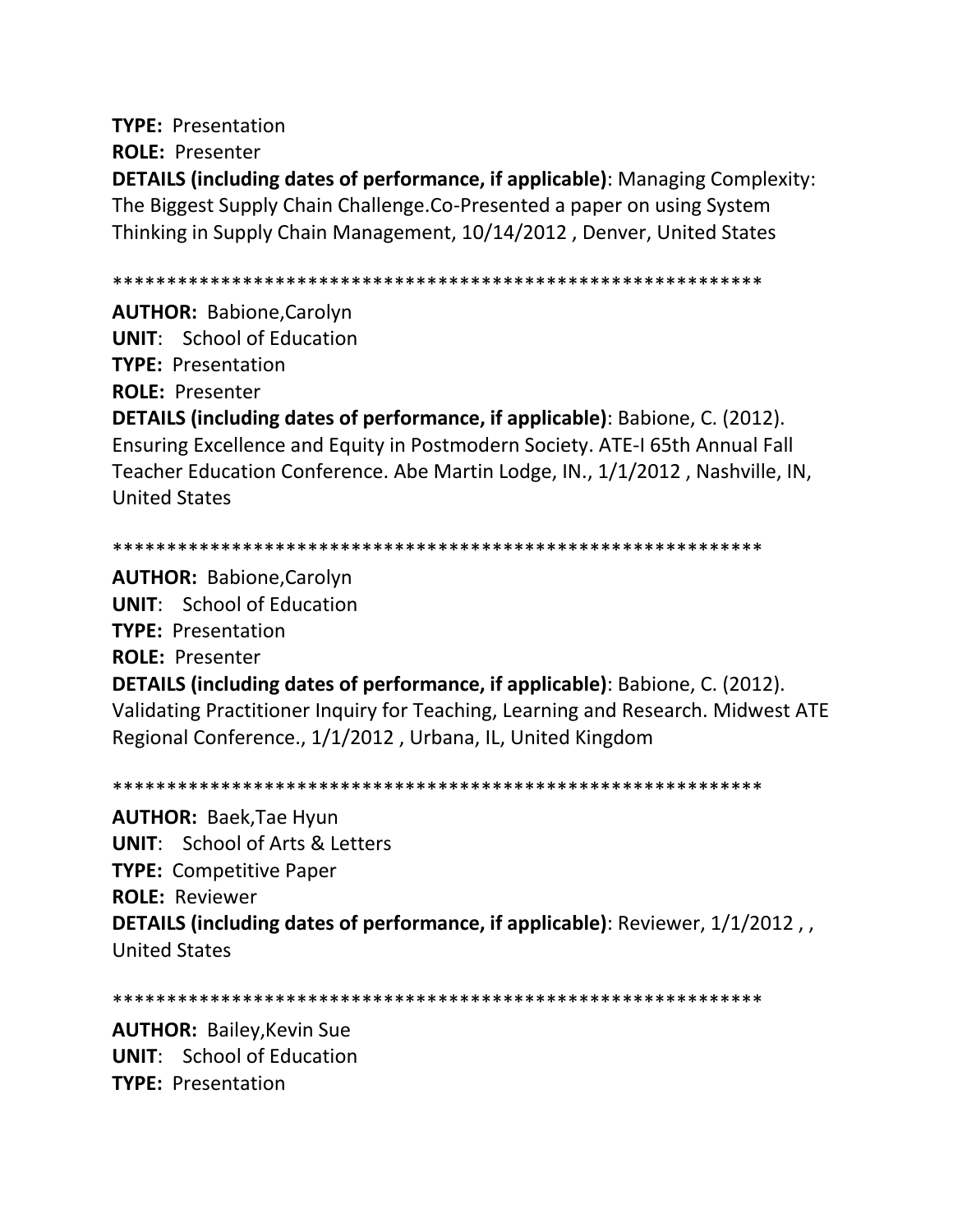**ROLE:** Director **DETAILS (including dates of performance, if applicable)**: Welcome Address, IUSWP Summer Institute, IUS., 6/7/2012 , , United States

\*\*\*\*\*\*\*\*\*\*\*\*\*\*\*\*\*\*\*\*\*\*\*\*\*\*\*\*\*\*\*\*\*\*\*\*\*\*\*\*\*\*\*\*\*\*\*\*\*\*\*\*\*\*\*\*\*\*\*\*

**AUTHOR:** Bailey,Kevin Sue **UNIT**: School of Education **TYPE:** Other **ROLE:** Director **DETAILS (including dates of performance, if applicable)**: 10th Annual IUSWP Celebration Night, Master of Ceremonies, IU Southeast., 6/19/2012 , , United States

```
************************************************************
```
**AUTHOR:** Bailey,Kevin Sue **UNIT**: School of Education **TYPE:** Presentation **ROLE:** Director **DETAILS (including dates of performance, if applicable)**: Welcome Address: Pyrotechnics on the Page, IUSWP Advanced Institute Levels 2 3, IU Southeast, New Albany, IN., 6/19/2012 , , United States

\*\*\*\*\*\*\*\*\*\*\*\*\*\*\*\*\*\*\*\*\*\*\*\*\*\*\*\*\*\*\*\*\*\*\*\*\*\*\*\*\*\*\*\*\*\*\*\*\*\*\*\*\*\*\*\*\*\*\*\*

**AUTHOR:** Bailey,Kevin Sue **UNIT**: School of Education **TYPE:** Presentation **ROLE:** Presenter **DETAILS (including dates of performance, if applicable)**: Five Card Writing Strategy, IUSWP Pre-Institute, IUS, New Albany., 4/13/2012 , , United States

```
************************************************************
```
**AUTHOR:** Bailey,Kevin Sue **UNIT**: School of Education **TYPE:** Other **ROLE:** Presenter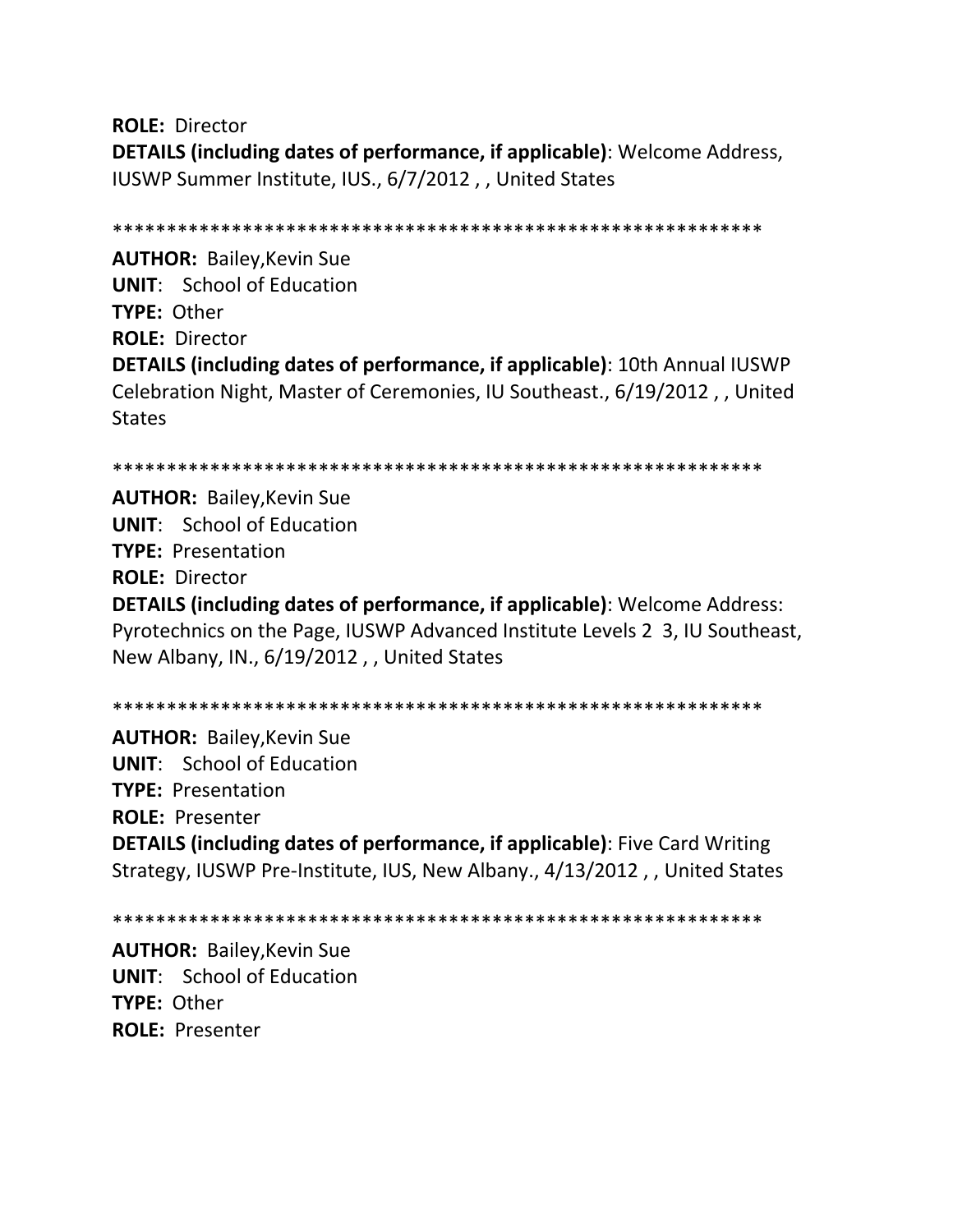**DETAILS (including dates of performance, if applicable)**: Demo Lession: The Art of Presentation, IUSWP Summer Institute, IU Southeast, New Albany, IN., 6/8/2012, **United States** 

**AUTHOR: Bailey, Kevin Sue UNIT:** School of Education **TYPE: Presentation ROLE: DETAILS (including dates of performance, if applicable)**: National Writing Project SEED 3 Professional Development Kick-Off, Bridgepoint Elementary School, Jeffersonville, IN., 6/19/2012, United States

**AUTHOR: Bailey, Kevin Sue UNIT:** School of Education TYPE: Other **ROLE:** 

**DETAILS (including dates of performance, if applicable)**: Pyrotechnics on the Page, IU Southeast Writing Project Advanced Institute, IU Southeast, New Albany, IN., 6/19/2012, United States

**AUTHOR: Bailey, Kevin Sue UNIT:** School of Education **TYPE: Presentation ROLE:** 

**DETAILS (including dates of performance, if applicable): IU Southeast Writing** Project 10th Anniversary Celeberation, Organizer and Host, Woods of Lafayette, Floyds Knobs, IN., 6/21/2012, United States

**AUTHOR: Bailey, Kevin Sue UNIT:** School of Education **TYPE: Presentation**  $ROIF:$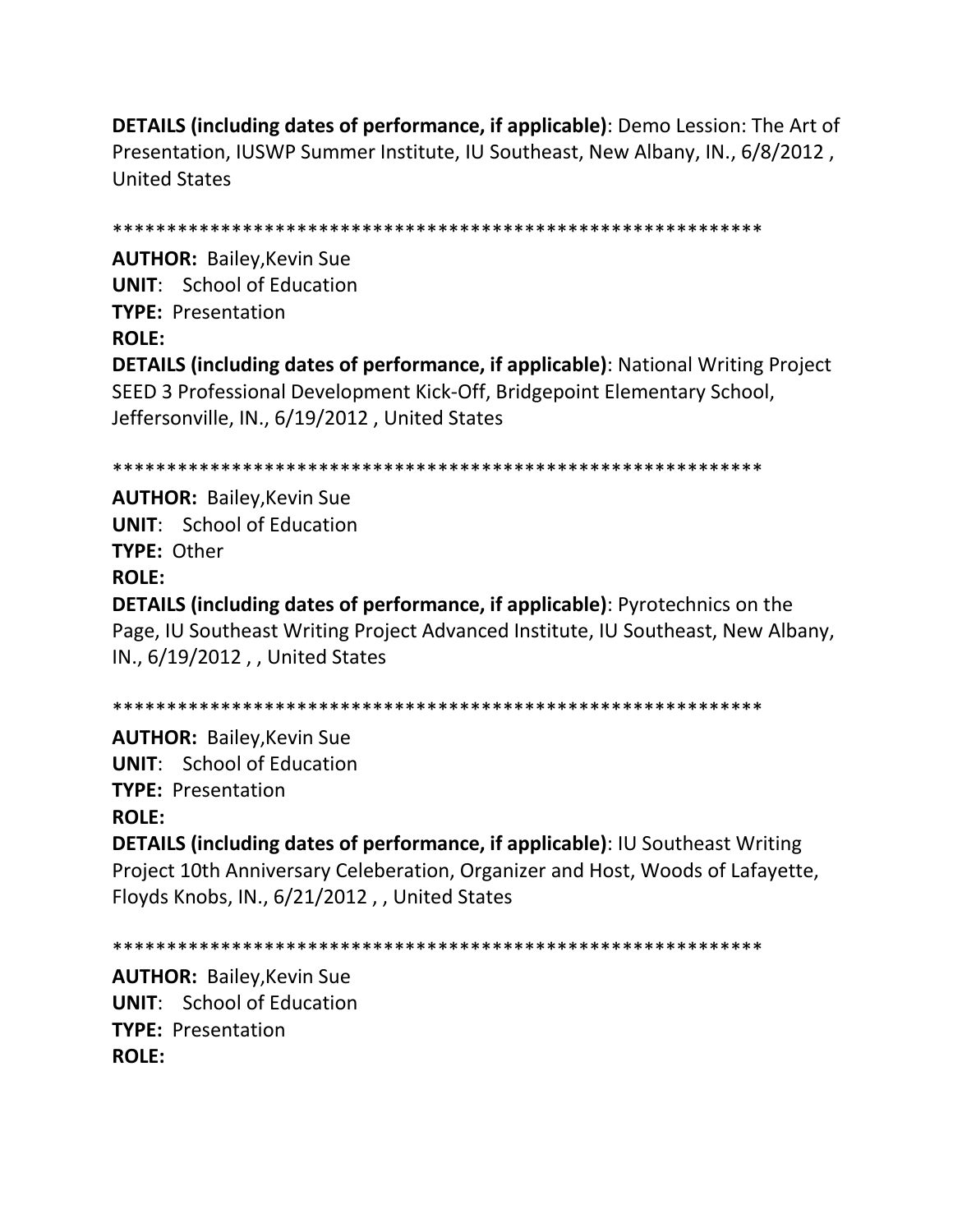**DETAILS (including dates of performance, if applicable)**: Retreat Master, 6th Annual IUSWP Advance Institute Retreat, Hemingway House, Patoka Lake, IN., 6/25/2012 , , United States

\*\*\*\*\*\*\*\*\*\*\*\*\*\*\*\*\*\*\*\*\*\*\*\*\*\*\*\*\*\*\*\*\*\*\*\*\*\*\*\*\*\*\*\*\*\*\*\*\*\*\*\*\*\*\*\*\*\*\*\*

**AUTHOR:** Bailey,Kevin Sue **UNIT**: School of Education **TYPE:** Presentation **ROLE: DETAILS (including dates of performance, if applicable)**: 5 Books That Transform Your Thinking, National Council of Teachers of English Conference, Las Vegas, NV., 11/17/2012 , , United States

\*\*\*\*\*\*\*\*\*\*\*\*\*\*\*\*\*\*\*\*\*\*\*\*\*\*\*\*\*\*\*\*\*\*\*\*\*\*\*\*\*\*\*\*\*\*\*\*\*\*\*\*\*\*\*\*\*\*\*\*

**AUTHOR:** Bailey,Kevin Sue **UNIT**: School of Education **TYPE:** Presentation **ROLE:**

**DETAILS (including dates of performance, if applicable)**: BOOKTALK: Multipliers 2012 National Staff Development Council/Learning Forward Conference, Boston, MA., 12/4/2012 , , United States

\*\*\*\*\*\*\*\*\*\*\*\*\*\*\*\*\*\*\*\*\*\*\*\*\*\*\*\*\*\*\*\*\*\*\*\*\*\*\*\*\*\*\*\*\*\*\*\*\*\*\*\*\*\*\*\*\*\*\*\*

**AUTHOR:** Bhattacharya,Chhandashri **UNIT**: School of Natural Sciences **TYPE:** Presentation

**ROLE:**

**DETAILS (including dates of performance, if applicable)**: I presented oneposter related to my creative researchin American Chemical Society 244th National Meetingon August 20th, 2012.I was invited by ACS Press to appear in a press conference on August 21 st, 2012. I discussed about my presentation on coconut water with some journalists.The study has spread throughout science, fitness, and nutrition circles in the United States and across the globe. It was mentioned by the American Chemical Society (ACS), Science Daily, zeenews.com, sciencecodex.com, and newstrackindia.com.This study was also published in IU news on November 28th, 2012.Bhattacharya, C., Swain, B., Use of coconut water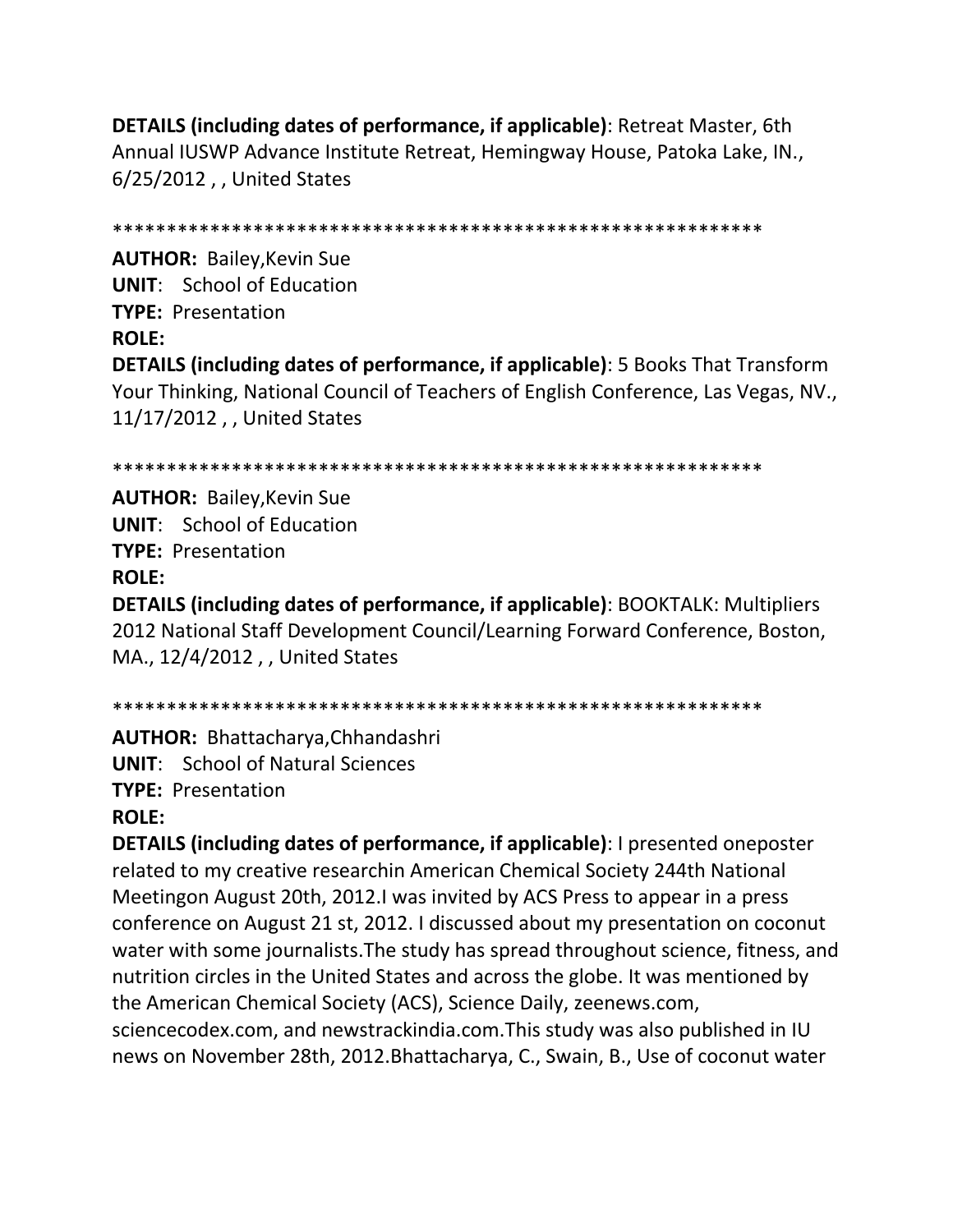as a better sports drink, presented at 244th American Chemical Society National Meeting, Philadelphia, Pennsylvania, August 2012 ., 12:00:00 AM , ,

\*\*\*\*\*\*\*\*\*\*\*\*\*\*\*\*\*\*\*\*\*\*\*\*\*\*\*\*\*\*\*\*\*\*\*\*\*\*\*\*\*\*\*\*\*\*\*\*\*\*\*\*\*\*\*\*\*\*\*\*

**AUTHOR:** Bowles,Donna **UNIT**: Library **TYPE:** Presentation **ROLE:** Presenter **DETAILS (including dates of performance, if applicable)**: RefeRefeReferred selection as presenter: Long-distance caregiving: Challenges and Solutions, 1/1/2012 , Evansville, IN, United States

\*\*\*\*\*\*\*\*\*\*\*\*\*\*\*\*\*\*\*\*\*\*\*\*\*\*\*\*\*\*\*\*\*\*\*\*\*\*\*\*\*\*\*\*\*\*\*\*\*\*\*\*\*\*\*\*\*\*\*\*

**AUTHOR:** Camahalan,Faye Marsha **UNIT**: School of Education **TYPE:** Invited Talk **ROLE:** Presenter **DETAILS (including dates of performance, if applicable)**: Plenary speaker - International Conference on Values and Moral Education, 11/18/2012 , University of the Philippines, Philippines

\*\*\*\*\*\*\*\*\*\*\*\*\*\*\*\*\*\*\*\*\*\*\*\*\*\*\*\*\*\*\*\*\*\*\*\*\*\*\*\*\*\*\*\*\*\*\*\*\*\*\*\*\*\*\*\*\*\*\*\*

**AUTHOR:** Camahalan,Faye Marsha **UNIT**: School of Education **TYPE:** Workshop **ROLE:**

**DETAILS (including dates of performance, if applicable)**: Best Practices for Bright Futures: Workshop on Diversity presentation title: Exploring differences in thinking: How much of my culture influences the way I think" One would need to learn 28 unique words to count up to 100 in English while inanyChinese dialect, Japanese, or Korean, one only needs to learn 11! Students in the first world countries have developed advances social skills to talk their ways out of trouble. Native English speakers have an advantage in most standardized tests! Second language speakers are more prone to cognitive overloading when presented with impromtu discussion. The goal of this session is to help teachers design instruction on the firm foundation of all children can learn to improve childrens thinking abilities, as well as their abilitie, , ,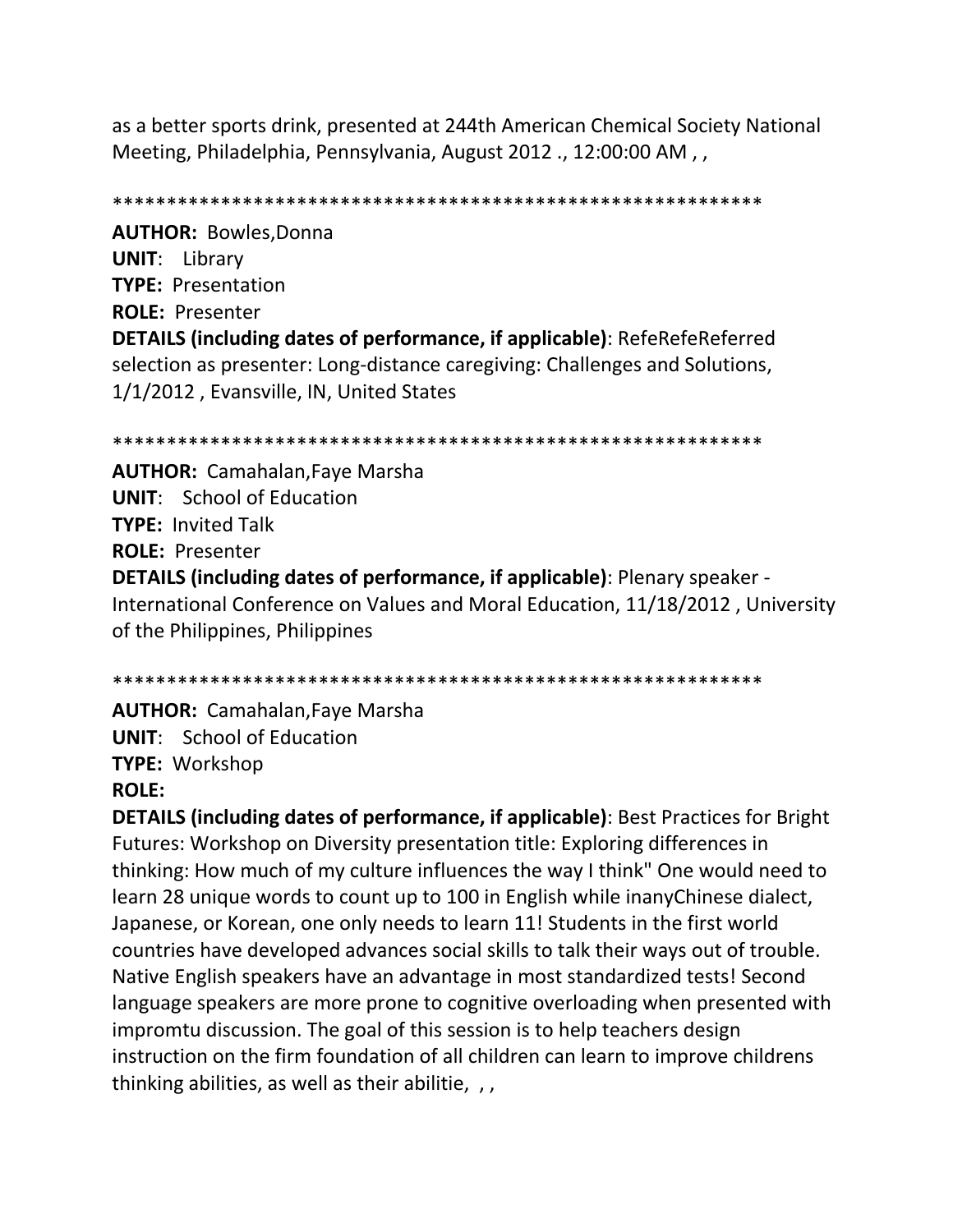\*\*\*\*\*\*\*\*\*\*\*\*\*\*\*\*\*\*\*\*\*\*\*\*\*\*\*\*\*\*\*\*\*\*\*\*\*\*\*\*\*\*\*\*\*\*\*\*\*\*\*\*\*\*\*\*\*\*\*\*

**AUTHOR:** Carducci,Bernardo J.

**UNIT**: School of Social Sciences

**TYPE:** Presentation

**ROLE:** Co-Author

**DETAILS (including dates of performance, if applicable)**: Wong, A., Carducci, B. J. (2012, May). Is a less conscientious and new experience-seeking extravert able to tolerate more risk in everyday money matters. Paper presentation at the 2012 Joint Conference of Academic Business World International Conference and International Conference on Learning and Administration in Higher Education, Nashville, TN., 1/1/2012 , Nashville, TN, United States

\*\*\*\*\*\*\*\*\*\*\*\*\*\*\*\*\*\*\*\*\*\*\*\*\*\*\*\*\*\*\*\*\*\*\*\*\*\*\*\*\*\*\*\*\*\*\*\*\*\*\*\*\*\*\*\*\*\*\*\*

**AUTHOR:** Carducci,Bernardo J.

**UNIT**: School of Social Sciences

**TYPE:** Presentation

**ROLE:** Co-Author

**DETAILS (including dates of performance, if applicable)**: Dunlop, R., Dahlgren, D., Carducci, B. (2012, October). Symphony for success: Improving student persistence for graduation. Individual session at the National Academic Advising Association (NACADA) annual conference, Nashville, TN., 1/1/2012 , Nashville, TN, United States

\*\*\*\*\*\*\*\*\*\*\*\*\*\*\*\*\*\*\*\*\*\*\*\*\*\*\*\*\*\*\*\*\*\*\*\*\*\*\*\*\*\*\*\*\*\*\*\*\*\*\*\*\*\*\*\*\*\*\*\*

**AUTHOR:** Carducci,Bernardo J.

**UNIT**: School of Social Sciences

**TYPE:** Poster Session

**ROLE:** Co-Author

**DETAILS (including dates of performance, if applicable)**: Carducci, B. J.,

Bocchiaro, P. (2012, August). Dove si trova la timidezza un problema: Where shy Sicilians students say their shyness is a problem. Poster presentation at the 2012 meeting of the American Psychological Association, Orlando, FL., 1/1/2012 , Orlando, FL., United States

\*\*\*\*\*\*\*\*\*\*\*\*\*\*\*\*\*\*\*\*\*\*\*\*\*\*\*\*\*\*\*\*\*\*\*\*\*\*\*\*\*\*\*\*\*\*\*\*\*\*\*\*\*\*\*\*\*\*\*\*

**AUTHOR:** Carducci,Bernardo J.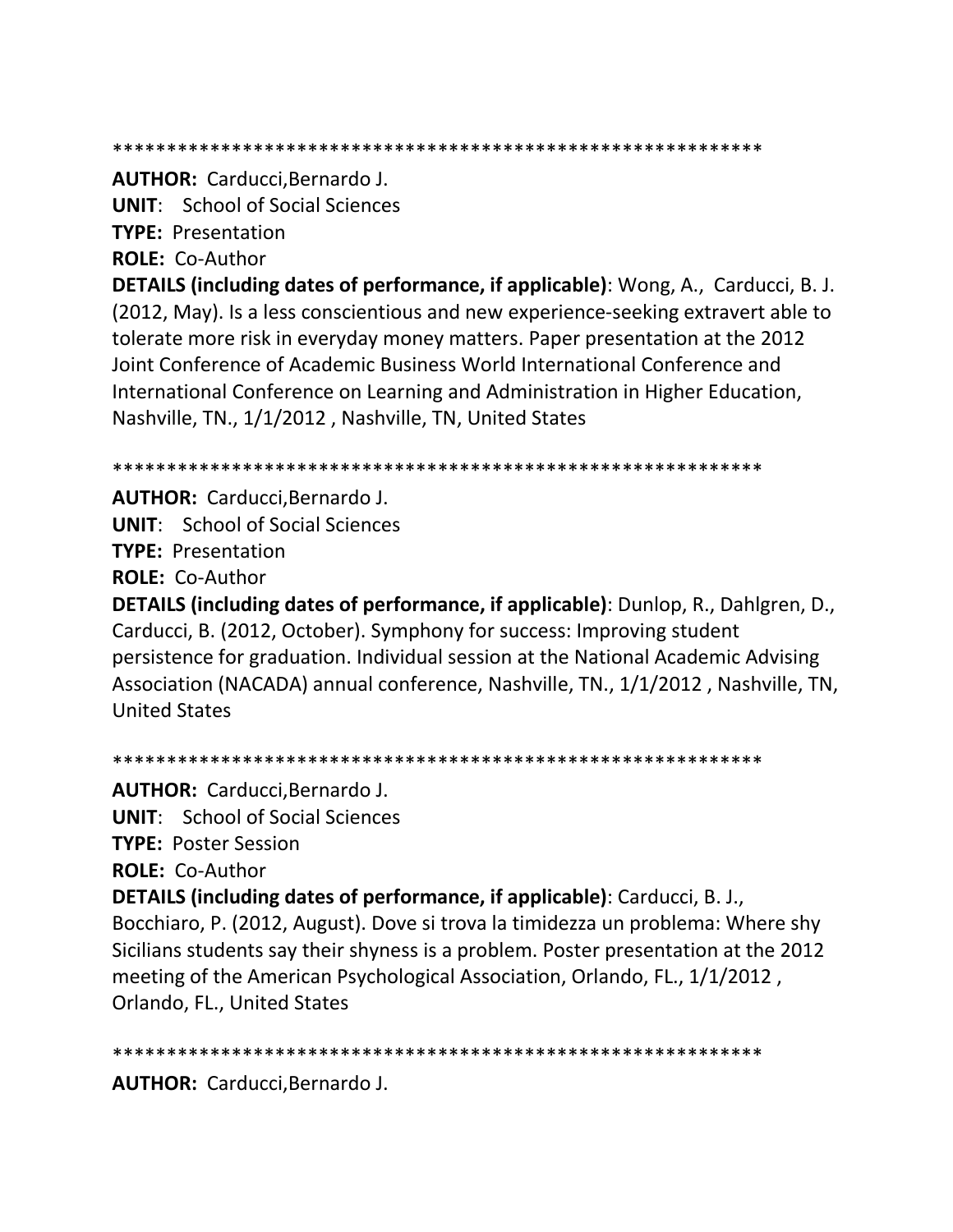**UNIT**: School of Social Sciences

**TYPE:** Poster Session

**ROLE:** Co-Author

**DETAILS (including dates of performance, if applicable)**: Carducci, B. J., Van Kirk, J. (2012, August). The evaluation of a five-week, Skills-Focused careerdevelopment course for psychology majors. Poster presentation at the 2012 meeting of the American Psychological Association, Orlando, Florida., 1/1/2012 , Orlando, Florida, United States

\*\*\*\*\*\*\*\*\*\*\*\*\*\*\*\*\*\*\*\*\*\*\*\*\*\*\*\*\*\*\*\*\*\*\*\*\*\*\*\*\*\*\*\*\*\*\*\*\*\*\*\*\*\*\*\*\*\*\*\*

**AUTHOR:** Carducci,Bernardo J.

**UNIT**: School of Social Sciences

**TYPE:** Poster Session

**ROLE:** Co-Author

**DETAILS (including dates of performance, if applicable)**: Van Kirk, J., Carducci, B. J. (2012, April). Developing a skills-based careers in psychology course featuring The Big Three Skills Set employers value: Promoting greater career flexibility for psychology majors. Poster presentation at the meeting of the Western Psychological Association, San FranciscoBurlingame, CA., 1/1/2012 , San Francisco?Burlingame, CA., United States

\*\*\*\*\*\*\*\*\*\*\*\*\*\*\*\*\*\*\*\*\*\*\*\*\*\*\*\*\*\*\*\*\*\*\*\*\*\*\*\*\*\*\*\*\*\*\*\*\*\*\*\*\*\*\*\*\*\*\*\*

**AUTHOR:** Carducci,Bernardo J. **UNIT**: School of Social Sciences **TYPE:** Poster Session

**ROLE:** Co-Author

**DETAILS (including dates of performance, if applicable)**: Carducci, B. J., Traughber, B. D. (2012, July). The Use of a religious/reflective self-selection strategy for maintaining happiness. Poster presentation at the 16th European Conference on Personality, Trieste, Italy., 1/1/2012 , Trieste, Italy, Italy

\*\*\*\*\*\*\*\*\*\*\*\*\*\*\*\*\*\*\*\*\*\*\*\*\*\*\*\*\*\*\*\*\*\*\*\*\*\*\*\*\*\*\*\*\*\*\*\*\*\*\*\*\*\*\*\*\*\*\*\*

**AUTHOR:** Carducci,Bernardo J. **UNIT**: School of Social Sciences **TYPE:** Poster Session **ROLE:** Co-Author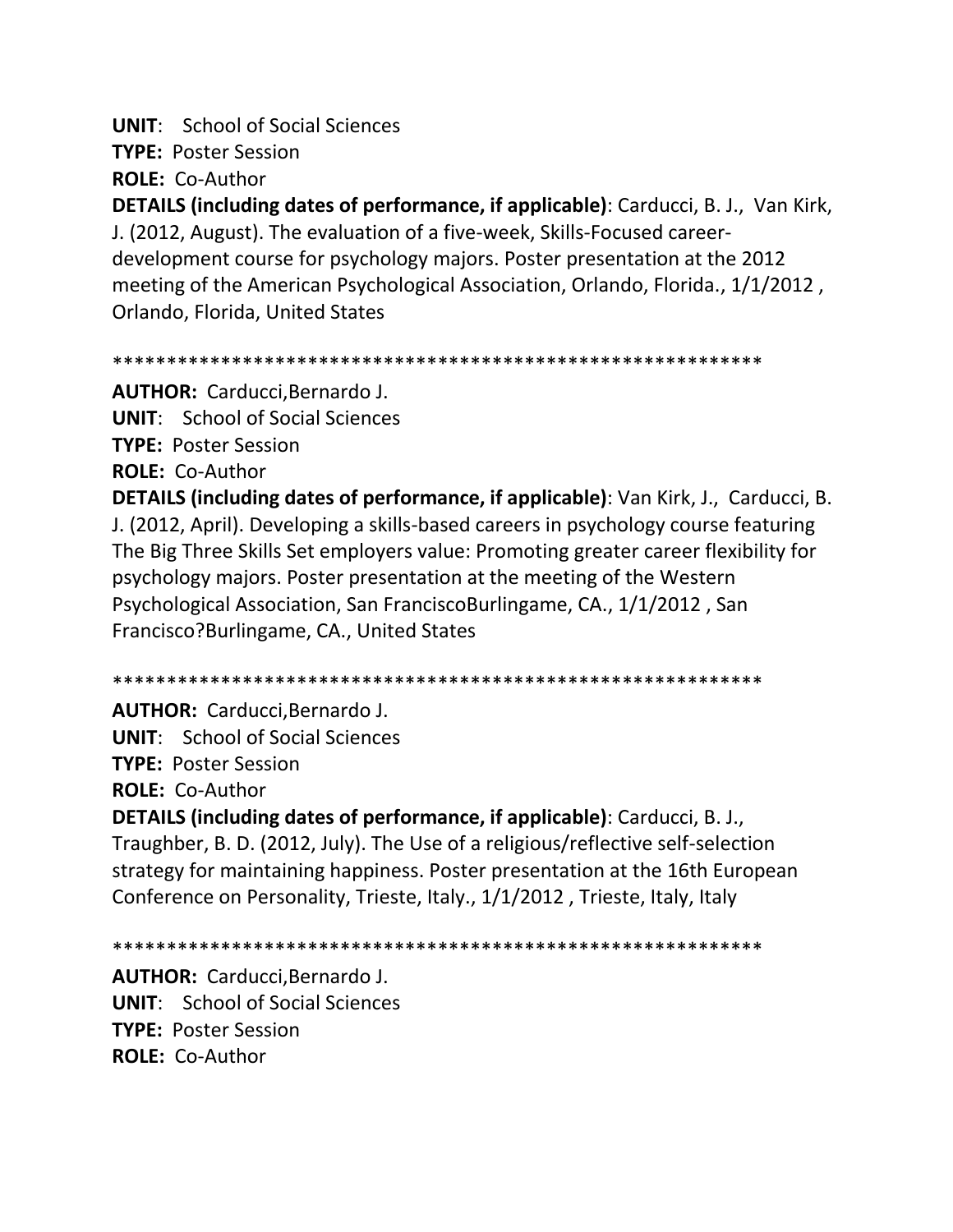**DETAILS (including dates of performance, if applicable)**: Van Kirk, J., Carducci, B. J. (2012, August). Community college students aspirations, interests and knowledge: Linkage of psychology sub-discipline areas through a careers in psychology course. Poster presentation at the meeting of the American Psychological Association,Orlando, FL., 1/1/2012 , , United States

\*\*\*\*\*\*\*\*\*\*\*\*\*\*\*\*\*\*\*\*\*\*\*\*\*\*\*\*\*\*\*\*\*\*\*\*\*\*\*\*\*\*\*\*\*\*\*\*\*\*\*\*\*\*\*\*\*\*\*\*

**AUTHOR:** Carducci,Bernardo J. **UNIT**: School of Social Sciences

**TYPE:** Poster Session

**ROLE:** Co-Author

**DETAILS (including dates of performance, if applicable)**: Traughber, B. D., Carducci, B. J. (2012, August). Gettingyour mind right:Positive mental control as a happiness-enhancement strategy. Poster presentation at the meeting of the American Psychological Association,Orlando, FL., 1/1/2012 , , United States

\*\*\*\*\*\*\*\*\*\*\*\*\*\*\*\*\*\*\*\*\*\*\*\*\*\*\*\*\*\*\*\*\*\*\*\*\*\*\*\*\*\*\*\*\*\*\*\*\*\*\*\*\*\*\*\*\*\*\*\*

**AUTHOR:** Christiansen,Linda **UNIT**: School of Business **TYPE:** Contributed Paper **ROLE:** Presenter **DETAILS (including dates of performance, if applicable)**: The Academy of Legal Studies in Business National Conference - Paper Presentation, 1/1/2012 , , United **States** 

\*\*\*\*\*\*\*\*\*\*\*\*\*\*\*\*\*\*\*\*\*\*\*\*\*\*\*\*\*\*\*\*\*\*\*\*\*\*\*\*\*\*\*\*\*\*\*\*\*\*\*\*\*\*\*\*\*\*\*\*

**AUTHOR:** Christiansen,Linda **UNIT**: School of Business **TYPE:** Contributed Paper **ROLE:** Presenter **DETAILS (including dates of performance, if applicable)**: The Southern Academy of Legal Studies in Business Conference - Paper Presentation, 1/1/2012 , , United **States** 

\*\*\*\*\*\*\*\*\*\*\*\*\*\*\*\*\*\*\*\*\*\*\*\*\*\*\*\*\*\*\*\*\*\*\*\*\*\*\*\*\*\*\*\*\*\*\*\*\*\*\*\*\*\*\*\*\*\*\*\*

**AUTHOR:** Cochran,Delaine E.

**UNIT**: School of Natural Sciences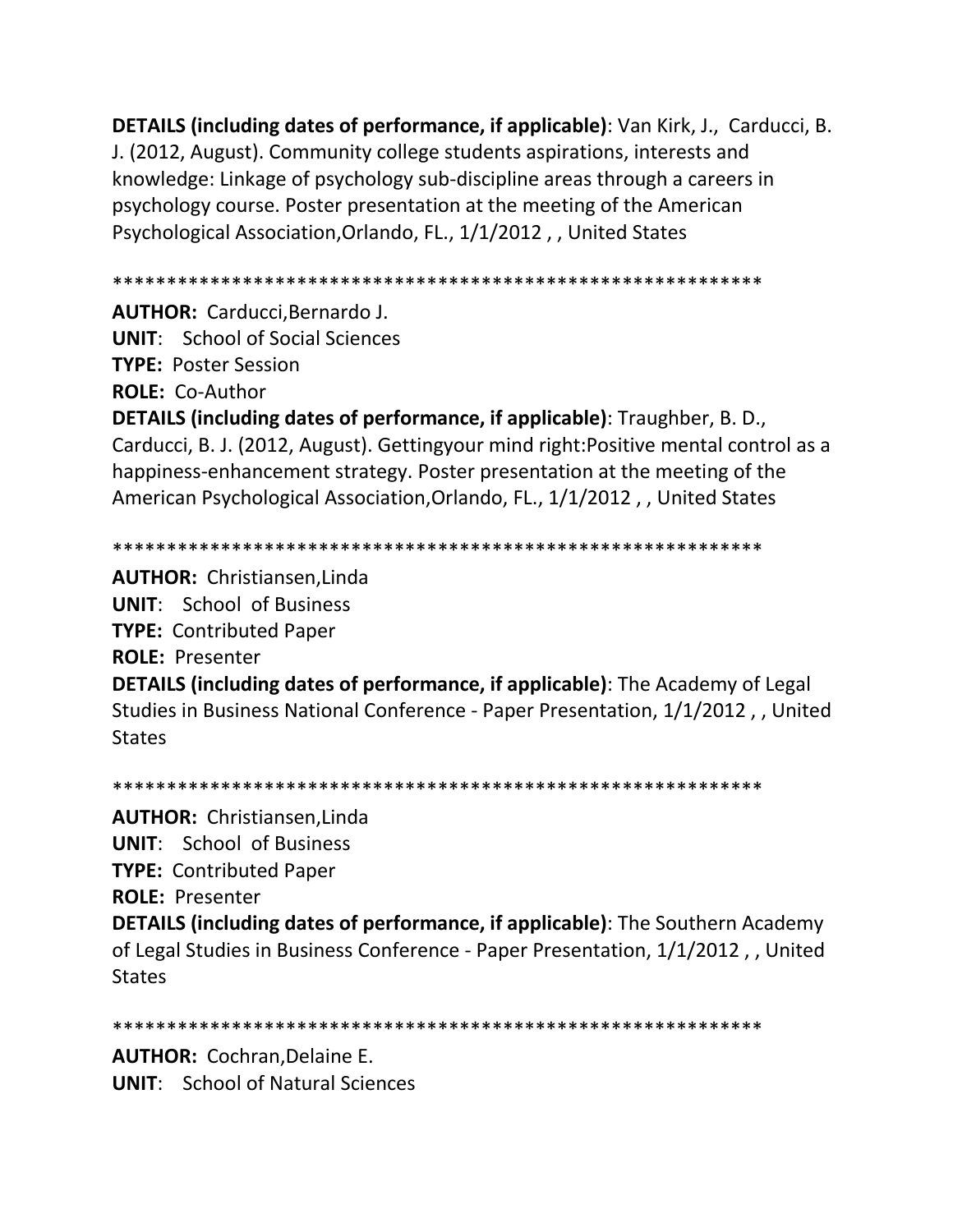### **TYPE: Presentation ROLE: Panelist**

**DETAILS (including dates of performance, if applicable):** I attended the International Society for Technology in Education (ISTE) Annual Conference in San Diego. I presented a poster here of the work of our redesign classes using My Math Lab Plus. I also attended the subgroup meeting: ISTE-Subcommittee-Special Interest Group for handheld computing (SIGHC) and was voted as national representative. Our subgroup has changed names to Mobile Learning., 6/23/2012 , San Diego, United States

**AUTHOR: Darnowski, Douglas William UNIT:** School of Natural Sciences **TYPE: Colloquia ROLE: Organizer** DETAILS (including dates of performance, if applicable): Organized a collogium called Carnivorous Plants: New Directions in Hungry Foliage at the 2012 BSA meeting in Columbus, OH. Six talks wree given by five speakers, with over 100 attendees., 1/1/2012, Columbus, OH, USA, United States

**AUTHOR: Darnowski, Douglas William UNIT:** School of Natural Sciences **TYPE: Invited Talk ROLE: Presenter** 

DETAILS (including dates of performance, if applicable): Prey Preference in Aquatic Bladderworts (Utricularia spp.) Tracked Over Several Months At Widely Separated Sitesby DW Darnowski (IUSoutheast faculty) and W Ho (IU Bloomington graduate student), 7/10/2012, Columbus, OH, USA, United States

**AUTHOR: Darnowski, Douglas William UNIT:** School of Natural Sciences **TYPE: Invited Talk ROLE: Presenter**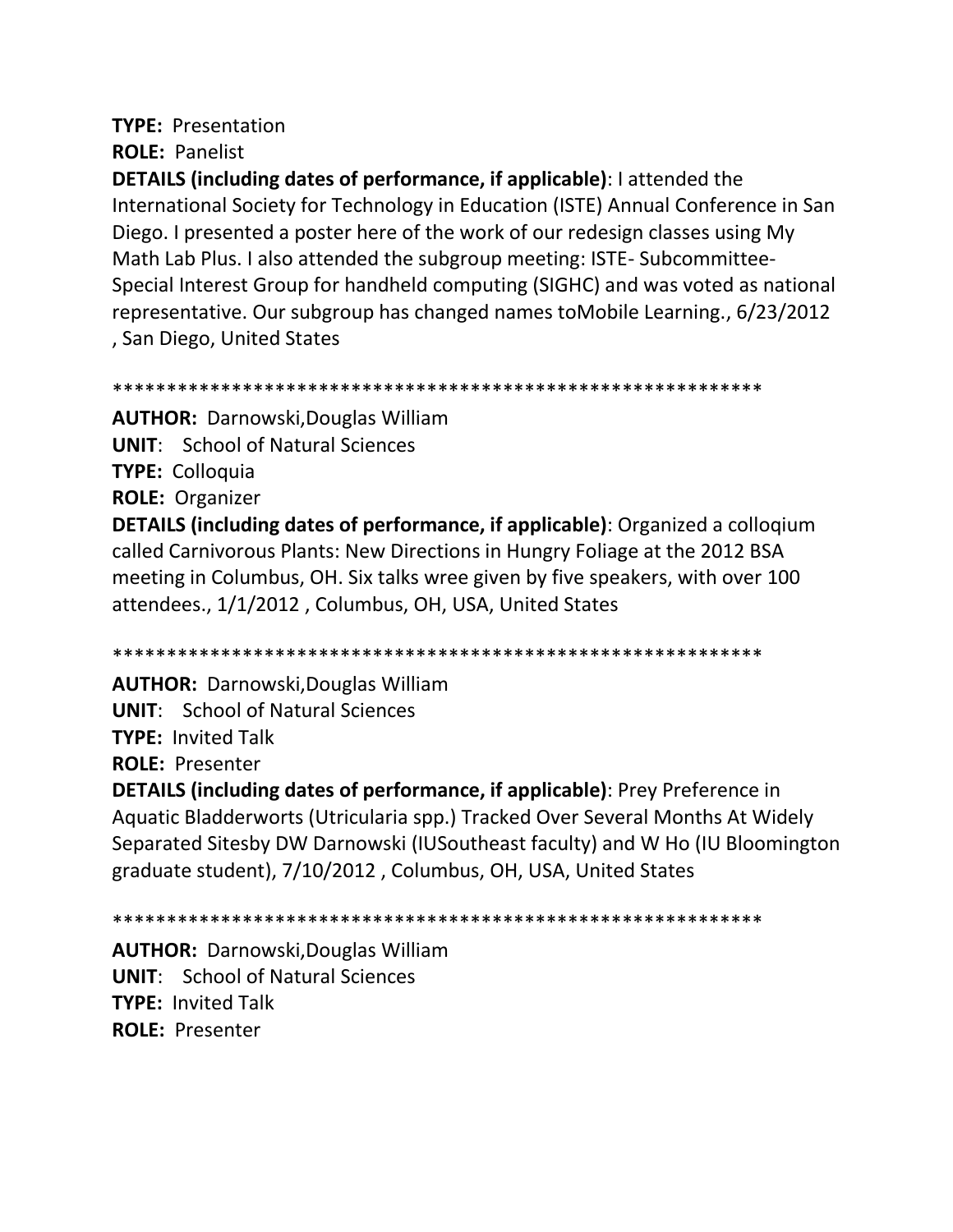**DETAILS (including dates of performance, if applicable)**: Teasel (Dipsacus fullonum): An Unrecognized Midwestern Carnivore", 7/10/2012, Columbus, OH, **USA, United States** 

**AUTHOR: Doyle, John F. UNIT:** School of Natural Sciences **TYPE: Presentation ROLE: Other** DETAILS (including dates of performance, if applicable): From 14-16 May 2012, I attended the Professional Grant Development Workshop by the Grant Training Center at IU Bloomington., 5/14/2012, Bloomington, IN, United States

**AUTHOR: Doyle, John F. UNIT:** School of Natural Sciences **TYPE: Professional Meeting ROLE:** 

**DETAILS (including dates of performance, if applicable)**: The Black Hat Briefings are a series of highly technical information security conferences that bring together thought leaders from all facets of the infosec world from the corporate and government sectors to academic and even underground researchers. The environment is strictly vendor-neutral and focused on the sharing of practical insights and timely, actionable knowledge. Black Hat remains the best and biggest event of its kind, unique in its ability to define tomorrows information security landscape. In addition to the large number of short, topical presentations in the Briefings, Black Hat also provides hands-on, high-intensity, multi-day Trainings. The Training sessions are provided by some of the most respected experts in the world and many also provide formal cert, , ,

**AUTHOR: Durham-Barnes, Joanna Elizabeth UNIT:** School of Education **TYPE: Competitive Paper ROLE: Presenter** DETAILS (including dates of performance, if applicable): Durham-Barnes, J. (2012). A call to action: Inspiring undergraduate teacher education students to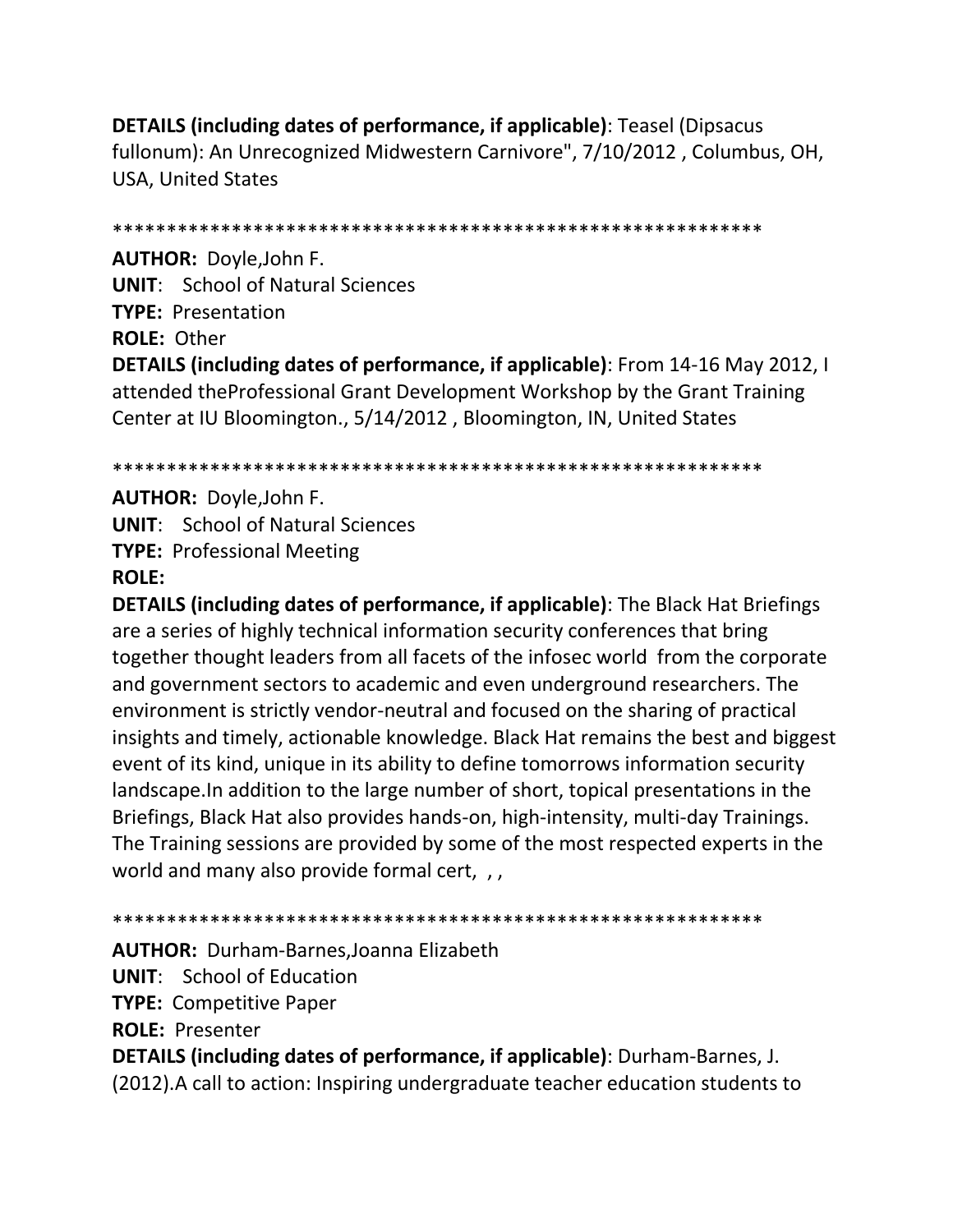fight for justice. Round table. I presented on changes made my diversity course in order to inspire preservice teachers to advocate for others, especially their future students. I discussed engaging intellect, developing empathy, and learning about ethics as steps to inspire change., 11/28/2012 , Philadelphia, United States

\*\*\*\*\*\*\*\*\*\*\*\*\*\*\*\*\*\*\*\*\*\*\*\*\*\*\*\*\*\*\*\*\*\*\*\*\*\*\*\*\*\*\*\*\*\*\*\*\*\*\*\*\*\*\*\*\*\*\*\* **AUTHOR:** Durham-Barnes,Joanna Elizabeth **UNIT**: School of Education **TYPE:** Invited Talk **ROLE:** Panelist **DETAILS (including dates of performance, if applicable)**: Invited to sit on panel discussing Globalizing the University Curriculum. I discussed how I included global examples in my teaching and encouraged students to participate in international travel programs., 11/14/2012 , , United States

\*\*\*\*\*\*\*\*\*\*\*\*\*\*\*\*\*\*\*\*\*\*\*\*\*\*\*\*\*\*\*\*\*\*\*\*\*\*\*\*\*\*\*\*\*\*\*\*\*\*\*\*\*\*\*\*\*\*\*\*

**AUTHOR:** Edmonds,Kent E. **UNIT**: School of Natural Sciences **TYPE:** Poster Session **ROLE:** Presenter **DETAILS (including dates of performance, if applicable)**: Hormonal and Metabolic

Regulation of Compensatory Testicular Hypertrophy in the Marsh Rice Rat (Oryzomys palustris), 1/3/2012 , Charleston, SC, United States

\*\*\*\*\*\*\*\*\*\*\*\*\*\*\*\*\*\*\*\*\*\*\*\*\*\*\*\*\*\*\*\*\*\*\*\*\*\*\*\*\*\*\*\*\*\*\*\*\*\*\*\*\*\*\*\*\*\*\*\*

**AUTHOR:** Edmonds,Kent E. **UNIT**: School of Natural Sciences **TYPE:** Presentation **ROLE:** Co-Author

**DETAILS (including dates of performance, if applicable)**: Effects of Photoperiod and Environmental Enrichment on Reproductive Functionin the Marsh Rice Rat (Oryzomys palustris), 11/16/2012 , Indianapolis, IN, United States

\*\*\*\*\*\*\*\*\*\*\*\*\*\*\*\*\*\*\*\*\*\*\*\*\*\*\*\*\*\*\*\*\*\*\*\*\*\*\*\*\*\*\*\*\*\*\*\*\*\*\*\*\*\*\*\*\*\*\*\*

**AUTHOR:** Edmonds,Kent E. **UNIT**: School of Natural Sciences **TYPE:** Poster Session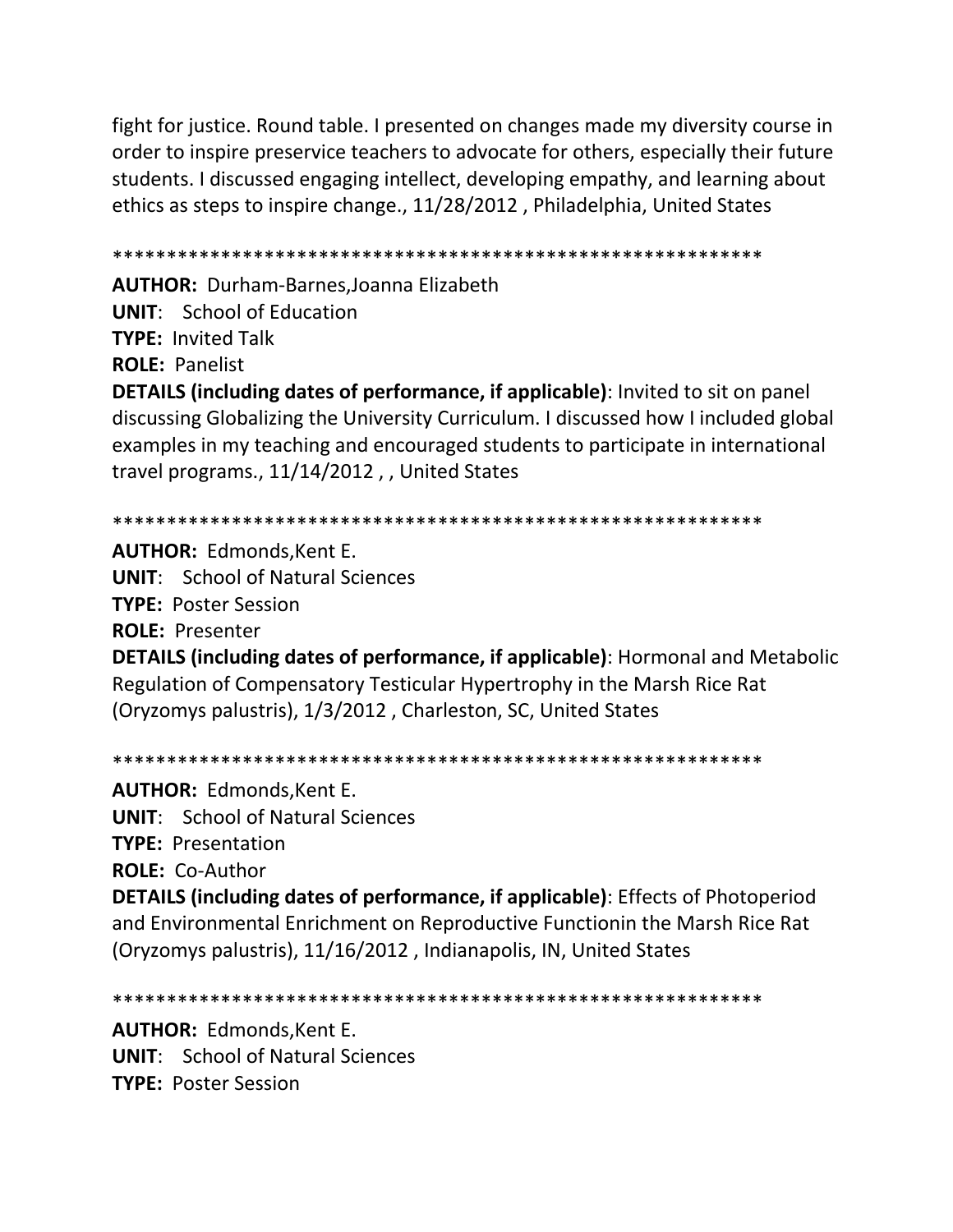**ROLE: Co-Author DETAILS (including dates of performance, if applicable)**: Periodontal Bone Loss in Rice Rats., 3/21/2012, Tampa, FL, United States

**AUTHOR: Edmonds, Kent E. UNIT:** School of Natural Sciences **TYPE: Poster Session ROLE: Presenter DETAILS (including dates of performance, if applicable)**: Hormonal and Metabolic Regulation of Compensatory Testicular Hypertrophy in the Marsh Rice Rat (Oryzomys palustris), 3/10/2012, West Lafayette, IN, United States

**AUTHOR: Farrell, William J. UNIT:** School of Social Sciences TYPE: Conference **ROLE: Chair DETAILS (including dates of performance, if applicable)**: Organizer and Chair of the session The Politics of Punishment and Corrections., 1/1/2012, Chicago, **United States** 

**AUTHOR: Farrell. William J. UNIT:** School of Social Sciences TYPE: Conference **ROLE: Presenter DETAILS (including dates of performance, if applicable)**: Presented the paper Privatization, POlitics and the Budget: Lessons From History., 1/1/2012, Chicago, **United States** 

**AUTHOR: Farrell, William J. UNIT:** School of Social Sciences **TYPE: Conference ROLE: Discussant**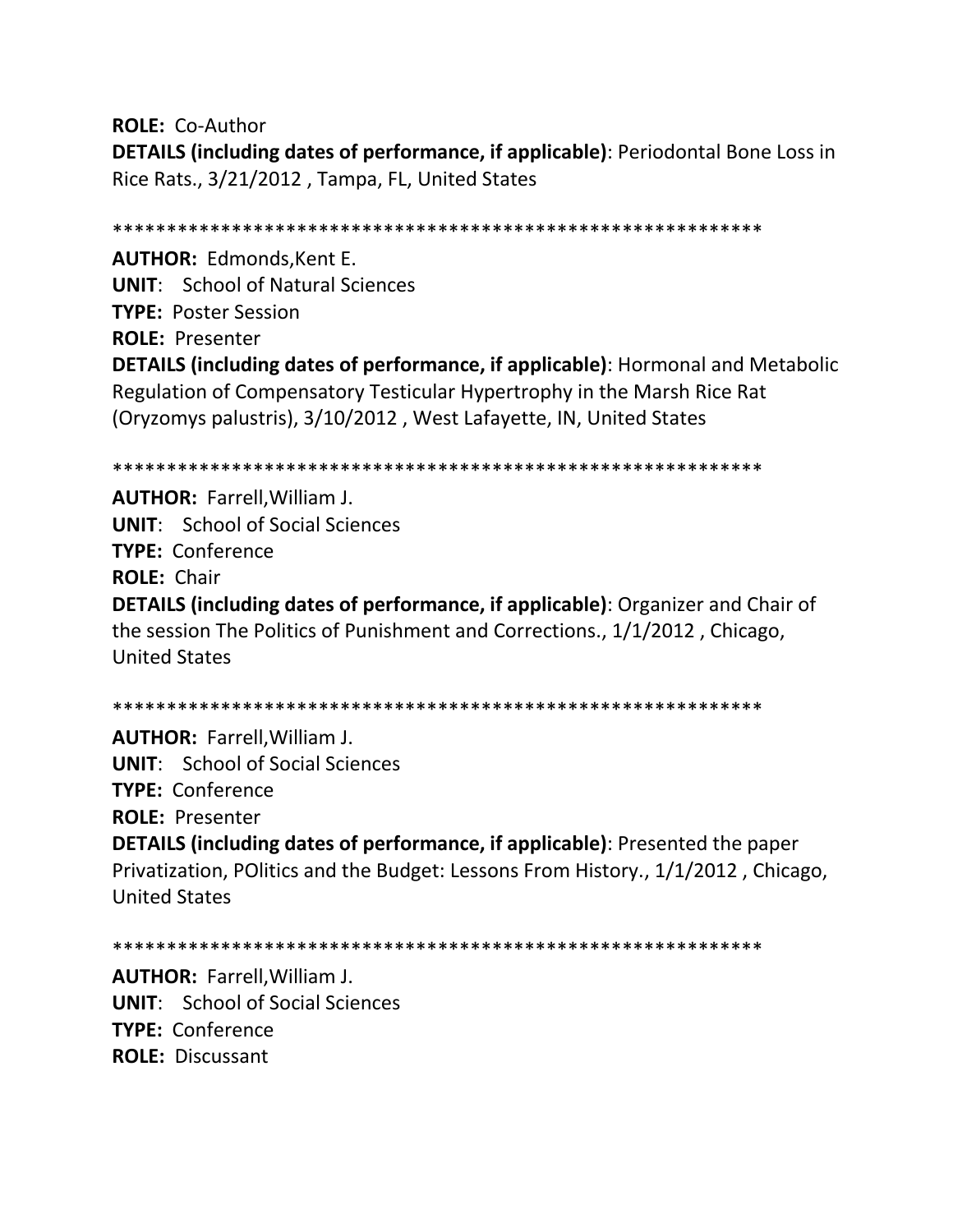**DETAILS (including dates of performance, if applicable)**: Discussant for the session Convict Criminology 2., 1/1/2012 , , United States

\*\*\*\*\*\*\*\*\*\*\*\*\*\*\*\*\*\*\*\*\*\*\*\*\*\*\*\*\*\*\*\*\*\*\*\*\*\*\*\*\*\*\*\*\*\*\*\*\*\*\*\*\*\*\*\*\*\*\*\* **AUTHOR:** Finkel,Deborah G. **UNIT**: School of Social Sciences **TYPE:** Competitive Paper **ROLE:** Co-Author **DETAILS (including dates of performance, if applicable)**: Hahn, E., Andel, R., Crowe, M., Pedersen, N. L., Finkel, D. (2012, April). Job control, job demands, and social support at work may influence the rate of decline in memory before and after retirement.Annual Cognitive Aging Conference, Atlanta, GA., 1/1/2012 , Atlanta, GA, United States

\*\*\*\*\*\*\*\*\*\*\*\*\*\*\*\*\*\*\*\*\*\*\*\*\*\*\*\*\*\*\*\*\*\*\*\*\*\*\*\*\*\*\*\*\*\*\*\*\*\*\*\*\*\*\*\*\*\*\*\*

**AUTHOR:** Finkel,Deborah G. **UNIT**: School of Social Sciences **TYPE:** Competitive Paper **ROLE:** Author

**DETAILS (including dates of performance, if applicable)**: Finkel, D., Emery, C. F. (2012, June). Genetic variance in lung function drives variation in aging of spatial abilities and processing speed. [Abstract]. Behavior Genetics, 42, 933., 1/1/2012 , Edinburgh, Scotland

\*\*\*\*\*\*\*\*\*\*\*\*\*\*\*\*\*\*\*\*\*\*\*\*\*\*\*\*\*\*\*\*\*\*\*\*\*\*\*\*\*\*\*\*\*\*\*\*\*\*\*\*\*\*\*\*\*\*\*\* **AUTHOR:** Finkel,Deborah G. **UNIT**: School of Social Sciences **TYPE:** Competitive Paper **ROLE:** Co-Author **DETAILS (including dates of performance, if applicable)**: Pedersen, N., Christensen, K., Finkel, D., Gatz, M., Johansson, B., Johnson, W., Lichtenstein, P., McGue, M., Neiderhiser, J., Reynolds, C., Hahn, C., Zavala, C., Zhou, Y. (June, 2012). Gene-environment interplay in adult depression symptomatology: Initial findings from iGEMS [Abstract]. Behavior Genetics, 42, 926., 1/1/2012 , Edinburgh, Scotland

\*\*\*\*\*\*\*\*\*\*\*\*\*\*\*\*\*\*\*\*\*\*\*\*\*\*\*\*\*\*\*\*\*\*\*\*\*\*\*\*\*\*\*\*\*\*\*\*\*\*\*\*\*\*\*\*\*\*\*\*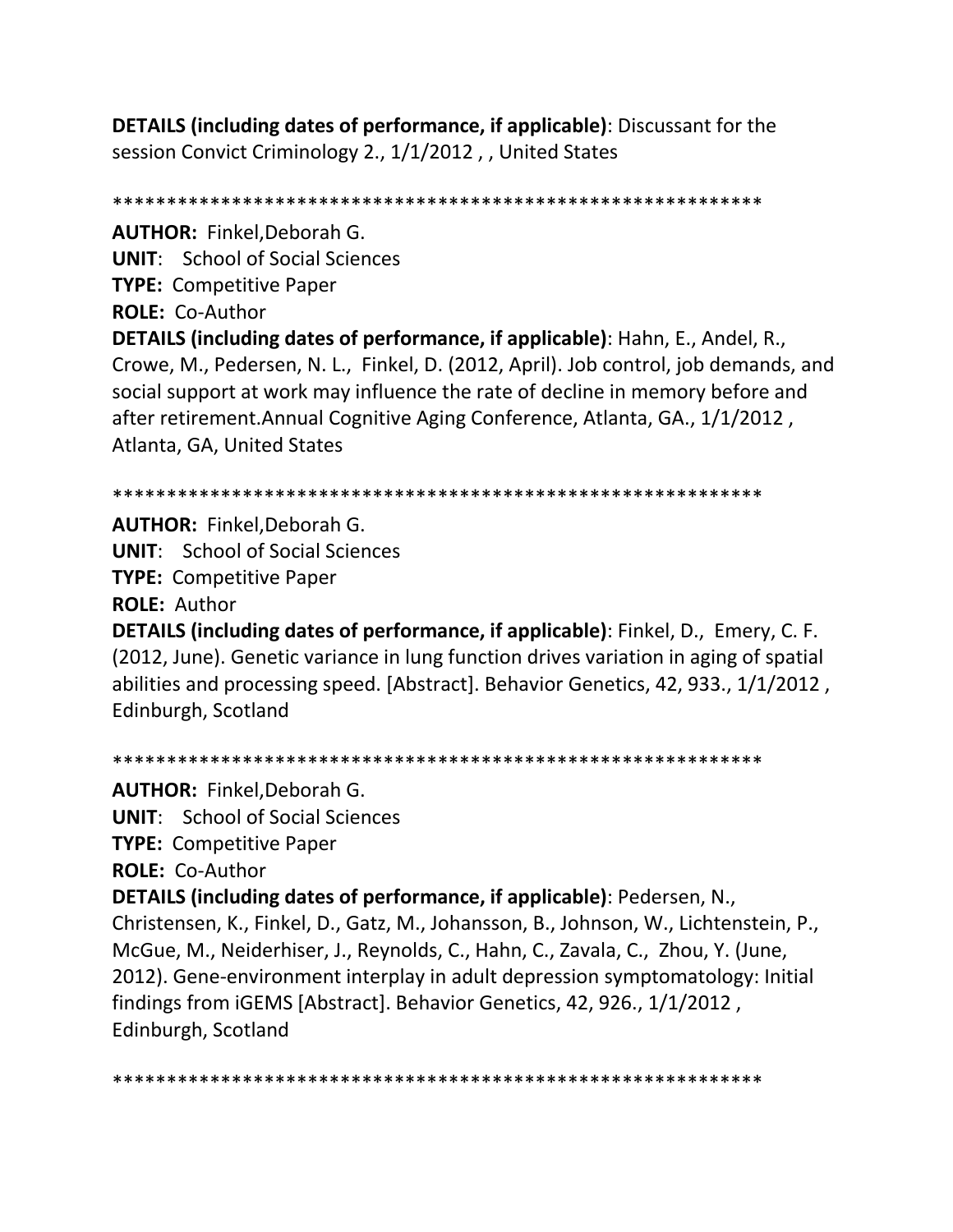## **AUTHOR:** Finkel,Deborah G.

**UNIT**: School of Social Sciences

**TYPE:** Competitive Paper

**ROLE:** Co-Author

**DETAILS (including dates of performance, if applicable)**: Tucker-Drob, E., Reynolds, C. A., Finkel, D., Pedersen, N. L. (2012, June). Shared and unique genetic and environmental influences on changes in multiple cognitive abilities over 16 years of late adulthood [Abstract]. Behavior Genetics, 42, 972., 1/1/2012 , Edinburgh, Scotland

\*\*\*\*\*\*\*\*\*\*\*\*\*\*\*\*\*\*\*\*\*\*\*\*\*\*\*\*\*\*\*\*\*\*\*\*\*\*\*\*\*\*\*\*\*\*\*\*\*\*\*\*\*\*\*\*\*\*\*\*

**AUTHOR:** Finkel,Deborah G. **UNIT**: School of Social Sciences **TYPE:** Competitive Paper **ROLE:** Author

**DETAILS (including dates of performance, if applicable)**: Finkel, D., Ernsth-Bravell, M. (2012, November). Genetic and environmental influences on trajectories of change in motor functioning in late adulthood. Annual meeting of the Gerontological Society of America, San Diego, CA., 1/1/2012 , San Diego, CA, United States

\*\*\*\*\*\*\*\*\*\*\*\*\*\*\*\*\*\*\*\*\*\*\*\*\*\*\*\*\*\*\*\*\*\*\*\*\*\*\*\*\*\*\*\*\*\*\*\*\*\*\*\*\*\*\*\*\*\*\*\*

**AUTHOR:** Finkel,Deborah G.

**UNIT**: School of Social Sciences

**TYPE:** Invited Talk

**ROLE:** Author

**DETAILS (including dates of performance, if applicable)**: Finkel, D., Pedersen, N. L. (2012, November). Intra-individual variability in reaction time shares genetic variance with cognitive functioning in late adulthood. Annual meeting of the Gerontological Society of America, San Diego, CA., 1/1/2012 , San Diego, CA, United States

\*\*\*\*\*\*\*\*\*\*\*\*\*\*\*\*\*\*\*\*\*\*\*\*\*\*\*\*\*\*\*\*\*\*\*\*\*\*\*\*\*\*\*\*\*\*\*\*\*\*\*\*\*\*\*\*\*\*\*\*

**AUTHOR:** Finkel,Deborah G. **UNIT**: School of Social Sciences **TYPE:** Poster Session **ROLE:** Co-Author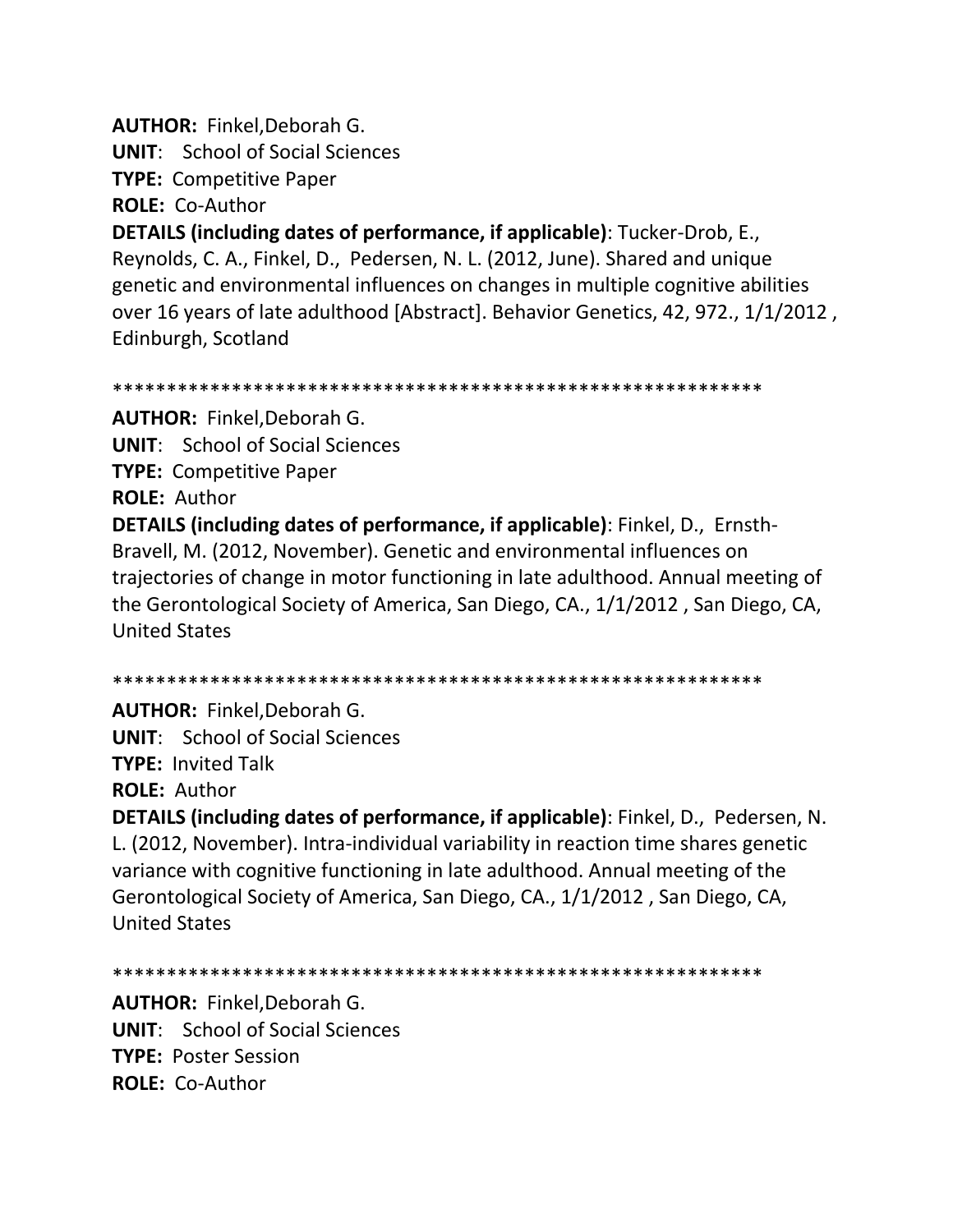**DETAILS (including dates of performance, if applicable)**: Johnson, W., Dahl, A., Pedersen, N., Christensen, K., Finkel, D., Gatz, M., Johansson, B., Lichtenstein, P., McGue, M., Neiderhiser, J., Reynolds, C., Hahn, C., Zavala, C., Zhou, Y. (2012, November). Education moderates genetic and environmental influences on body mass index: Findings from the consortium on Interplay of Genes and Environment across Multiple Studies (IGEMS). Annual meeting of the Gerontological Society of America, San Diego, CA., 1/1/2012 , San Diego, CA, United States

\*\*\*\*\*\*\*\*\*\*\*\*\*\*\*\*\*\*\*\*\*\*\*\*\*\*\*\*\*\*\*\*\*\*\*\*\*\*\*\*\*\*\*\*\*\*\*\*\*\*\*\*\*\*\*\*\*\*\*\*

**AUTHOR:** Finkel,Deborah G.

**UNIT**: School of Social Sciences **TYPE:** Competitive Paper

**ROLE:** Co-Author

**DETAILS (including dates of performance, if applicable)**: Ernsth-Bravell, M., Finkel, D., Dahl, A. (2012, November). The role of gender in the relationship between motor functioning and mortality. Annual meeting of the Gerontological Society of America, San Diego, CA., 1/1/2012 , San Diego, CA, United States

\*\*\*\*\*\*\*\*\*\*\*\*\*\*\*\*\*\*\*\*\*\*\*\*\*\*\*\*\*\*\*\*\*\*\*\*\*\*\*\*\*\*\*\*\*\*\*\*\*\*\*\*\*\*\*\*\*\*\*\*

**AUTHOR:** Forinash,Kyle

**UNIT**: School of Natural Sciences

**TYPE:** Presentation

**ROLE:** Presenter

**DETAILS (including dates of performance, if applicable)**: R. Wisman, K. Forinash; Mobile Electronic Devices as Science Laboratory Instruments, poster session at the 5th International Sloan Consortium Emerging Technologies for Online Learning, July 26, Las Vegas NV., 7/26/2012 , , United States

\*\*\*\*\*\*\*\*\*\*\*\*\*\*\*\*\*\*\*\*\*\*\*\*\*\*\*\*\*\*\*\*\*\*\*\*\*\*\*\*\*\*\*\*\*\*\*\*\*\*\*\*\*\*\*\*\*\*\*\*

**AUTHOR:** Fredrickson,Laurel Jean **UNIT**: School of Arts & Letters **TYPE:** Conference

**ROLE:**

**DETAILS (including dates of performance, if applicable)**: Had session proposal accepted: Enlivening the Survey.Call for Papers: The question of how to teach The Survey has been much debated. Some art historians teach the course thematically, introducing a limited number of art works and monuments. But the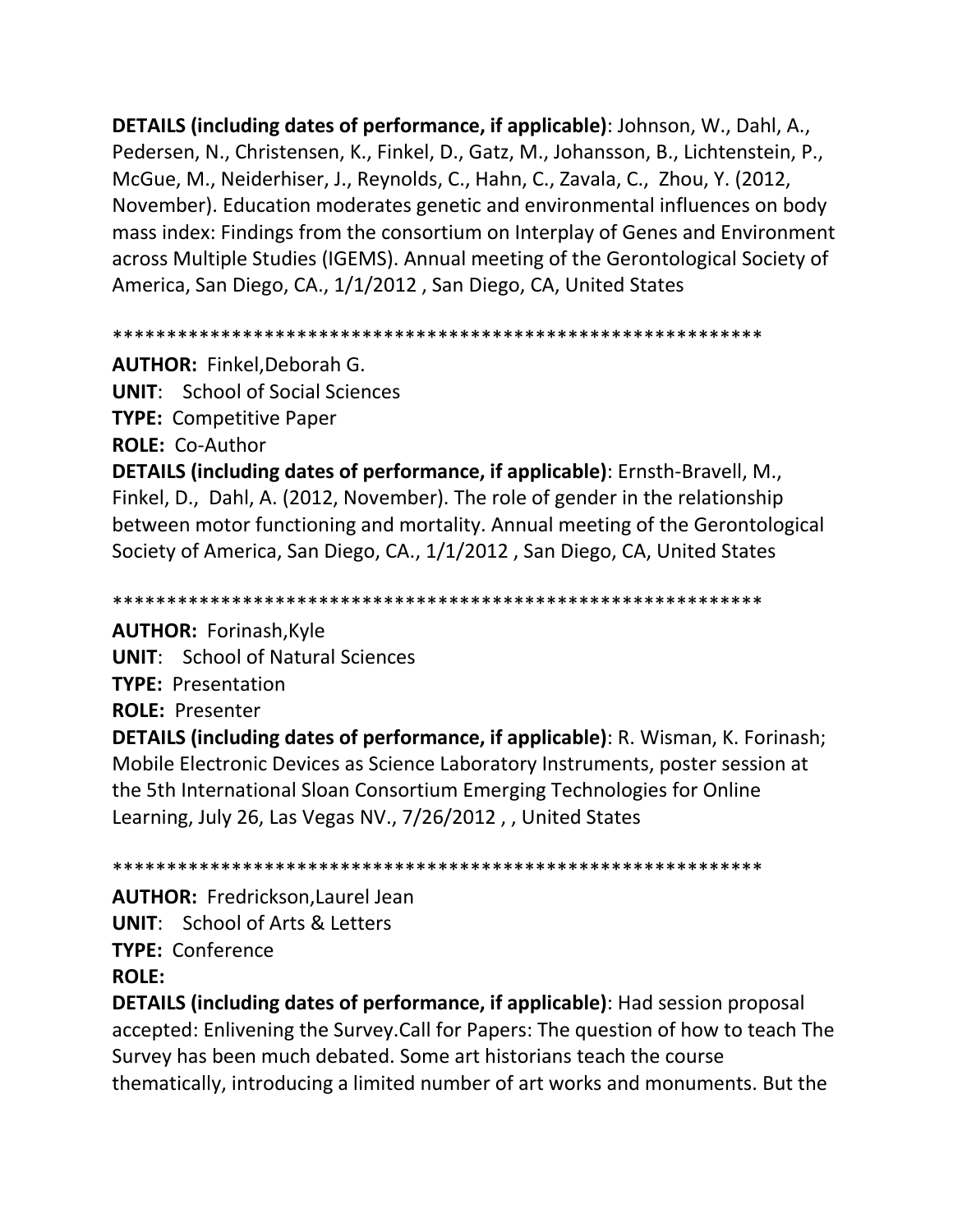traditional approach, presenting art across time through numerous works prevails. Many instructors value giving students a sense of the scope of art s development (Western, Non-Western, or Contemporary), presenting artworks in relation to historical, cultural, social, political, and economic circumstances. With its broad scope the developmental approach can mitigate (if not solve) the problem of who should be included, allowing for inclusion of those marginalized by the canon, such as women and people of color. But to teac, ,

#### 

**AUTHOR:** Fry, Melissa S.

**UNIT:** School of Social Sciences **TYPE: Conference ROLE: Presenter** 

**DETAILS (including dates of performance, if applicable)**: 75th Annual Meeting: Local Solutions to Inequality Invited speaker on a panel entitled, What is the Place of Applied Rural Sociolgy in a Changing World"We had a fantastic discussion and ran overtime., 7/27/2012, Chicago, United States

**AUTHOR:** Fry, Melissa S.

**UNIT:** School of Social Sciences **TYPE: Conference ROLE:** 

**DETAILS (including dates of performance, if applicable):** Complete Streets conference brought Louisville and Southern Indiana community leaders and planners together to discuss the role of transportation and complete streets in creating healthy, economically and socially vibrant communities. Speakers included an individual involved in Indianapolis extensive new complete streets program, a North Carolina mayor who has implemented a complete streets approach and other local planners and national leaders on the topic. Transportation will be a leverage point for integrating economic development, employment opportunities and the effective provision of social services to all those who need them. AREC has worked on transportation issues before. I will continue to participate in events such as this as well as more frequen,  $,$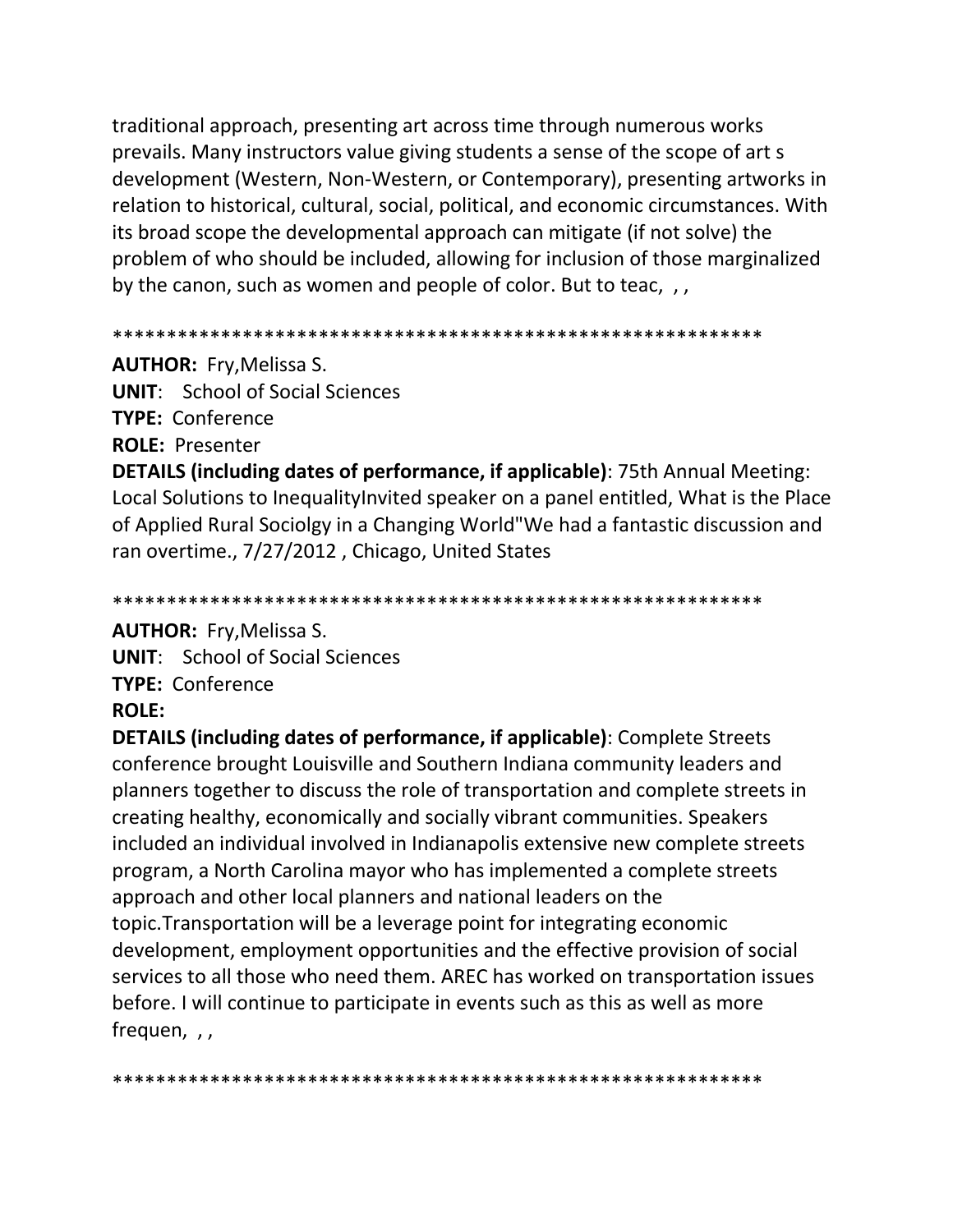**AUTHOR:** Galvin,Peter Reppert

**UNIT**: School of Natural Sciences

**TYPE:** Poster Session

**ROLE:** Co-Author

**DETAILS (including dates of performance, if applicable)**: Globalizing the curriculum through cuisine: Historical geography of selected foodsby Peter Galvin and Lucinda Woodwardposter presented at the California Geographical Society for presentation at theAnnual Meeting, 2012, University of California,

Davis.Abstract is published online

athttp://www.csun.edu/~calgeosoc/meetings/davis/Poster%20Abstracts.pdfProg ram at

http://www.csun.edu/~calgeosoc/meetings/davis/2012%20CGS%20PROGRAM.pd f, 4/27/2012 , Davis, California, United States

#### \*\*\*\*\*\*\*\*\*\*\*\*\*\*\*\*\*\*\*\*\*\*\*\*\*\*\*\*\*\*\*\*\*\*\*\*\*\*\*\*\*\*\*\*\*\*\*\*\*\*\*\*\*\*\*\*\*\*\*\*

## **AUTHOR:** Galvin,Peter Reppert

**UNIT**: School of Natural Sciences

**TYPE:** Presentation

**ROLE:** Co-Presenter

**DETAILS (including dates of performance, if applicable)**: Woodward, L. E., Galvin, P. R. (November, 2012). Developing multicultural awareness among psychology students through international service learning programming. Poster presented at the annual meeting for the Diversity Research Symposium, Terra Haute, IN., 11/1/2012 , Terre Haute, United States

\*\*\*\*\*\*\*\*\*\*\*\*\*\*\*\*\*\*\*\*\*\*\*\*\*\*\*\*\*\*\*\*\*\*\*\*\*\*\*\*\*\*\*\*\*\*\*\*\*\*\*\*\*\*\*\*\*\*\*\*

**AUTHOR:** Griggs,C Bradford

**UNIT**: School of Education

**TYPE:** Presentation

**ROLE:** Co-Presenter

**DETAILS (including dates of performance, if applicable)**: Promoting Critical Thinking Among Educators: Teachers as Consumers of Research and AssessmentIndiana Unit-ATEC Conference.A discussion of skills and dispostions associated with Teachers use of research and assesment stratigies., 10/20/2012 , Nashville IN, United States

\*\*\*\*\*\*\*\*\*\*\*\*\*\*\*\*\*\*\*\*\*\*\*\*\*\*\*\*\*\*\*\*\*\*\*\*\*\*\*\*\*\*\*\*\*\*\*\*\*\*\*\*\*\*\*\*\*\*\*\*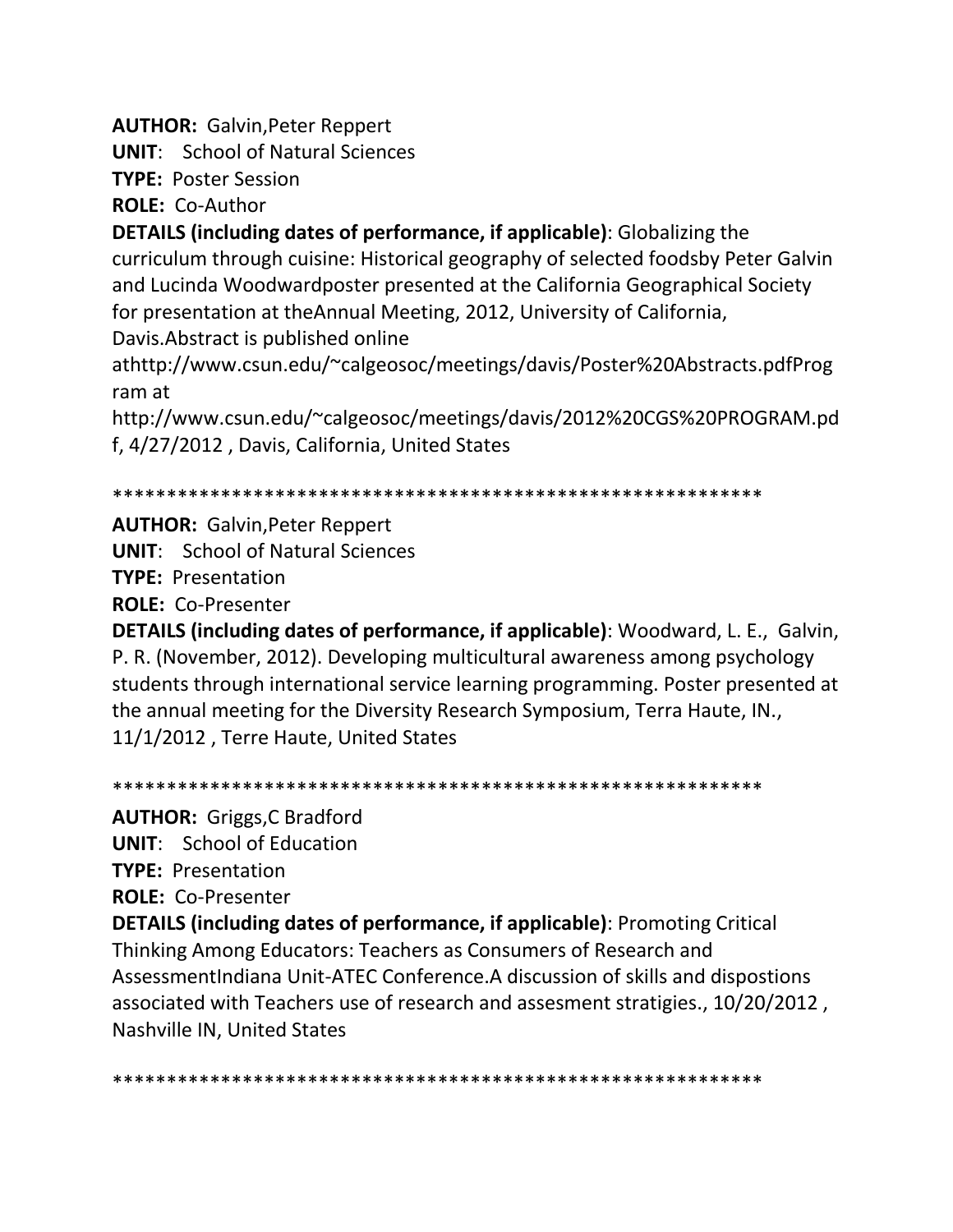**AUTHOR:** Griggs, C Bradford **UNIT:** School of Education **TYPE: Invited Talk ROLE: Author** 

**DETAILS (including dates of performance, if applicable): 2012 Flashpoint:** Resistance Movements as the Critical Mass of DemocracyPresentation on the ablitiy of resistance movments to bring the components of democracy together., 11/15/2012, Seattle Wash., United States

**AUTHOR:** Hall, Bryan Wesley **UNIT:** School of Arts & Letters **TYPE: Invited Paper ROLE: Author** 

**DETAILS (including dates of performance, if applicable)**: Presented my paper entitled The Post-Critical Development of Kants Ether Theory., 10/19/2012, Fort Wayne, IN, United States

**AUTHOR: Hall, Bryan Wesley UNIT:** School of Arts & Letters **TYPE: Invited Paper ROLE: Author DETAILS (including dates of performance, if applicable)**: Presented my paper entittled Identifying and Filling the Gap in Kants Critical Philosophy which is a prospectus of my book, The Post-Critical Kant at the Indiana Philosophical Assocation conference at DePauw University., 4/21/2012, Greencastle, IN, United

**States** 

**AUTHOR: Hall, Bryan Wesley** 

**UNIT:** School of Arts & Letters

**TYPE: Competitive Paper** 

**ROLE: Author** 

DETAILS (including dates of performance, if applicable): Presented my paper entitled Kant on Newton, Genius, and Scientific Discovery., 4/6/2012, Seattle, **WA, United States**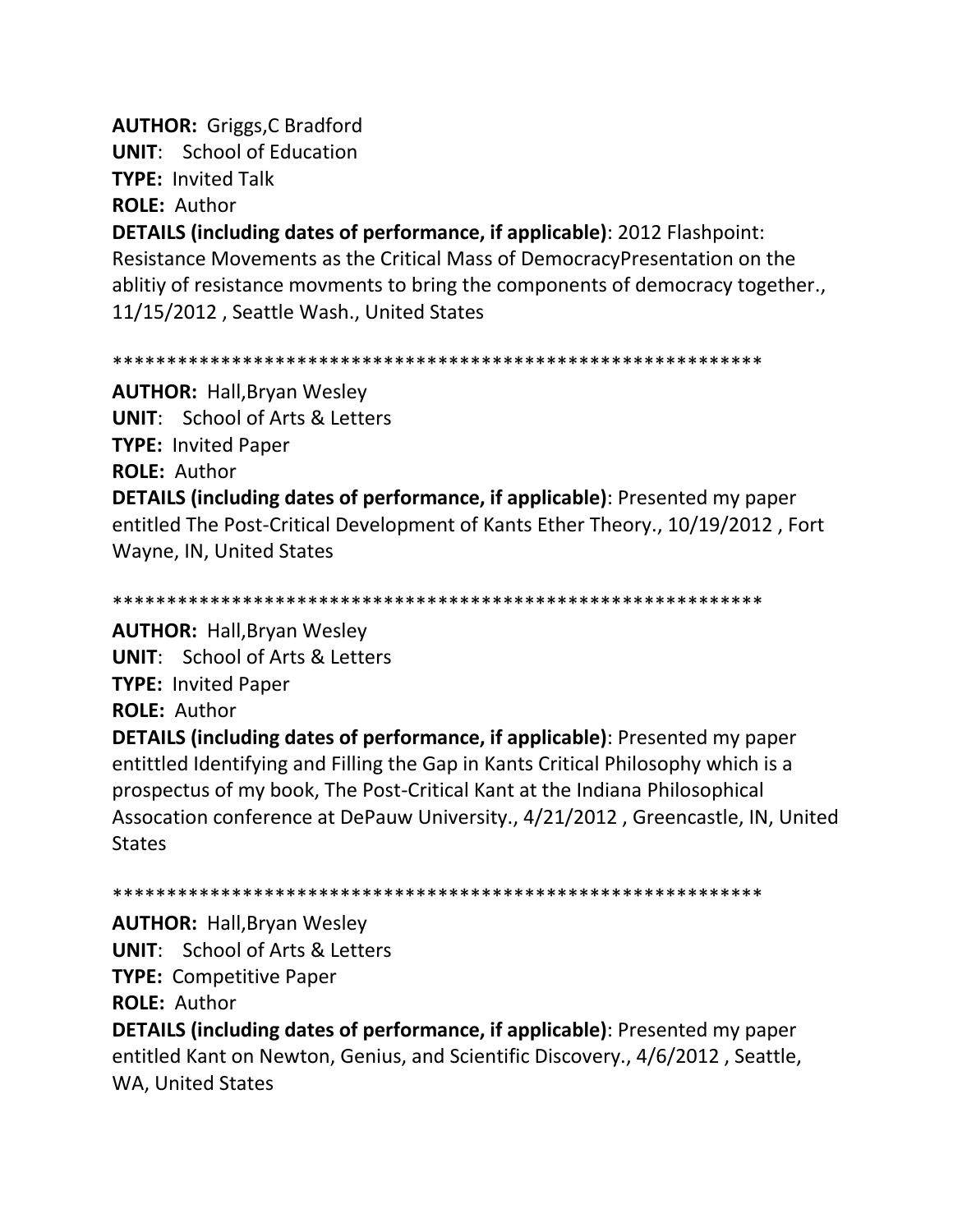#### 

**AUTHOR: Hall, Bryan Wesley** 

**UNIT:** School of Arts & Letters

**TYPE: Competitive Paper** 

**ROLE: Author** 

**DETAILS (including dates of performance, if applicable)**: Presented my paper entittled Identifying and Filling the Gap in Kants Critical Philosophy which is a prospectus of my book, The Post-Critical Kant., 2/27/2012, United States

**AUTHOR: Hare, Sara Cornell UNIT:** School of Social Sciences **TYPE: Invited Talk ROLE: Author DETAILS (including dates of performance, if applicable)**: Panelist for the session Career Options: Responsibilities and Reviews, 2/24/2012, IU Bloomington, United **States** 

**AUTHOR: Harris, Kenneth J UNIT:** School of Business **TYPE: Competitive Paper ROLE: Co-Author** 

**DETAILS (including dates of performance, if applicable)**: Full citation:Gallagher, V. C., Meurs, J., Harris, K. J. (2012). Political skill reduces the negative impact of employees having distrust in management. Academy of Management Meeting, Boston, Massachusetts., 1/1/2012, Boston, MA, United States

**AUTHOR: Harris, Kenneth J UNIT:** School of Business **TYPE: Competitive Paper ROLE: Co-Author DETAILS (including dates of performance, if applicable)**: Full citation: Harris, K. J. Kacmar, K. M. (2012). Curvilinear Effects of Perceived Organizational Support on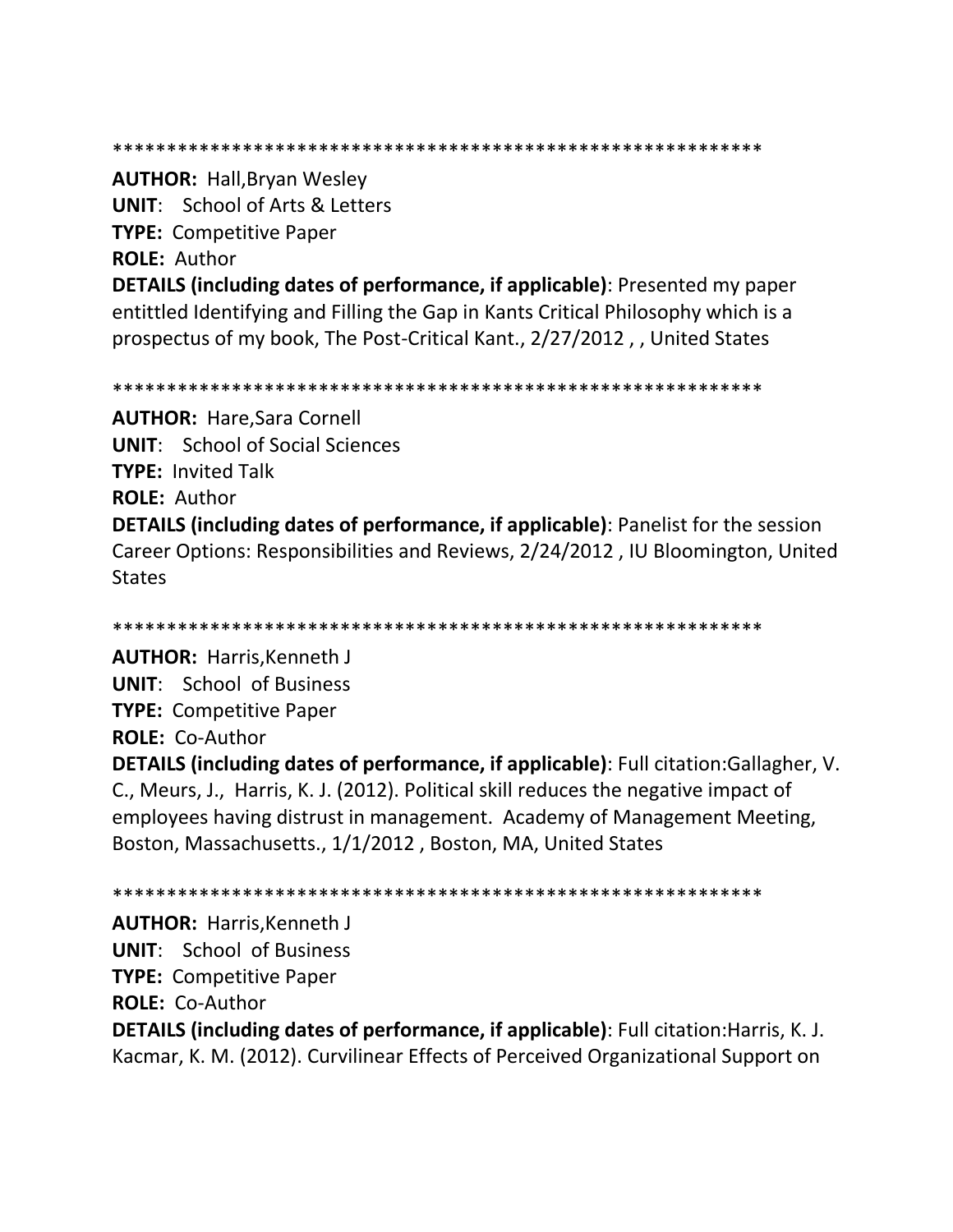Individual Outcomes. Society for Industrial and Organizational Psychology Meeting, Houston, Texas., 1/1/2012 , Houston, TX, United States

\*\*\*\*\*\*\*\*\*\*\*\*\*\*\*\*\*\*\*\*\*\*\*\*\*\*\*\*\*\*\*\*\*\*\*\*\*\*\*\*\*\*\*\*\*\*\*\*\*\*\*\*\*\*\*\*\*\*\*\*

**AUTHOR:** Harris,Kenneth J **UNIT**: School of Business

**TYPE:** Competitive Paper

**ROLE:** Co-Author

**DETAILS (including dates of performance, if applicable)**: Full citation:-This was accepted for publication, but wont be presented until 2013Harris, K. J. Rossi, A. M. (2012). The Curvilinear Relationships Between Abusive Supervision and Work Outcomes. Work, Stress, and Health, Los Angeles, California., 1/1/2012 , Los Angeles, CA, United States

\*\*\*\*\*\*\*\*\*\*\*\*\*\*\*\*\*\*\*\*\*\*\*\*\*\*\*\*\*\*\*\*\*\*\*\*\*\*\*\*\*\*\*\*\*\*\*\*\*\*\*\*\*\*\*\*\*\*\*\*

**AUTHOR:** Harris,Ranida Boonthanom **UNIT**: School of Business **TYPE:** Presentation **ROLE:** Presenter **DETAILS (including dates of performance, if applicable)**: Technology Related Role

Overload and Work-To-Family Conflict: The Moderating Role of Supervisor And Coworker Technology Support, 1/1/2012 , Key West, FL, United States

\*\*\*\*\*\*\*\*\*\*\*\*\*\*\*\*\*\*\*\*\*\*\*\*\*\*\*\*\*\*\*\*\*\*\*\*\*\*\*\*\*\*\*\*\*\*\*\*\*\*\*\*\*\*\*\*\*\*\*\*

**AUTHOR:** Harvey,George William **UNIT**: School of Arts & Letters **TYPE:** Conference **ROLE:** Chair **DETAILS (including dates of performance, if applicable)**: Chair, colloquium session on Ancient Philosophy., 2/17/2012 , Chicago, IL, United States

\*\*\*\*\*\*\*\*\*\*\*\*\*\*\*\*\*\*\*\*\*\*\*\*\*\*\*\*\*\*\*\*\*\*\*\*\*\*\*\*\*\*\*\*\*\*\*\*\*\*\*\*\*\*\*\*\*\*\*\*

**AUTHOR:** Harvey,George William **UNIT**: School of Arts & Letters **TYPE:** Competitive Paper **ROLE:** Presenter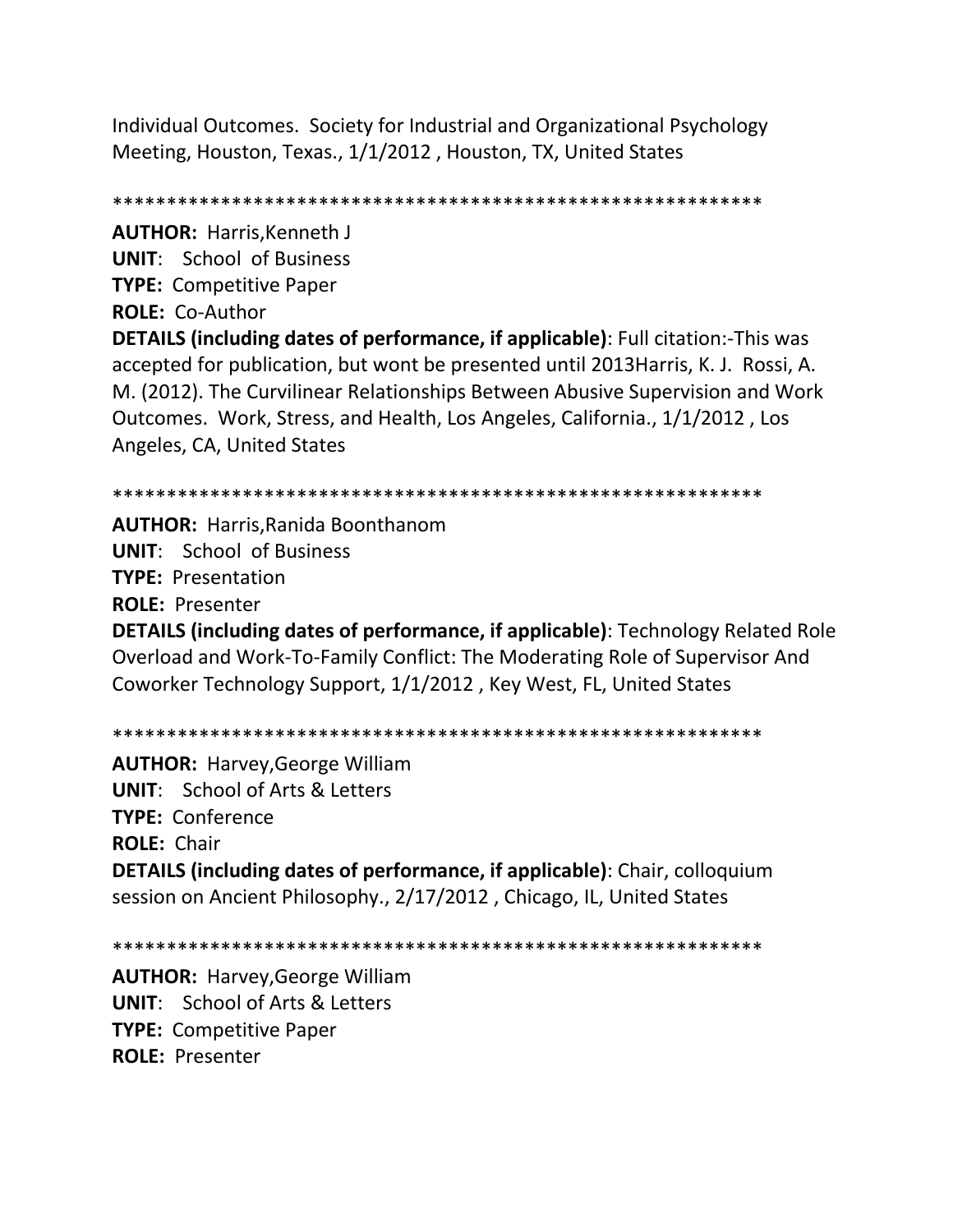**DETAILS (including dates of performance, if applicable)**: Virtue and Pre-Political Life in PlatosLawsIII and IV, 4/4/2012 , Seattle, WA, United States

\*\*\*\*\*\*\*\*\*\*\*\*\*\*\*\*\*\*\*\*\*\*\*\*\*\*\*\*\*\*\*\*\*\*\*\*\*\*\*\*\*\*\*\*\*\*\*\*\*\*\*\*\*\*\*\*\*\*\*\*

**AUTHOR:** He,Yan **UNIT**: School of Business **TYPE:** Presentation **ROLE:** Presenter **DETAILS (including dates of performance, if applicable)**: Effects of Control Power and Transaction Cost on Dual-Class Share Prices, with J. Wang and C. Wu, will be presented at the Eastern Finance Association annual meeting, St. Pete Beach, Florida, April 2013., 1/1/2012 , St. Pete Beach, Florida, United States

\*\*\*\*\*\*\*\*\*\*\*\*\*\*\*\*\*\*\*\*\*\*\*\*\*\*\*\*\*\*\*\*\*\*\*\*\*\*\*\*\*\*\*\*\*\*\*\*\*\*\*\*\*\*\*\*\*\*\*\*

**AUTHOR:** Herdoiza-Estevez,Magdalena **UNIT**: School of Education **TYPE:** Invited Paper **ROLE:** Author **DETAILS (including dates of performance, if applicable)**: Ecuador University of the Arts,First International Workshop, June 26-29, 2012. Guest Presenter: The University of the Arts Academic an Pedagogical Foundations. June 26, 2012., 6/26/2012 , Guayaquil, Ecuador

\*\*\*\*\*\*\*\*\*\*\*\*\*\*\*\*\*\*\*\*\*\*\*\*\*\*\*\*\*\*\*\*\*\*\*\*\*\*\*\*\*\*\*\*\*\*\*\*\*\*\*\*\*\*\*\*\*\*\*\*

**AUTHOR:** Herdoiza-Estevez,Magdalena **UNIT**: School of Education **TYPE:** Invited Paper **ROLE:** Author

**DETAILS (including dates of performance, if applicable)**: Secretariat of Higher Education (SENESCYT), Panel on Interculrality and Higher Education, March 29-30, 2012. Guest Presenter: Contributions to the proposal of public policy to approach interculturality in higher education, Marzo 29, 2012., 3/29/2012 , Quito, Ecuador

\*\*\*\*\*\*\*\*\*\*\*\*\*\*\*\*\*\*\*\*\*\*\*\*\*\*\*\*\*\*\*\*\*\*\*\*\*\*\*\*\*\*\*\*\*\*\*\*\*\*\*\*\*\*\*\*\*\*\*\*

**AUTHOR:** Herdoiza-Estevez,Magdalena **UNIT**: School of Education **TYPE:** Conference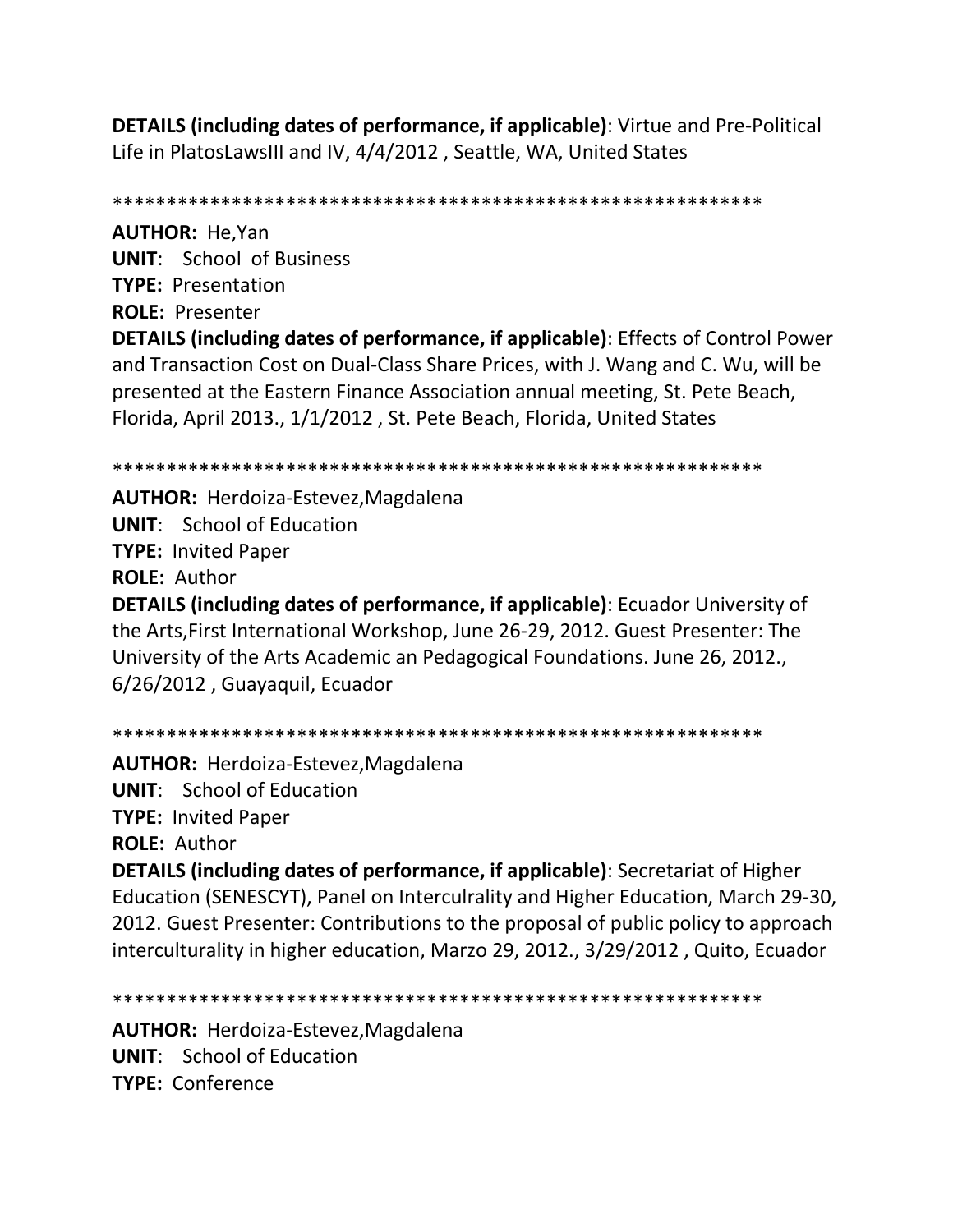## **ROLE: Chair**

**DETAILS (including dates of performance, if applicable)**: 54th International Congress of Americanists, July 16-20, 2012. Symposium Coordinator (NIG 06 N604): The social construction of exclusion in the context of migration. July 18, 2012., 7/16/2012, Vienna, Austria

**AUTHOR: Hesselman.James L UNIT:** School of Arts & Letters **TYPE: Other ROLE:** 

**DETAILS (including dates of performance, if applicable)**: Re-Directed actress Lee Meriwether in THE WOMEN OF SPOON RIVER: Their Voices form the Hill (a show which was created for her by the IU Southeast Theatre Program and premiered on the Robinson Stage of the Ogle Center two years ago), for Ms. Meriwethers debut at the Gloucester Stage Compnay in Gloucester, MA, and the New York Fringe Festival, where IU Southeast was credited with creating the production and where Ms. Meriwether won the festivals award for Overall Excellence in Solo Performance., 5/27/2012, New York, United States

**AUTHOR: Hettiarachchi, Suranga D UNIT:** School of Natural Sciences **TYPE: Presentation ROLE: Co-Author** 

**DETAILS (including dates of performance, if applicable)**: I gave a talk onmobile robot obstacle avoidance where robots use Physicomimetics as the control algorithm., 1/1/2012, , United States

**AUTHOR: Hoelger, Angelika UNIT:** School of Social Sciences **TYPE: Competitive Paper ROLE: Presenter** 

**DETAILS (including dates of performance, if applicable)**: Paper submitted and accepted for Annual Meeting of Business History Conference from March 21-23,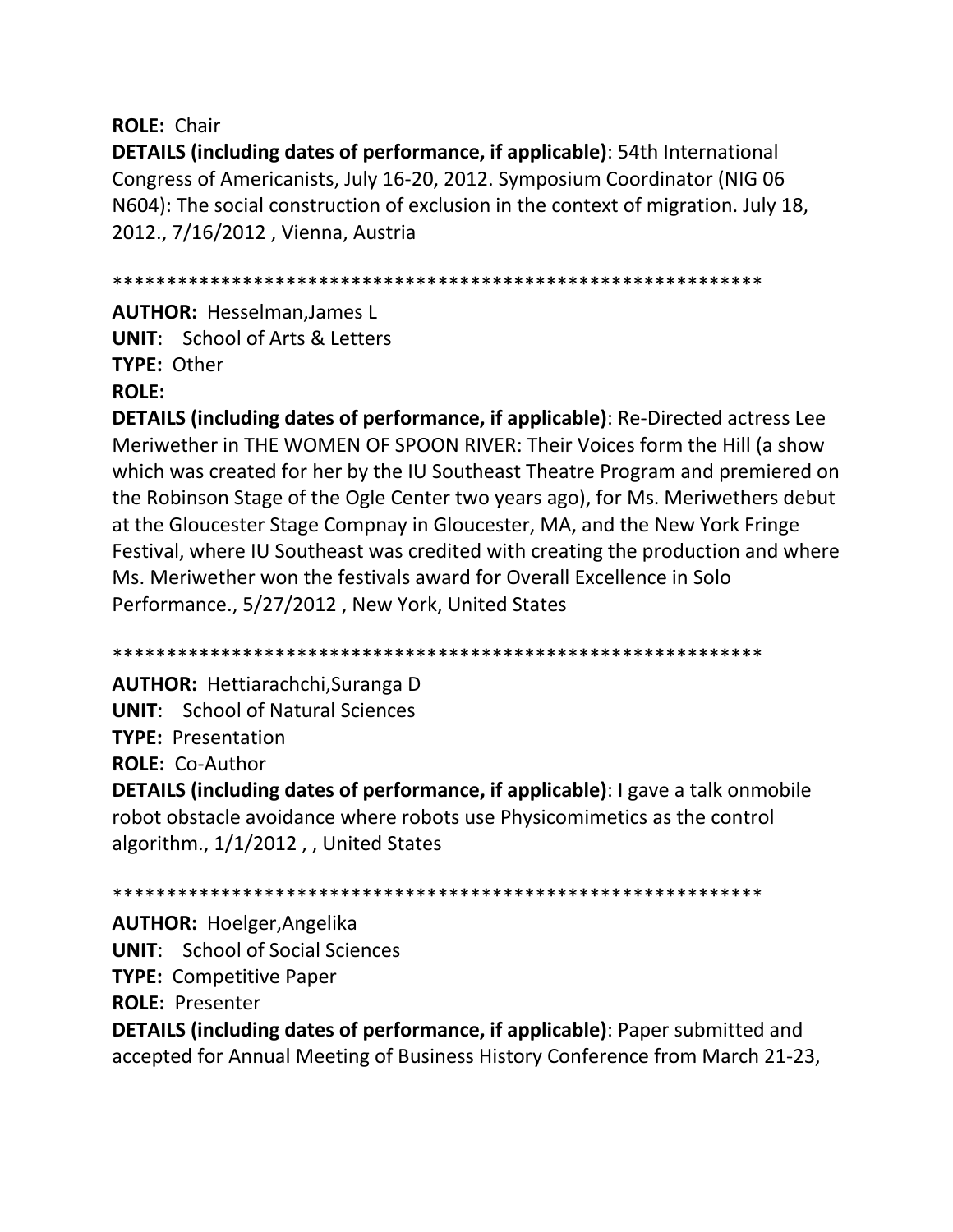2013.Papers title The Impact of Commercial Freedom on Berlins Entertainment Scene, 1830-1900, 1/1/2012 , Columbus, OH, United States

\*\*\*\*\*\*\*\*\*\*\*\*\*\*\*\*\*\*\*\*\*\*\*\*\*\*\*\*\*\*\*\*\*\*\*\*\*\*\*\*\*\*\*\*\*\*\*\*\*\*\*\*\*\*\*\*\*\*\*\* **AUTHOR:** Hoelger,Angelika **UNIT**: School of Social Sciences **TYPE:** Competitive Paper **ROLE:** Presenter **DETAILS (including dates of performance, if applicable)**: Paper submitted and accepted for Conference from March 7-9, 2013. Papers title: Traveling Indecencies: Risqu Performances in the European Metropolis, 1890-1914,

1/1/2012 , Fresno, CA, United States

\*\*\*\*\*\*\*\*\*\*\*\*\*\*\*\*\*\*\*\*\*\*\*\*\*\*\*\*\*\*\*\*\*\*\*\*\*\*\*\*\*\*\*\*\*\*\*\*\*\*\*\*\*\*\*\*\*\*\*\*

**AUTHOR:** Hoffman,Lisa **UNIT**: School of Education **TYPE:** Competitive Paper **ROLE:** Co-Author

**DETAILS (including dates of performance, if applicable)**: Promoting Critical Thinking among Educators: Teachers as Consumers or Research and Assessment.Paper presented at the annual meeting of the Association of Teacher Educators-Indiana Chapter, Nashville, Indiana.Lead presenter. Co-presenters were Bradford Griggs and Tymika Wesley., 10/21/2012 , Nashville, Indiana, United States

\*\*\*\*\*\*\*\*\*\*\*\*\*\*\*\*\*\*\*\*\*\*\*\*\*\*\*\*\*\*\*\*\*\*\*\*\*\*\*\*\*\*\*\*\*\*\*\*\*\*\*\*\*\*\*\*\*\*\*\*

**AUTHOR:** Hoffman,Lisa

**UNIT**: School of Education

**TYPE:** Competitive Paper

**ROLE:** Co-Author

**DETAILS (including dates of performance, if applicable)**: Needs of Immigrant Adolescents in the Acculturation ProcessPaper presented at the 22nd Annual Conference of the National Association for Multicultural Education in Philadelphia, Pennsylvania.Presentation of research in a Jefferson County school (also published as a report in 2012), 11/28/2012 , Philadelphia, Pennsylvania, United States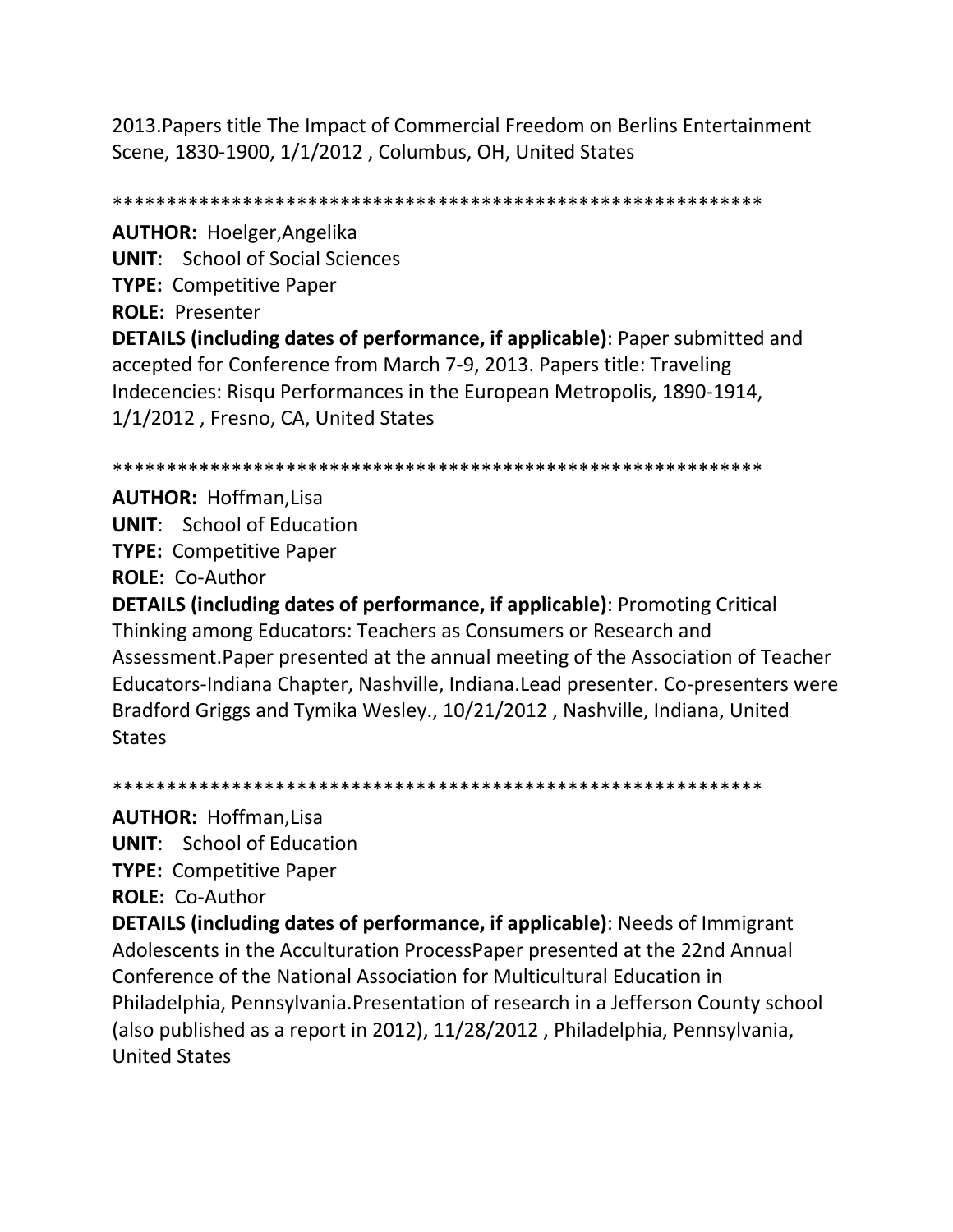**AUTHOR: Hoffman, Lisa** 

**UNIT:** School of Education

**TYPE: Competitive Paper** 

**ROLE: Presenter** 

**DETAILS (including dates of performance, if applicable)**: Family-School Communication and Information Preferences among ELL and English-Speaking ParentsPaper presented at the 26th Annual Midwest Association of Teacher Educators Spring Conference. Co-author and lead presenter along with Shifa Podikunju-Hussain. Abstract: English language learner (ELL) and native Englishspeaking parents from nine elementary schools, Head Start, and Even Start programs were surveyed about the types of information they desire from their childrens schools, and how they prefer to receive school communications. Recommendations of effective ways to communicate with ELL families will be provided., 3/30/2012, Urbana, Illinois, United States

**AUTHOR: Hoffman.Lisa** 

**UNIT:** School of Education **TYPE: Competitive Paper** 

**ROLE: Author** 

**DETAILS (including dates of performance, if applicable)**: Disseminating Best Practices for English Language Learners: A Faculty Professional Development Initiative Paper submitted for presentation at the 2012 AERA Annual Meeting. Paper was not accepted for presentation. Conference was highly selective, with more than 11,000 papers submitted for presentation. (Note that another paper on which I was co-author was selected for inclusion for the same conference. Presenting twice is not encouraged at this conference.), 4/13/2012, Vancouver, British Columbia, Canada

**AUTHOR: Hoffman, Lisa** 

**UNIT:** School of Education

**TYPE: Competitive Paper** 

**ROLE: Co-Author** 

**DETAILS (including dates of performance, if applicable):** Girls Education: The Power of Policy DiscoursePaper accepted for presentation for the AERA 2012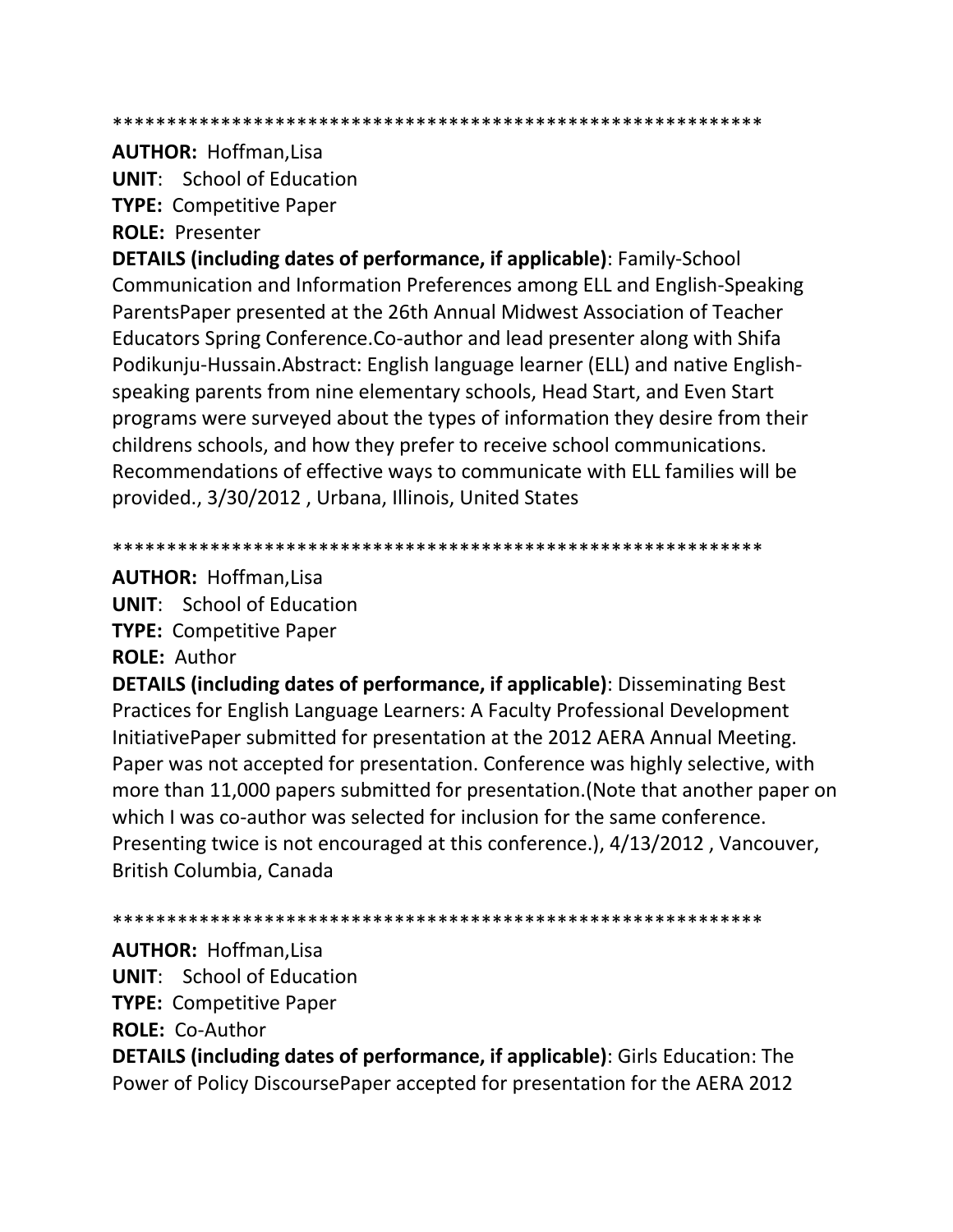Annual Meeting.Co-author; Lead author is Karen Monkman of DePaul University. Dr. Monkman presented the paper at the conference.Paper was selected for presentation from among more than 11,000 paper submissions. Reviewers comments were extremely high, with the median score being 5/5., 4/13/2012 , Vancouver, British Columbia, Canada

```
************************************************************
```
**AUTHOR:** Hollenbeck,James E **UNIT**: School of Education **TYPE:** Invited Talk **ROLE:** Co-Presenter

**DETAILS (including dates of performance, if applicable)**: Hollenbeck, J., Bronson,N., Kummer, C.M., Ronke, A., Vaugh, S. and Wright, K. Shining Star and Nova Data-loggers National Science Teachers Association National Science Education Conference, Indianapolis, IN. March, 2012., 3/27/2012 , Indianapolis, United States

## \*\*\*\*\*\*\*\*\*\*\*\*\*\*\*\*\*\*\*\*\*\*\*\*\*\*\*\*\*\*\*\*\*\*\*\*\*\*\*\*\*\*\*\*\*\*\*\*\*\*\*\*\*\*\*\*\*\*\*\*

**AUTHOR:** Hollenbeck,James E **UNIT**: School of Education **TYPE:** Invited Paper **ROLE:** Co-Presenter

**DETAILS (including dates of performance, if applicable)**: Hollenbeck, J and Vaugh, S. Merging Inquiry and Creativitywith Data Loggers, 10/18/2012 , Louisville, KY, United States

```
************************************************************
```
**AUTHOR:** Hollingsworth,Joseph E. **UNIT**: School of Natural Sciences **TYPE:** Competitive Paper **ROLE:** Reviewer

**DETAILS (including dates of performance, if applicable)**: For SIGCSE 2013 conference I peer reviewed: 3 papersSIGCSE 2013,Denver, CO, March 6 - 9, 2013, 9/22/2012 , Denver Colorado, United States

\*\*\*\*\*\*\*\*\*\*\*\*\*\*\*\*\*\*\*\*\*\*\*\*\*\*\*\*\*\*\*\*\*\*\*\*\*\*\*\*\*\*\*\*\*\*\*\*\*\*\*\*\*\*\*\*\*\*\*\*

**AUTHOR:** Hollingsworth,Joseph E.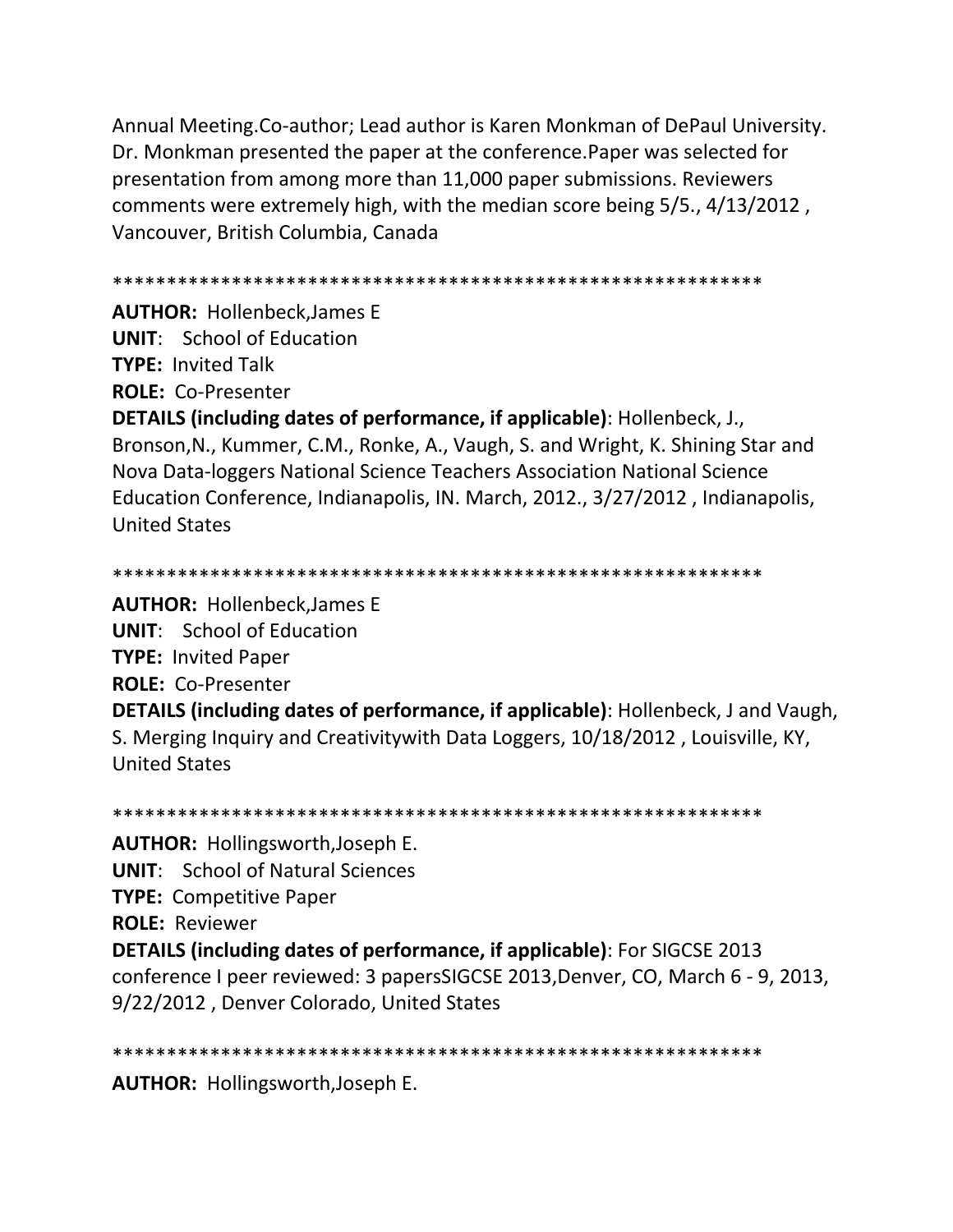**UNIT**: School of Natural Sciences

**TYPE:** Competitive Paper

**ROLE:** Reviewer

**DETAILS (including dates of performance, if applicable)**: For ITiCSE 2012

conference I peer reviewed: 4 papersITiCSE,Haifa, Israel -3-5 July 2012, 2/9/2012 , Haifa, Israel, United States

\*\*\*\*\*\*\*\*\*\*\*\*\*\*\*\*\*\*\*\*\*\*\*\*\*\*\*\*\*\*\*\*\*\*\*\*\*\*\*\*\*\*\*\*\*\*\*\*\*\*\*\*\*\*\*\*\*\*\*\*

**AUTHOR:** Hollingsworth,Joseph E.

**UNIT**: School of Natural Sciences

**TYPE:** Presentation

**ROLE:** Presenter

**DETAILS (including dates of performance, if applicable)**: I served as a copresenter for a three hour long workshop whose attendees are computer science professors from various institutions around the country. The workshop covered research associated with the NSF TUEs grant that I am currently working under., 3/2/2012 , Raleigh, NC, United States

\*\*\*\*\*\*\*\*\*\*\*\*\*\*\*\*\*\*\*\*\*\*\*\*\*\*\*\*\*\*\*\*\*\*\*\*\*\*\*\*\*\*\*\*\*\*\*\*\*\*\*\*\*\*\*\*\*\*\*\*

**AUTHOR:** Hughes,Melanie Elizabeth

**UNIT**: Library

**TYPE:** Presentation

**ROLE:** Co-Presenter

**DETAILS (including dates of performance, if applicable)**: Presentation of kit for Harrison County Community Unity and public., 10/11/2012 , Corydon, IN, United **States** 

\*\*\*\*\*\*\*\*\*\*\*\*\*\*\*\*\*\*\*\*\*\*\*\*\*\*\*\*\*\*\*\*\*\*\*\*\*\*\*\*\*\*\*\*\*\*\*\*\*\*\*\*\*\*\*\*\*\*\*\*

**AUTHOR:** Hughes,Melanie Elizabeth

**UNIT**: Library

**TYPE:** Presentation

**ROLE:** Co-Presenter

**DETAILS (including dates of performance, if applicable)**: Graphic Novels Presentation with Dr. Gary Pinkston. Presented on diversity, girls and women and interest in STEM (science, technology, engineering, and math) and graphic novels., 11/9/2012 , , United States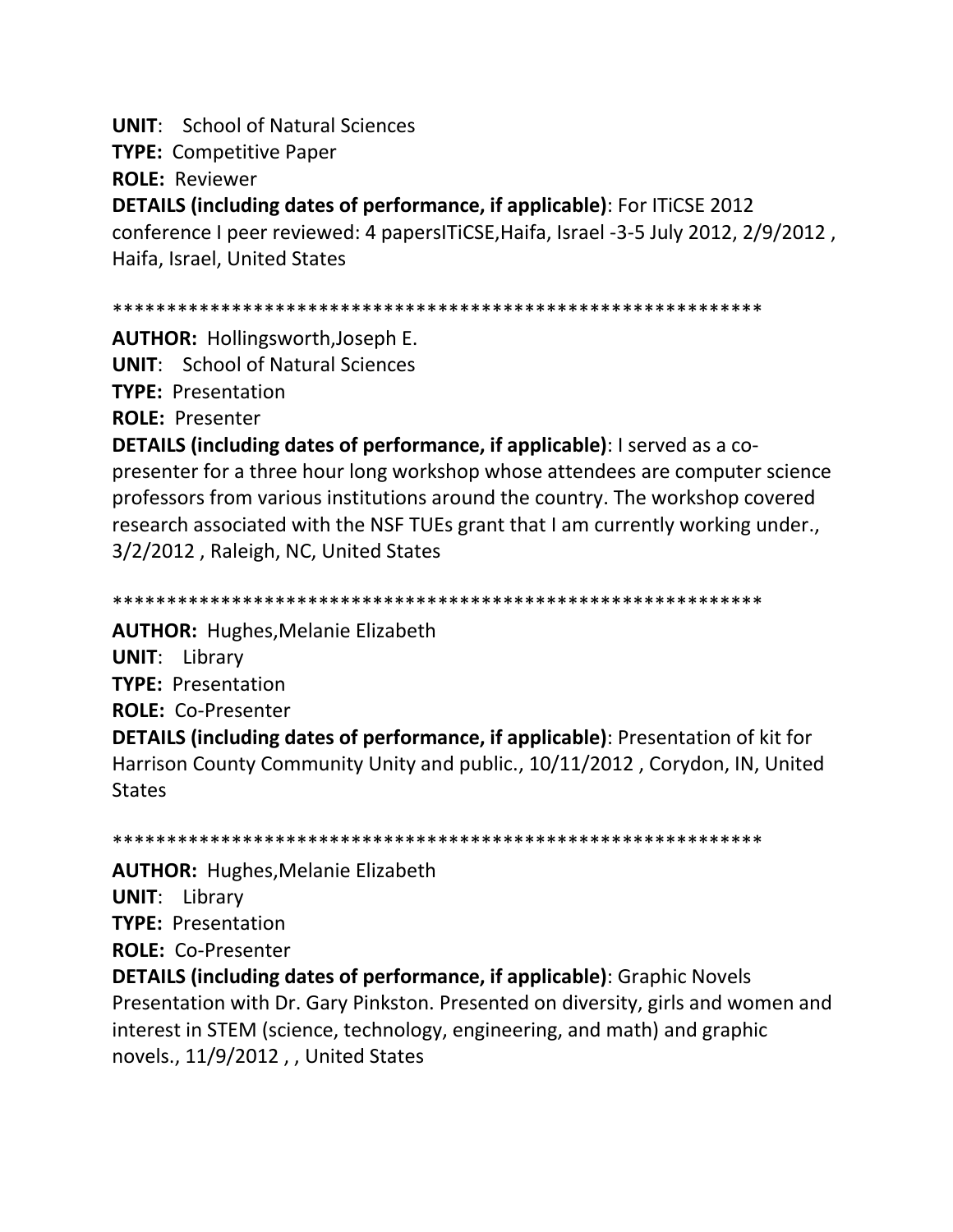\*\*\*\*\*\*\*\*\*\*\*\*\*\*\*\*\*\*\*\*\*\*\*\*\*\*\*\*\*\*\*\*\*\*\*\*\*\*\*\*\*\*\*\*\*\*\*\*\*\*\*\*\*\*\*\*\*\*\*\*

**AUTHOR:** Hughes,Melanie Elizabeth

**UNIT**: Library

**TYPE:** Presentation

**ROLE:** Co-Presenter

**DETAILS (including dates of performance, if applicable)**: The World Comes to Harrison County presentation of the kit, timeline, map and resources, and advice on how teachers can create a similar product for their own community., 11/9/2012 , , United States

\*\*\*\*\*\*\*\*\*\*\*\*\*\*\*\*\*\*\*\*\*\*\*\*\*\*\*\*\*\*\*\*\*\*\*\*\*\*\*\*\*\*\*\*\*\*\*\*\*\*\*\*\*\*\*\*\*\*\*\*

## **AUTHOR:**

**UNIT**: School of Natural Sciences **TYPE: ROLE: DETAILS (including dates of performance, if applicable)**: , , ,

\*\*\*\*\*\*\*\*\*\*\*\*\*\*\*\*\*\*\*\*\*\*\*\*\*\*\*\*\*\*\*\*\*\*\*\*\*\*\*\*\*\*\*\*\*\*\*\*\*\*\*\*\*\*\*\*\*\*\*\*

**AUTHOR:** Hunt,Randy E.

**UNIT**: School of Natural Sciences

**TYPE:** Contributed Paper

**ROLE:** Co-Author

**DETAILS (including dates of performance, if applicable)**: Lauterbach, A. and R. E. Hunt. Vibrational communication and reproductive isolation in Erythroneura leafhoppers. Indiana Academy of Science Annual Meeting. West Layfayette, IN. March 2012Amanda Lauterbach is a biology major at IUS, 1/1/2012 , West Layfayette, IN, United States

\*\*\*\*\*\*\*\*\*\*\*\*\*\*\*\*\*\*\*\*\*\*\*\*\*\*\*\*\*\*\*\*\*\*\*\*\*\*\*\*\*\*\*\*\*\*\*\*\*\*\*\*\*\*\*\*\*\*\*\*

**AUTHOR:** Hunt,Randy E.

**UNIT**: School of Natural Sciences

**TYPE:** Poster Session

**ROLE:** Co-Author

**DETAILS (including dates of performance, if applicable)**: Osoffsky, D., J. Olson, C. Unverferth and R.E. Hunt. Phylogenetic Analysis of Erythroneura leafhoppers. Indiana Academy of Science Annual Meeting. West Layfayette, IN. March 2012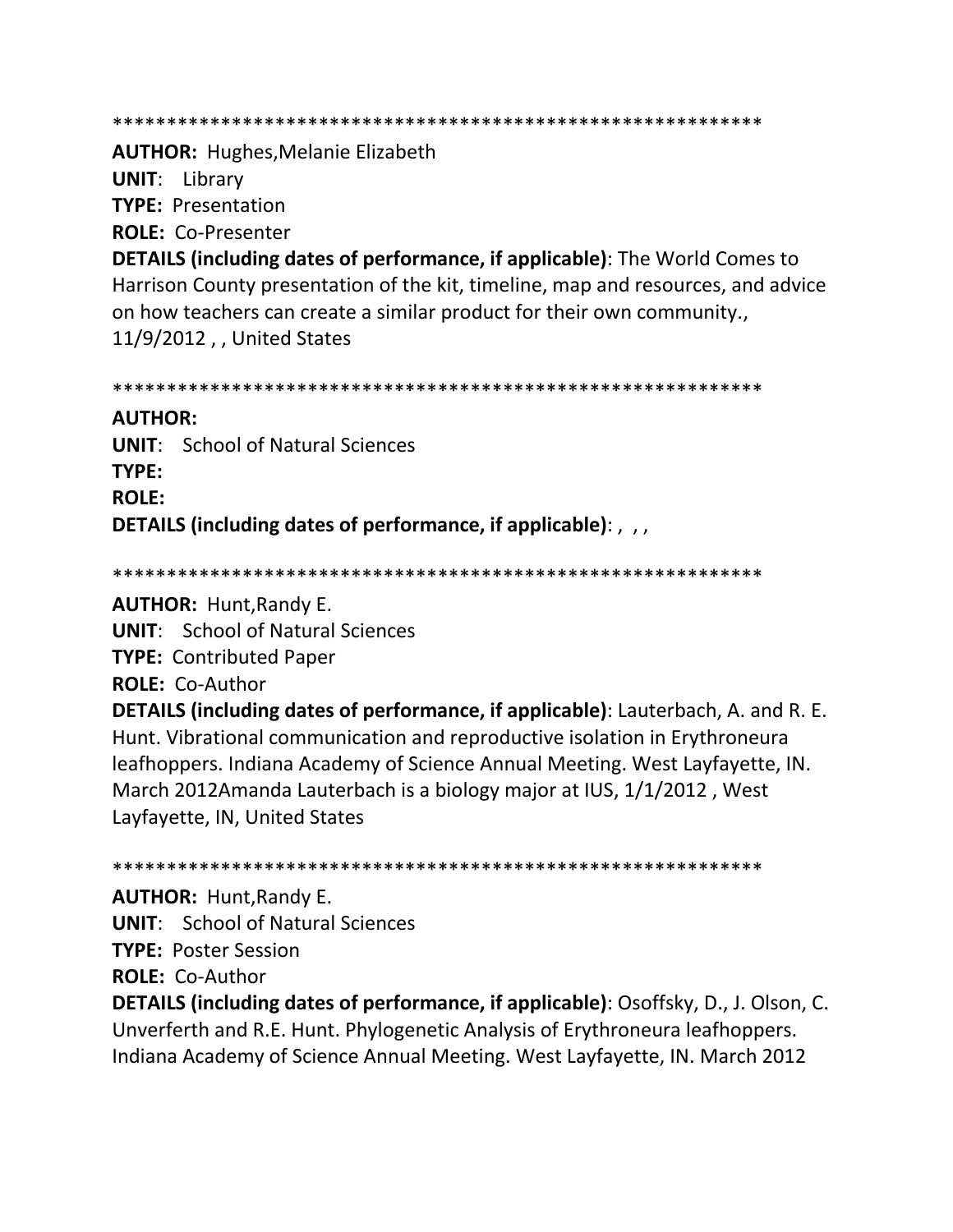The first three authors are IUS biology majors, 1/1/2012 , West Layfayette, IN, United States

\*\*\*\*\*\*\*\*\*\*\*\*\*\*\*\*\*\*\*\*\*\*\*\*\*\*\*\*\*\*\*\*\*\*\*\*\*\*\*\*\*\*\*\*\*\*\*\*\*\*\*\*\*\*\*\*\*\*\*\*

**AUTHOR:** Jackman,Michael **UNIT**: School of Arts & Letters **TYPE:** Conference **ROLE:** Panel Chair **DETAILS (including dates of performance, if applicable)**: Louisville Conference on Literature and Culture Since 1900: Chaired panel F-6, Documentary Impulses., 2/24/2012 , Louisville, KY, United States

\*\*\*\*\*\*\*\*\*\*\*\*\*\*\*\*\*\*\*\*\*\*\*\*\*\*\*\*\*\*\*\*\*\*\*\*\*\*\*\*\*\*\*\*\*\*\*\*\*\*\*\*\*\*\*\*\*\*\*\*

**AUTHOR:** Jackman,Michael **UNIT**: School of Arts & Letters **TYPE:** Conference **ROLE:** Panel Chair

**DETAILS (including dates of performance, if applicable)**: Louisville Conference on Literature and Culture Since 1900: Chaired panel C-11, Contemporary Fictions of Trauma., 2/24/2012 , Louisville, KY, United States

\*\*\*\*\*\*\*\*\*\*\*\*\*\*\*\*\*\*\*\*\*\*\*\*\*\*\*\*\*\*\*\*\*\*\*\*\*\*\*\*\*\*\*\*\*\*\*\*\*\*\*\*\*\*\*\*\*\*\*\*

**AUTHOR:** Johnson,Sandra L **UNIT**: School of Natural Sciences **TYPE:** Presentation **ROLE:** Presenter

**DETAILS (including dates of performance, if applicable)**: Presentation for continuing education workshop for medical assistants.Topic: The Logistics and Legalities of the Medical Record. Two-hour presentation over medical record content, HIPAA requirements, state requirements for retention, the electronic medical record., 6/16/2012 , Indianapolis, Indiana, United States

\*\*\*\*\*\*\*\*\*\*\*\*\*\*\*\*\*\*\*\*\*\*\*\*\*\*\*\*\*\*\*\*\*\*\*\*\*\*\*\*\*\*\*\*\*\*\*\*\*\*\*\*\*\*\*\*\*\*\*\*

**AUTHOR:** Kahn,Meghan C **UNIT**: School of Social Sciences **TYPE:** Poster Session **ROLE:**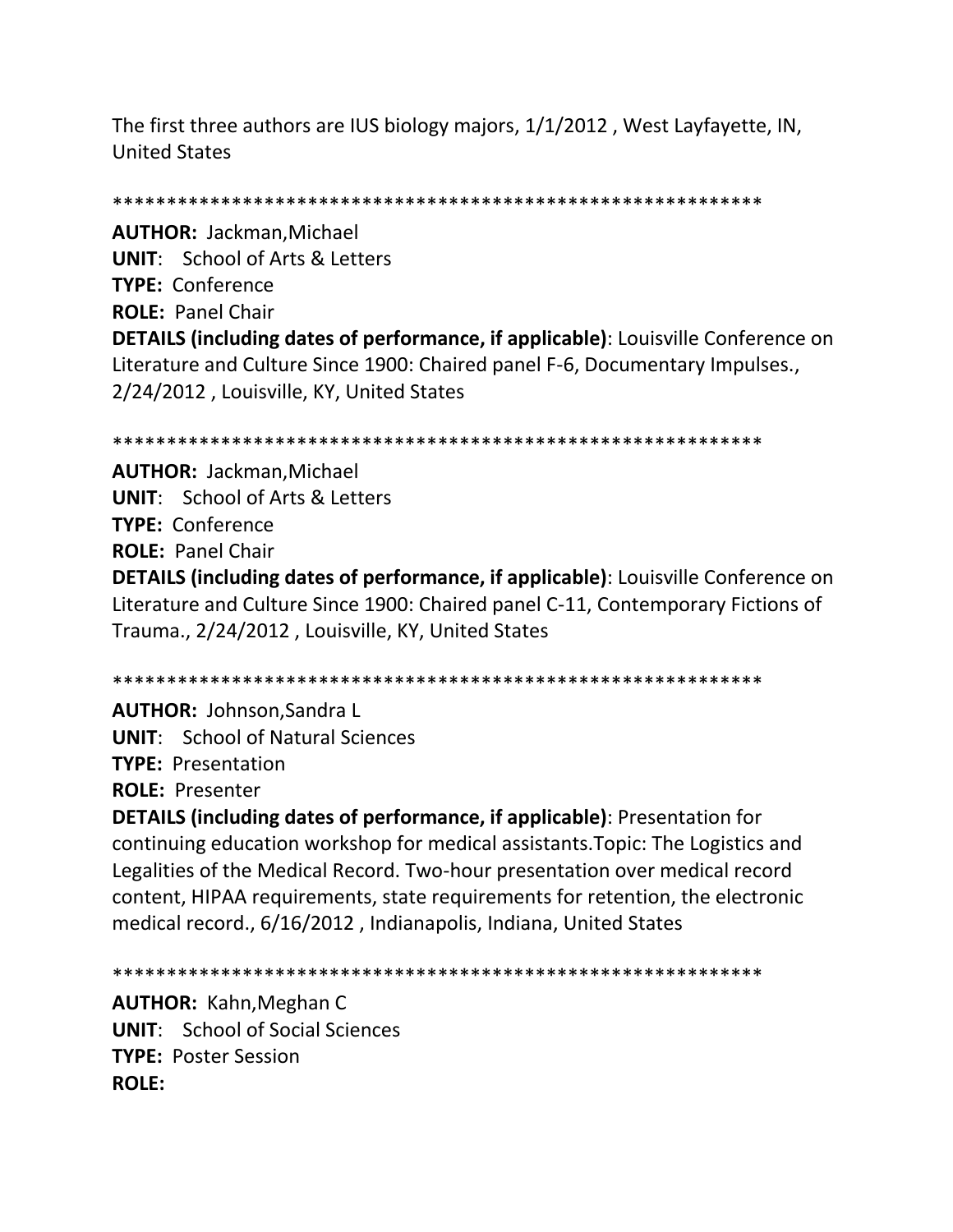**DETAILS (including dates of performance, if applicable):** Title: Olfactory Enhancement of MemoryResearch in humans has demonstrated a relationship between olfaction and memory (Devanand, Michaels-Marston, Liu, Pelton, Padilla, Marder, Bell, Stern, Mayeux, 2000; Schab, 1990; Zoladz Raudenbush, 2005). Pigeons may serve as a good comparison species as they use olfactory cues for spatial memory tasks in the field (Benvenuti, Fiaschi, Fiore, Papi, 1973; Wallraff, 2004) and they rely on the same brain structure for learning as humans (Colombo Broadbent, 2000). The current study examined the use of olfactory cues and memory in pigeons in a laboratory setting. Pigeons were given a onetrial learning task that involved memory for food location under different odor conditions (clove bud, lavender, a, ,,

**AUTHOR: Kahn, Meghan C UNIT:** School of Social Sciences **TYPE: Poster Session** ROLF:

**DETAILS (including dates of performance, if applicable)**: Title: Conditional discrimination in the homing pigeonA. Problem or Major Purpose: Single cells in the avian hippocampal formation (HF) respond to a combination of location and what occurs at locations (Hough Bingman, 2008) and HF lesions impair the ability of pigeons to choose high value food locations over lower value food locations (Kahn Bingman, 2009). Data showing that HF represents the what and where of events could reflect episodic-like memory in pigeons or an associative learning mechanism. The current study investigated the possibility of an associative learning explanation.B. Procedure: Two pigeons were repeatedly trained on a conditional discrimination task where the correct food bowl was determined by color of a curtain that covered room wall, , ,

## **AUTHOR: Kahn, Meghan C**

**UNIT:** School of Social Sciences

**TYPE: Poster Session** 

## **ROLE:**

DETAILS (including dates of performance, if applicable): Title: Scientists are real people: Using a personal narrative to provide a more accurate portrayal of social scientists in the classroomSubmission Abstract: Previous research has shown that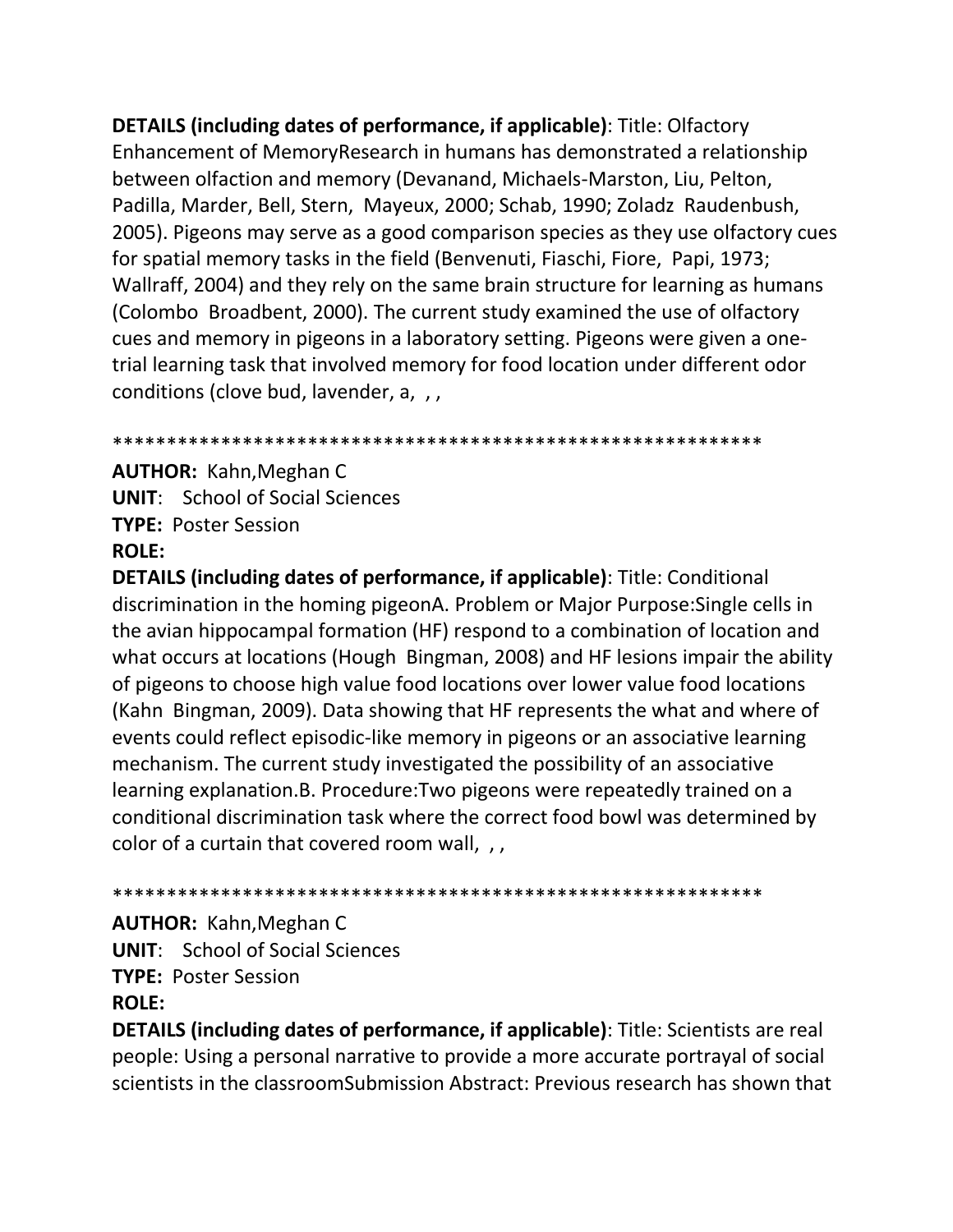high school students find science a cold, impersonal field that lacks passion (Miller, Blessing, Schwartz, 2006). Most students are not interested in pursuing science as a career, perhaps because they believe that scientists are very different from themselves (Miller et al., 2006; Ramsay, Logan, Skamp, 2005). Despite these negative views, psychology students are required to complete coursework in scientific methods and how they are applied to the field of psychology. In order to promote broader, more inclusive views of scientists, students in, , ,

\*\*\*\*\*\*\*\*\*\*\*\*\*\*\*\*\*\*\*\*\*\*\*\*\*\*\*\*\*\*\*\*\*\*\*\*\*\*\*\*\*\*\*\*\*\*\*\*\*\*\*\*\*\*\*\*\*\*\*\*

**AUTHOR:** King,Granville **UNIT**: School of Arts & Letters **TYPE:** Presentation **ROLE:**

**DETAILS (including dates of performance, if applicable)**: Paper Title: The Other Side of Whistle-Blowing: Examining the Effects of Narcissism on Whistle-Blowers Behavior.The above paper was accepted for presentation on May 5, 2012. The information provided by the conference chair (David King, Ph.D.) notes my paper was reviewed by three (3) independent intellectuals of the research framework.Abstract of Conference Paper: Who blows the whistle and why is a question that has intrigued whistle-blowing scholars for years. In order to address this significant question, much attention has been devoted to examining the personality of whistle-blowers and potential whistle-blowers. This study sought to expand the whistle-blowing personality literature by examining the effects of narcissism on whistle, , ,

**AUTHOR:** Kordsmeier,Gregory T **UNIT**: School of Social Sciences

**TYPE:** Competitive Paper

**ROLE:** Presenter

**DETAILS (including dates of performance, if applicable)**: More Than Dead White Guys: Helping Students Apply Theory to Contemporary Issues proposed 12/15/12, accepted 2/14/13, to be presented at the 2013 North Central Sociological Associations Annual Meeting,4/4/13- 4/6/13., 12/15/2012 , Indianapolis, Indiana, United States

\*\*\*\*\*\*\*\*\*\*\*\*\*\*\*\*\*\*\*\*\*\*\*\*\*\*\*\*\*\*\*\*\*\*\*\*\*\*\*\*\*\*\*\*\*\*\*\*\*\*\*\*\*\*\*\*\*\*\*\*

\*\*\*\*\*\*\*\*\*\*\*\*\*\*\*\*\*\*\*\*\*\*\*\*\*\*\*\*\*\*\*\*\*\*\*\*\*\*\*\*\*\*\*\*\*\*\*\*\*\*\*\*\*\*\*\*\*\*\*\*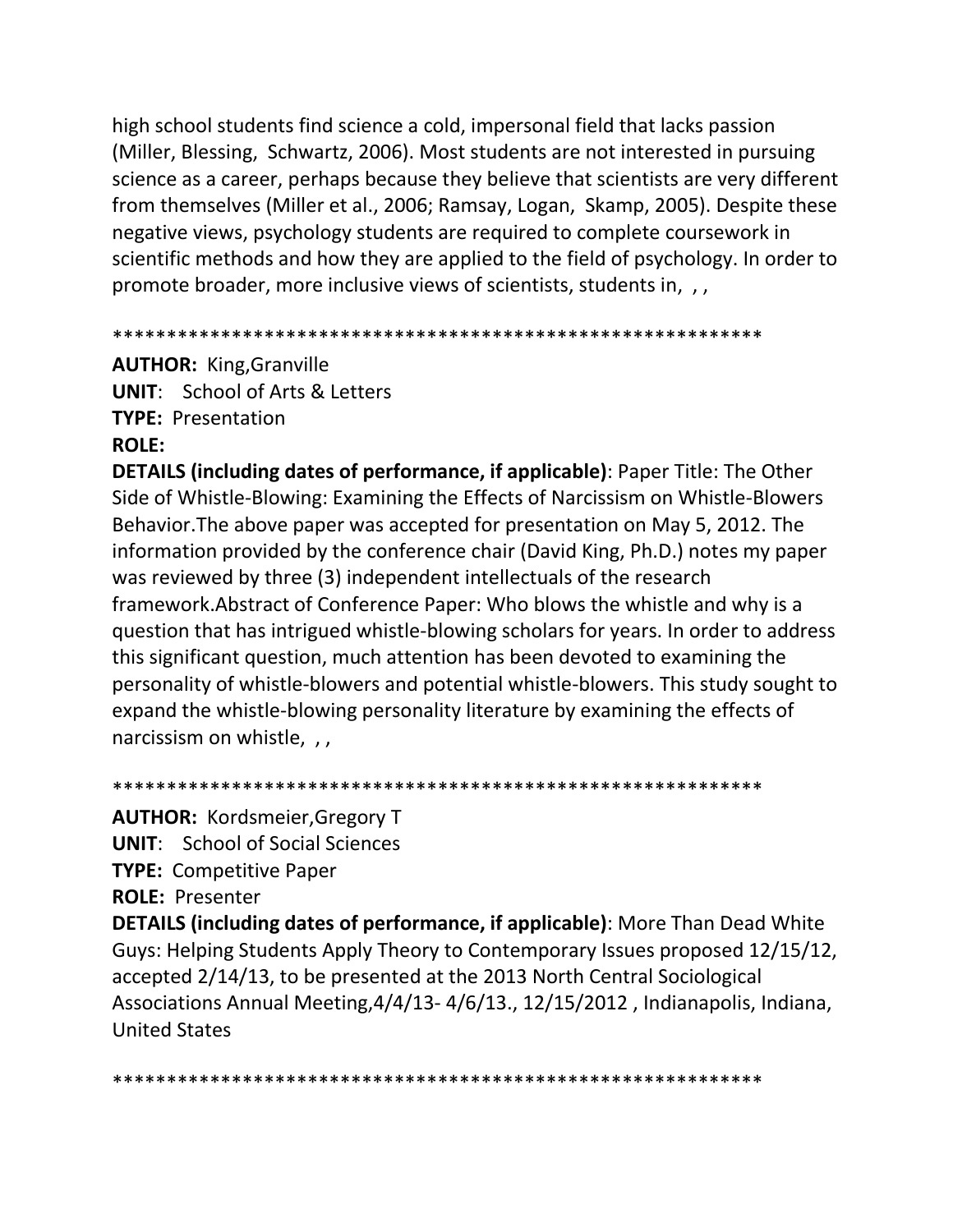**AUTHOR:** Lambert,Alysa D. **UNIT**: School of Business **TYPE:** Presentation **ROLE:** Presenter

**DETAILS (including dates of performance, if applicable)**: Presented a paper entitled, Benefit Availability and Benefit Usage: An Examination of Their Independent and Interactive Effects on Job Satisfaction and Work., 6/14/2012 , New York, NY, United States

\*\*\*\*\*\*\*\*\*\*\*\*\*\*\*\*\*\*\*\*\*\*\*\*\*\*\*\*\*\*\*\*\*\*\*\*\*\*\*\*\*\*\*\*\*\*\*\*\*\*\*\*\*\*\*\*\*\*\*\*

**AUTHOR:** Maksl,Adam Michael **UNIT**: School of Social Sciences **TYPE:** Competitive Paper

**ROLE:** Co-Author

**DETAILS (including dates of performance, if applicable)**: Research Paper Presentation at National Communication Association ConferenceThe following paper was presented at the annual convention of the National Communication Association (while I was the primary author, I was unable to attend the convention, so my co-author attended and presented for us):Maksl, A. Young, R. (2012, November). Affording to exchange: Social capital and online information sharing. Paper presented at the National Communication Association annual conference, Orlando, FL., 11/15/2012 , Orlando, Florida, United States

\*\*\*\*\*\*\*\*\*\*\*\*\*\*\*\*\*\*\*\*\*\*\*\*\*\*\*\*\*\*\*\*\*\*\*\*\*\*\*\*\*\*\*\*\*\*\*\*\*\*\*\*\*\*\*\*\*\*\*\*

**AUTHOR:** Mason,Glenn Michael **UNIT**: School of Natural Sciences **TYPE:** Invited Talk **ROLE:** Author

**DETAILS (including dates of performance, if applicable)**: Mason, G. M., 2012, Fossilized nanobacteriaforms from the Green River Formation: Ancient life form or just a product of calcium carbonate precipitation", invitedpresentation at 32nd Oil Shale Symposium, Colorado School of Mines, Golden, Colorado, October 2012., 10/15/2012 , Golden, Colorado, United States

#### \*\*\*\*\*\*\*\*\*\*\*\*\*\*\*\*\*\*\*\*\*\*\*\*\*\*\*\*\*\*\*\*\*\*\*\*\*\*\*\*\*\*\*\*\*\*\*\*\*\*\*\*\*\*\*\*\*\*\*\*

**AUTHOR:** Mason,Glenn Michael **UNIT**: School of Natural Sciences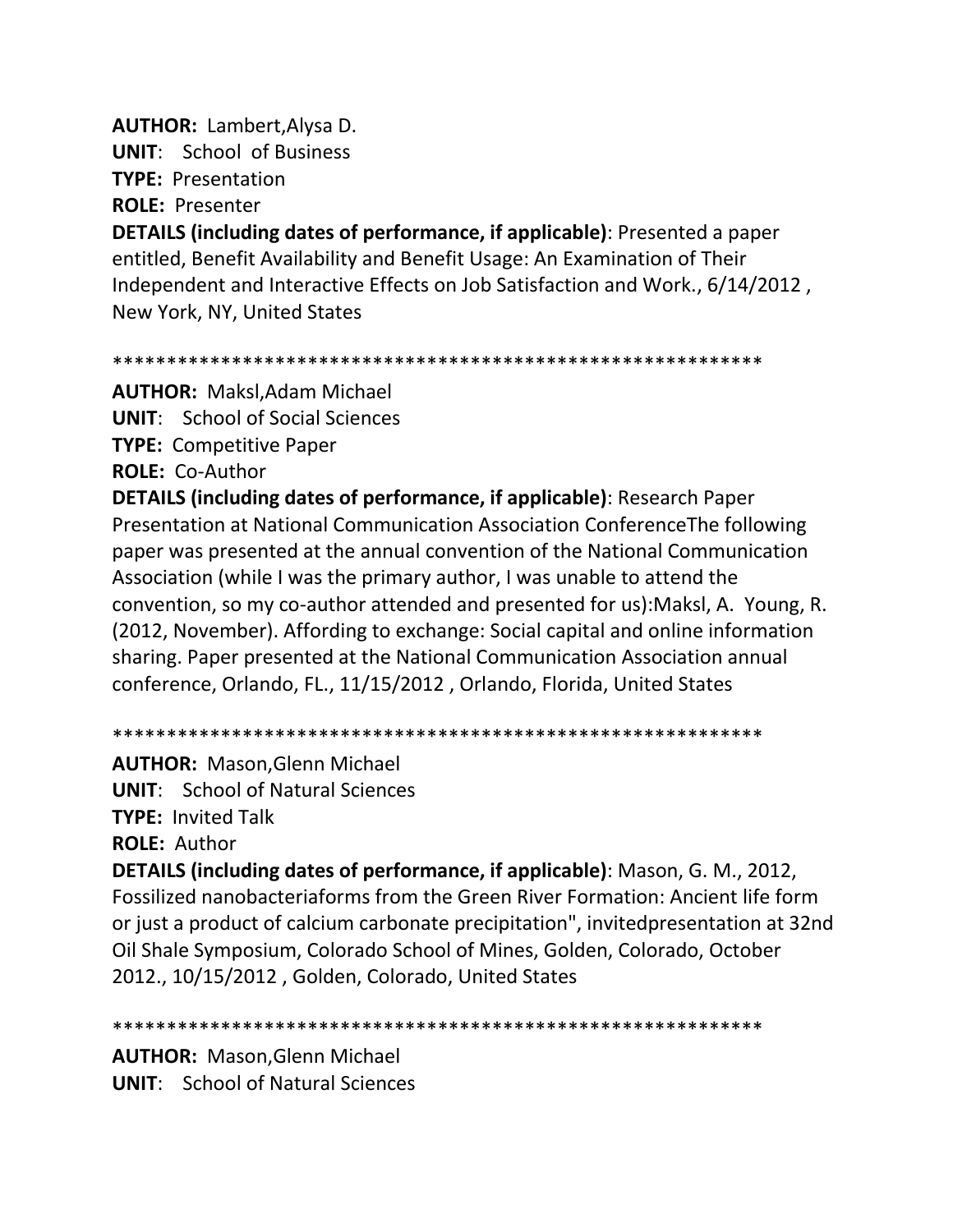**TYPE:** Poster Session **ROLE:** Author **DETAILS (including dates of performance, if applicable)**: Mason, G. M., 2012, Fossilized nanobacteriaforms from the Green River Formation: Ancient life form or just a product of calcium carbonate precipitation", oral presentation at 32nd Oil Shale Symposium, Colorado School of Mines, Golden, Colorado, October 2012., 10/15/2012 , Golden, Colorado, United States

\*\*\*\*\*\*\*\*\*\*\*\*\*\*\*\*\*\*\*\*\*\*\*\*\*\*\*\*\*\*\*\*\*\*\*\*\*\*\*\*\*\*\*\*\*\*\*\*\*\*\*\*\*\*\*\*\*\*\*\*

**AUTHOR:** McIlvoy,Laura H. **UNIT**: Library

**TYPE:** Invited Talk **ROLE:** Presenter

**DETAILS (including dates of performance, if applicable)**: Urban Legends in Nursing Floyd Memorial Hospital Pride Day, New Albany, IN, October 31, 2012, 10/31/2012 , Floyd Memorial Hospital, United States

\*\*\*\*\*\*\*\*\*\*\*\*\*\*\*\*\*\*\*\*\*\*\*\*\*\*\*\*\*\*\*\*\*\*\*\*\*\*\*\*\*\*\*\*\*\*\*\*\*\*\*\*\*\*\*\*\*\*\*\*

**AUTHOR:** Moore,Kate Banet

**UNIT**: Library **TYPE:** Presentation **ROLE:**

**DETAILS (including dates of performance, if applicable)**: Accardi, M. Moore, K. B. (2012, November). Creating a framework for success for new librarians. Presentation at the annual conference of the Indiana Library Federation, Indianapolis, IN.Abstract: The transition from library school to faculty status at an academic library can seem daunting. How can we as continuing librarians help to make this transition as painless as possible" In this session, the panelists will discuss their personal experiences as new librarians and share what they wished they had known when starting out in the field. The panelists will also provide recommendations for how continuing librarians can help with new librarians transition from student to professional, including tips for orienting new librarians to your institution, and advice on ensuring that all new librarians know, , ,

\*\*\*\*\*\*\*\*\*\*\*\*\*\*\*\*\*\*\*\*\*\*\*\*\*\*\*\*\*\*\*\*\*\*\*\*\*\*\*\*\*\*\*\*\*\*\*\*\*\*\*\*\*\*\*\*\*\*\*\*

**AUTHOR:** Morgan,Robin K **UNIT**: School of Social Sciences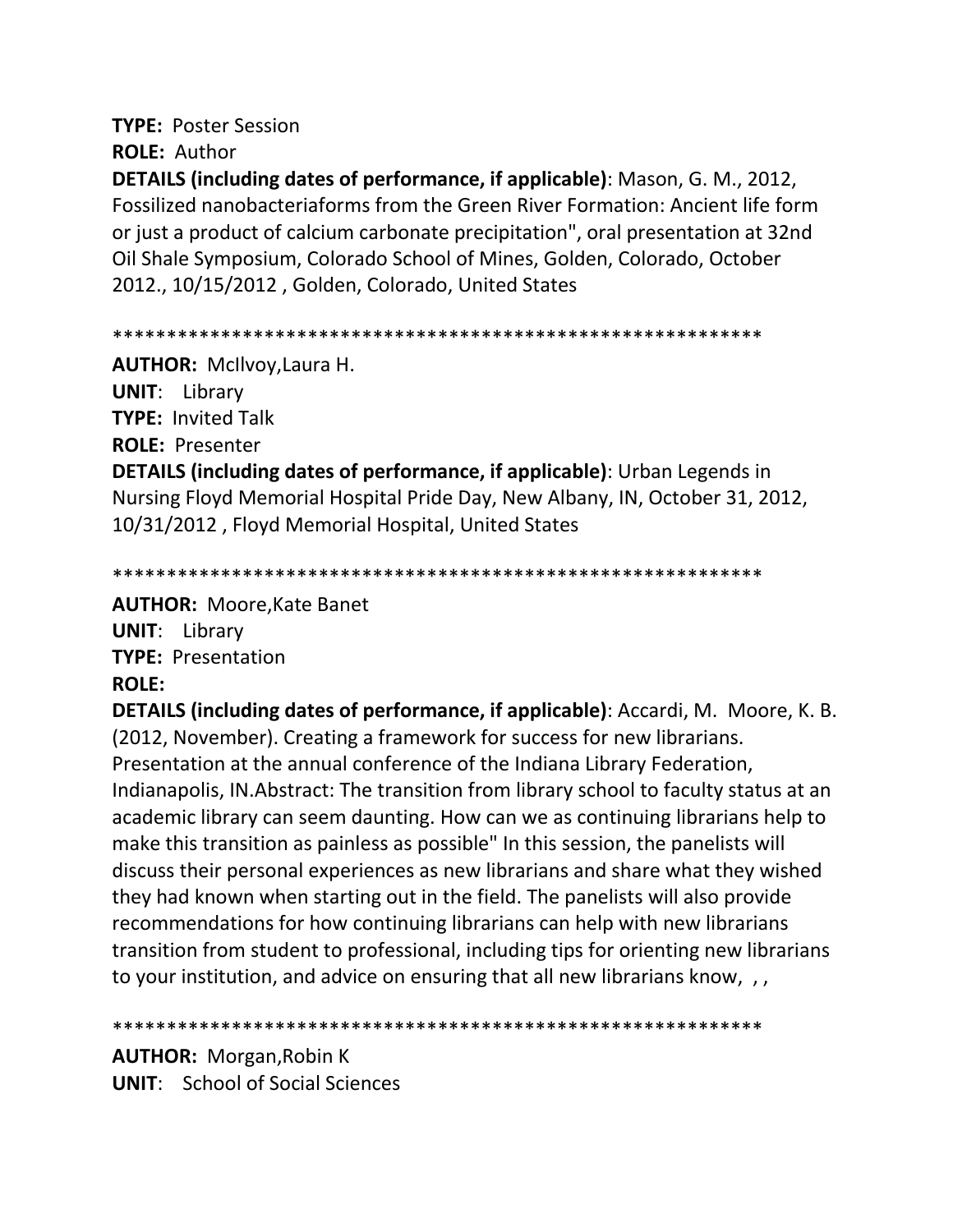**TYPE:** Competitive Paper **ROLE:** Presenter **DETAILS (including dates of performance, if applicable)**: Project Syllabus, 11/1/2012 , Hawaii, United States

\*\*\*\*\*\*\*\*\*\*\*\*\*\*\*\*\*\*\*\*\*\*\*\*\*\*\*\*\*\*\*\*\*\*\*\*\*\*\*\*\*\*\*\*\*\*\*\*\*\*\*\*\*\*\*\*\*\*\*\*

**AUTHOR:** Morgan,Robin K **UNIT**: School of Social Sciences **TYPE:** Presentation **ROLE:** Presenter

**DETAILS (including dates of performance, if applicable)**: Slattery, J., Morgan, R.K., Frantz, S. (2012). Project Syllabus: Designing Syllabi for Assessment of Student Learning Outcomes. Symposium presentationat the American Psychological Association convention in Orlando, FL, 8/29/2011 , Orlando, FL, United States

\*\*\*\*\*\*\*\*\*\*\*\*\*\*\*\*\*\*\*\*\*\*\*\*\*\*\*\*\*\*\*\*\*\*\*\*\*\*\*\*\*\*\*\*\*\*\*\*\*\*\*\*\*\*\*\*\*\*\*\*

**AUTHOR:** Morgan,Robin K **UNIT**: School of Social Sciences **TYPE:** Workshop **ROLE:** Discussant **DETAILS (including dates of performance, if applicable)**: Invited to be a discussant for an APA Symposium (August, 2012): The Power of Design: Innovations for Teaching Online/Hybrid and Face2Face Classes., 11/30/2011 , Orlando, Florida, United States

\*\*\*\*\*\*\*\*\*\*\*\*\*\*\*\*\*\*\*\*\*\*\*\*\*\*\*\*\*\*\*\*\*\*\*\*\*\*\*\*\*\*\*\*\*\*\*\*\*\*\*\*\*\*\*\*\*\*\*\* **AUTHOR:** Morgan,Robin K **UNIT**: School of Social Sciences **TYPE:** Presentation **ROLE:** Co-Author **DETAILS (including dates of performance, if applicable)**: Morgan, D.L., Morgan, R.K. (2012). A meta-analysis of behavioral safety skills training. Presented at the Association for Behavior Analysis International conference in Seattle, WA., 10/17/2011 , Seattle, WA, United States

\*\*\*\*\*\*\*\*\*\*\*\*\*\*\*\*\*\*\*\*\*\*\*\*\*\*\*\*\*\*\*\*\*\*\*\*\*\*\*\*\*\*\*\*\*\*\*\*\*\*\*\*\*\*\*\*\*\*\*\*

**AUTHOR:** Musgrove,Carolyn Findley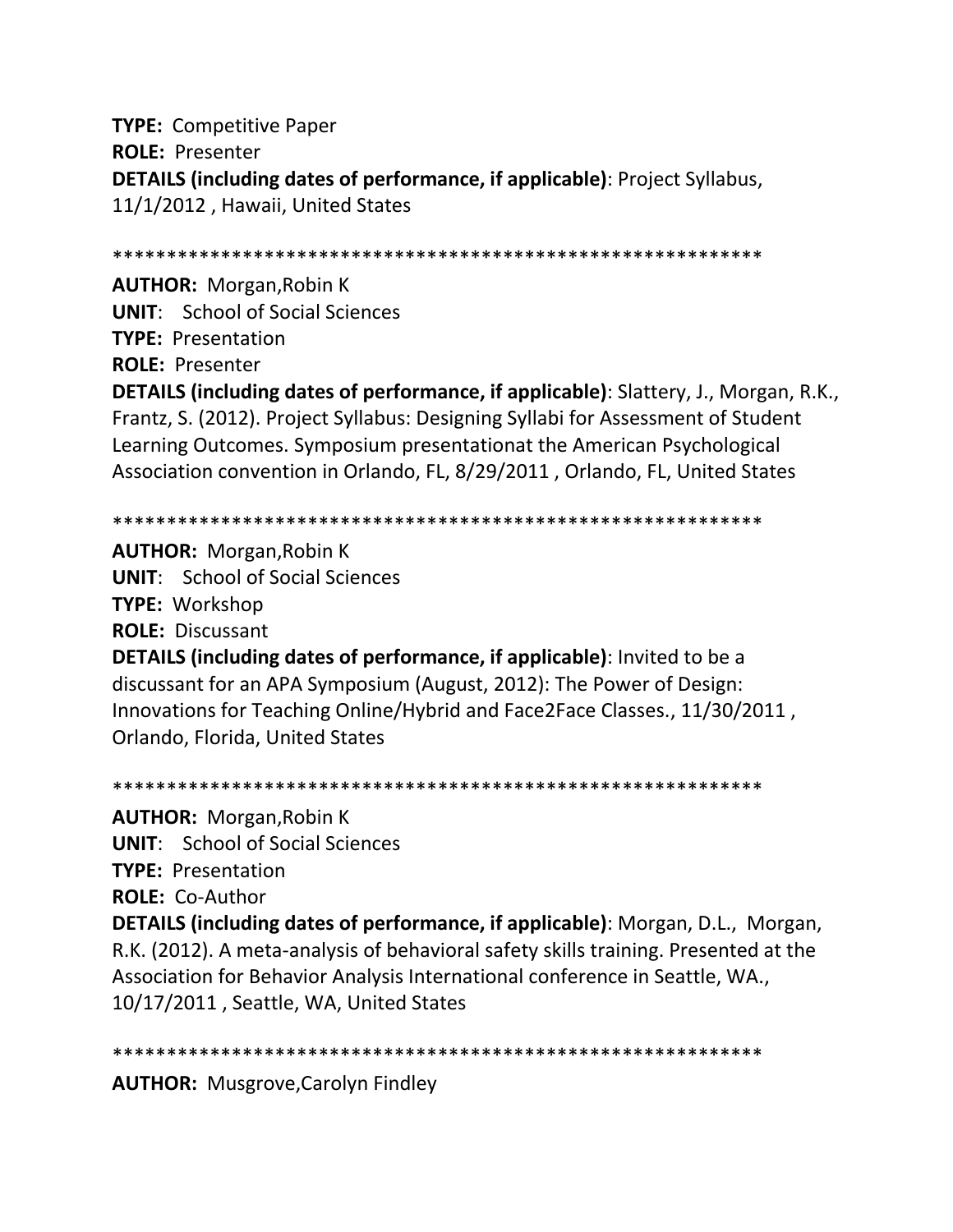**UNIT**: School of Business

**TYPE:** Presentation

**ROLE:** Co-Author

**DETAILS (including dates of performance, if applicable)**: Presented a paper called Employee Engagement: The Pathway from straegic Profit Emphasis to Service Climate, 10/29/2012 , Orlando, Florida, United States

\*\*\*\*\*\*\*\*\*\*\*\*\*\*\*\*\*\*\*\*\*\*\*\*\*\*\*\*\*\*\*\*\*\*\*\*\*\*\*\*\*\*\*\*\*\*\*\*\*\*\*\*\*\*\*\*\*\*\*\*

**AUTHOR:** Myers,Judy G. **UNIT**: School of Arts & Letters **TYPE:** Invited Talk **ROLE:**

**DETAILS (including dates of performance, if applicable)**: Keynote Speaker for Luncheon EventTitle: Todays Rhetoric is Nothing New: Social and Political Discourses of the Early Birth Control Movement in KY: 1933-43, 3/28/2012 , Crown Plaza Hotel, Louisville, United States

\*\*\*\*\*\*\*\*\*\*\*\*\*\*\*\*\*\*\*\*\*\*\*\*\*\*\*\*\*\*\*\*\*\*\*\*\*\*\*\*\*\*\*\*\*\*\*\*\*\*\*\*\*\*\*\*\*\*\*\*

**AUTHOR:** Pittman,Paul H.

**UNIT**: School of Business

**TYPE:** Invited Talk

**ROLE:** Keynote or Plenary Speaker

**DETAILS (including dates of performance, if applicable)**: Focusing Continuous Improvement Efforts, conducted this invited educational workshop (4 hours), 2012 MGCM Conference Lean Human: A Winning Combination, Annecy France, November 8, 2012., 1/1/2012 , Annecy France, United States

\*\*\*\*\*\*\*\*\*\*\*\*\*\*\*\*\*\*\*\*\*\*\*\*\*\*\*\*\*\*\*\*\*\*\*\*\*\*\*\*\*\*\*\*\*\*\*\*\*\*\*\*\*\*\*\*\*\*\*\*

**AUTHOR:** Pittman,Paul H. **UNIT**: School of Business **TYPE:** Invited Talk **ROLE:** Presenter **DETAILS (including dates of performance, if applicable)**: De-Mystifying APICS Certification Examinations, APICS Falls Cities Chapter Professional Development Meeting, January 19, 2012., 12/1/2011 , Louisville, Kentucky, United States

\*\*\*\*\*\*\*\*\*\*\*\*\*\*\*\*\*\*\*\*\*\*\*\*\*\*\*\*\*\*\*\*\*\*\*\*\*\*\*\*\*\*\*\*\*\*\*\*\*\*\*\*\*\*\*\*\*\*\*\*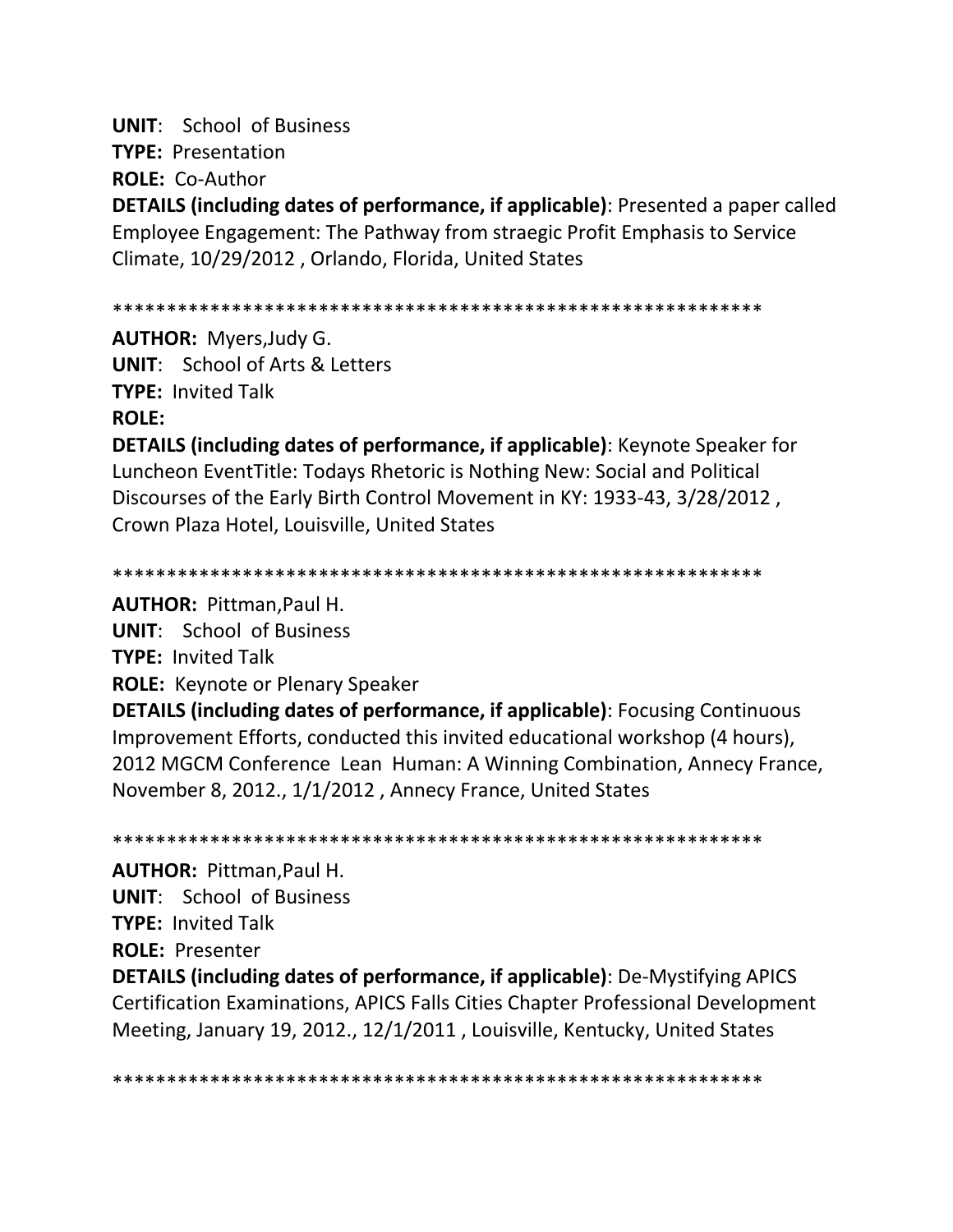**AUTHOR:** Podikunju-Hussain,Shifa

**UNIT**: School of Education

**TYPE:** Presentation

**ROLE:** Co-Presenter

**DETAILS (including dates of performance, if applicable)**: Needs of Immigrant Adolescents in the Acculturation ProcessResearch summary presented at the annual international conference in Philadelphia, PA.The purpose of the study was to find out the counseling needs of these new immigrant students so that appropriate services can be provided for them. The research project asked newly immigrated adolescents about their views on the various aspects of their lives since coming to the U.S. The study also conducted a needs assessment of all the students regarding the kind of counseling services that they wanted from the school., 11/29/2012 , Philadelphia, PA, United States

\*\*\*\*\*\*\*\*\*\*\*\*\*\*\*\*\*\*\*\*\*\*\*\*\*\*\*\*\*\*\*\*\*\*\*\*\*\*\*\*\*\*\*\*\*\*\*\*\*\*\*\*\*\*\*\*\*\*\*\*

**AUTHOR:** Podikunju-Hussain,Shifa

**UNIT**: School of Education

**TYPE:** Presentation

**ROLE:** Co-Author

**DETAILS (including dates of performance, if applicable)**: Family-School Communication and Information Preferences among ELL and English-Speaking ParentsPaper presented at the 26th Annual Midwest Association of Teacher Educators Spring Conference.The purpose of this presentation is to share with teacher educators the research summar about the desires and preferences of English Language Learner (ELL) and native English-speaking parents of preschool and elementary students regarding parent-school communication and the types of information provided by schools. Recommendations of effective ways to communicate with ELL familieswere provided., 3/30/2012 , Urbana, IL, United **States** 

\*\*\*\*\*\*\*\*\*\*\*\*\*\*\*\*\*\*\*\*\*\*\*\*\*\*\*\*\*\*\*\*\*\*\*\*\*\*\*\*\*\*\*\*\*\*\*\*\*\*\*\*\*\*\*\*\*\*\*\*

**AUTHOR:** Ridout,Susan R.

**UNIT**: School of Education

**TYPE:** Presentation

**ROLE:** Co-Presenter

**DETAILS (including dates of performance, if applicable)**: Using Technology for mentoring Middle School Writers using University StudentsThis was a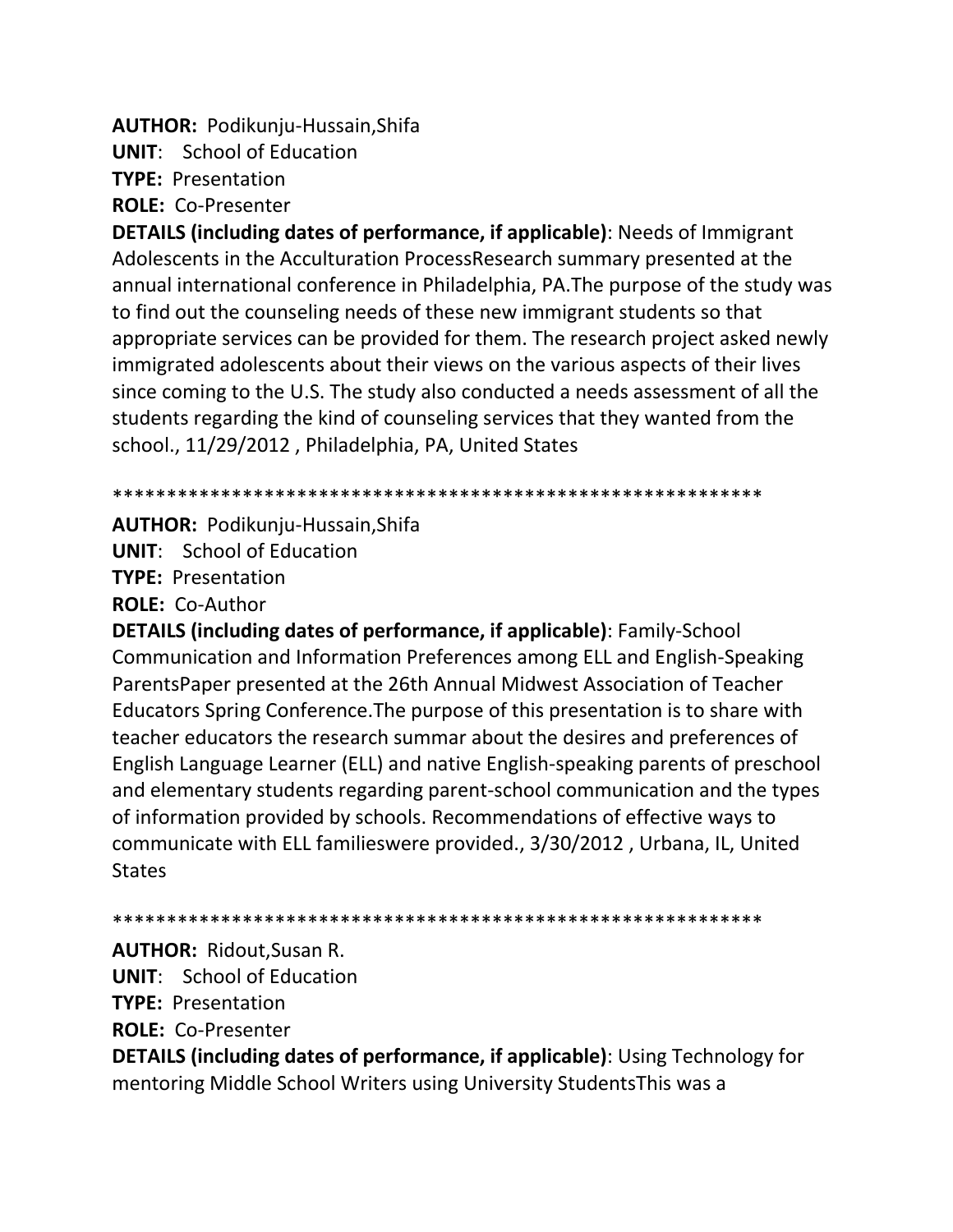collaborative presentation with Dr. Gary Pinkston, Ms. Jane Riehl, Ms. Debbie Schweitzer (JCPS School Technology Coordinator). We sharedthe description andthe data fromour Virtual School Project., 3/8/2012, Louisville, KY, United **States** 

**AUTHOR: Rueschhoff.Elizabeth Dushlek UNIT:** School of Natural Sciences **TYPE: Other ROLE: Reviewer DETAILS (including dates of performance, if applicable)**: Anonymous Review of Effect of abiotic stess on the abundance of different vitamin B6 vitamers in tobacco plants, 11/13/2012, United States

**AUTHOR: Russell, Lisa M UNIT:** School of Business **TYPE: Presentation ROLE: Presenter** 

**DETAILS (including dates of performance, if applicable)**: Presented paper titled High-risk Occupations: Leader Influence on Employee Stress and Burnout at Academy of Management Conference in Boston, MA., 8/6/2012, Boston, United **States** 

**AUTHOR: Salas, Angela Marie UNIT:** School of Arts & Letters **TYPE: Invited Paper ROLE: Presenter** 

**DETAILS (including dates of performance, if applicable)**: Peeling Back the Onions Lavers: Revealing Student Needs to Better Serve Them, 1/1/2012, Boston, United **States** 

**AUTHOR: Setterdahl, Aaron T UNIT:** School of Natural Sciences **TYPE: Contributed Paper**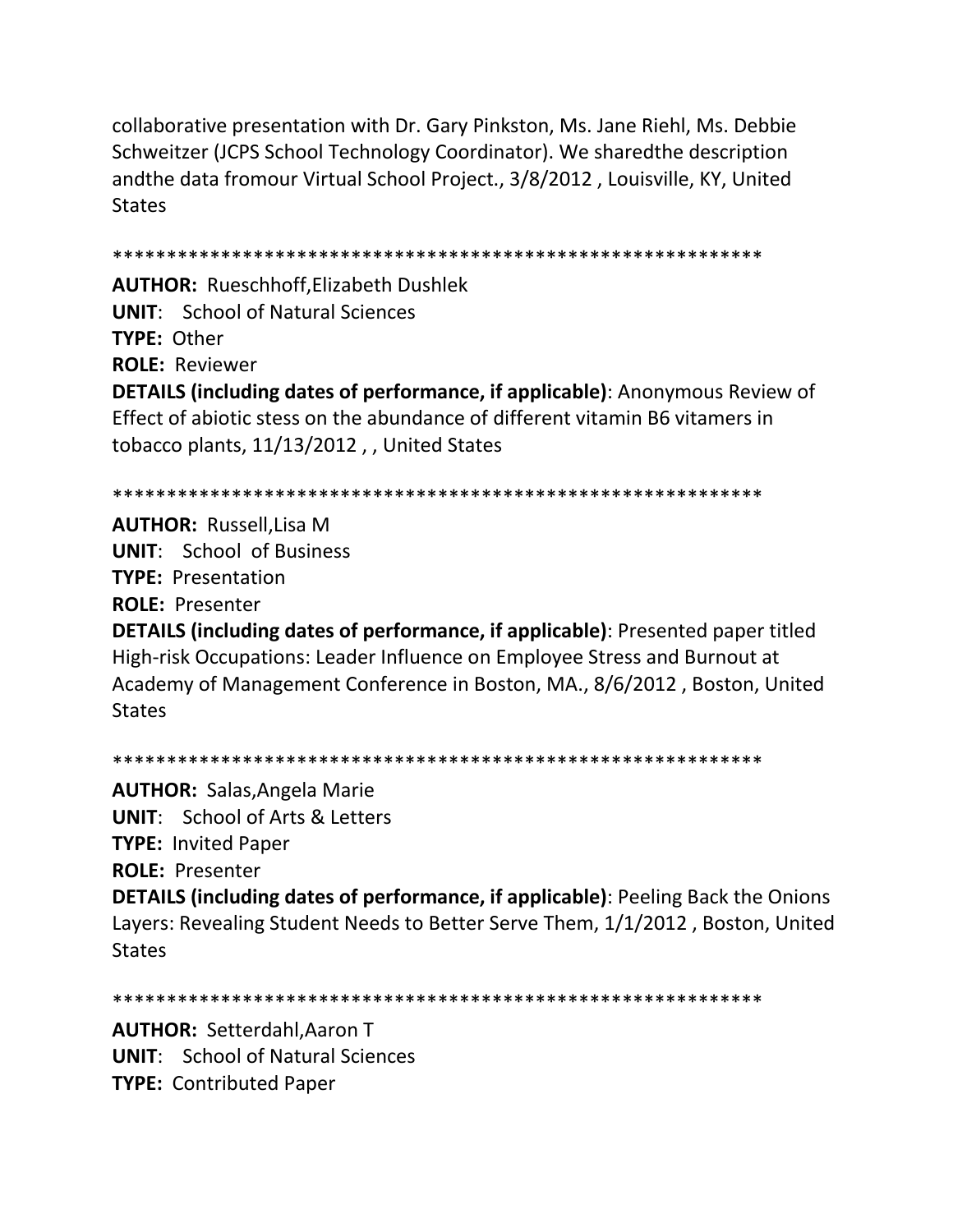# **ROLE: Author**

**DETAILS (including dates of performance, if applicable)**: Aaron Setterdahl, Miralem Bekric, Angela Whitaker, Christine Kim, Cameron Unverferth, Purification and Characterization of the gene RSP 2415 that encodes the probable enzymeglutathionyl spermidine synthase from the bacterium Rhodobacter sphaeroides 43nd CentralRegional Meeting of the American Chemical Society, June 5 - 9, 2012, Dearborn, Michigan., 6/5/2012, Dearborn, MI, United States

**AUTHOR: Setterdahl, Aaron T UNIT:** School of Natural Sciences **TYPE: Poster Session ROLE: Co-Author** DETAILS (including dates of performance, if applicable): Angela Whitaker, Miralem Beckric, Christine Kim, Cameron Unverferth, AaronSetterdahl, Characterizing the Rsp 2415 gene found in Rhodobacter sphaeroides American Chemical Society Central Regional Meeting, June 5 - 9, 2012, Dearborn, Michigan., 6/5/2012, Dearborn, Michigan, United States

**AUTHOR: Setterdahl, Aaron T UNIT:** School of Natural Sciences **TYPE: Poster Session ROLE: Co-Author** 

**DETAILS (including dates of performance, if applicable)**: Cameron Unverferth, Aaron Setterdahl, Characterization of Unknown Protein Product inRhodobacter sphaeroides, Indiana Academy of Science, 2012., 3/9/2012, Indianapolis, IN, **United States** 

**AUTHOR: Setterdahl, Aaron T UNIT:** School of Natural Sciences **TYPE: Presentation ROLE: Co-Author DETAILS (including dates of performance, if applicable)**: Aaron Setterdahl, Miralem Bekric, Angela Whitaker, Christine Kim, Cameron Unverferth, Purification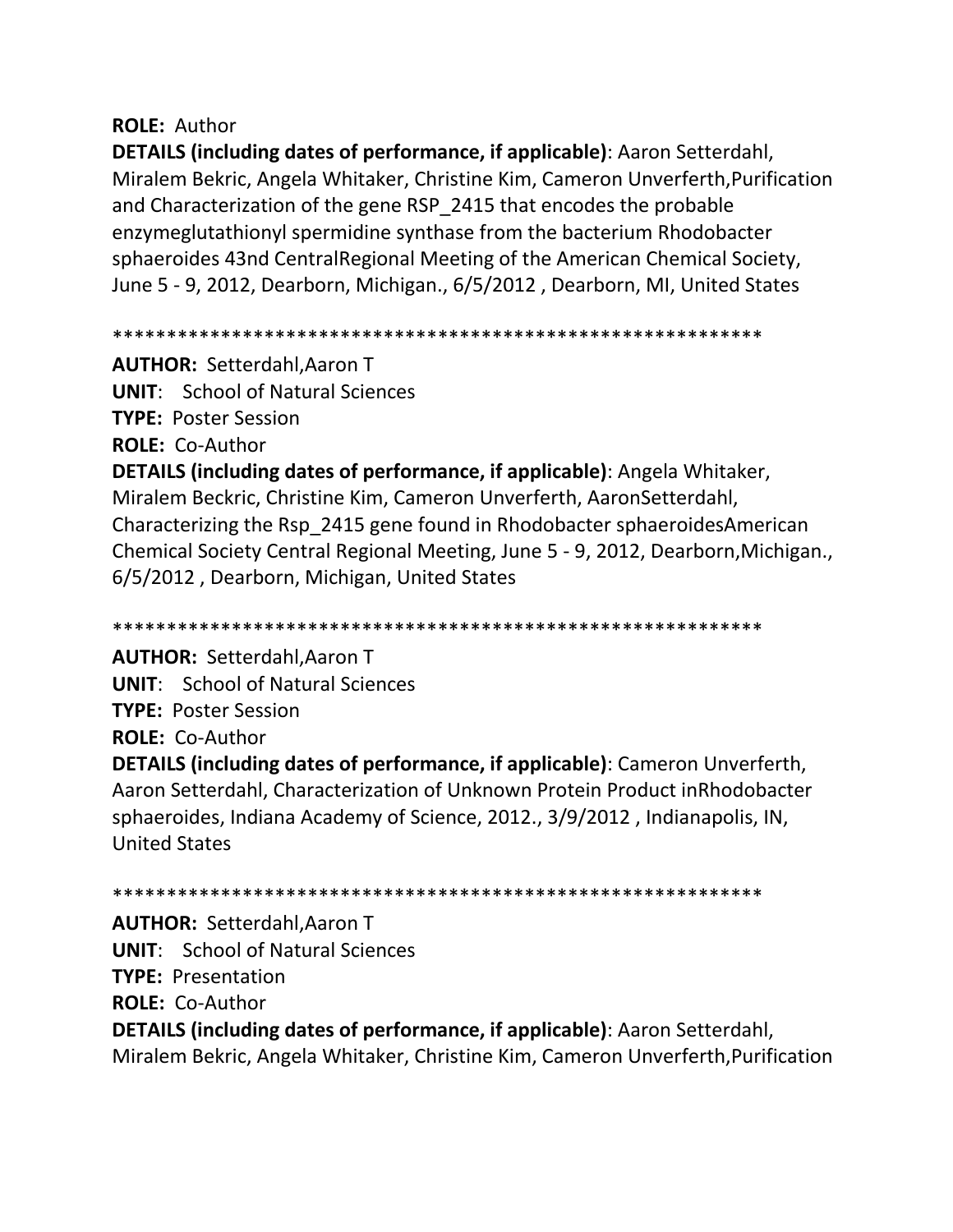and Characterization of the gene RSP\_2415 from Rhodobacter sphaeroides, 3/2/2012 , , United States

\*\*\*\*\*\*\*\*\*\*\*\*\*\*\*\*\*\*\*\*\*\*\*\*\*\*\*\*\*\*\*\*\*\*\*\*\*\*\*\*\*\*\*\*\*\*\*\*\*\*\*\*\*\*\*\*\*\*\*\*

**AUTHOR:** Setterdahl,Aaron T **UNIT**: School of Natural Sciences **TYPE:** Poster Session **ROLE:** Co-Author

**DETAILS (including dates of performance, if applicable)**: Cameron Unverferth, Aaron Setterdahl, Characterization of Unknown Protein Product inRhodobacter sphaeroides, OUT to Innovate:Science Technolgy Engeneering Mathmatics with PRIDE, Columbus, OH October 20, 2012., 10/20/2012 , , United States

\*\*\*\*\*\*\*\*\*\*\*\*\*\*\*\*\*\*\*\*\*\*\*\*\*\*\*\*\*\*\*\*\*\*\*\*\*\*\*\*\*\*\*\*\*\*\*\*\*\*\*\*\*\*\*\*\*\*\*\*

**AUTHOR:** Setterdahl,Aaron T **UNIT**: School of Natural Sciences **TYPE:** Invited Talk **ROLE:**

**DETAILS (including dates of performance, if applicable)**: The following presentation was given at the 14th International Symposium on PhototrophicProkaryotes in Porto, Portugal. This is a prestigious conference to give a presentation. Of the249 applicants, 55 were selected (22%) via a peerreviewed process to be invited to give an oralcommunication. IUS student coauthors are underlined, I gave the presentation.Miralem Bekric, Angela Whitaker, Cameron Unverferth, Young-Won Christine Kim, and AaronSetterdahl, Identification and characterization of unknown genes in Rhodobacter sphaeroides,ISPP 2012: 14th International Symposium on Phototrophic Prokaryotes, August 5th-10th 2012,Porto Portugal.AbstractGenome sequencing of thousands of organisms has resulted in databases of genesequences that code for many previously unknown proteins. Sequence analysis of, ,,

\*\*\*\*\*\*\*\*\*\*\*\*\*\*\*\*\*\*\*\*\*\*\*\*\*\*\*\*\*\*\*\*\*\*\*\*\*\*\*\*\*\*\*\*\*\*\*\*\*\*\*\*\*\*\*\*\*\*\*\*

**AUTHOR:** Shen,Yu **UNIT**: School of Social Sciences **TYPE:** Conference **ROLE:** Discussant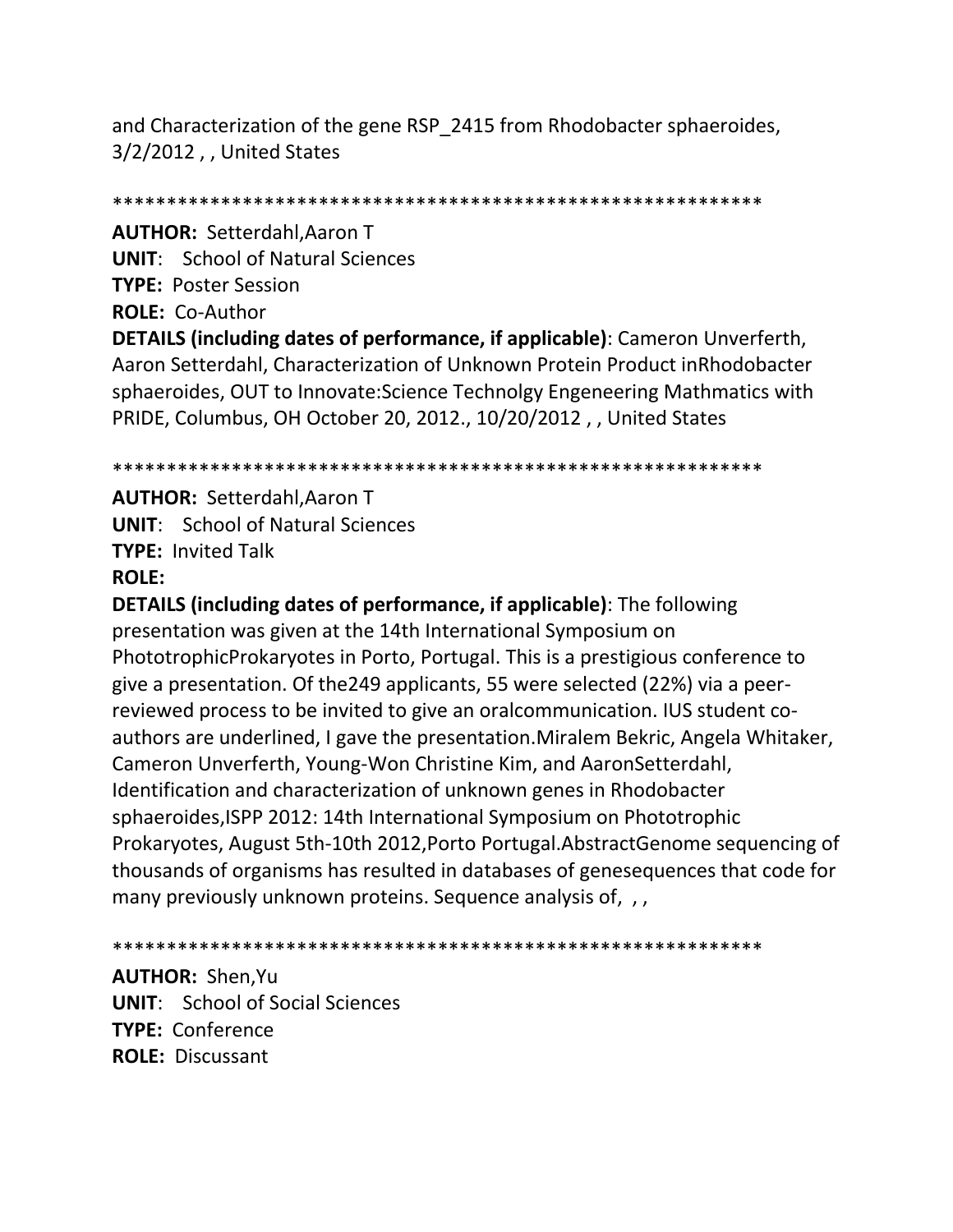**DETAILS (including dates of performance, if applicable):** International Conference on Modern Chinese Society in Global Perspective and on Chiang Kai-shek and Mondern China, 1840-1949Yu Shen, Chair and DiscussantPanel 8: ChinasCulture and Society before and during the war, with four panalists:1. Janet Chen: The Tale of Two Gramophone Records: The Pronunciation Wars in the (Un)making of the National Language, 1919-19252. Robert Culp: Mass Production of Knowledge and teh Industrialization of Mental Labor: The Rise of the Petty Intellectural3. Joshua H. Howard: The Politicization of Women Workers at War: Labor in Chonggings Cotton Mills during the Anti-Japanese War4. The Contest for Power in Shandong during the Sino-Japanese War, 1937-1945, 1/1/2012, Hangzhou, China

**AUTHOR: Shen, Yu UNIT:** School of Social Sciences **TYPE: Presentation ROLE:** 

**DETAILS (including dates of performance, if applicable)**: Proposed a single paper for International Conference on Modern Chinese Society in Global Perspective, and organized a panel with two additional scholars. Panel Proposal/HSTCC Hangzhou 2012PANEL PARTICIPANTS1. Larry Shyu, Professor Emeritus, University of New Brunswick, Canada; founding member of HSTCC 523 Montgomery St Fredericton, N.B. Canada E3B 2X6 Ishyu@rogers.com2. Guido Samarani, Professor, University of Venice, Italy; former President of HSTCC Department of East Asian Studies San Polo, 2169 30125 Venezia, Italy samarani@unive.it3. Yu Shen, Professor of History, Indiana University Southeast, U.S.; long-term member of HSTCC Contact person for the panel School of Social Sciences Indiana University Southeast 4201 Grant Line Road New Albany, ,,

**AUTHOR: Shen, Yu UNIT:** School of Social Sciences **TYPE: Presentation ROLE:** 

**DETAILS (including dates of performance, if applicable)**: My own proposal is as follows: Proposal (draft) by Shen, YuProfessor of HistoryIndiana University Southeast Title: Appropriating History in Todays China Its not a fresh proposition that history is constantly being revived, and no one can deny the necessity of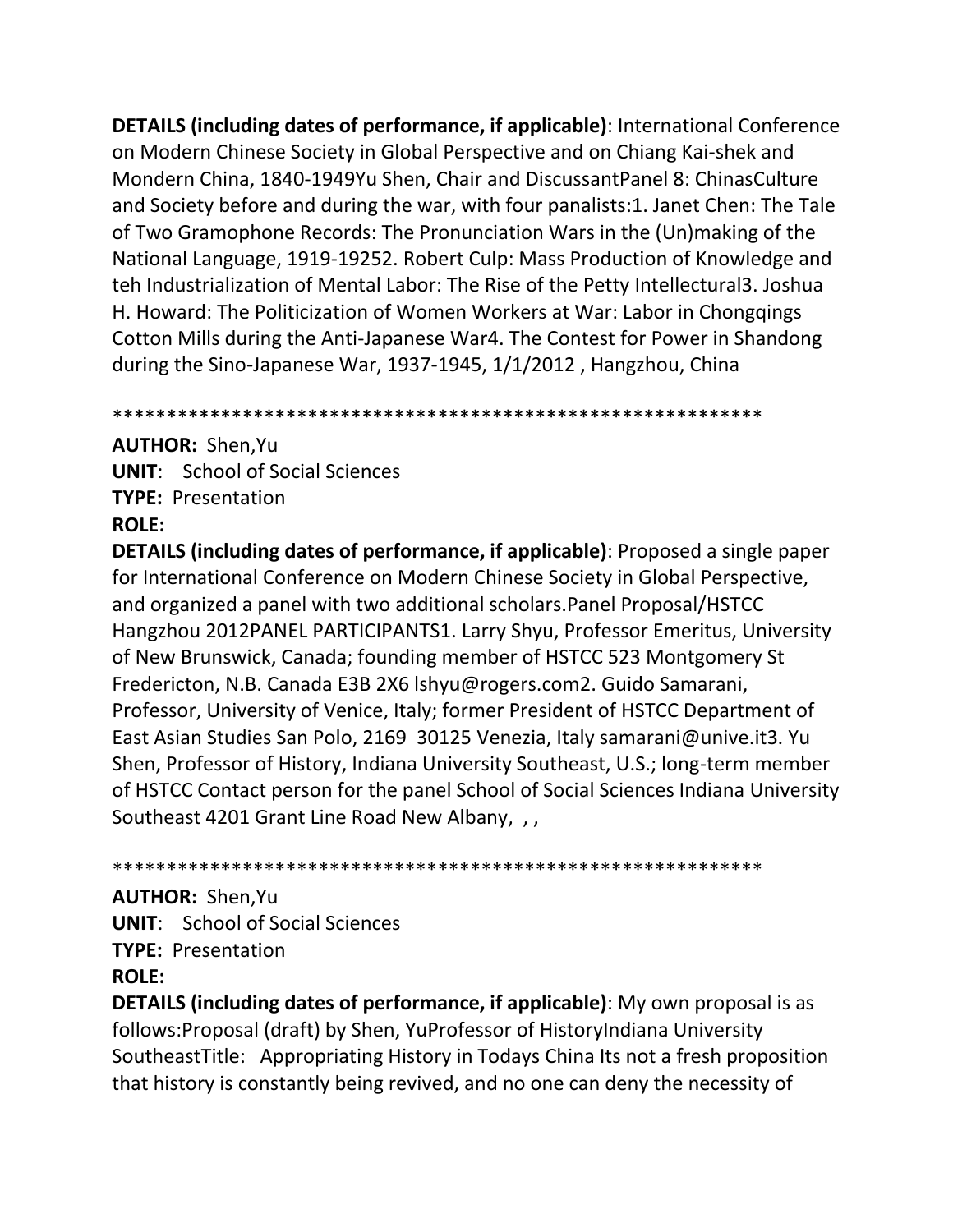reviving history. In James McPhersons words, Revision is the lifeblood of historical scholarship. (From the Presidents column of the September 2003 Perspective.) Changing interpretations of the past can be due to new evidence that may broaden, sharpen and even alter the existing narrative and understanding of a certain event or period. Revision can also occur because of passage of time with younger generations asking different questions. Additionally, changing social, economic and political contexts can lead to different considerations, , ,

**AUTHOR: Srinivasan, Arun Kumar UNIT:** School of Business **TYPE: Presentation ROLE: Author DETAILS (including dates of performance, if applicable)**: Presented a paper Stagnation of Casino Revenues, 3/23/2012, Charlotte, NC, United States

**AUTHOR: Srinivasan.Arun Kumar UNIT:** School of Business **TYPE: Conference ROLE: Discussant DETAILS (including dates of performance, if applicable)**: Discussant - Discussed a research paper in the Casino and Regional Economics Session, 3/23/2012, Charlotte, NC, United States

**AUTHOR: Staten, Clifford L. UNIT:** School of Social Sciences **TYPE: Conference ROLE: Discussant DETAILS (including dates of performance, if applicable)**: Discussant for the Political Science Panel at the Indiana Academy of Social Sciences Annual Conference, 10/12/2012, Indiana University Northwest, United States

**AUTHOR: Sung, Chang Oan UNIT:** School of Natural Sciences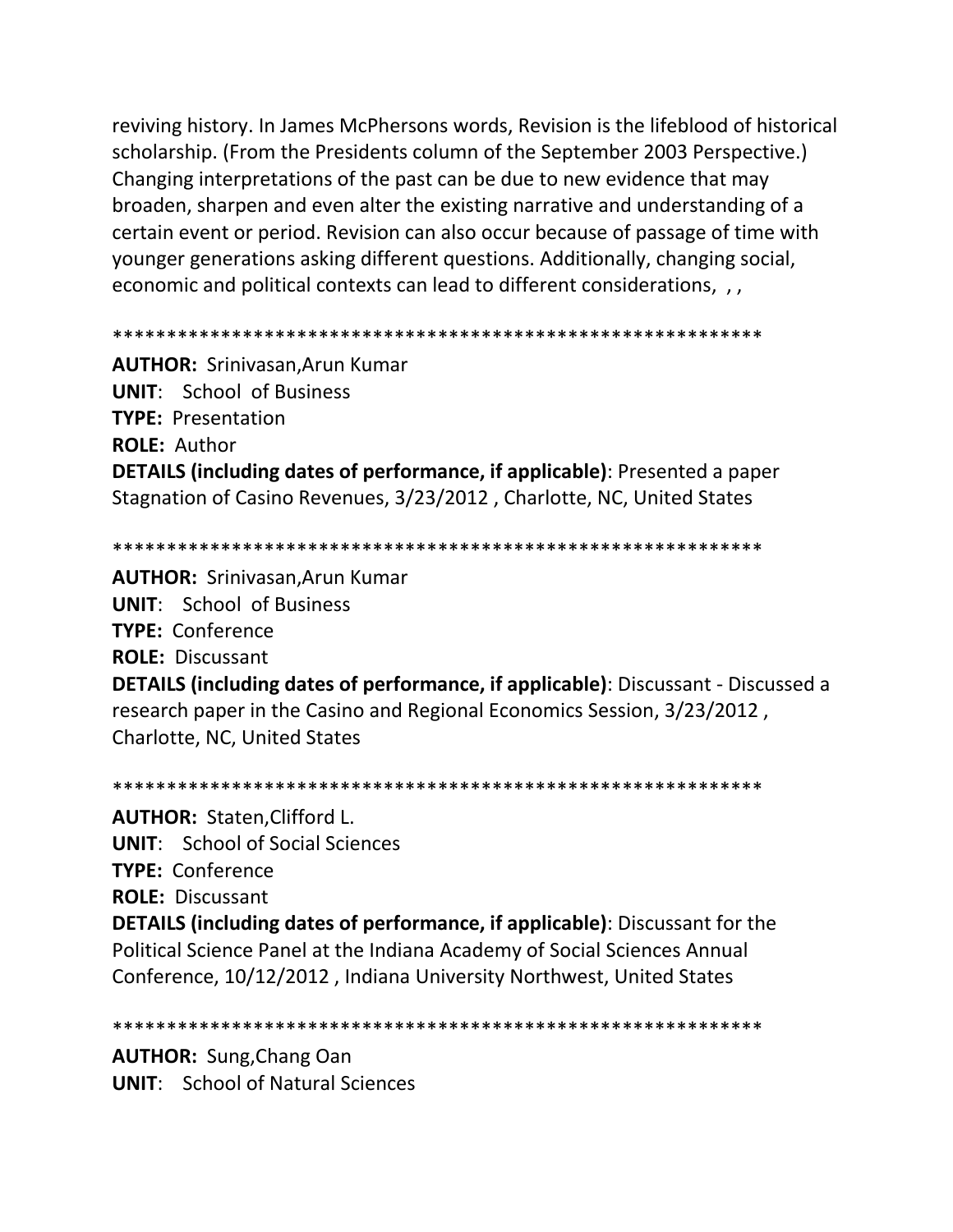**TYPE:** Conference **ROLE:** Chair **DETAILS (including dates of performance, if applicable)**: SE Track Session ChairsPresenting own paperAttending organizing and track chair meetings, 3/23/2012 , Riva Del Garda, Italy

\*\*\*\*\*\*\*\*\*\*\*\*\*\*\*\*\*\*\*\*\*\*\*\*\*\*\*\*\*\*\*\*\*\*\*\*\*\*\*\*\*\*\*\*\*\*\*\*\*\*\*\*\*\*\*\*\*\*\*\*

**AUTHOR:** Sung,Chang Oan **UNIT**: School of Natural Sciences **TYPE:** Conference **ROLE:** Organizer **DETAILS (including dates of performance, if applicable)**: Treasure of ACM RACSPresenting own paper, 10/23/2012 , San Antonio, United States

\*\*\*\*\*\*\*\*\*\*\*\*\*\*\*\*\*\*\*\*\*\*\*\*\*\*\*\*\*\*\*\*\*\*\*\*\*\*\*\*\*\*\*\*\*\*\*\*\*\*\*\*\*\*\*\*\*\*\*\*

**AUTHOR:** Taylor,David Winship **UNIT**: School of Natural Sciences **TYPE:** Contributed Paper **ROLE:** Co-Author **DETAILS (including dates of performance, if applicable)**: Taylor, D.W. J. Bilyeu, 2012. Evolution of pollen size in angiosperms clades. Botany 2012 Botanical Society of America annual meeting, Columbus, OH, USA. Abstract., 1/1/2012 ,

Columbus, United States

\*\*\*\*\*\*\*\*\*\*\*\*\*\*\*\*\*\*\*\*\*\*\*\*\*\*\*\*\*\*\*\*\*\*\*\*\*\*\*\*\*\*\*\*\*\*\*\*\*\*\*\*\*\*\*\*\*\*\*\* **AUTHOR:** Taylor,David Winship **UNIT**: School of Natural Sciences **TYPE:** Contributed Paper **ROLE:** Author **DETAILS (including dates of performance, if applicable)**: Taylor, D. W., 2012. Leaf architecture of peltateand palmatelyveined leaves: Floating aquatic versus terrestrial, and systematic identifications., 1/1/2012 , Connecticut, United States

\*\*\*\*\*\*\*\*\*\*\*\*\*\*\*\*\*\*\*\*\*\*\*\*\*\*\*\*\*\*\*\*\*\*\*\*\*\*\*\*\*\*\*\*\*\*\*\*\*\*\*\*\*\*\*\*\*\*\*\*

**AUTHOR:** Taylor,David Winship **UNIT**: School of Natural Sciences **TYPE:** Contributed Paper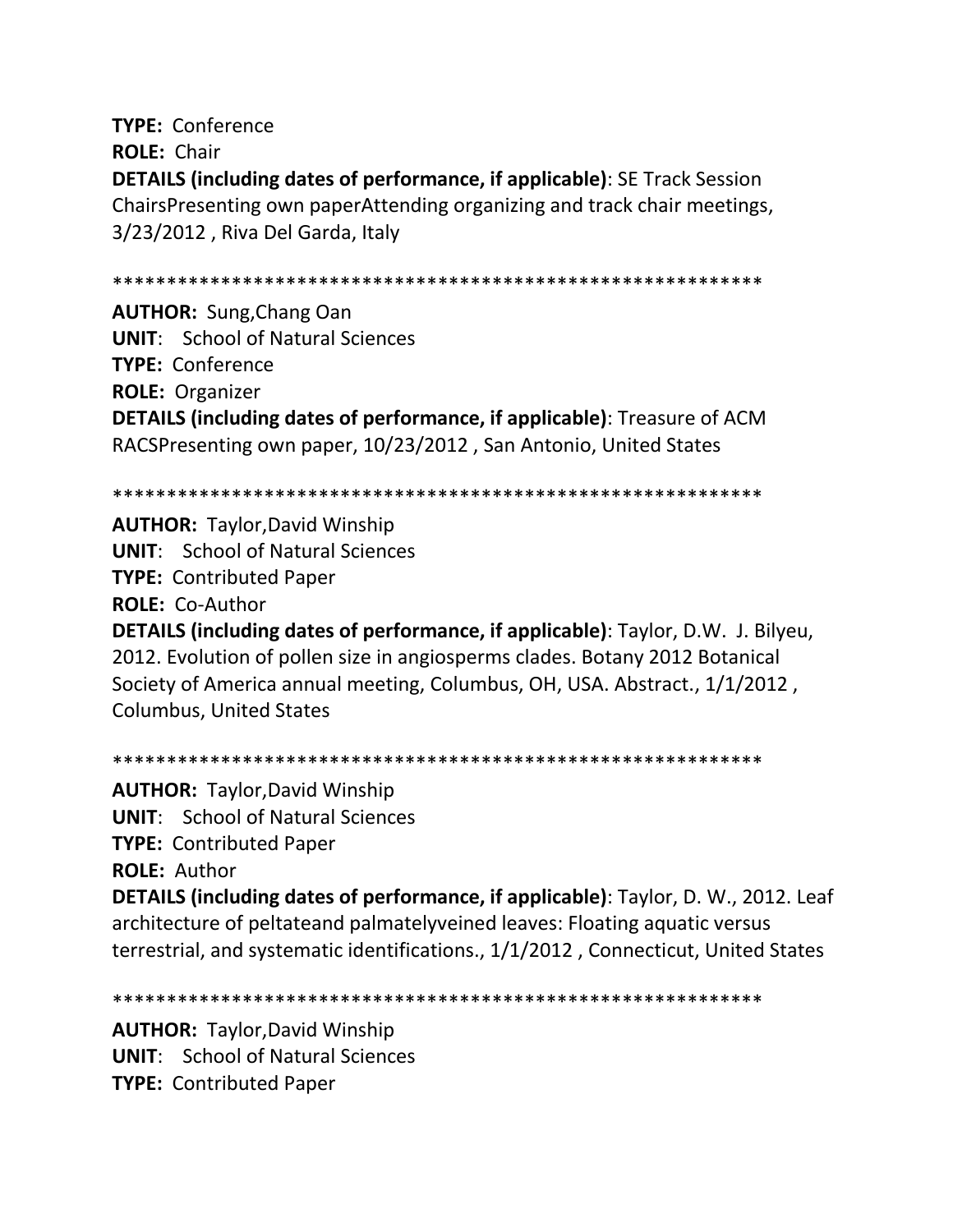# **ROLE:** Co-Author

**DETAILS (including dates of performance, if applicable)**: Taylor, D.W., S. Hu, 2012. Changes in Early Cretaceous angiosperm average pollen size: Implications for angiosperm diversification and evolution. American Associate of Stratigraphic Palynologists annual meeting, Lexington, KY, USA. Abstract, 1/1/2012 , Kentucky, United States

\*\*\*\*\*\*\*\*\*\*\*\*\*\*\*\*\*\*\*\*\*\*\*\*\*\*\*\*\*\*\*\*\*\*\*\*\*\*\*\*\*\*\*\*\*\*\*\*\*\*\*\*\*\*\*\*\*\*\*\*

**AUTHOR:** Taylor,David Winship

**UNIT**: School of Natural Sciences

**TYPE:** Contributed Paper

**ROLE:** Co-Author

**DETAILS (including dates of performance, if applicable)**: Taylor, D.W., Zinniker, D., McCorkle, E., Hu, S., Barbanti, S.M., Moldowan, J.M., 2012. Molecular paleoecological study of the Aptian (Early Cretaceous) Dutch Gap locality, Virginia, USA. Botany 2012 Botanical Society of America annual meeting, Columbus, OH, USA. Abstract., 1/1/2012 , Ohio, United States

\*\*\*\*\*\*\*\*\*\*\*\*\*\*\*\*\*\*\*\*\*\*\*\*\*\*\*\*\*\*\*\*\*\*\*\*\*\*\*\*\*\*\*\*\*\*\*\*\*\*\*\*\*\*\*\*\*\*\*\*

**AUTHOR:** Taylor,David Winship **UNIT**: School of Natural Sciences **TYPE:** Contributed Paper **ROLE:** Co-Author

**DETAILS (including dates of performance, if applicable)**: Hu, S., Taylor, D.W., Hickey L.J., 2011. A Turonian flower of the Ericaceae from the Raritan Formation of New Jersey, USA. International Organization of Palaeobotanist Conference (IOPC-VIII) Japan. Abstract., 1/1/2012 , , Japan

\*\*\*\*\*\*\*\*\*\*\*\*\*\*\*\*\*\*\*\*\*\*\*\*\*\*\*\*\*\*\*\*\*\*\*\*\*\*\*\*\*\*\*\*\*\*\*\*\*\*\*\*\*\*\*\*\*\*\*\*

**AUTHOR:** Thompson-Book,Barbara C. **UNIT**: School of Education

**TYPE:** Invited Talk

**ROLE:** Presenter

**DETAILS (including dates of performance, if applicable)**: Spoke on motivating children to read., 3/10/2012 , Tucson, AZ, United States

\*\*\*\*\*\*\*\*\*\*\*\*\*\*\*\*\*\*\*\*\*\*\*\*\*\*\*\*\*\*\*\*\*\*\*\*\*\*\*\*\*\*\*\*\*\*\*\*\*\*\*\*\*\*\*\*\*\*\*\*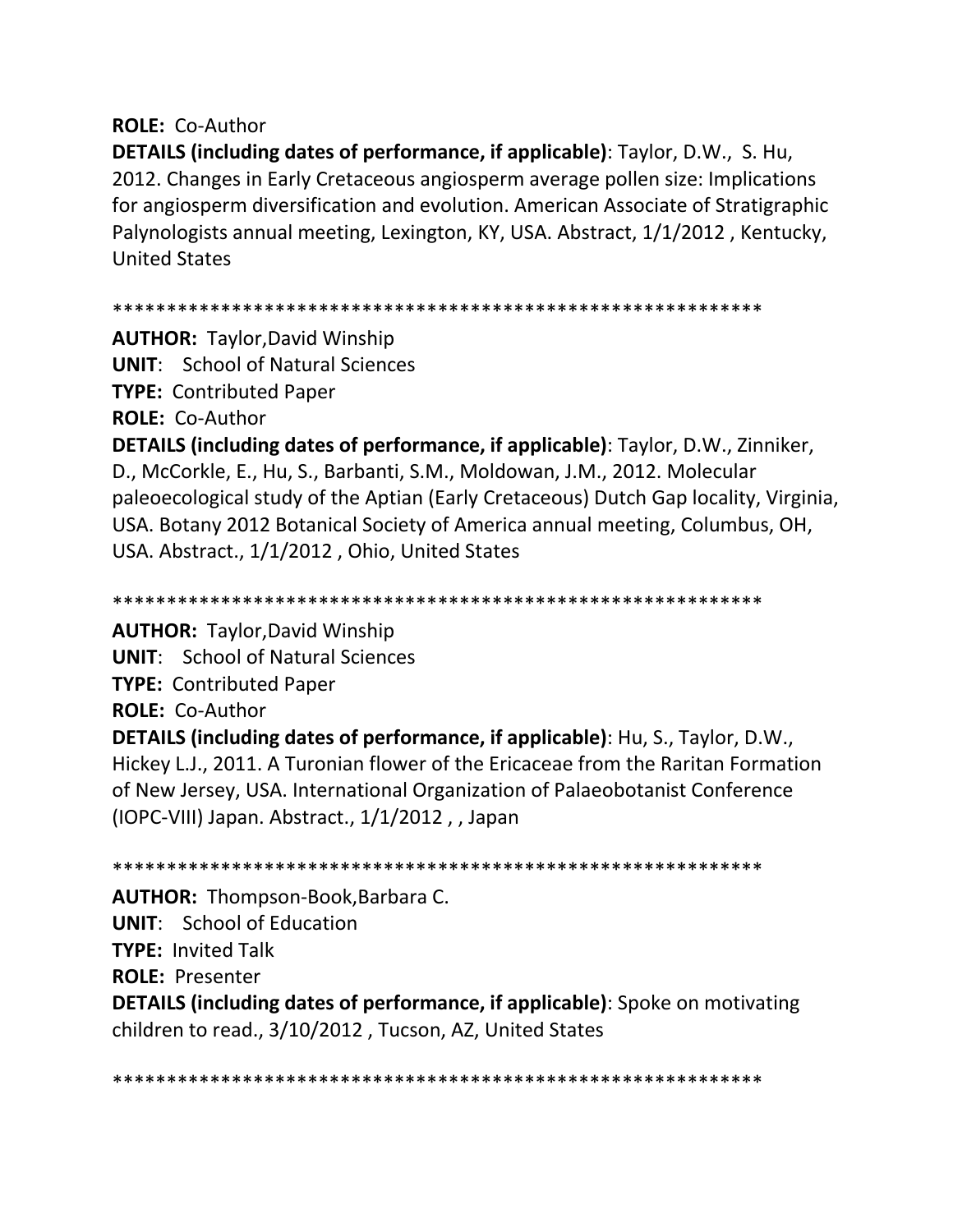## **AUTHOR: Treves, David S.**

**UNIT:** School of Natural Sciences

**TYPE: Presentation** 

**ROLE: Co-Author** 

**DETAILS (including dates of performance, if applicable):** Conference: Cellular Molecular Fungal BiologyDates: 06/17/2012 - 06/22/2012Location: Holderness School in Holderness NH United States Presenting Poster Entitled: The Microbotryum violaceum genome and transcriptome provides insights into the lifestyles a fascinating plant pathogen, 6/17/2012, Holderness School, NH, United **States** 

**AUTHOR: Treves, David S. UNIT:** School of Natural Sciences **TYPE: Presentation ROLE: Co-Author** 

**DETAILS (including dates of performance, if applicable)**: Title: How is antibiotic resistance maintained in the environment"Matt and Kasceio presented their work in Fall 2012 at our BORG lunch group., 1/1/2012, , United States

**AUTHOR: Treves, David S.** 

**UNIT:** School of Natural Sciences

**TYPE: Presentation** 

# **ROLE:**

**DETAILS (including dates of performance, if applicable)**: Poster presentation at student conference: Title: How is antibiotic resistance maintained in the environment"ABSTRACT: To address how antibiotic resistance persists in the environment we examined the gut microfloraof marsh rice rats that have been reared free of antibiotics for over ten years. In two experiments rat feces was inoculated in liquid nutrient broth containing ampicillin and incubated at 37C. Isolates from the culture were purified, identified, and tested for antibiotic resistance. Enterobacter, Klebsiellaand suspected Psuedomonaswere found in the samples, and all isolates showed multiple drug resistances. Preliminary results suggest that the isolated colony of marsh rats maintain multi-drug resistant bacteria, even without the selective pressure of a, ,,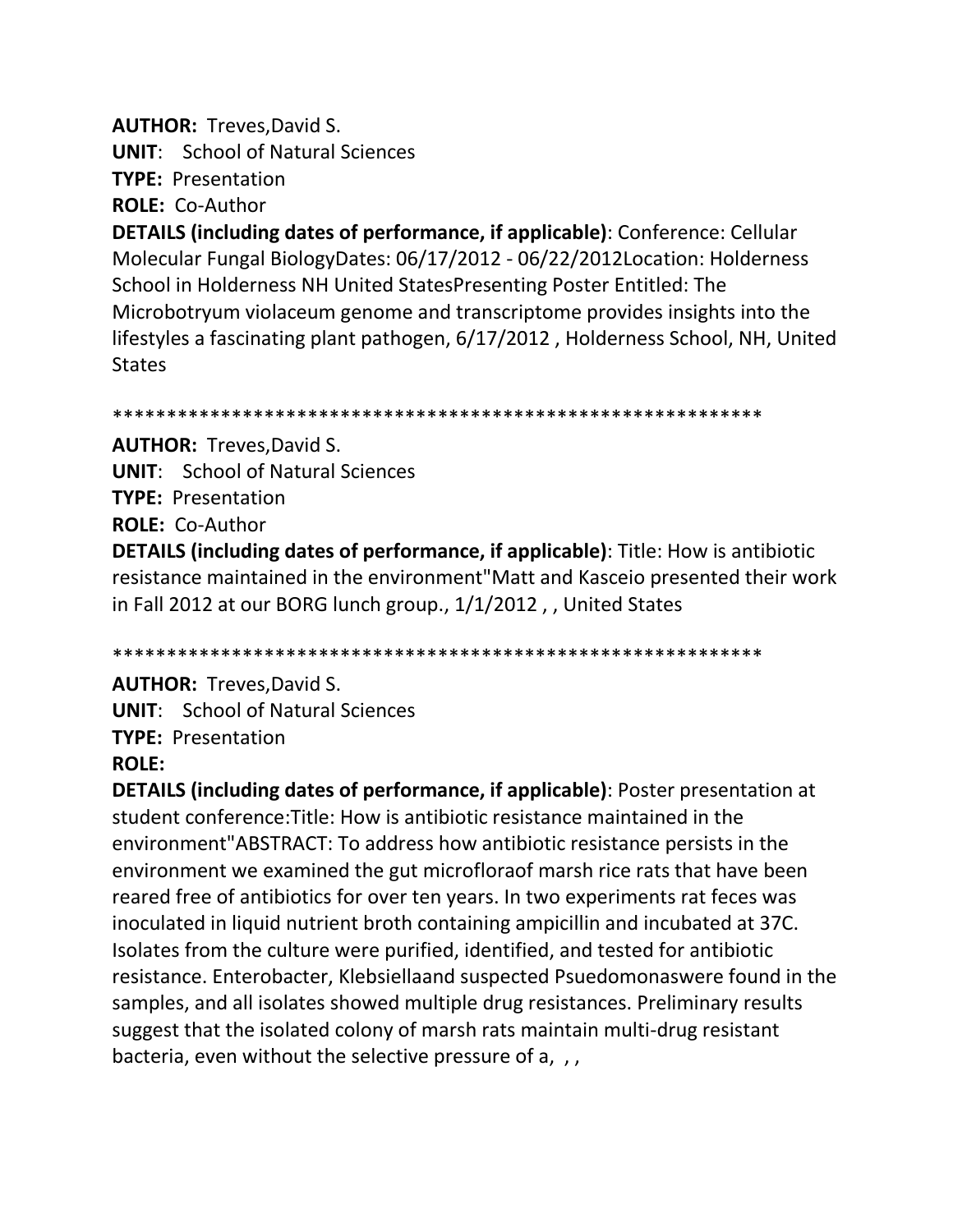#### 

**AUTHOR: Waingeh, Victor F** 

**UNIT:** School of Natural Sciences **TYPE: Invited Talk** 

**ROLE: Presenter** 

**DETAILS (including dates of performance, if applicable)**: Computational Studies of Inhibitor Binding to Malaria Parasite Glycolytic Enzymes - Presented as part of a one week workshop on Computational Chemistry at the University of Buea, Buea, Cameroon., 12/10/2012, Buea, Cameroon

**AUTHOR: Waingeh, Victor F UNIT:** School of Natural Sciences **TYPE: Poster Session ROLE: Co-Author** 

**DETAILS (including dates of performance, if applicable)**: Binding of Quinolinebased Ligands to Plasmodium falciparum Lactate Dehydrogenase: A molecular Docking StudyA poster presented by Adam T. Groves (Student) at the 243rd American Chemical Soceity National Meeting, March 25 - 29, 2012, San Diego, CA., 3/25/2012, San Diego, CA, United States

**AUTHOR: Walsh.Sara Malinda UNIT:** School of Social Sciences **TYPE: Presentation** 

**ROLE: Author** 

DETAILS (including dates of performance, if applicable): Author on individual submission: Frontier Justice in Virtual Spaces: Illegal and Extralegal Social Control OnlineSession: New Advances in CybersecurityCategory: Social Responses to Crime / Crime Policy and Prevention, 11/14/2012, ASC 2012 Chicago, United **States** 

**AUTHOR: Walsh, Sara Malinda UNIT:** School of Social Sciences **TYPE: Presentation ROLE: Co-Author**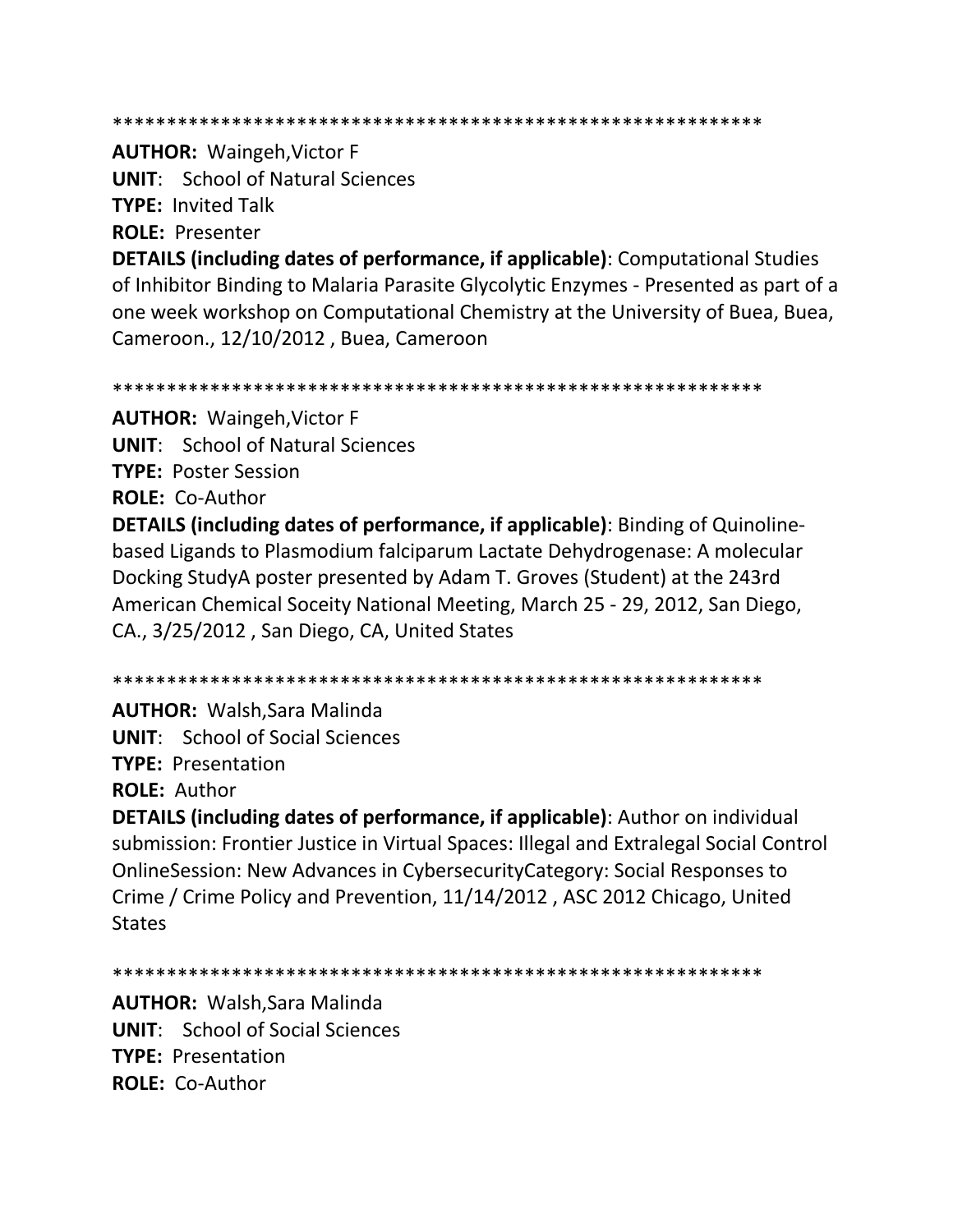**DETAILS (including dates of performance, if applicable)**: Co-author on individual submission: Indiana Citizens Support for Capital Punishment for Persons Who Are Severely Mentally IllSession: Attitudes toward Capital PunishmentCategory: Perceptions of Crime and Justice / Attitudes about Punishment and Justice, 1/1/2012, ASC 2012 Chicago, United States

**AUTHOR: Wells, Jeremy D. UNIT:** School of Arts & Letters **TYPE: Invited Paper ROLE: Author** 

**DETAILS (including dates of performance, if applicable)**: Coda: Spirit and Civil War Verse. Invited by Kathleen Diffley (University of Iowa) to chair and deliver a coda to a conference panel titled Civic Poetics., 11/10/2012, Cincinnati, OH, **United States** 

**AUTHOR: Wells, Jeremy D. UNIT:** School of Arts & Letters **TYPE: Conference ROLE: Chair DETAILS (including dates of performance, if applicable):** Chair: session titled Civic Poetics., 11/10/2012, Cincinnati, OH, United States

**AUTHOR: Wells, Jeremy D. UNIT:** School of Arts & Letters **TYPE: Competitive Paper ROLE: Author DETAILS (including dates of performance, if applicable)**: To Tell of These Songs: Print and the Reproduction of Black Music, 1867-1903. Delivered paper on a panel titled Pop Plantations: Media, Modernity, and the U.S. South., 10/19/2012, Las Vegas, NV, United States

**AUTHOR: Wesley, Tymika N UNIT:** School of Education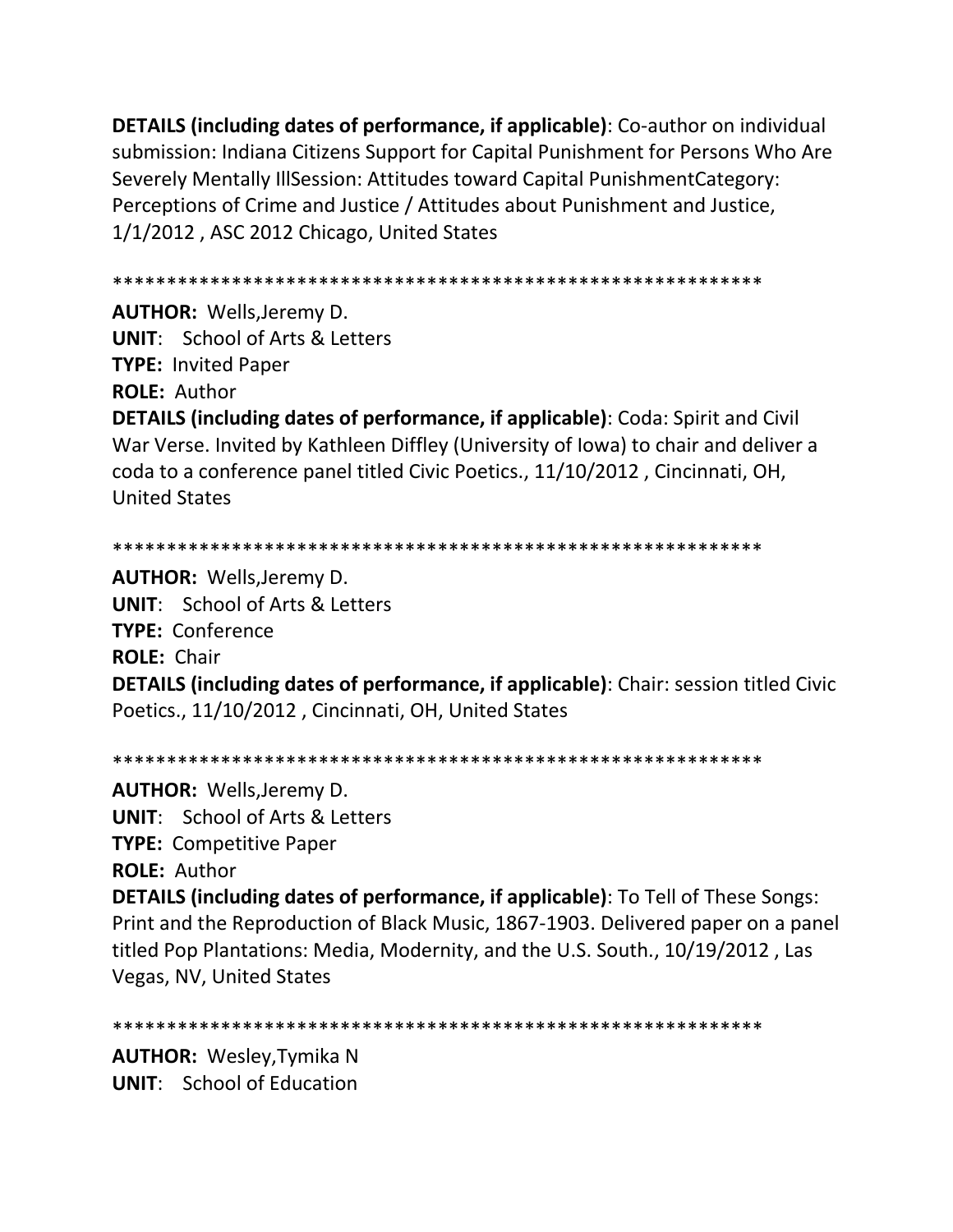# **TYPE:** Presentation

# **ROLE:** Co-Presenter

**DETAILS (including dates of performance, if applicable)**: Excellence and Equity of Access for All65th Annual Teacher Educator ConferencePresentation: Promoting Critical Thinking Among Educators-Teachers as Consumers of Research and AssessmentThis session addressed the fact that teachers must be critical consumers of claims about curriculum, research and assessments. We discussed ways in which teacher educators can promote critical thinking skills in practical, relevant ways" Thought provoking classroom activities were shared., 10/20/2012 , Abe Martin Lodge Brown County, United States

\*\*\*\*\*\*\*\*\*\*\*\*\*\*\*\*\*\*\*\*\*\*\*\*\*\*\*\*\*\*\*\*\*\*\*\*\*\*\*\*\*\*\*\*\*\*\*\*\*\*\*\*\*\*\*\*\*\*\*\*

**AUTHOR:** Wesley,Tymika N **UNIT**: School of Education **TYPE:** Presentation **ROLE:** Presenter

**DETAILS (including dates of performance, if applicable)**: Presentation: Hispanic Parents of Deaf and Hard of Hearing ChildrenThis presentation described preliminary research data collected in 2011 that gathered perspectives and experiences from parents of children with hearing loss. Discussion and feedback was solicited as the researcher sought to continue research in 2013., 11/27/2012, Philadelphia, United States

\*\*\*\*\*\*\*\*\*\*\*\*\*\*\*\*\*\*\*\*\*\*\*\*\*\*\*\*\*\*\*\*\*\*\*\*\*\*\*\*\*\*\*\*\*\*\*\*\*\*\*\*\*\*\*\*\*\*\*\*

**AUTHOR:** Wesley,Tymika N

**UNIT**: School of Education

**TYPE:** Presentation

**ROLE:** Presenter

**DETAILS (including dates of performance, if applicable)**: Bright Futures Diversity Workshop 2012Presentation: Culturally Relevant and Responsive Educational Practices: Learning Environments that Teach to and through the Strengths of our StudentsThis presentation discussed the importance of providing students with a responsive educational environment that takes into consideration their unique learning styles and strengths. Participants left with a foundation for building culturally proficient learning communities., 11/9/2012 , , United States

\*\*\*\*\*\*\*\*\*\*\*\*\*\*\*\*\*\*\*\*\*\*\*\*\*\*\*\*\*\*\*\*\*\*\*\*\*\*\*\*\*\*\*\*\*\*\*\*\*\*\*\*\*\*\*\*\*\*\*\*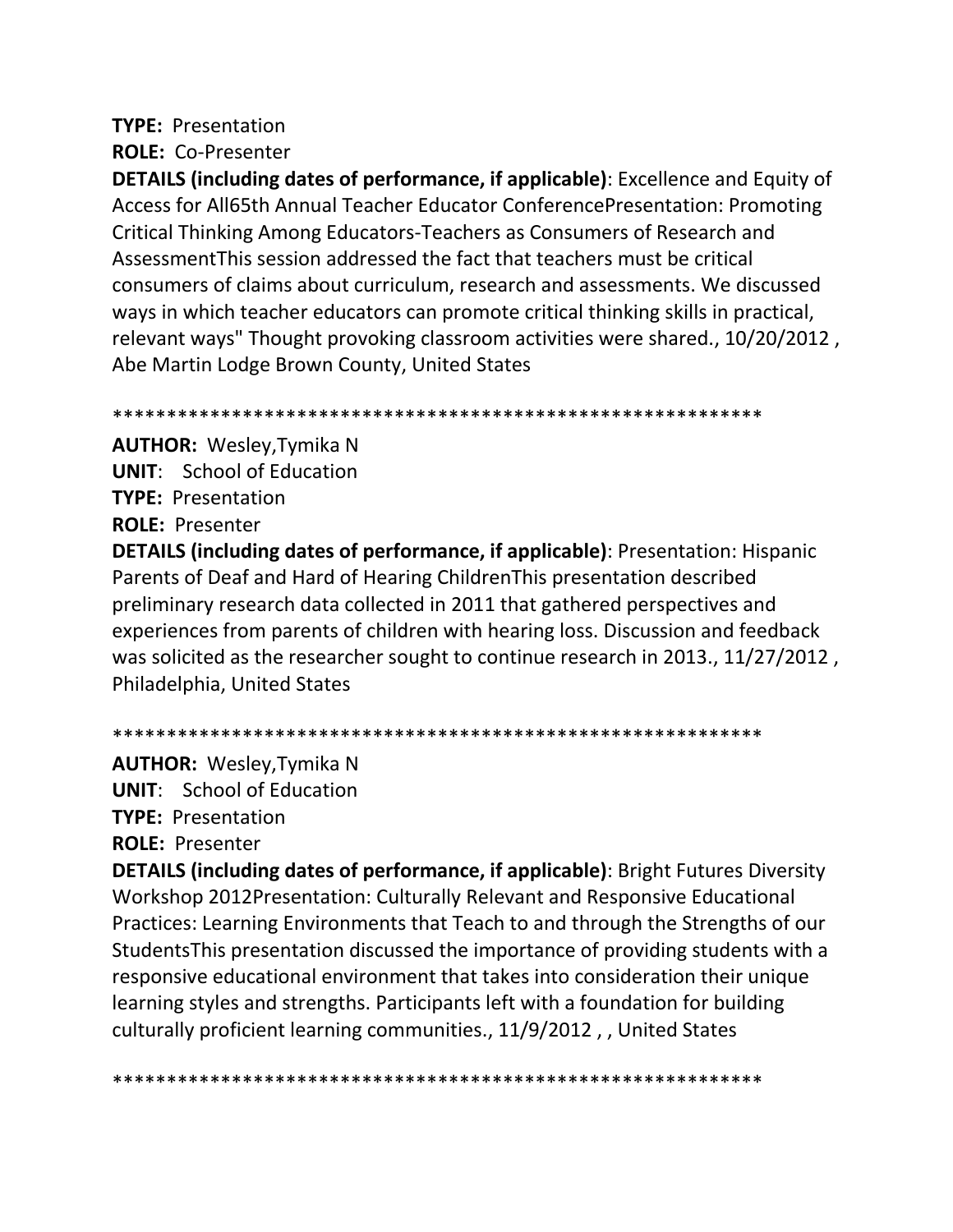**AUTHOR:** Wille,Diane E.

**UNIT**: School of Social Sciences

**TYPE:** Competitive Paper

**ROLE:** Author

**DETAILS (including dates of performance, if applicable)**: Wille, D. (March, 2012). Adolescent peer and romantic relations: An investigation into childhood foundations. Presented at the Society for Research on Adolescence conference, Vancouver, Canada., 1/1/2012 , , United States

\*\*\*\*\*\*\*\*\*\*\*\*\*\*\*\*\*\*\*\*\*\*\*\*\*\*\*\*\*\*\*\*\*\*\*\*\*\*\*\*\*\*\*\*\*\*\*\*\*\*\*\*\*\*\*\*\*\*\*\*

**AUTHOR:** Wille,Diane E. **UNIT**: School of Social Sciences **TYPE:** Poster Session **ROLE:** Author **DETAILS (including dates of performance, if applicable)**: Wille, D. (May, 2012). Methods to increase textbook reading among introductory psychology students: A comparison. Paper presented at the Society for the Teaching of Psychology poster session, Midwest Psychological Association Annual Meeting, Chicago, IL., 1/1/2012 , , United States

\*\*\*\*\*\*\*\*\*\*\*\*\*\*\*\*\*\*\*\*\*\*\*\*\*\*\*\*\*\*\*\*\*\*\*\*\*\*\*\*\*\*\*\*\*\*\*\*\*\*\*\*\*\*\*\*\*\*\*\*

**AUTHOR:** Wille,Diane E.

**UNIT**: School of Social Sciences

**TYPE:** Conference

**ROLE:** Chair

**DETAILS (including dates of performance, if applicable)**: I chaired a session at the Indiana Academy of Social Sciences Fall meeting, 2012, 1/1/2012 , , United States

\*\*\*\*\*\*\*\*\*\*\*\*\*\*\*\*\*\*\*\*\*\*\*\*\*\*\*\*\*\*\*\*\*\*\*\*\*\*\*\*\*\*\*\*\*\*\*\*\*\*\*\*\*\*\*\*\*\*\*\*

**AUTHOR:** Wille,Diane E. **UNIT**: School of Social Sciences **TYPE:** Competitive Paper **ROLE:** Co-Author **DETAILS (including dates of performance, if applicable)**: Wille, D. Taliaferro, G. (October, 2012). The relationship of parents efficacy beliefs as an attachment figure and their childrens parental attachment and peer relationships from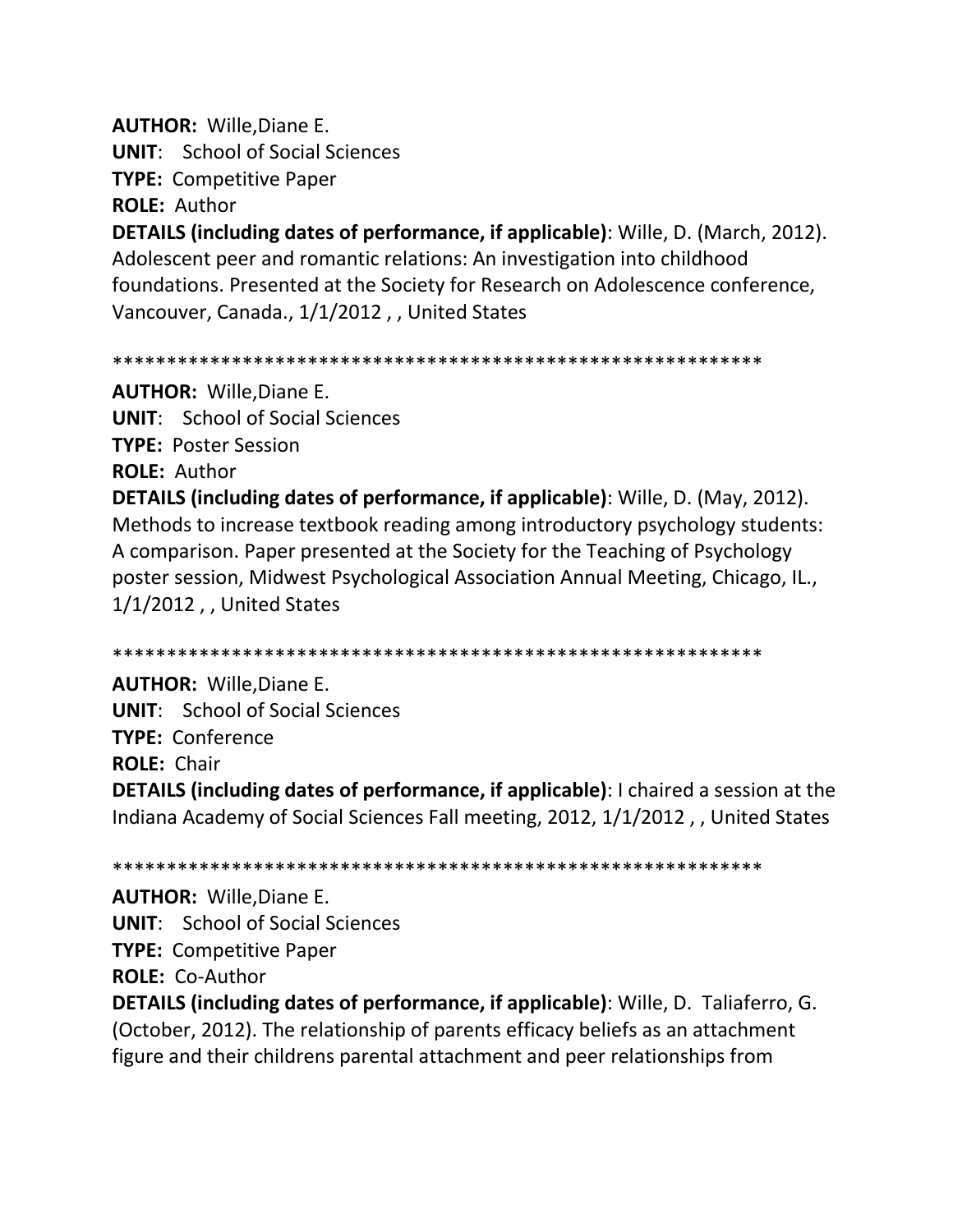childhood to adolescence. Paper presented at the Indiana Academy of Social Sciences Conference, Gary, IN., 1/1/2012 , , United States

\*\*\*\*\*\*\*\*\*\*\*\*\*\*\*\*\*\*\*\*\*\*\*\*\*\*\*\*\*\*\*\*\*\*\*\*\*\*\*\*\*\*\*\*\*\*\*\*\*\*\*\*\*\*\*\*\*\*\*\*

**AUTHOR:** Wille,Diane E. **UNIT**: School of Social Sciences **TYPE:** Competitive Paper **ROLE:** Co-Author **DETAILS (including dates of performance, if applicable)**: Wininger, A. Wille, D. (May, 2012). Family Influence on Peer Relations. Paper presented at the Association for Psychological Science Annual Meeting, Chicago, 1/1/2012 , , United States

\*\*\*\*\*\*\*\*\*\*\*\*\*\*\*\*\*\*\*\*\*\*\*\*\*\*\*\*\*\*\*\*\*\*\*\*\*\*\*\*\*\*\*\*\*\*\*\*\*\*\*\*\*\*\*\*\*\*\*\*

**AUTHOR:** Wisman,Raymond F. **UNIT**: School of Natural Sciences **TYPE:** Presentation **ROLE:** Co-Author

**DETAILS (including dates of performance, if applicable)**: R. Wisman, K. Forinash; Mobile Electronic Devices as Science Laboratory Instruments, poster session at the 5th International Sloan Consortium Emerging Technologies for Online Learning, July 26, Las Vegas NV., 7/26/2012 , Las Vegas NV, United States

\*\*\*\*\*\*\*\*\*\*\*\*\*\*\*\*\*\*\*\*\*\*\*\*\*\*\*\*\*\*\*\*\*\*\*\*\*\*\*\*\*\*\*\*\*\*\*\*\*\*\*\*\*\*\*\*\*\*\*\*

**AUTHOR:** Wong,Alan **UNIT**: School of Business **TYPE:** Competitive Paper **ROLE:** Co-Author

**DETAILS (including dates of performance, if applicable)**: Title: Five-Factor Mini-Markers of Personality as Predictors of Risk Tolerance in Everyday Money Matters, 12/31/2012 , Honolulu, Hawaii, United States

\*\*\*\*\*\*\*\*\*\*\*\*\*\*\*\*\*\*\*\*\*\*\*\*\*\*\*\*\*\*\*\*\*\*\*\*\*\*\*\*\*\*\*\*\*\*\*\*\*\*\*\*\*\*\*\*\*\*\*\*

**AUTHOR:** Wong,Alan **UNIT**: School of Business **TYPE:** Competitive Paper **ROLE:** Co-Author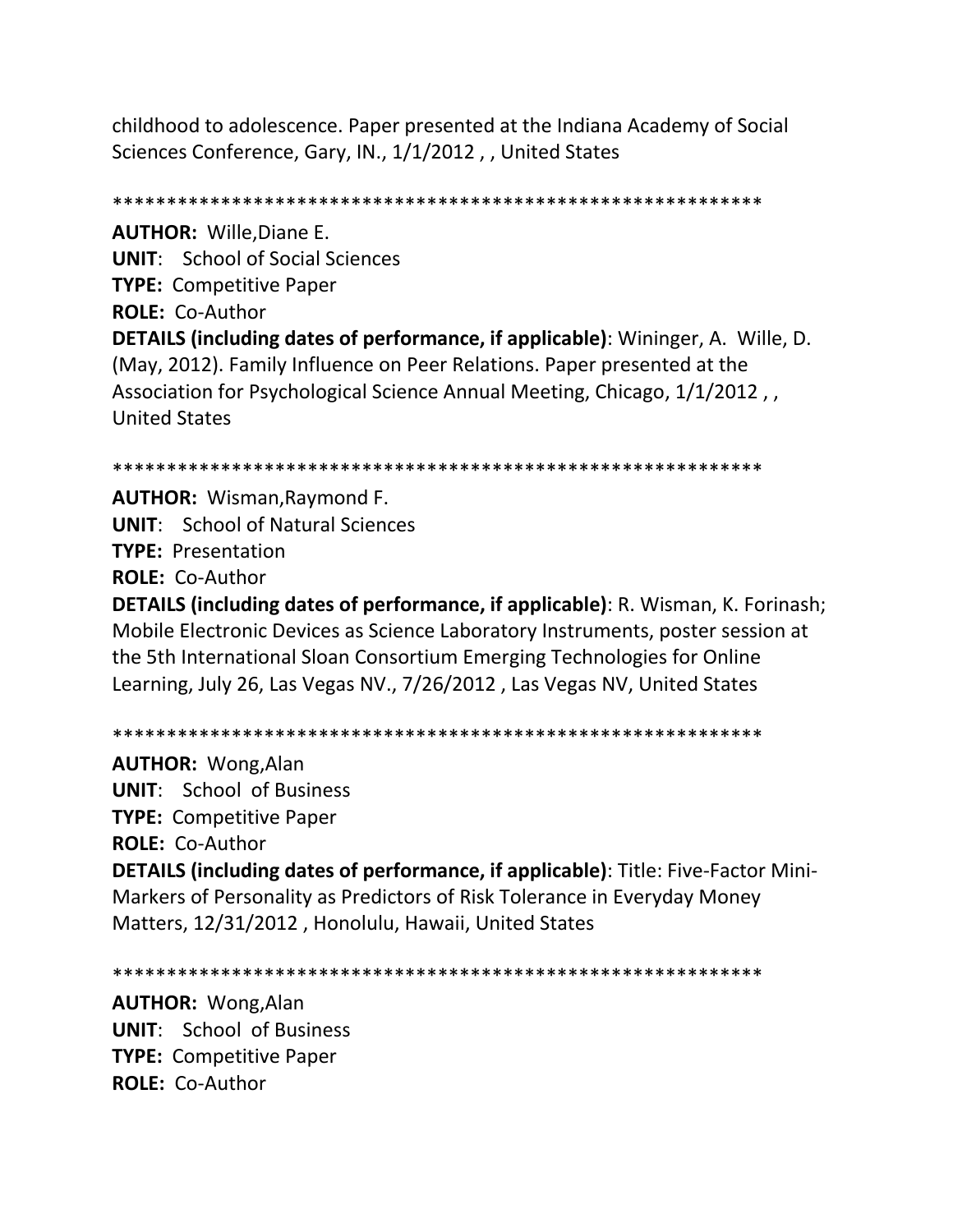**DETAILS (including dates of performance, if applicable)**: Title: Is a Less Conscientious and New Experience-Seeking Extrovert Able to Tolerate More Risk in Everyday Money Matters", 5/23/2012 , Nashville, TN, United States

\*\*\*\*\*\*\*\*\*\*\*\*\*\*\*\*\*\*\*\*\*\*\*\*\*\*\*\*\*\*\*\*\*\*\*\*\*\*\*\*\*\*\*\*\*\*\*\*\*\*\*\*\*\*\*\*\*\*\*\*

**AUTHOR:** Wrzenski,Rhonda L **UNIT**: School of Social Sciences **TYPE:** Presentation **ROLE:** Presenter

**DETAILS (including dates of performance, if applicable)**: I presented my research paper titled, A Tale of Two Resumes: A Comparison of Male and Female State Legislator Qualifications. I presented this paper with one of my former undergraduate students (now a graduate student at Rice University) Jaclyn Kettler. The research was presented at the70th Annual Meeting of the Midwest Political Science Association, Chicago, Illinois, April 12-15, 2012., 4/12/2012 , Chicago, IL, United States

\*\*\*\*\*\*\*\*\*\*\*\*\*\*\*\*\*\*\*\*\*\*\*\*\*\*\*\*\*\*\*\*\*\*\*\*\*\*\*\*\*\*\*\*\*\*\*\*\*\*\*\*\*\*\*\*\*\*\*\*

**AUTHOR:** Wrzenski,Rhonda L **UNIT**: School of Social Sciences **TYPE:** Invited Talk **ROLE:** Co-Presenter

**DETAILS (including dates of performance, if applicable)**: I spoke about the upcoming 2012 presidential election for the Pasco County Historical Soceity in Dade City, Florida, during the summer of 2012., 6/14/2012 , Dade City, Florida, United States

\*\*\*\*\*\*\*\*\*\*\*\*\*\*\*\*\*\*\*\*\*\*\*\*\*\*\*\*\*\*\*\*\*\*\*\*\*\*\*\*\*\*\*\*\*\*\*\*\*\*\*\*\*\*\*\*\*\*\*\*

**AUTHOR:** Wrzenski,Rhonda L **UNIT**: School of Social Sciences **TYPE:** Presentation

**ROLE:** Presenter

**DETAILS (including dates of performance, if applicable)**: I presented my research paper titled, Is It Really All About the Benjamins": Exploring the Role of Campaign Self-Finance in the State Legislative Electoral Process. at the 12th Annual Conference on State Politics and Policy, Houston, Texas, February 16-18, 2012., 2/16/2012 , Houston, Texas, United States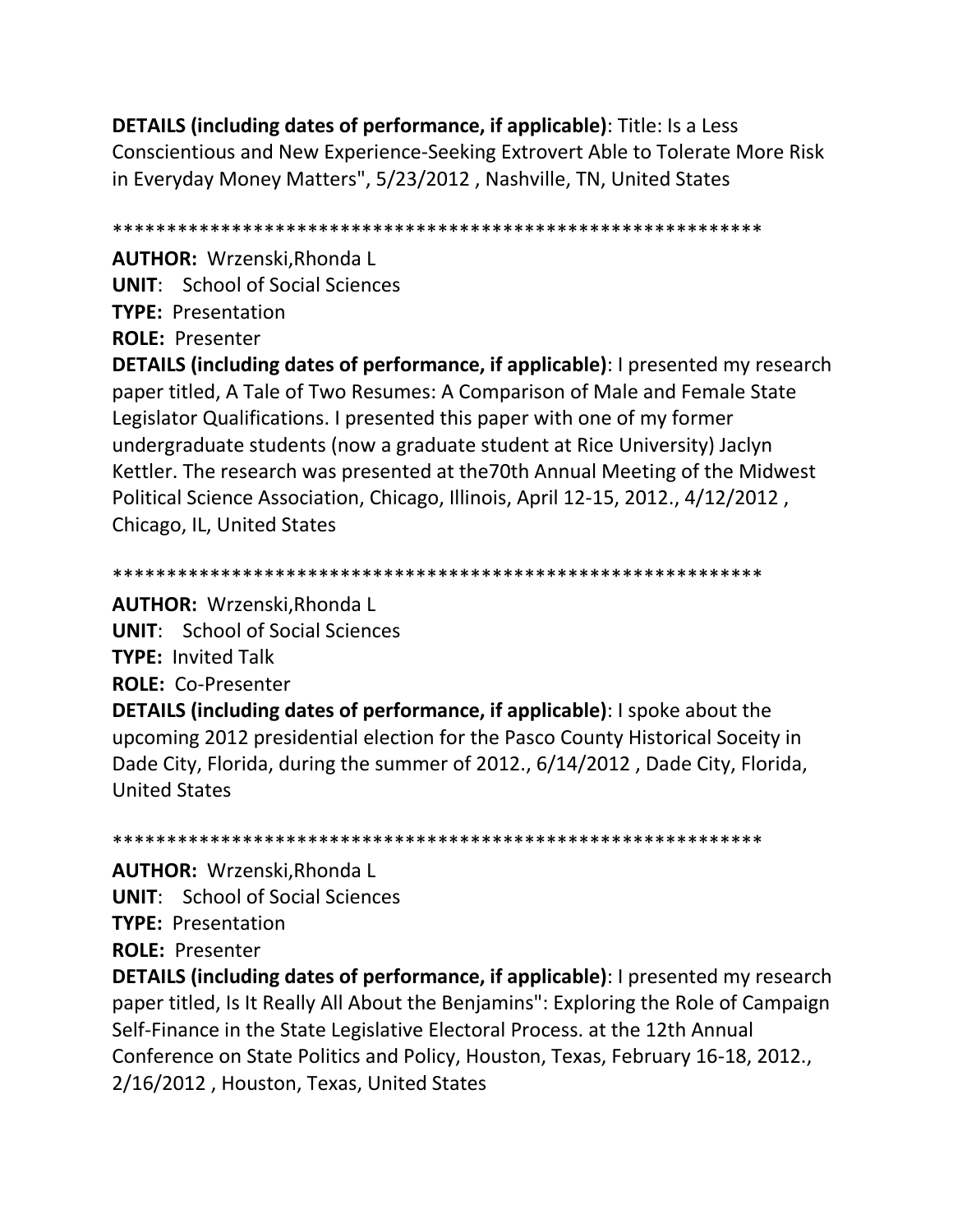#### 

## **AUTHOR: Wrzenski, Rhonda L**

**UNIT:** School of Social Sciences

**TYPE: Invited Talk** 

**ROLE: Panelist** 

**DETAILS (including dates of performance, if applicable):** I served as one of three panelists at a Constitution Day event hosted by the CLU at IUS. I shared information and tips at this event regarding how to become better informed about political candidates, the voting process, etc., 9/17/2012, J United States

**AUTHOR: Wrzenski, Rhonda L UNIT:** School of Social Sciences **TYPE: Invited Talk ROLE: Presenter DETAILS (including dates of performance, if applicable):** I presented my research for the Summer Achievements in Research Creativity series on the campus of IUS., 1/18/2012, , United States

# **AUTHOR: Zorn, Christa**

**UNIT:** School of Arts & Letters **TYPE: Competitive Paper** 

**ROLE: Author** 

**DETAILS (including dates of performance, if applicable)**: Using an essay title from William Dean Howells, the paper discusses Shaws role as a 20th-century public intellectual whosaw it as his business to contradict and provokehis audience, rather than to propagate ideas and opinions. In his typical mock-sage rhetoric, Shaw anticipated counter arguments and included them in his own, thus symbolically reprensenting a public sphere that had become inoperable during World War I., 11/8/2012, Cincinnati, United States

**AUTHOR: Zorn, Christa UNIT:** School of Arts & Letters **TYPE: Competitive Paper**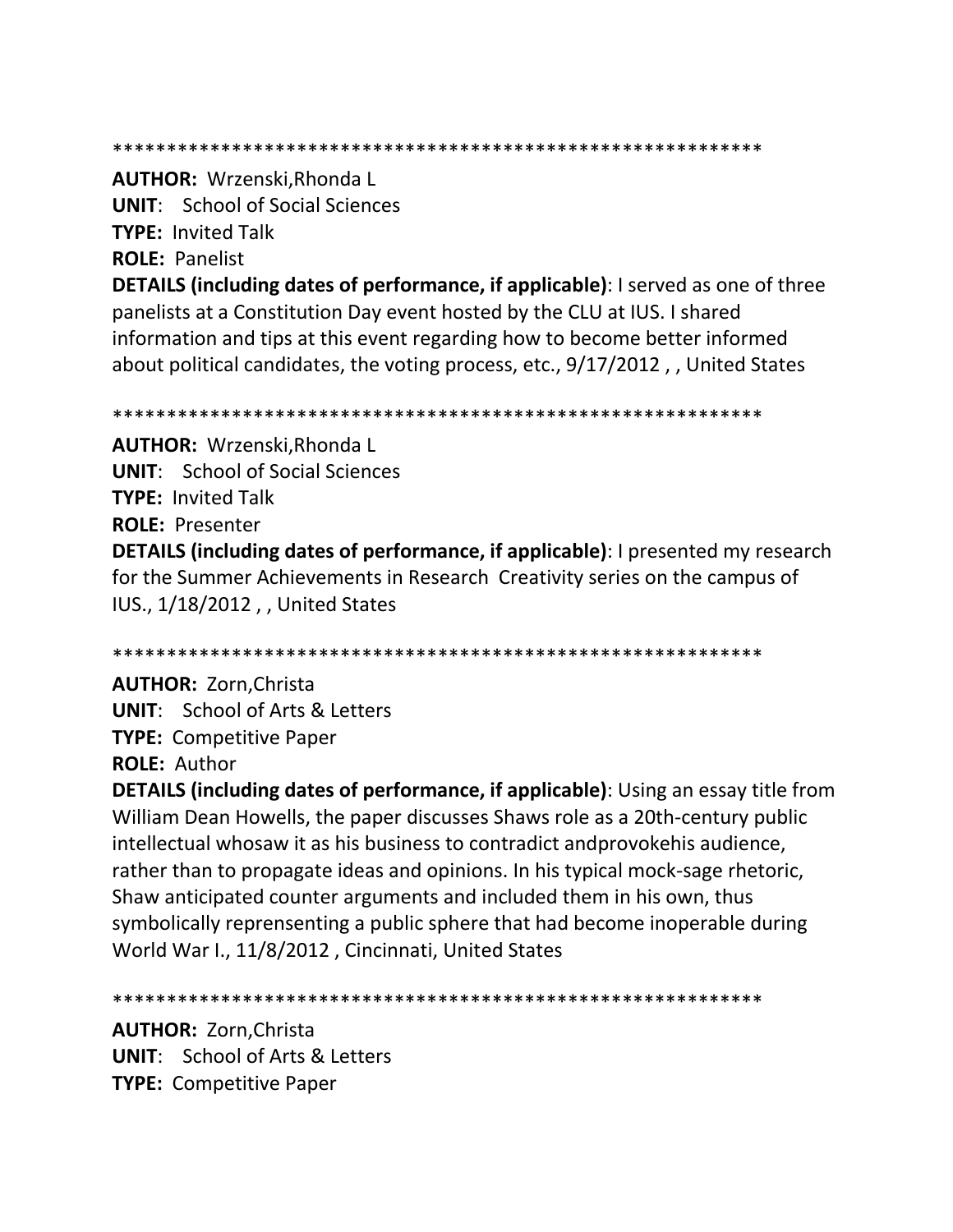**ROLE:** Author

**DETAILS (including dates of performance, if applicable)**: Paper:Madness, War, and the Public: Shaws Heartbreak House and the Corruption of Common Sense. The essay discusses Shaws use of madness in Heartbreak House as a representation of the negative life force that replaced or masqueraded as reason in times of crisis., 2/23/2012 , University of Louisville, United States

\*\*\*\*\*\*\*\*\*\*\*\*\*\*\*\*\*\*\*\*\*\*\*\*\*\*\*\*\*\*\*\*\*\*\*\*\*\*\*\*\*\*\*\*\*\*\*\*\*\*\*\*\*\*\*\*\*\*\*\*

**AUTHOR:** Zorn,Christa **UNIT**: School of Arts & Letters **TYPE:** Conference **ROLE:** Chair **DETAILS (including dates of performance, if applicable)**: Chaired a session (Said and Unsayable)at the Louisville Conference on Literature and Culture since 1900, February 23-25, 2012., 1/1/2012 , University of Louisville, United States

\*\*\*\*\*\*\*\*\*\*\*\*\*\*\*\*\*\*\*\*\*\*\*\*\*\*\*\*\*\*\*\*\*\*\*\*\*\*\*\*\*\*\*\*\*\*\*\*\*\*\*\*\*\*\*\*\*\*\*\*

# **PUBLICATIONS (Articles, Books, and Papers)**

**AUTHOR:** Accardi,Maria Teresa **UNIT**: Library **TYPE:** Book Review **DETAILS (including co-authors, title and publisher**): Accardi, M. T. (2012). Review of Becoming Confident Teachers: A Guide for Instruction Librarians. College Research Libraries, 73(2), 197.

\*\*\*\*\*\*\*\*\*\*\*\*\*\*\*\*\*\*\*\*\*\*\*\*\*\*\*\*\*\*\*\*\*\*\*\*\*\*\*\*\*\*\*\*\*\*\*\*\*\*\*\*\*\*\*\*\*\*\*\*\*\*\*\*\*\*\* **AUTHOR:** Accardi,Maria Teresa **UNIT**: Library **TYPE:** Chapter **DETAILS (including co-authors, title and publisher**): Accardi, M. T., Garvey-Nix, R., Meyer, L. A. (2012). Plagiarism education, prevention, and student development: A collaborative approach to improving academic integrity. In L. J. Hinchliffe M. Wong (Eds.) Environments for student growth and development: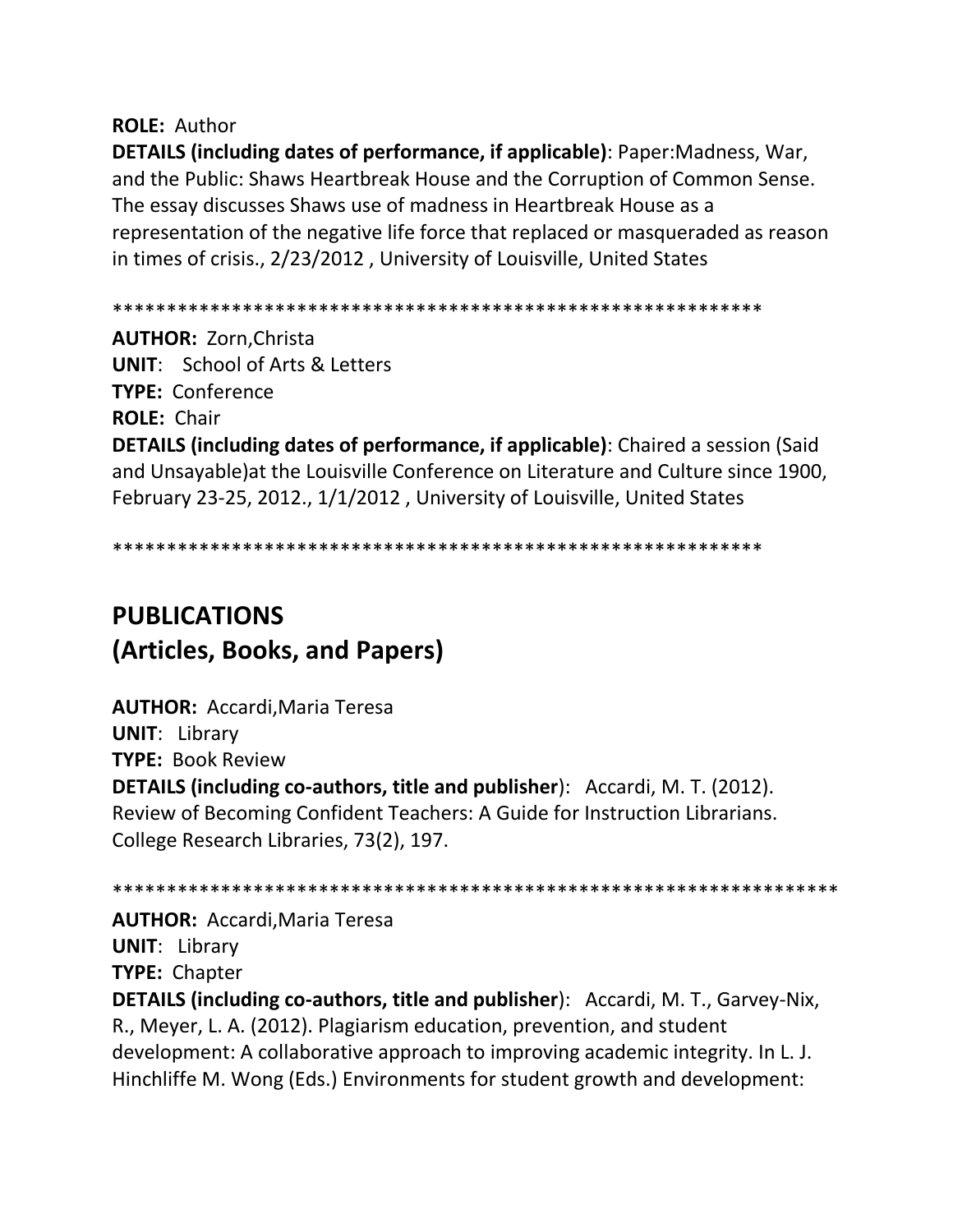Libraries and student affairs in collaboration (pp. 73-86). Chicago: Association of College and Research Libraries.

**AUTHOR: Albertson, Stephanie Lynn UNIT:** School of Social Sciences TYPE: Book

**DETAILS (including co-authors, title and publisher):** The Effect of Jurors? Race and Education on Attitudes toward Complex Scientific Evidence, Complex scientific evidence such as DNA increasingly plays an important role in many of todays courtrooms. The objective of thisbookwas to study and analyze the influence of jurors race on perceptions of complex scientific evidence. Jury eligible citizens viewed a mock criminal trial involving the presentation of mitochondrial deoxyribonucleic acid (mtDNA). White and African American mock jurors perceptions of mtDNA were measured. Although robust findings were discovered regarding race, results imply that an educational background in science and math is important. Thestudy has shown the negative impact that low levels of science and math courses have on perceptions of scientific evidence. Courtroom evidence will only continue to become even more complex in the future. The importance of scientific literacy and jury reform is discussed.

**AUTHOR: Allen, Anne E Guernsey** 

**UNIT: School of Arts & Letters** 

**TYPE: Journal** 

**DETAILS (including co-authors, title and publisher):** Pacific Arts: The Journal of the Pacific Art Association, Pacific Arts: The Journal of the Pacific Art Association NS 12-2 Editor Published December 2012

**AUTHOR: Allen, Anne E Guernsey UNIT:** School of Arts & Letters **TYPE: Journal** 

**DETAILS (including co-authors, title and publisher):** Pacific Arts: The Journal of the Pacific Art Association, Pacific Arts NS 11, 2011, No. 1 Pacific Arts: The Journal of the Pacific Art Association Editor Published August 2011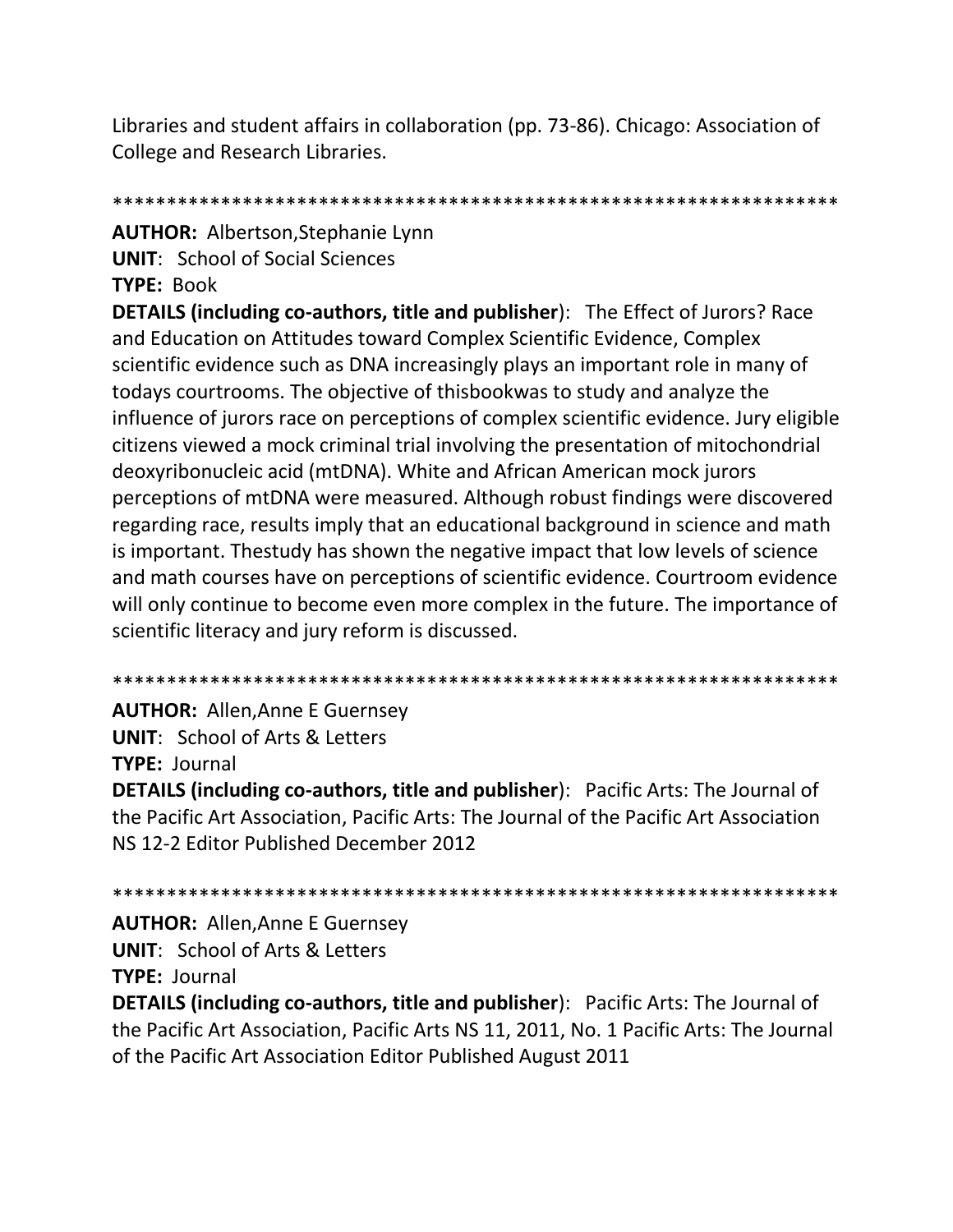AUTHOR: Alse, Janardhanan A.

**UNIT: School of Business** 

**TYPE: Article** 

**DETAILS (including co-authors, title and publisher):** Journal of international business and economics, SOCIO-ECONOMIC AND ENVIRONMENTAL EFFECTS OF FOREIGN DIRECT INVESTMENT IN INDIA: AN ECONOMIC ANALYSIS OF PERCEPTION IN TWO METROPOLITAN CITIES

**AUTHOR: Arano, Kathleen Guzman UNIT: School of Business** 

**TYPE: Journal** 

**DETAILS (including co-authors, title and publisher):** Journal of Applied Business and Economics, Arano, K., Parker, C. (2012). Faculty Retirement in a Period of Economic Expansion vs. Economic Contraction. Journal of Applied Business and Economics, 13(1), 62-72.

**AUTHOR: Arano, Kathleen Guzman** 

**UNIT:** School of Business

**TYPE: Journal** 

**DETAILS (including co-authors, title and publisher):** International Journal of Energy Sector Management, Arano, K., Velikova, M. (2012). Transportation Corridors and Cointegration of Residential Natural Gas Prices. International Journal of Energy Sector Management, 6(2), 239-254.

**AUTHOR: Arano.Kathleen Guzman UNIT: School of Business** 

**TYPE: Report** 

**DETAILS (including co-authors, title and publisher):** , Johansen, T., Arano, K., and Schreyer, S. 2012. The Economic Impact of Fort Hays State University on the State of Kansas, Fiscal Year 2011.

**AUTHOR: Attum, Omar A**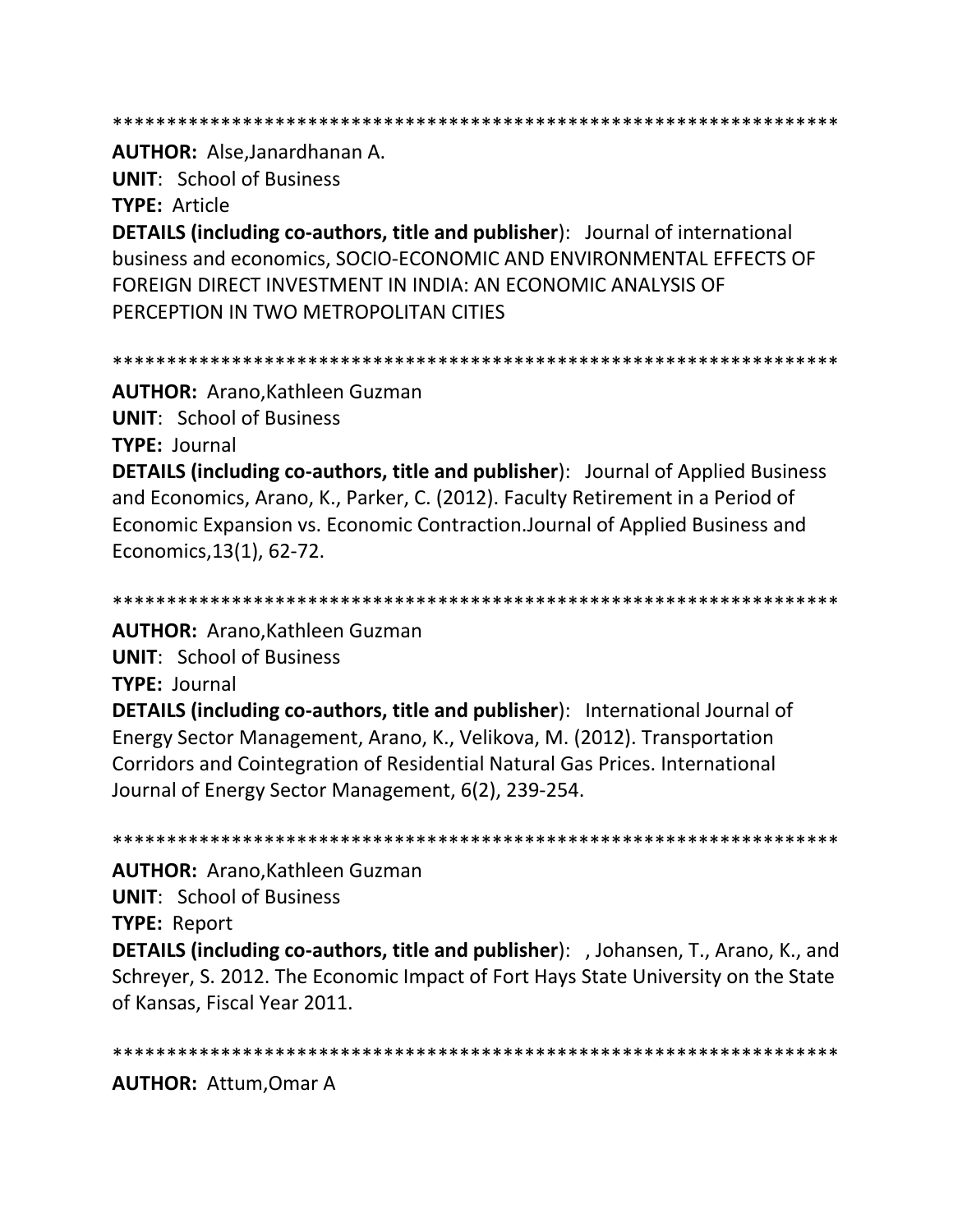**UNIT: School of Natural Sciences TYPE: Article** DETAILS (including co-authors, title and publisher): , Attum, O. and T. Mahmoud. 2012. Dorcas gazelle and livestock use of trees according to size in a hyper-arid landscape. Journal of Arid Environments. 76:49-53.

**AUTHOR: Attum.Omar A UNIT:** School of Natural Sciences **TYPE: Article DETAILS (including co-authors, title and publisher):** , Eason, P., B. Rabea, and O. Attum. 2012. Island Shape, Size, and Isolation affect Nest-site selection in Little Terns (Sternula albifrons). Journal of Field Ornithology 83:372-380.

**AUTHOR: Atwater, Joseph Brian UNIT: School of Business TYPE: Manuscript DETAILS (including co-authors, title and publisher):** Managing Complexity: The Biggest Supply Chain Challenge, Managing Complexity: The Biggest Supply Chain Challenge, APICS Magazine, 22(5), pp.40-44.

**AUTHOR: Atwater Joseph Brian UNIT: School of Business** 

**TYPE: Manuscript** 

**DETAILS (including co-authors, title and publisher):** Linking Operational Decision Making and Financial Analysis: An Experiment in Cross-Course Cooperation, Linking Operational Decision Making and FinancialAnalysis: An Experiment in Cross-Course Cooperation, International Journal of Information and Operations Management Education, 5 (1), 65-77.

**AUTHOR: Badia, Mindy Stivers UNIT:** School of Arts & Letters TYPF: Article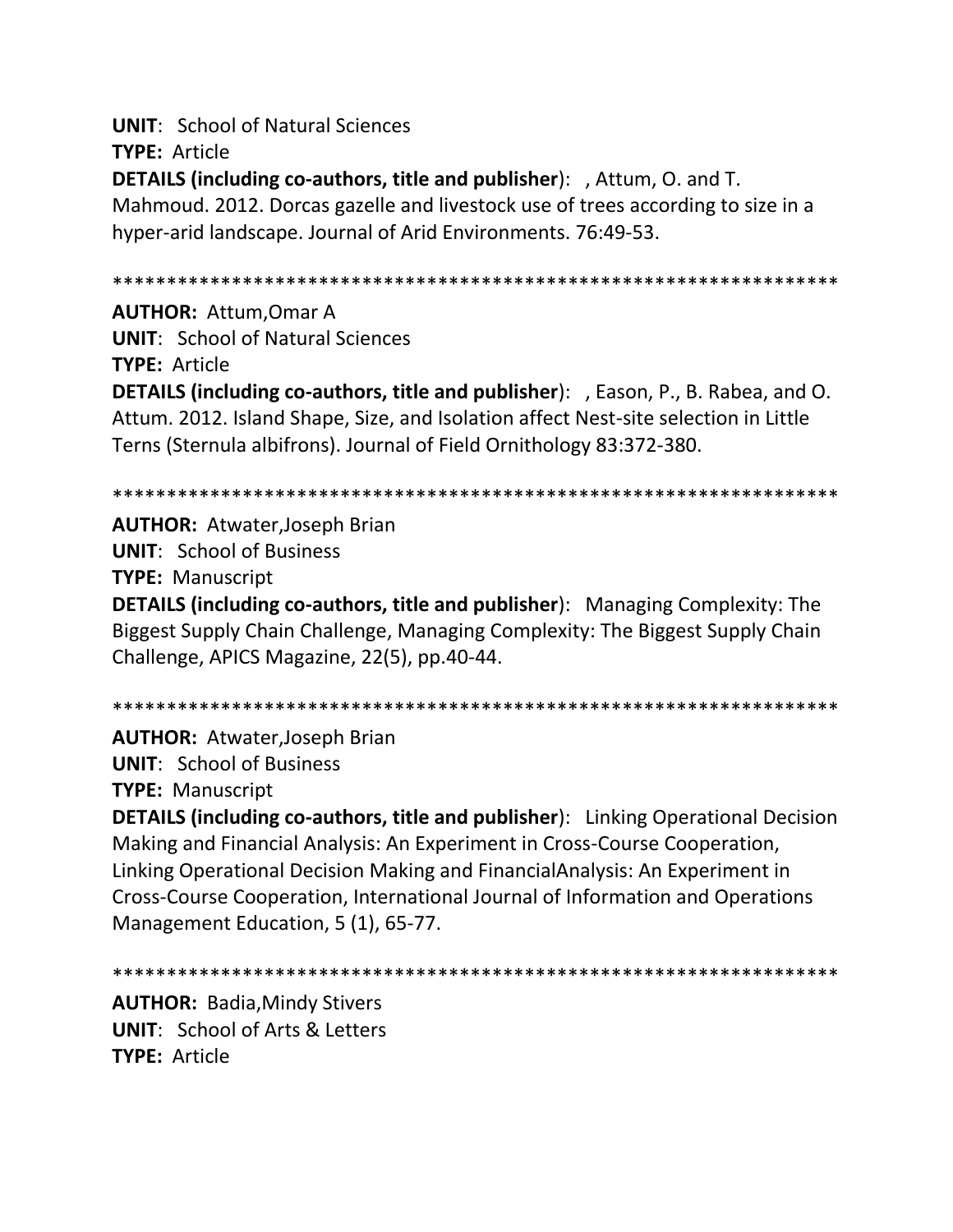**DETAILS (including co-authors, title and publisher):** Conceiving Women: Medical Discourse and Metaphorical Pregnancy in Maria de Zayas., I was awarded a Summer Faculty Fellowship to work on this article, which I was invited to submit for review. I completed a revised and expanded version during summer 2012.

**AUTHOR: Baek, Tae Hyun** 

**UNIT: School of Arts & Letters** 

**TYPE: Conference Proceedings** 

**DETAILS (including co-authors, title and publisher): 2012 Proceedings of the** American Academy of Advertising Conference, Baek, TaeHyun, and Karen W. King (2012), The Impact of Comparative Valence Frame on Brand Extension Acceptance, Abstracted in the 2012 Proceedings of the American Academy of Advertising Conference, Myrtle Beach, SC.

**AUTHOR: Baek, Tae Hyun UNIT:** School of Arts & Letters **TYPE: Journal** 

**DETAILS (including co-authors, title and publisher)**: Journal of Advertising, Baek, TaeHyun, and Mariko Morimoto (2012), Stay Away From Me: Examining the Determinants of Consumer Avoidance to Personalized Advertising, Journal of Advertising, 41(1), 59-76..

**AUTHOR: Baker, Crump W. UNIT:** School of Natural Sciences **TYPE: Paper** 

**DETAILS (including co-authors, title and publisher):** On weak forms of contraopen and contar-closed functions, International Journal of Pure and Applied mathematics, vol. 73, 2011, p. 281-287.

**AUTHOR: Baker, Crump W. UNIT: School of Natural Sciences TYPE: Review Article**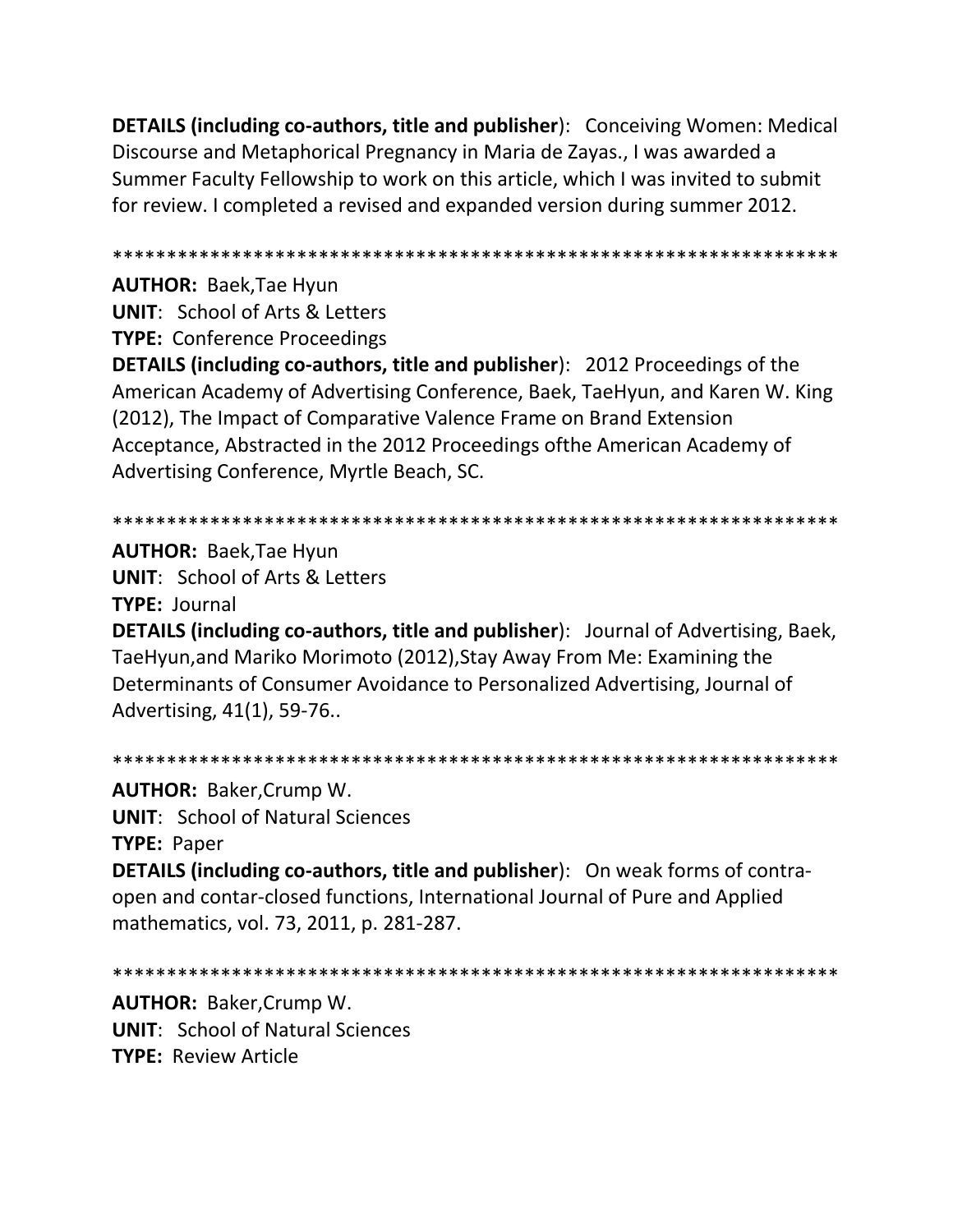**DETAILS (including co-authors, title and publisher):** Review of paper "A note on Homeomorphism" by D. Zbigniew, Mathematical Reviews, June, 2012, Issue 2012F, p.7154

**AUTHOR:** Barney, Douglas K. **UNIT:** School of Business TYPE: Article **DETAILS (including co-authors, title and publisher):** Journal of Multidisciplinary Research, What Teachers can Learn from Actors

**AUTHOR: Barney, Douglas K. UNIT: School of Business TYPE: Article DETAILS (including co-authors, title and publisher):** Journal of Academic and Business Ethics, The Institutional Promotion of Corporate Social Responsibility Reporting

**AUTHOR: Barney, Douglas K. UNIT: School of Business TYPE: Article DETAILS (including co-authors, title and publisher):** CPA Journal, Tax Simplification through Readability

**AUTHOR: Barney, Douglas K. UNIT: School of Business TYPE: Article DETAILS (including co-authors, title and publisher):** International Journal of Accounting and Financial Reporting, CMA Exam Review Courses

**AUTHOR: Barney, Douglas K. UNIT:** School of Business **TYPE: Article**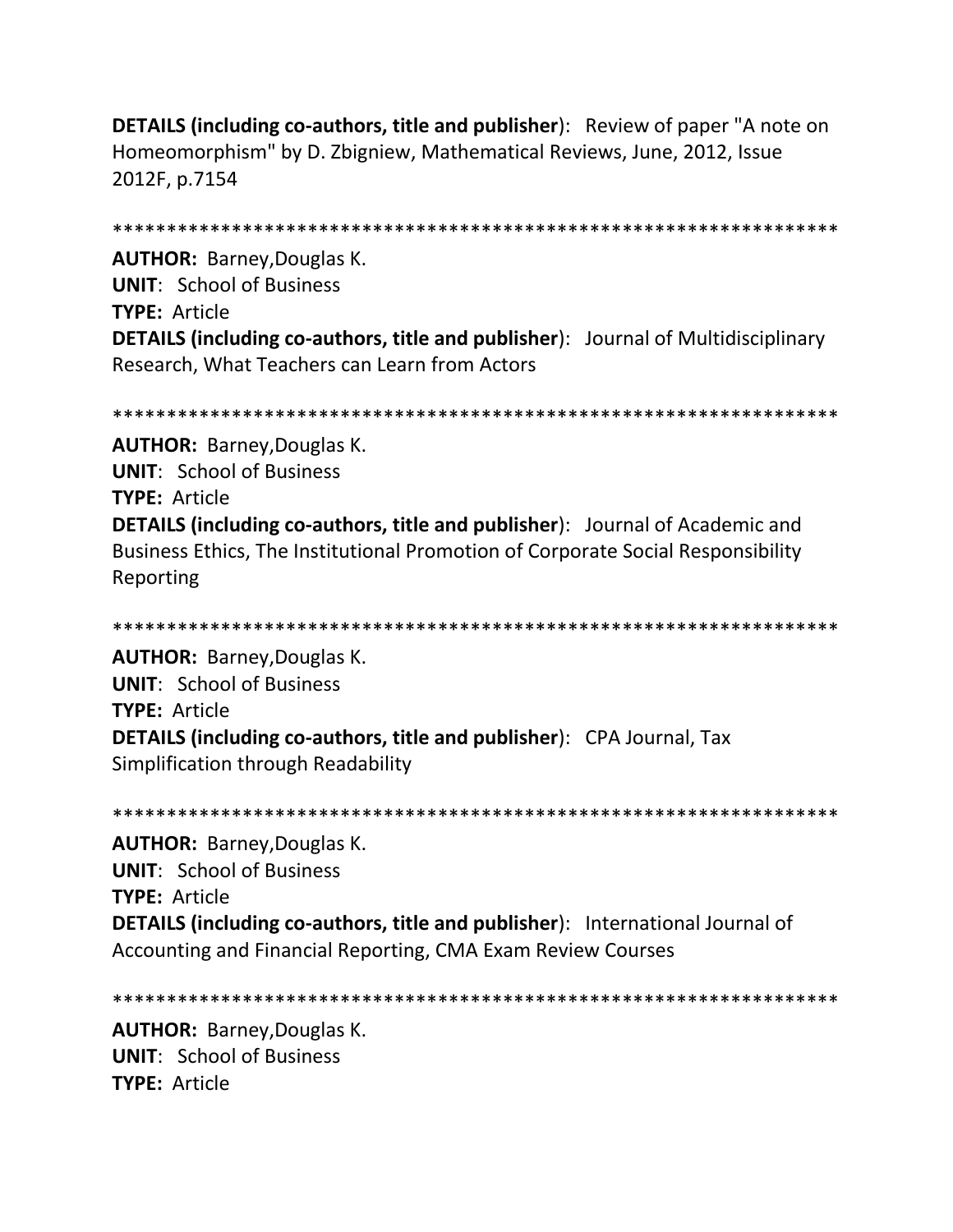**DETAILS (including co-authors, title and publisher**): Journal of Academic and Business Ethics, The Institutional Promotion of Corporate and Social Responsibility Reporting: Second Tier Institutions

\*\*\*\*\*\*\*\*\*\*\*\*\*\*\*\*\*\*\*\*\*\*\*\*\*\*\*\*\*\*\*\*\*\*\*\*\*\*\*\*\*\*\*\*\*\*\*\*\*\*\*\*\*\*\*\*\*\*\*\*\*\*\*\*\*\*\*

**AUTHOR:** Bingham,Jon **UNIT**: School of Business **TYPE:** Article **DETAILS (including co-authors, title and publisher**): The Journal of Economics Education, Sources of Financial Support and Academic Performance in Economics Principles Courses [ISSN: Printed: 0022-0485, Electronic: 2152-4068]

\*\*\*\*\*\*\*\*\*\*\*\*\*\*\*\*\*\*\*\*\*\*\*\*\*\*\*\*\*\*\*\*\*\*\*\*\*\*\*\*\*\*\*\*\*\*\*\*\*\*\*\*\*\*\*\*\*\*\*\*\*\*\*\*\*\*\*

**AUTHOR:** Bowles,Donna **UNIT**: School of Nursing **TYPE:** Chapter **DETAILS (including co-authors, title and publisher**): Chapter 17: Preparing for NCLEX-RN and your first job. In P. Kelly (Ed.) Essentials of Nursing Leadership & Management, (3rd ed.) Stamford, CT: Cengage earning, Bowles, D. J. (2012). Chapter 17: Preparing for NCLEX-RN and your first job. In P. Kelly (Ed.) Essentials of Nursing Leadership Management, (3rd ed.) Stamford, CT: Cengage earning

\*\*\*\*\*\*\*\*\*\*\*\*\*\*\*\*\*\*\*\*\*\*\*\*\*\*\*\*\*\*\*\*\*\*\*\*\*\*\*\*\*\*\*\*\*\*\*\*\*\*\*\*\*\*\*\*\*\*\*\*\*\*\*\*\*\*\*

**AUTHOR:** Bowles,Donna **UNIT**: School of Nursing **TYPE:** Other

**DETAILS (including co-authors, title and publisher**): Gerontological Nurse Practitioner Certification Review, Online Application., Bowles, D.J.,Wallace- Kazer, M. Grossman, S. (2012). Gerontological Nurse Practitioner Certification Review Application. New York: Springer Publishing Company. (onl((AppAAAAAAR

\*\*\*\*\*\*\*\*\*\*\*\*\*\*\*\*\*\*\*\*\*\*\*\*\*\*\*\*\*\*\*\*\*\*\*\*\*\*\*\*\*\*\*\*\*\*\*\*\*\*\*\*\*\*\*\*\*\*\*\*\*\*\*\*\*\*\* **AUTHOR:** Bowles,Donna **UNIT**: School of Nursing **TYPE:** Textbook **DETAILS (including co-authors, title and publisher**): Bowles, D.J. (2012). Contributing author for test-taking application with M. Wallace & S. Grossman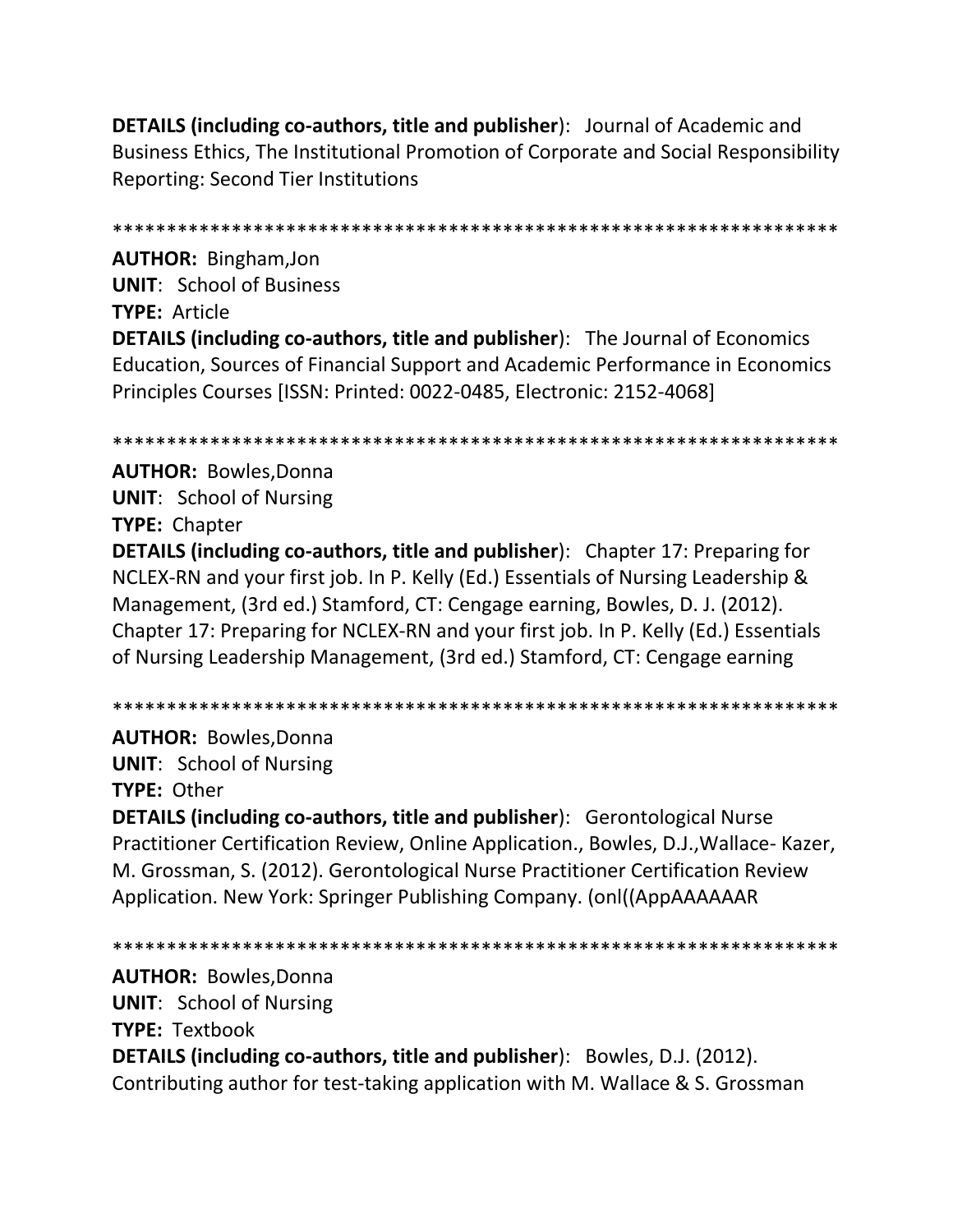(Eds.) Gerontological Nurse Certification Review, New York: Springer Publishing Company., Wallace, M, Grossman, S. Bowles, D. (2012). Gerontological Nurse Certification Review. New York: Springer Publishing.

**AUTHOR:** Carducci, Bernardo J.

**UNIT:** School of Social Sciences

TYPE: Article

**DETAILS (including co-authors, title and publisher):** International Psychology Bulletin, Carducci, B. J. (2012). Mangiare e salutare (Eat and greet): IAPA Open Reception. International Psychology Bulletin, 16, 60.

**AUTHOR: Carducci, Bernardo J. UNIT:** School of Social Sciences **TYPE: Journal** 

**DETAILS (including co-authors, title and publisher):** Journal of the Indiana Academy of the Social Sciences, Carducci, B. J., Traughber, B. D. (2012). Instrumental goal pursuit as an individual-difference dimension in the seeking of happiness. Journal of the Indiana Academy of the Social Sciences, 15, 56-73.

**AUTHOR: Carducci.Bernardo J.** 

**UNIT:** School of Social Sciences

**TYPE: Journal** 

**DETAILS (including co-authors, title and publisher):** Psychology of Teaching and Learning, Carducci, B. J. (2012). Expressions of the self in individualistic vs. collective cultures: A teaching module. Psychology of Teaching and Learning, 11, 414-418.

**AUTHOR: Connerly, Pamela Lucas** 

**UNIT: School of Natural Sciences** 

**TYPE: Article** 

**DETAILS (including co-authors, title and publisher):** Complete genome sequences of 138 mycobacteriophages, Hatfull GF, Science Education Alliance Phage Hunters Advancing Genomics and Evolutionary Science Program, KwaZulu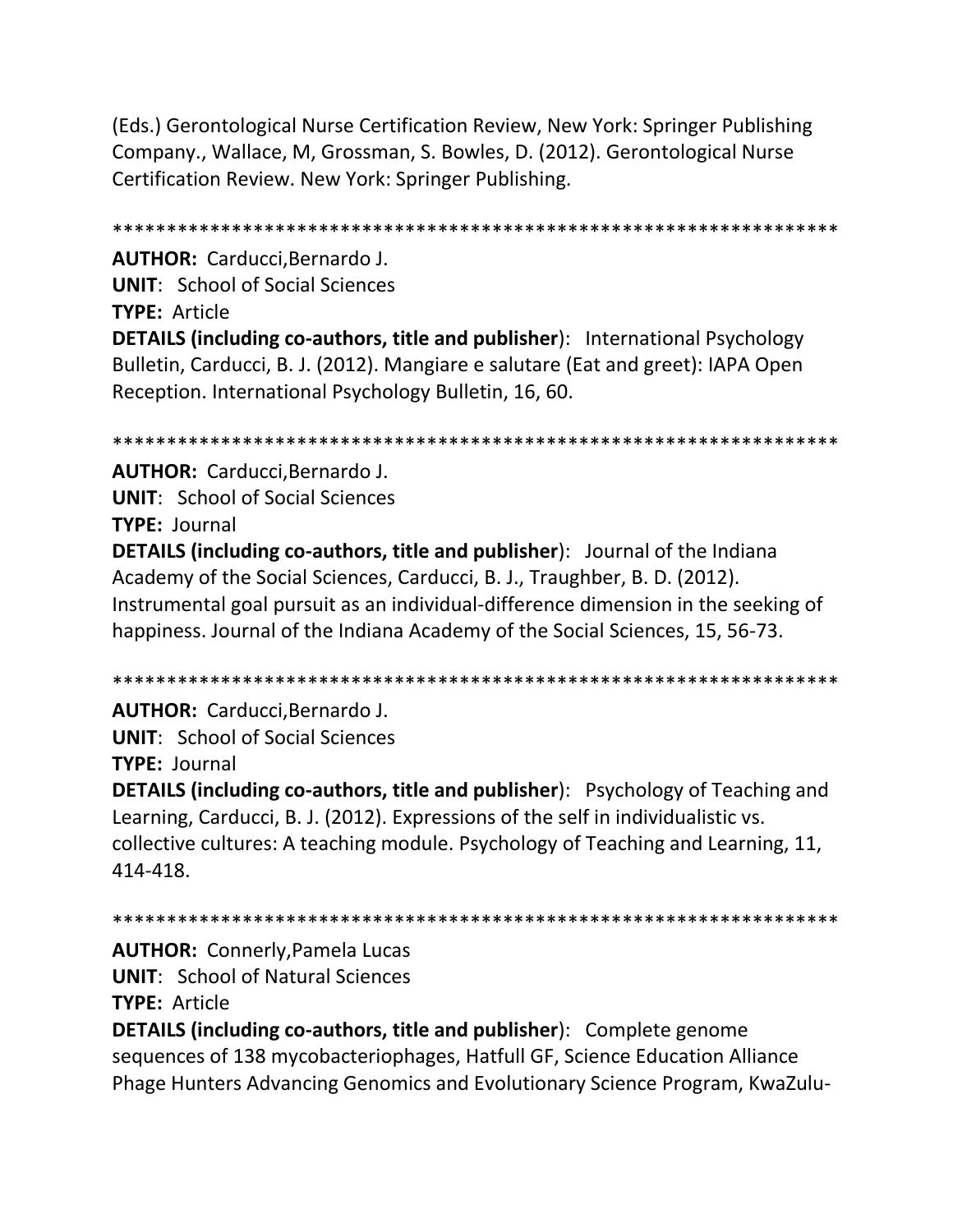Natal Research Institute for Tuberculosis and HIV Mycobacterial Genetics Course Students, and Phage Hunters Integrating Research and Education Program. 2012. Complete genome sequences of 138 mycobacteriophages. Journal of Virology 86(4): 2382-4

**AUTHOR: Darnowski, Douglas William UNIT: School of Natural Sciences TYPE: Manuscript DETAILS (including co-authors, title and publisher):** Mycorrhizal Formation by Various Carnivorous Plants, Journal of the International Carnivorous Plant Society  $40:4 - 7$ 

**AUTHOR: Deterding, Audrey L UNIT:** School of Arts & Letters **TYPE: Book Review** 

**DETAILS (including co-authors, title and publisher):** Florida Journal of Communication, Deterding, A. L. (2012). Book Review: Communication and Intimacy in Older Adulthood, by J. Nussbaum, M. Miller-Day C. L. Fisher. Florida Journal of Communication, 40, 55-57.

**AUTHOR: Deterding, Audrey L UNIT:** School of Arts & Letters TYPE: Other

**DETAILS (including co-authors, title and publisher):** Teaching professional communication through Email., Deterding, A. L. (2012) Teaching professional communication through Email. Quick Hits for Teaching with Technology, 103.

**AUTHOR: Durham-Barnes, Joanna Elizabeth UNIT:** School of Education **TYPE: Book DETAILS (including co-authors, title and publisher)**: Just touch enough: A biographical study of resiliency among urban elementary teachers., Durham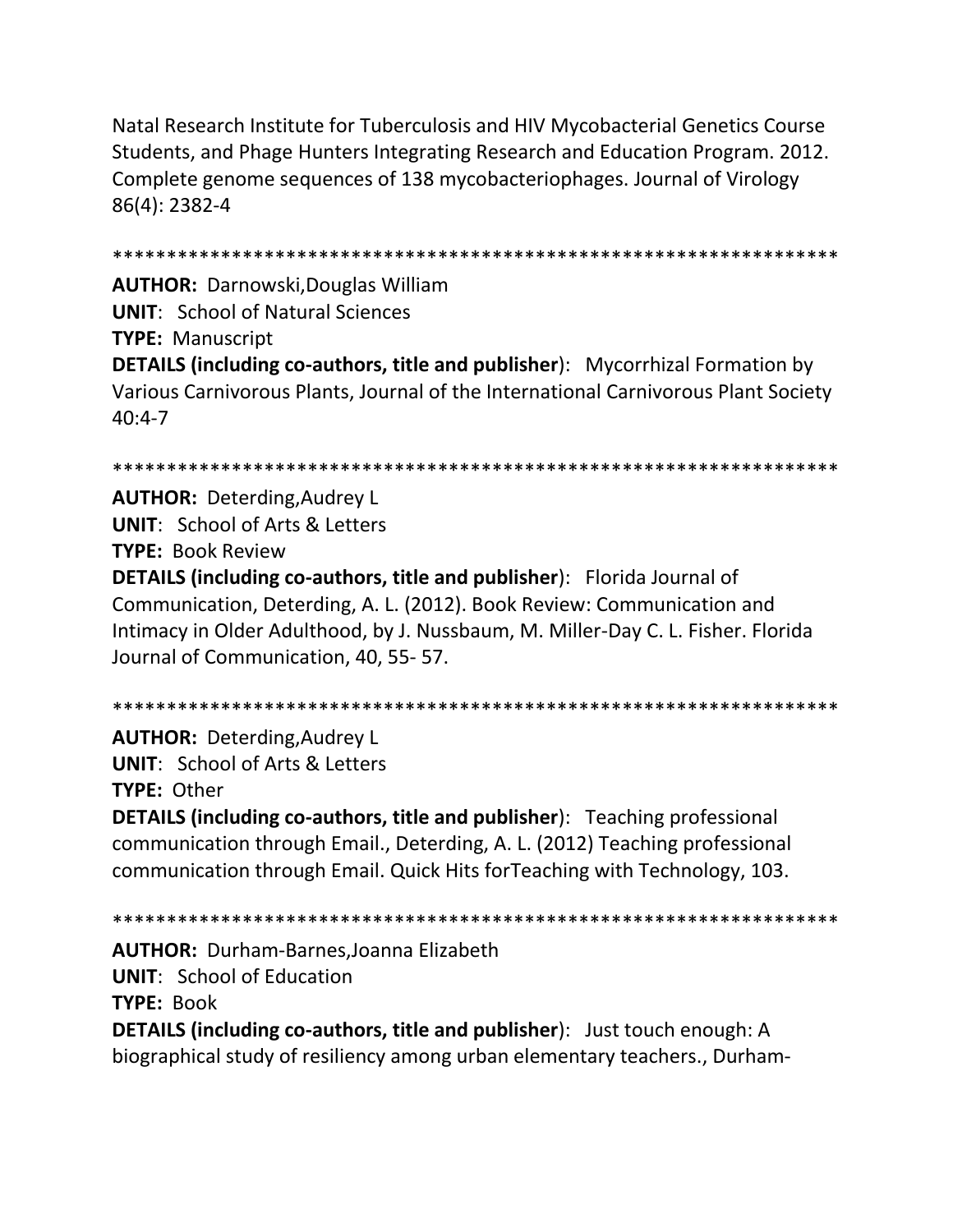Barnes, J. (2012). Just tough enough: A biographical study of resiliency among urban elementary teachers.Dissertation. LAP LAMBERT Academic Publishing.

\*\*\*\*\*\*\*\*\*\*\*\*\*\*\*\*\*\*\*\*\*\*\*\*\*\*\*\*\*\*\*\*\*\*\*\*\*\*\*\*\*\*\*\*\*\*\*\*\*\*\*\*\*\*\*\*\*\*\*\*\*\*\*\*\*\*\*

**AUTHOR:** Edmonds,Kent E.

**UNIT**: School of Natural Sciences

**TYPE:** Paper

**DETAILS (including co-authors, title and publisher**): Oral Diseases, 2012, 18:459- 468, http://dx.doi/10.1111/j.1601-0825.2011.01893.x., Enhanced Alveolar Bone Loss in a Model of Non-Invasive Periodontitis in Rice Rats.

\*\*\*\*\*\*\*\*\*\*\*\*\*\*\*\*\*\*\*\*\*\*\*\*\*\*\*\*\*\*\*\*\*\*\*\*\*\*\*\*\*\*\*\*\*\*\*\*\*\*\*\*\*\*\*\*\*\*\*\*\*\*\*\*\*\*\*

**AUTHOR:** Emery,Sharyn Joy **UNIT**: School of Arts & Letters **TYPE:** Journal **DETAILS (including co-authors, title and publisher**): Modern Drama, Emery, Sharyn. The Philadelphia [Harlem] Story: Langston Hughes Screwy Play Little Ham. Modern Drama. 55.3, Fall 2012. 373-385.

\*\*\*\*\*\*\*\*\*\*\*\*\*\*\*\*\*\*\*\*\*\*\*\*\*\*\*\*\*\*\*\*\*\*\*\*\*\*\*\*\*\*\*\*\*\*\*\*\*\*\*\*\*\*\*\*\*\*\*\*\*\*\*\*\*\*\*

**AUTHOR:** Eplion,David M. **UNIT**: School of Business **TYPE:** Article **DETAILS (including co-authors, title and publisher**): A Database Design and Development Case: Smile Land Academy., Harris, R., Harris, K., Eplion, D. M. (2011). A Database Design and Development Case: Smile Land Academy. ISECON - Information Systems Education Conference, Wilmington, North Carolina.

\*\*\*\*\*\*\*\*\*\*\*\*\*\*\*\*\*\*\*\*\*\*\*\*\*\*\*\*\*\*\*\*\*\*\*\*\*\*\*\*\*\*\*\*\*\*\*\*\*\*\*\*\*\*\*\*\*\*\*\*\*\*\*\*\*\*\*

**AUTHOR:** Eplion,David M.

**UNIT**: School of Business

**TYPE:** Conference Proceedings

**DETAILS (including co-authors, title and publisher**): Should Junior Faculty Teach in Management Development Programs" An Analysis of the Potential Pros and Cons from Junior Faculty Members' Perspectives., Harris, K., Eplion, D. M., Harris, R. (2011). Should Junior Faculty Teach in Management Development Programs"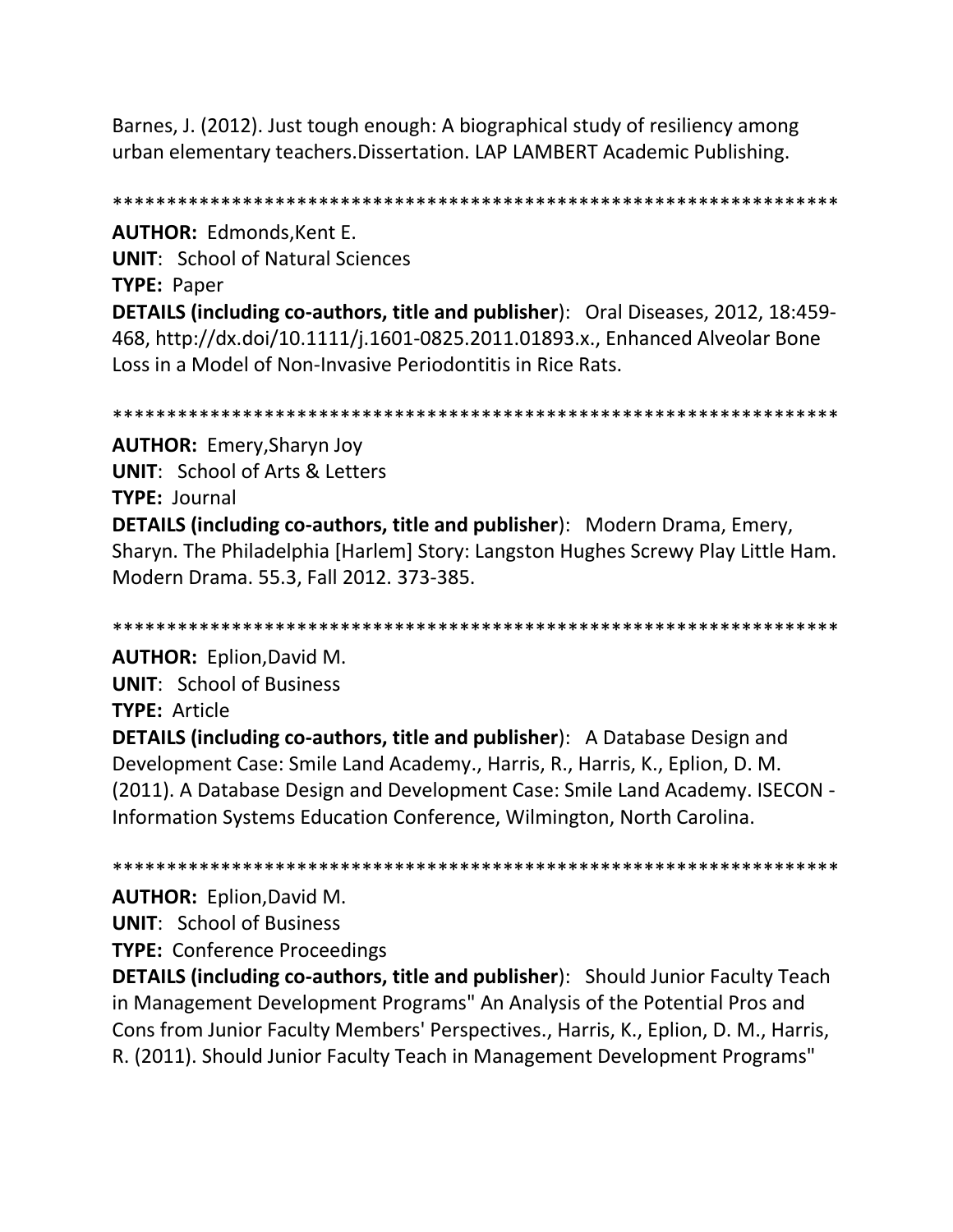An Analysis of the Potential Pros and Cons from Junior Faculty Members Perspectives. Academic Business World International Conference.

**AUTHOR: Eplion, David M.** 

**UNIT: School of Business** 

**TYPE: Conference Proceedings** 

**DETAILS (including co-authors, title and publisher):** The Academic Forum. 2012 Conference Proceedings., Barney, D. Eplion, D. M. (2012). Faculty Review in a Balanced Teaching, Research, and Service Setting. Academic Forum.

**AUTHOR: Eplion, David M.** 

**UNIT: School of Business** 

**TYPE: Journal** 

**DETAILS (including co-authors, title and publisher):** Global Education Journal, Motivational Impacts of Formative Assessment: Evidence from a College Classroom Dr. Thomas Keefe, and Dr. David Eplion, Indiana University Southeast, School of BusinessNew Albany, Indiana 63 - 91.

AUTHOR: Ernstberger, Kathryn W.

**UNIT: School of Business** 

**TYPE: Conference Proceedings** 

**DETAILS (including co-authors, title and publisher):** Decision Sciences Institute National Meeting, Venkataramanan, M.A., and K. Ernstberger. Treatment for What Ails Domestic MBA Programs. Decision Sciences Institute National Meeting 2012. San Francisco, CA: 2012. 90301-90310.

AUTHOR: Ernstberger, Kathryn W.

**UNIT:** School of Business

**TYPE: Journal** 

**DETAILS (including co-authors, title and publisher):** International Journal of Business and Social Research, Ernstberger, K., D. McDowell, and J. Parris. Impact of Closed-Loop Gift Card Promotions by Businesses. International Journal of Business and Social Research. 2.6 (2012): 190-197. Print.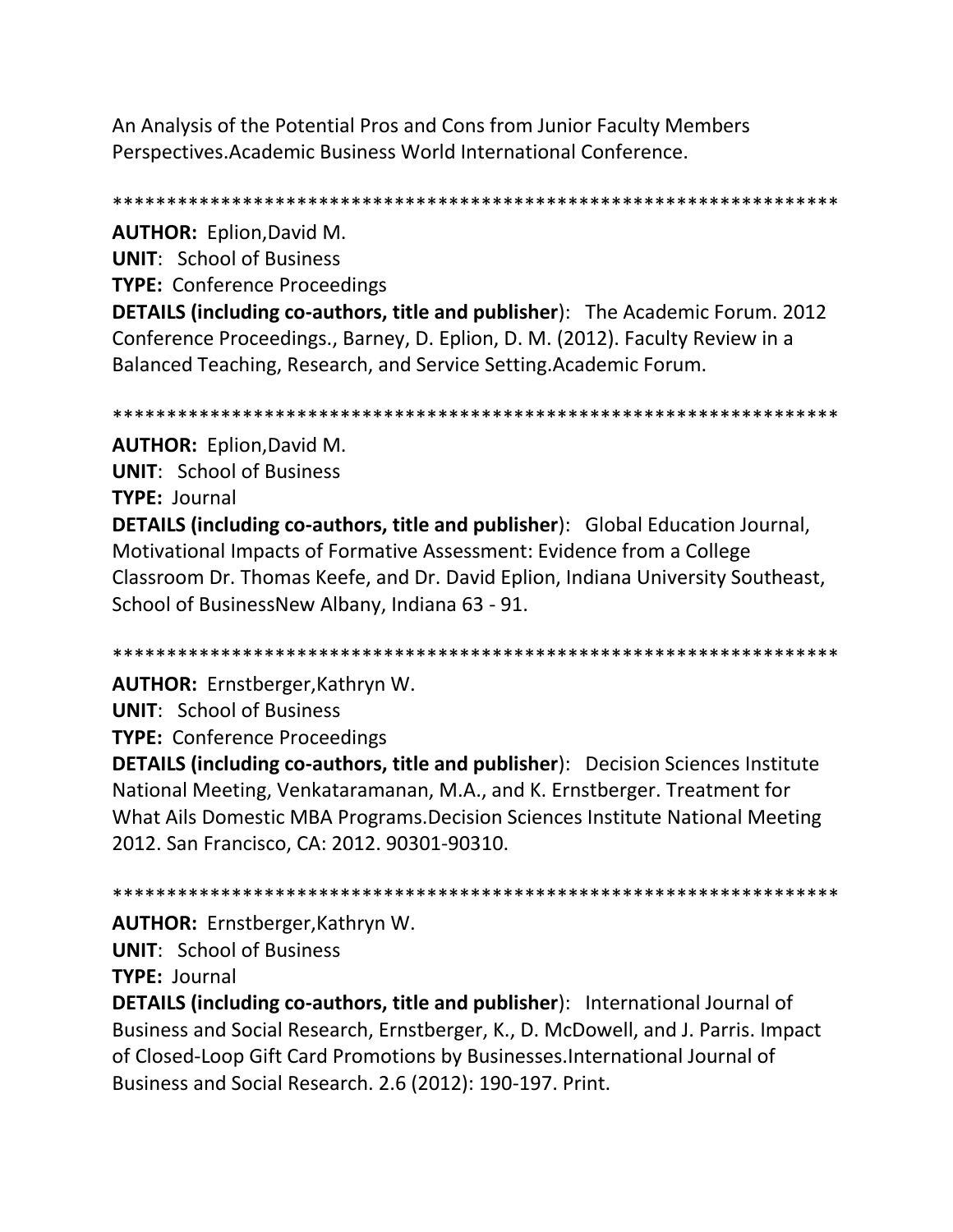#### 

**AUTHOR: Finkel, Deborah G.** 

**UNIT:** School of Social Sciences

**TYPE: Article** 

**DETAILS (including co-authors, title and publisher):** Psychological Science, Emery, C. F., Finkel, D., Pedersen, N. L. (2012). Pulmonary function as a leading cause of cognitive aging. Psychological Science, 23, 1024-1032.

**AUTHOR: Forinash, Kyle UNIT: School of Natural Sciences** TYPE: Article

**DETAILS (including co-authors, title and publisher):** R. Wisman and K. Forinash, ?Smartphones as portable oscilloscopes for physics labs?, The Physics Teacher, Vol. 50 No. 4 (2012) p242., The Physics Teacher, Vol. 50 No. 4 (2012) p242.

**AUTHOR: Forinash, Kyle** 

**UNIT: School of Natural Sciences** 

**TYPE: Article** 

**DETAILS (including co-authors, title and publisher):** R. Wisman and K. Forinash, ?Smartphones-Experiments with an External Thermistor Circuit, The Physics Teacher, Vol. 50 No. 9 (2012) p566.

**AUTHOR: French, G. Richard UNIT: School of Business** 

**TYPE: Article** 

**DETAILS (including co-authors, title and publisher):** Strategic Finance, Richard E. Coppage, Michael T. Lockard, and G. Richard French CMA Enhances Your Human Capital, Strategic Finance, July, 2012. pp. 16-18, 61.

**AUTHOR: Fry, Melissa S. UNIT:** School of Social Sciences **TYPE: Report**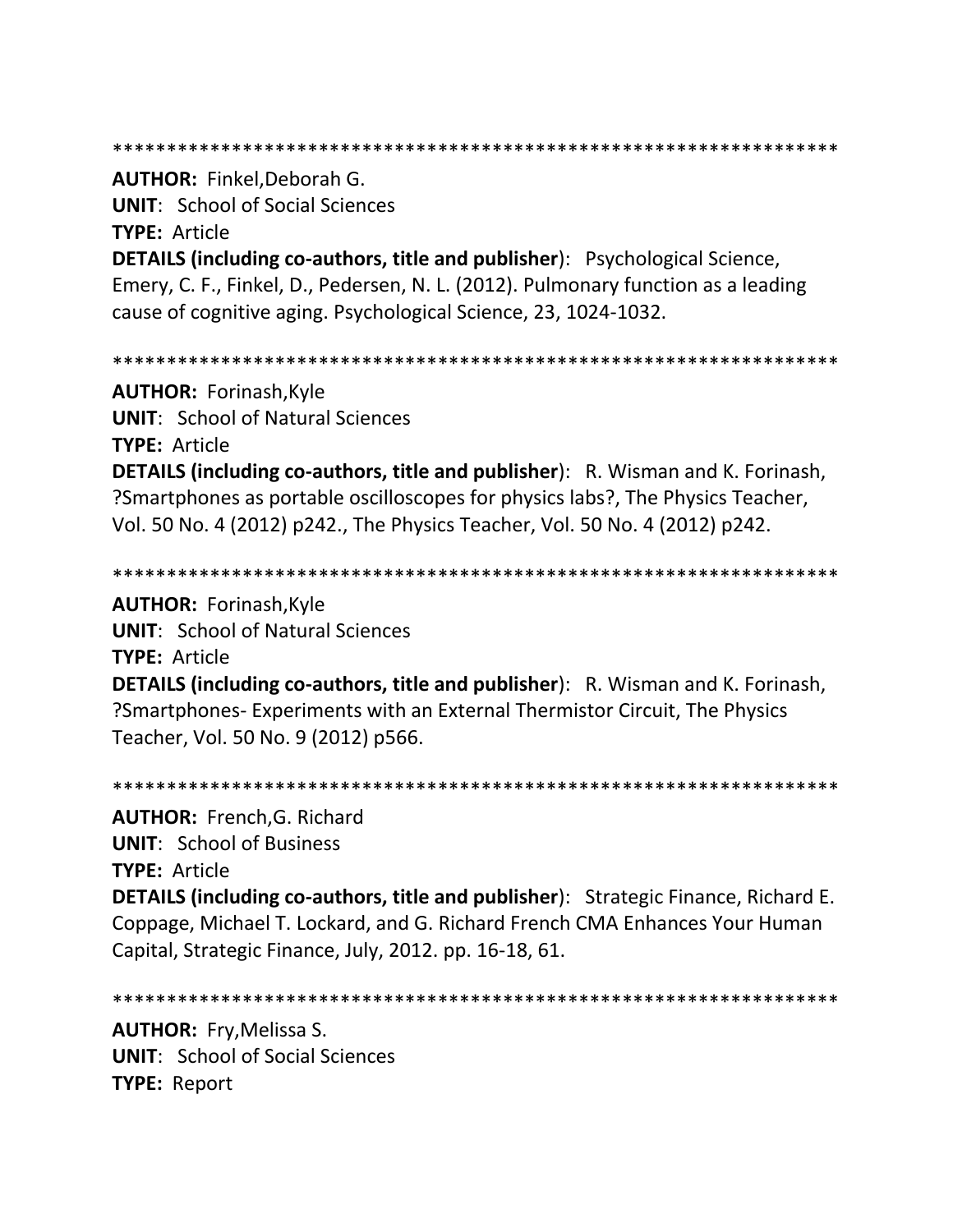**DETAILS (including co-authors, title and publisher):** Coalition Online Management and Evaluation Tool--Decatur County Annual Report on Core Outcomes, Applied Research and Education Center and the Decatur County Community Action Coalition. 2012. Coalition Online Management and Evaluation Tool--Decatur County Annual Report on Core Outcomes. We compiled all data required by the Federal Drug Free Communities grant program through the Substance Abuse and Mental Health Services Administration. This involved creating data tables in the format required by SAMHSA and filling in all of the Decatur County data findings from the survey on Alcohol Tobacco and Other Drugs. The tables were submitted through an online system along with other required materials by the Decatur County Community Action Coalition.

### 

# **AUTHOR: Fry, Melissa S.**

**UNIT:** School of Social Sciences **TYPE: Other** 

**DETAILS (including co-authors, title and publisher):** Payday Loans in Kentucky 2011: Data from the Department of Financial Institutions Database, Kentucky Coalition for Responsible Lending. September 2012. Payday Loans in Kentucky 2011: Data from the Department of Financial Institutions Database. Fact Sheet. New Albany, IN: Indiana University Southeast Applied Research and Education Center. We used 2011 Department of Financial Institutions data on payday loans to generate a fact sheet addressing number of borrowers, transactions, amount of money advanced and total service fees paid. The fact sheet then presents a profile of an average borrower and compares the 2011 figures to 2010 figures.

# **AUTHOR: Fry, Melissa S.**

**UNIT:** School of Social Sciences

# **TYPE: Report**

**DETAILS (including co-authors, title and publisher): 2012 Annual Evaluation:** New Albany, Floyd County 21st Century Community Learning Centers, Applied Research and Education Center. August 2012. 2012 Annual Evaluation: New Albany, Floyd County 21st Century Community Learning Centers. New Albany, IN: Indiana University Southeast Applied Research and Education Center. Students provided data management support in compiling data from the three 21st Century Community Learning Center sites. The Annual Evaluation documents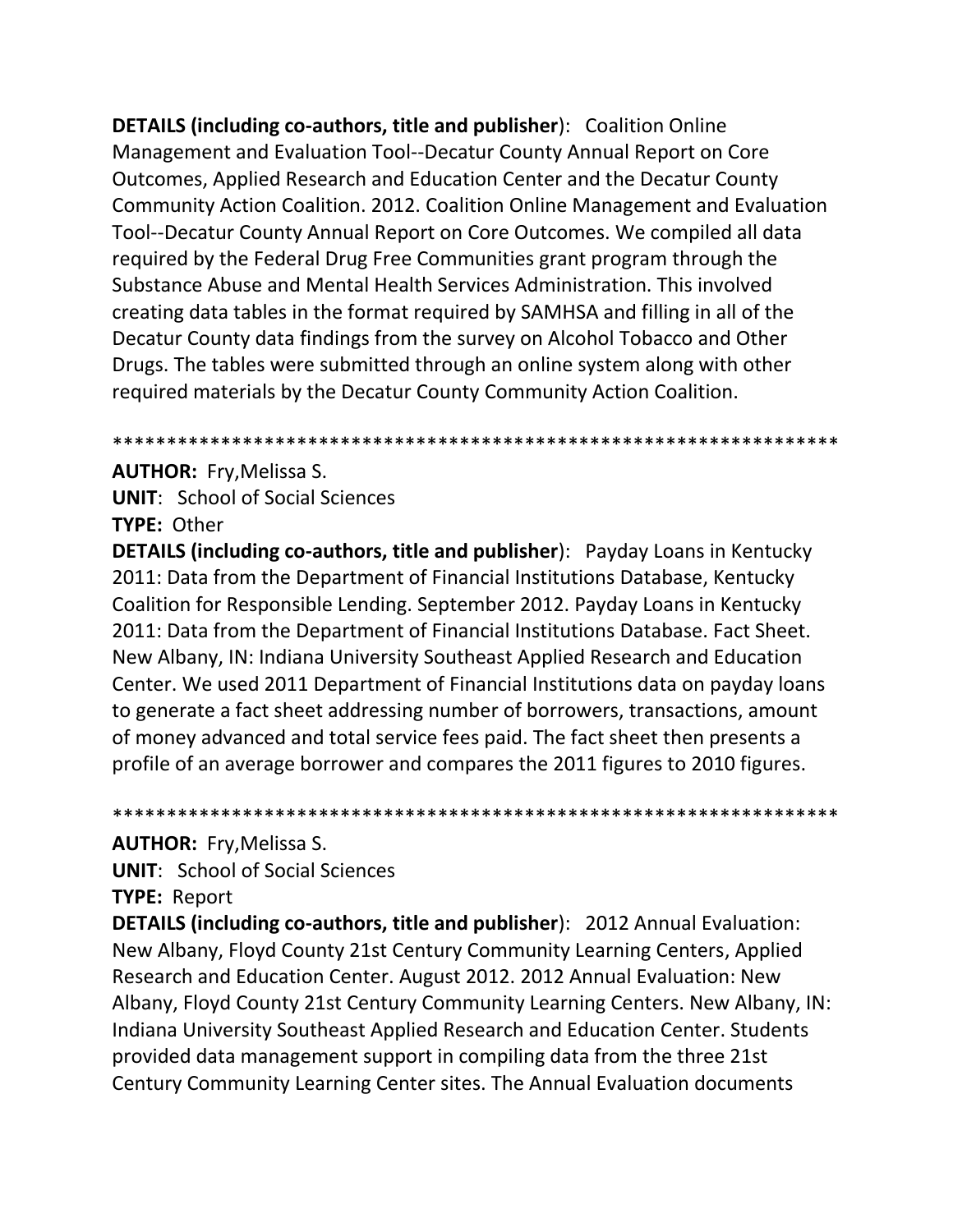performance of the New Albany Floyd County School Corporations three 21st Century Community Learning Center sites. The evaluators measure school and district performance against the goals included in the 2011-2012 Objectives. Each school demonstrates strengths and weaknesses that may form the basis of program planning for the 2012-2013 school year. The evaluation recommends that sites that performed particularly well in an area share their knowledge to help other sites improve performance in the coming year.

#### \*\*\*\*\*\*\*\*\*\*\*\*\*\*\*\*\*\*\*\*\*\*\*\*\*\*\*\*\*\*\*\*\*\*\*\*\*\*\*\*\*\*\*\*\*\*\*\*\*\*\*\*\*\*\*\*\*\*\*\*\*\*\*\*\*\*\*

**AUTHOR:** Fry,Melissa S.

**UNIT**: School of Social Sciences **TYPE:** Report

**DETAILS (including co-authors, title and publisher**): Payday Loans Drain Community Resources: Borrowers Do Not Recommend Them to Others in Need, Kentucky Coalition for Responsible Lending. March 2012. Payday Loans Drain Community Resources: Borrowers Do Not Recommend Them to Others in Need. New Albany, IN: Indiana University Southeast Applied Research and Education Center. An AREC student worked with the Kentucky Coalition for Responsible Lending and me to construct a survey of social service recipients about payday loan use and the impact of such loans on their need for emergency social services. Service agencies administered the surveys and we entered the day, analyzed the results and wrote a short research brief and fact sheet. These items were presented to the Banking and Insurance Committee of the Kentucky House of Representatives during the 2012 legislative session.

\*\*\*\*\*\*\*\*\*\*\*\*\*\*\*\*\*\*\*\*\*\*\*\*\*\*\*\*\*\*\*\*\*\*\*\*\*\*\*\*\*\*\*\*\*\*\*\*\*\*\*\*\*\*\*\*\*\*\*\*\*\*\*\*\*\*\*

## **AUTHOR:** Fry,Melissa S.

**UNIT**: School of Social Sciences

**TYPE:** Report

**DETAILS (including co-authors, title and publisher**): 40 Developmental Assets in Decatur County, Indiana: Preliminary Report, Applied Research and Education Center. 2012. 40 Developmental Assets in Decatur County, Indiana: Preliminary Report. New Albany, IN: Indiana University Southeast Applied Research and Education Center. This preliminary report compiles data from a study assessing the 40 developmental assets in Decatur County, Indiana and national figures for these assets. The preliminary report allowed Community Action Coalition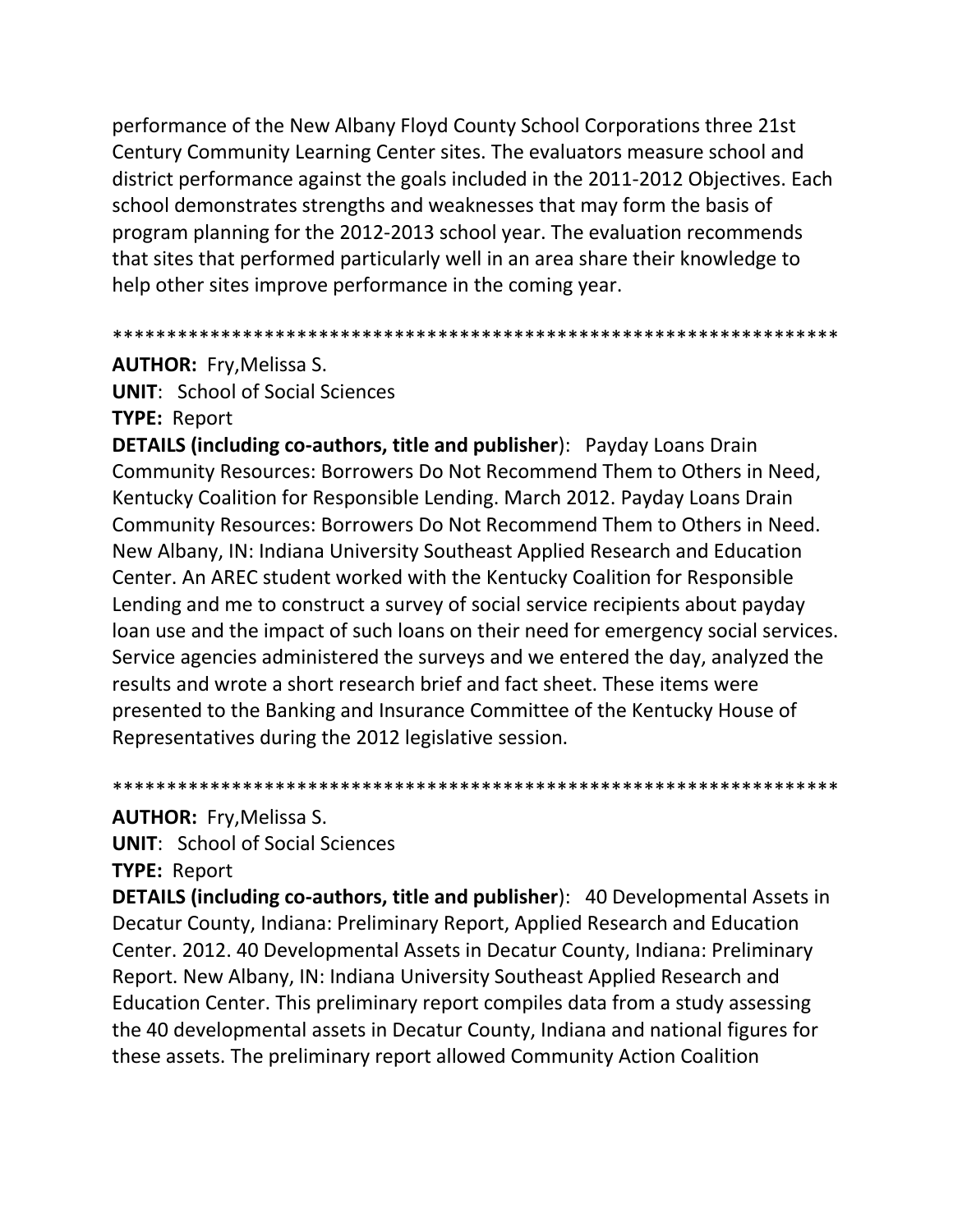members to place their local findings in the context of national averages to help them identify key areas of relative strength and relative weakness.

# **AUTHOR: Fry, Melissa S.**

**UNIT:** School of Social Sciences **TYPE: Report** 

**DETAILS (including co-authors, title and publisher):** Assessing Needs and Perceptions on the Backside, Applied Research and Education Center. August 2012. Assessing Needs and Perceptions on the Backside. New Albany, IN: Indiana University Southeast Applied Research and Education Center. The AREC was hired to conduct an assessment of perceptions and needs on the backside at Churchill Downs. The AREC team, in consultation with the Backside Learning Center (BLC) Board of Directors and the Education Subcommittee of that Board, constructed a trainer survey and a horseman survey. Students did background research on services provided at other racetracks to provide reference points for the BLC Board. Seven IUS students entered the field and conducted 40 trainer surveys and 154 horseman surveys over a two month period during the spring meet at Churchill Downs and Trackside Training Facility. Students compiled data and generated descriptive statistics. Subgroups were insufficient in size for more detailed analyses, but the descriptive statistics provided ample information to shape strategic planning and future program at the Backside Learning Center.

**AUTHOR: Galvin, Peter Reppert UNIT: School of Natural Sciences** TYPE: Abstract

**DETAILS (including co-authors, title and publisher):** California Geographical Society Annual Meeting, Globalizing the curriculum through cuisine: Historical geography of selected foods by Peter Galvin and Lucinda Woodward poster presented at the California Geographical Society for presentation at the Annual Meeting, 2012, University of California, Davis. Abstract is published online at http://www.csun.edu/~calgeosoc/meetings/davis/Poster%20Abstracts.pdf

**AUTHOR: Goldstein, Joanna UNIT:** School of Arts & Letters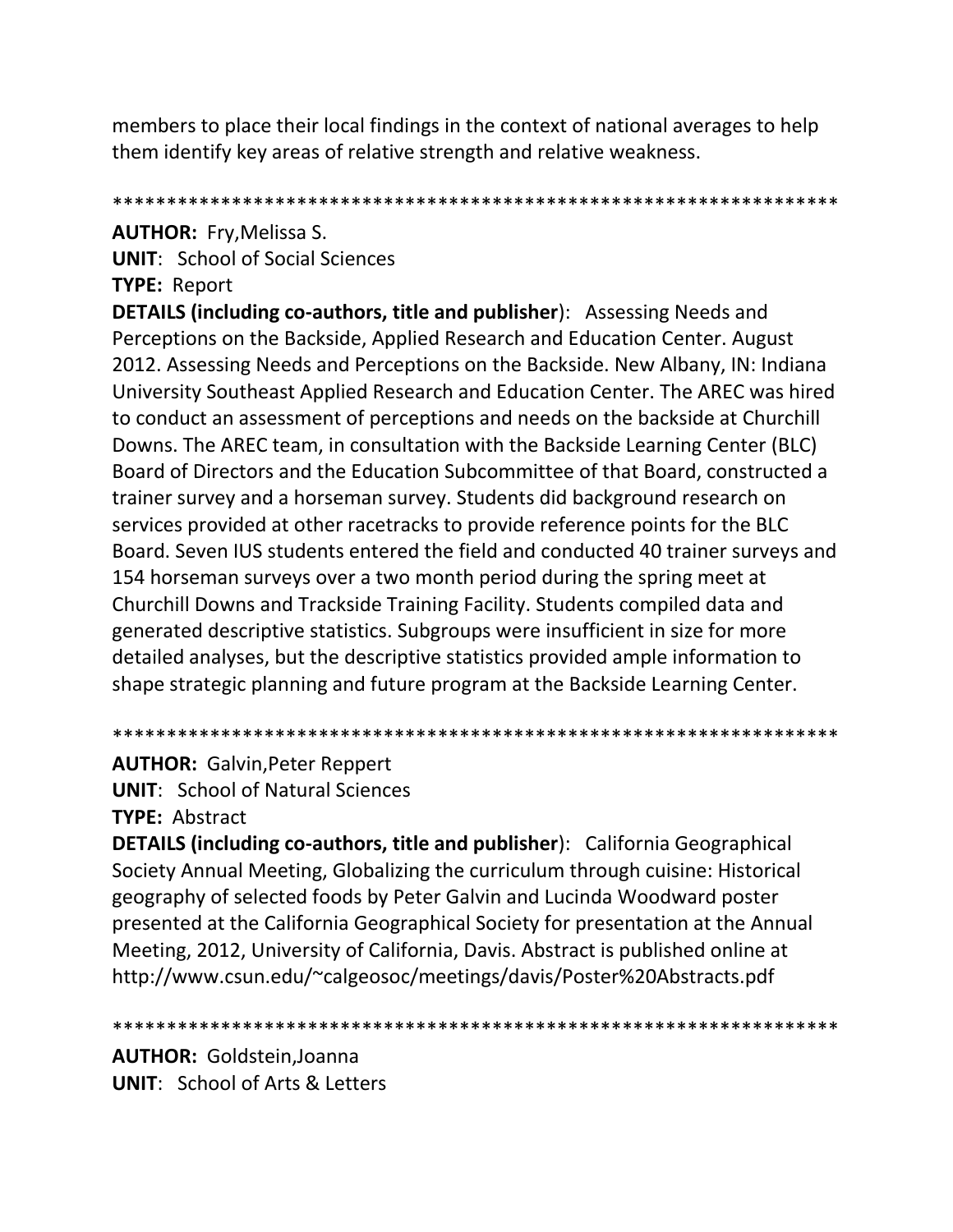# **TYPE: CD/DVD/VIDEO**

**DETAILS (including co-authors, title and publisher):** Four on the Floor, CD entitled Four on the Floor released, Nov. 1st, 2012, New Dynamic Records, currently available on cdbaby, com - This is a chamber music recording of new music that I have been working on for two years with my ensemble, Kentucky Center Chamber Players. Three of the works were commissioned and premiered by us; three were already composed but never recorded. In addition to performing every piece on the recording I was largely responsible for all the administration work associated with recording from the musicians side of production.

**AUTHOR: Hackett, Brenda V. UNIT:** School of Nursing **TYPE: Other** 

**DETAILS (including co-authors, title and publisher):** Student Handbooks, Prenursing, BSN and RN to BSN, I completed the process of writing and working with University Communications topublishhandbooks for nursing students. As of September 2012, handbooks were printed and available for pre-nursing, traditional and RN-BSN students. They are intended to inform students of policies, procedures and expectations of the programas well as anadvising tool. A limited number were printed and there will be a link to each on the updated Nursing website.

## 

**AUTHOR: Harper, Brian A UNIT:** School of Arts & Letters **TYPE: Website DETAILS (including co-authors, title and publisher):** Brian Harper Studio (my professional website), http://www.brianharperstudio.com

**AUTHOR: Harper, Brian A UNIT: School of Arts & Letters TYPE: Website** DETAILS (including co-authors, title and publisher): SpaceLab Project, http://spacelabproject.com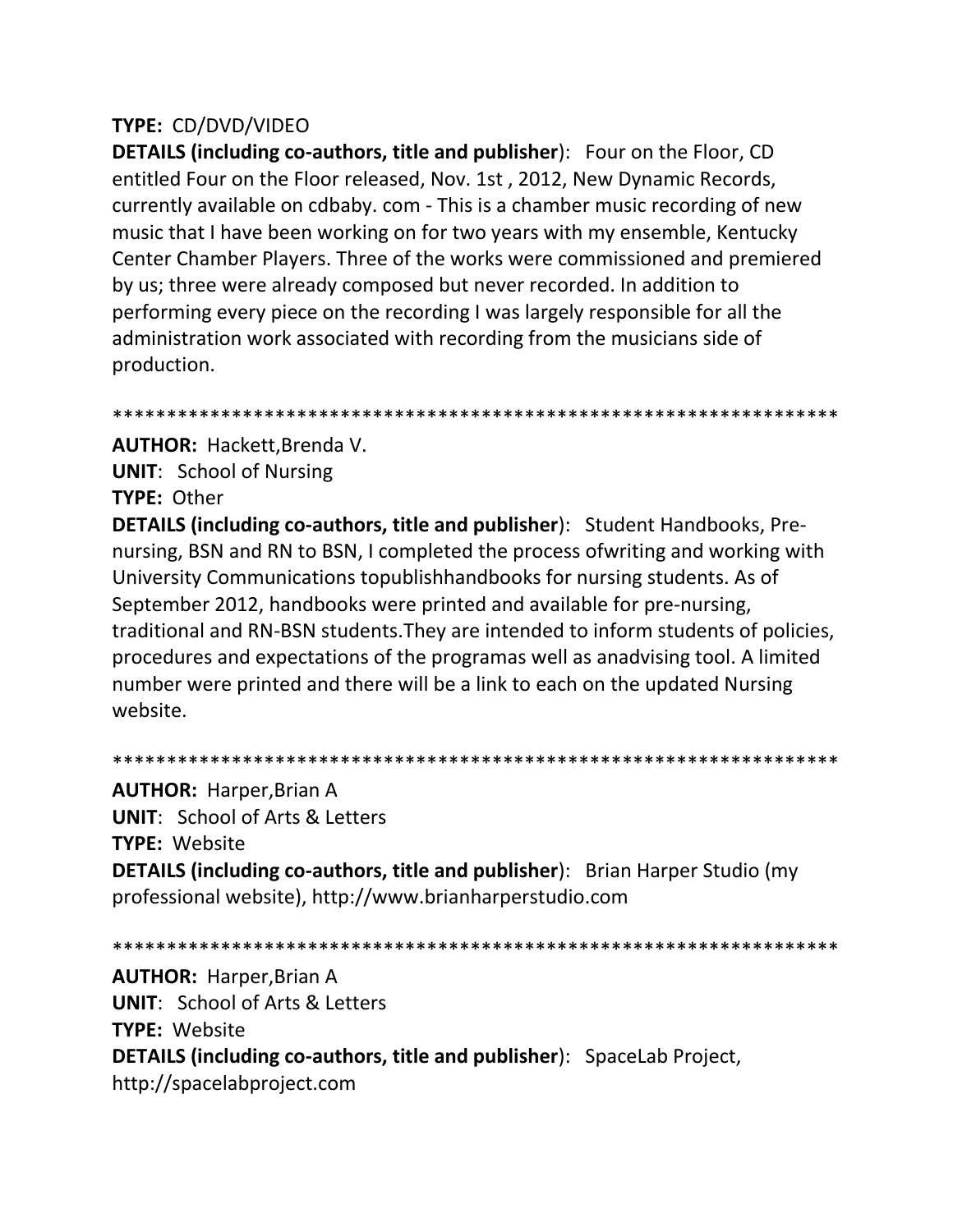**AUTHOR: Harper, Brian A UNIT:** School of Arts & Letters **TYPE: Website DETAILS (including co-authors, title and publisher):** Claybucket.com, http://www.claybucket.com

**AUTHOR: Harper, Brian A UNIT:** School of Arts & Letters **TYPE: Website DETAILS (including co-authors, title and publisher):** Artaxis, http://artaxis.org

**AUTHOR: Harper, Brian A UNIT:** School of Arts & Letters **TYPE: Website DETAILS (including co-authors, title and publisher):** The Open Crowd Project website, http://www.theopencrowdproject.com

**AUTHOR: Harris, Kenneth J UNIT: School of Business TYPE: Article** 

**DETAILS (including co-authors, title and publisher):** Journal of Academy of Business and Economics, Harris, R. B., Carlson, J., Harris, K. J., Carlson, D. (2012). Technology Related Role Overload adn Work-to-Family Conflict: The Moderating Role of Supervisor and Coworker Technology Support. Journal of Academy of Business and Economics, 12 (2).

**AUTHOR: Harris.Kenneth J UNIT: School of Business TYPE: Article DETAILS (including co-authors, title and publisher):** Journal of Business Ethics,

Andrews, M., Kacmar, K. M., Harris, K. J., Tepper, B. (2012). Ethical leadership and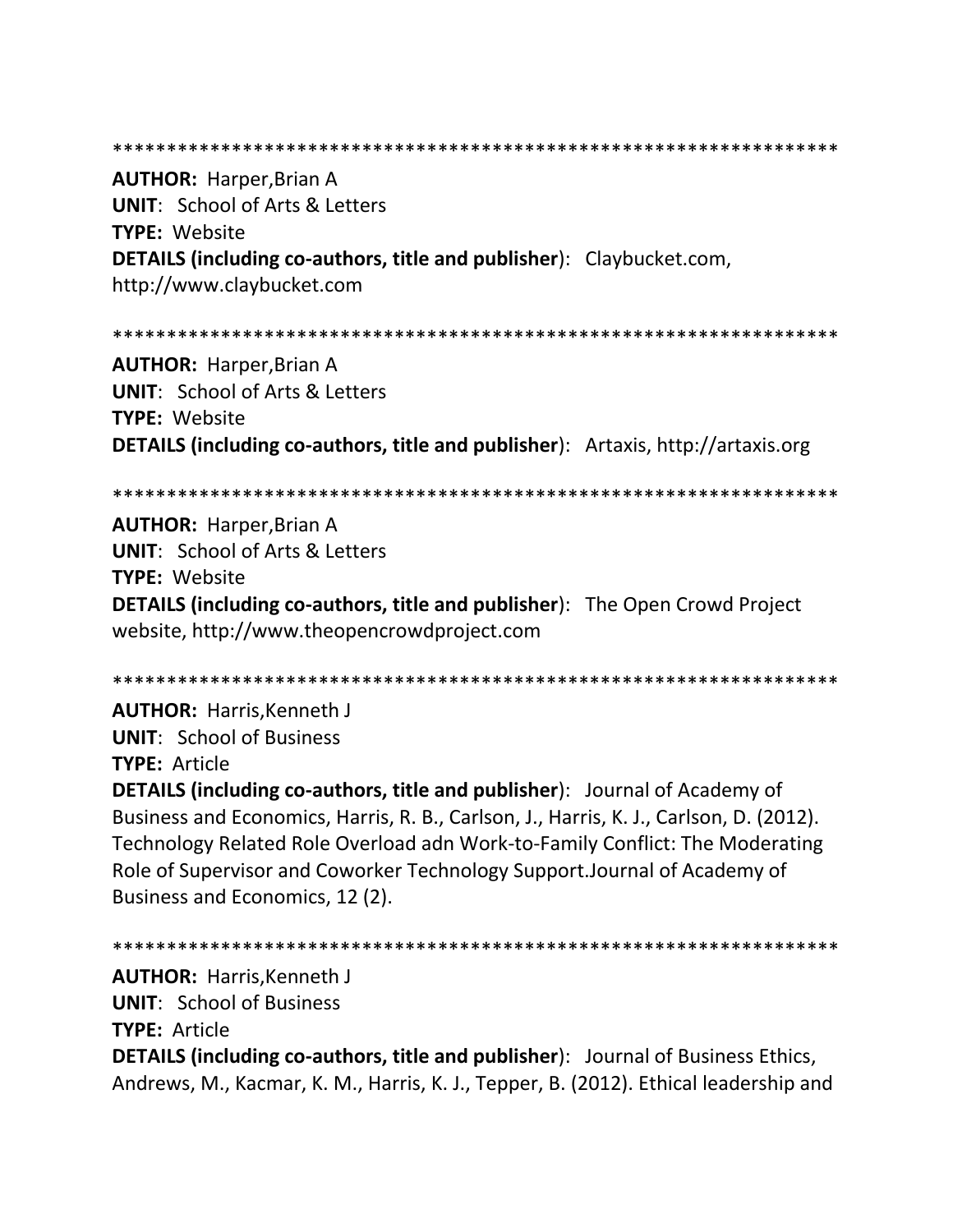subordinate outcomes: The mediating role of organizational politics and the moderating role of political skill.Journal of Business Ethics (June).

\*\*\*\*\*\*\*\*\*\*\*\*\*\*\*\*\*\*\*\*\*\*\*\*\*\*\*\*\*\*\*\*\*\*\*\*\*\*\*\*\*\*\*\*\*\*\*\*\*\*\*\*\*\*\*\*\*\*\*\*\*\*\*\*\*\*\* **AUTHOR:** Harris,Kenneth J **UNIT**: School of Business **TYPE:** Article **DETAILS (including co-authors, title and publisher**): Journal of Applied Social Psychology, Wheeler, A. R., Harris, K. J., Sablynski, C. (2012). How do employees invest abundant resources" The mediating role of work effort in the job embeddedness-performance relationship.Journal of Applied Social Psychology, 42 (S1), 244-266.

\*\*\*\*\*\*\*\*\*\*\*\*\*\*\*\*\*\*\*\*\*\*\*\*\*\*\*\*\*\*\*\*\*\*\*\*\*\*\*\*\*\*\*\*\*\*\*\*\*\*\*\*\*\*\*\*\*\*\*\*\*\*\*\*\*\*\*

**AUTHOR:** Harris,Kenneth J **UNIT**: School of Business **TYPE:** Article

**DETAILS (including co-authors, title and publisher**): Leadership Quarterly, Kacmar, K. M., Bachrach, D., Harris, K. J., Noble, D. (2012). Exploring the Role of Supervisor Trust in the Associations between Relationship Conflict and Organizational Citizenship Behavior.Leadership Quarterly, 23 (1), 43-54.

\*\*\*\*\*\*\*\*\*\*\*\*\*\*\*\*\*\*\*\*\*\*\*\*\*\*\*\*\*\*\*\*\*\*\*\*\*\*\*\*\*\*\*\*\*\*\*\*\*\*\*\*\*\*\*\*\*\*\*\*\*\*\*\*\*\*\*

**AUTHOR:** Harris,Kenneth J **UNIT**: School of Business **TYPE:** Case

**DETAILS (including co-authors, title and publisher**): Case Studies in Sport Management, Todd, S., Christie, I., Magnusen, M., Harris, K. J. (2012). A case study of diversity and leader member exchange in intercollegiate athletics.Case Studies in Sport Management, 1.

\*\*\*\*\*\*\*\*\*\*\*\*\*\*\*\*\*\*\*\*\*\*\*\*\*\*\*\*\*\*\*\*\*\*\*\*\*\*\*\*\*\*\*\*\*\*\*\*\*\*\*\*\*\*\*\*\*\*\*\*\*\*\*\*\*\*\*

**AUTHOR:** Harris,Michael L **UNIT**: School of Business **TYPE:** Journal

**DETAILS (including co-authors, title and publisher**): Work in progress. The following initiatives are in various stage of development, from conceptual through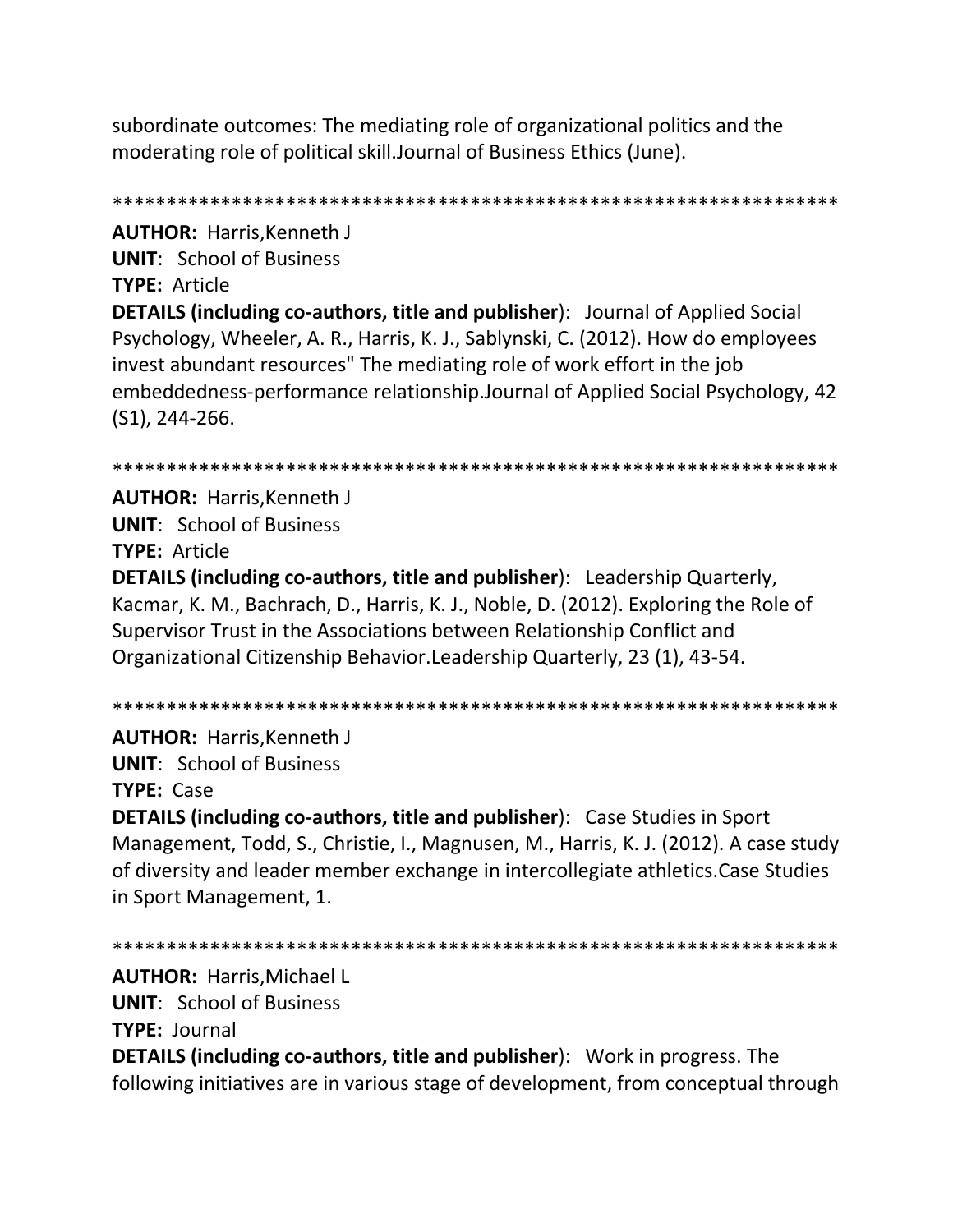data collection. These studies are actively being developed., Work in progress. The following initiatives are in various stage of development, from conceptual through data collection. These studies are actively being pursued: 1) Small IT Business Managing Uncertainty (Klaus) 2) Student Decision Factors for MBA Programs (Sole Author) 3) The need for Online Connectivity (Ernstberger, Cox) 4) Using Ebooks to Determine Why People Read (Carducci, Hughes)

\*\*\*\*\*\*\*\*\*\*\*\*\*\*\*\*\*\*\*\*\*\*\*\*\*\*\*\*\*\*\*\*\*\*\*\*\*\*\*\*\*\*\*\*\*\*\*\*\*\*\*\*\*\*\*\*\*\*\*\*\*\*\*\*\*\*\*

**AUTHOR:** Harris,Michael L

**UNIT**: School of Business

**TYPE:** Journal

**DETAILS (including co-authors, title and publisher**): Work in progress. The following initiatives are in various stage of development, from conceptual through data collection. Although they are in the research queue, and some have had significant progress, their progress is not active., Work in progress. The following initiatives are in various stage of development, from conceptual through data collection. Although they are in the research queue, and some have had significant progress, their progress is not active: 1) How personal and work roles overlap in small businesses (Alysa Lambert co-author; data collected) 2) Voice Mail Case Study -- Teaching Case 3) Managing IT with Short Lead Times 4) Text Messaging While Driving -- A Learning Theory Examination (Carducci co-author; proposed work) 5) What is a Business Plan (conceptual development) 6) Looking Backward to Look Forward (Journal Article TBD, Conference Paper Completed and Accepted)

\*\*\*\*\*\*\*\*\*\*\*\*\*\*\*\*\*\*\*\*\*\*\*\*\*\*\*\*\*\*\*\*\*\*\*\*\*\*\*\*\*\*\*\*\*\*\*\*\*\*\*\*\*\*\*\*\*\*\*\*\*\*\*\*\*\*\*

**AUTHOR:** Harris,Ranida Boonthanom

**UNIT**: School of Business

**TYPE:** Journal

**DETAILS (including co-authors, title and publisher**): Journal of Academy of Business and Economics, Harris, R. B., Carlson, J., Harris, K. J. , Carlson, D. (2012). Technology Related Role Overload and Work-To-Family Conflict: The Moderating Role of Supervisor And Coworker Technology Support. Journal of Academy of Business and Economics.

\*\*\*\*\*\*\*\*\*\*\*\*\*\*\*\*\*\*\*\*\*\*\*\*\*\*\*\*\*\*\*\*\*\*\*\*\*\*\*\*\*\*\*\*\*\*\*\*\*\*\*\*\*\*\*\*\*\*\*\*\*\*\*\*\*\*\*

**AUTHOR:** Harvey,George William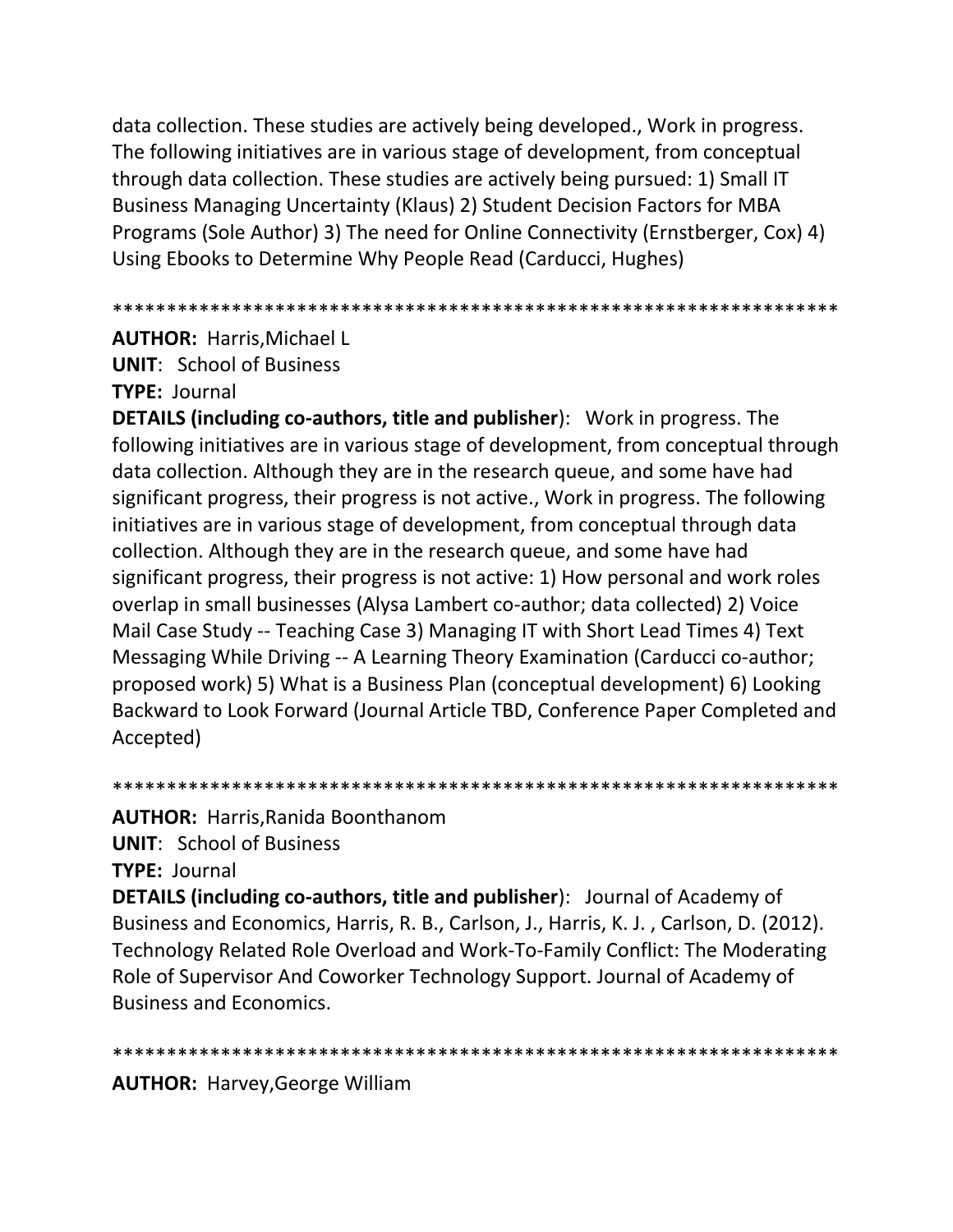**UNIT:** School of Arts & Letters **TYPE: Journal DETAILS (including co-authors, title and publisher):** Ancient Philosophy, The Supremacy of Dialectic in Platos Philebus Ancient Philosophy, vol. 32, no. 2, 2012.

**AUTHOR: He.Yan UNIT:** School of Business **TYPE: Journal DETAILS (including co-authors, title and publisher):** Journal of Applied Finance, He, Y., Wang, J. (2012). Stock Split Decisions: A Synthesis of Theory and Evidence. Journal of Applied Finance 22, 124-142.

**AUTHOR: Hoelger, Angelika UNIT:** School of Social Sciences **TYPE: Monograph** DETAILS (including co-authors, title and publisher): The History of Popular Culture in Berlin, 1830-1918, Planned monograph on the history of popular culture in Berlin between 1830 and 1918.

**AUTHOR: Hoelger, Angelika UNIT:** School of Social Sciences **TYPE:** Monograph

**DETAILS (including co-authors, title and publisher):** European Popular Culture, 1750-2000: A History, Upon solicitation from publisher, submitted book proposal for textbook on history of modern European popular culture to Routledge in October 2012.

**AUTHOR: Hoffman, Lisa** 

**UNIT:** School of Education

**TYPE: Report** 

**DETAILS (including co-authors, title and publisher):** Counseling Needs and Acculturation Processes Among Immigrant Students at Jefferson County Public Schools ESL Newcomer Academy, Podikunju-Hussain, S., Hoffman, L. (2012).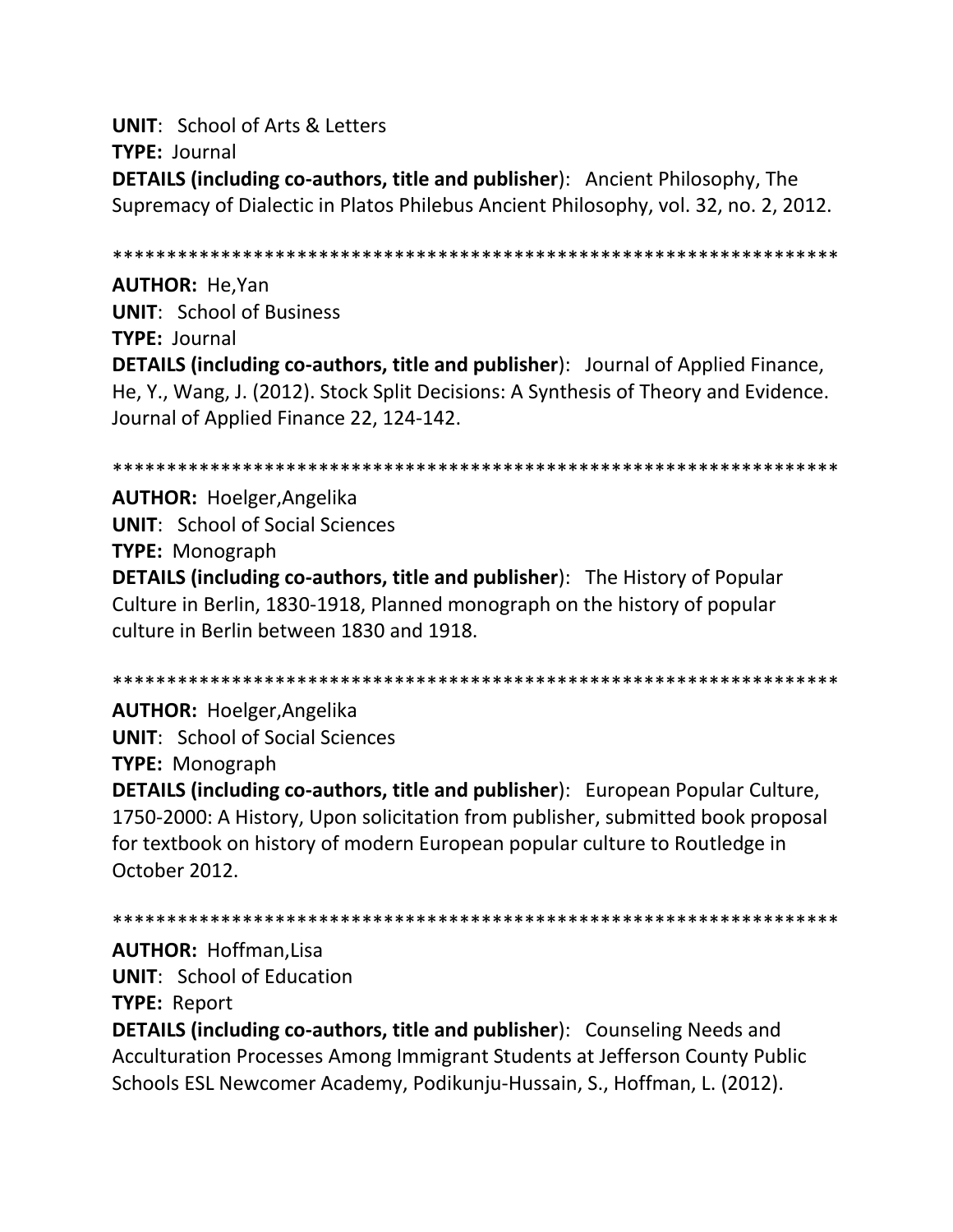Counseling Needs and Acculturation Processes among Immigrant Students at Jefferson County Public Schools ESL Newcomer Academy (Research Report for Jefferson County Public Schools). This is a report to Jefferson County Public Schools and the JCPS ESL Newcomer Academy of a research project undertaken in 2012. The purpose of this study is to find out the needs of immigrant adolescents especially in regard to areas they feel are most problematic for them in the adjustment and acculturation process. The ESL Newcomer Academy is a Jefferson County public school serving immigrant students in grades 7-12. Participants range in age from 12-18 years. The intent of this study is that the results will help identify the needs faced by the immigrant student in the acculturation process. It will also help reveal how immigrant adolescents at the Newcomer Academy acculturate to life in the United States, especially in relation to a popular theoretical model of immigrant acculturation (Berry, Phinney, Sam, Vedder, 2006). It is the researchers intention that Newcomer Academy administration and planning teams can use any data from this study to inform future school counseling services, interventions and advocacy for students, and other partnership opportunities. Results will also contribute to the field of counselor preparation and help school counselors as they expand their knowledge about the problems of and need for interventions about this group of minority individuals.

\*\*\*\*\*\*\*\*\*\*\*\*\*\*\*\*\*\*\*\*\*\*\*\*\*\*\*\*\*\*\*\*\*\*\*\*\*\*\*\*\*\*\*\*\*\*\*\*\*\*\*\*\*\*\*\*\*\*\*\*\*\*\*\*\*\*\*

**AUTHOR:** Hollingsworth,Joseph E. **UNIT**: School of Natural Sciences **TYPE:** Conference Proceedings

**DETAILS (including co-authors, title and publisher**): The Location Linking Concept: A Basis for Verification of Code Using Pointers, Kulczyckil, G.W., Smith, H., Harton, H., Sitaraman, M., Ogden, W.F., and Hollingsworth, J.E., The Location Linking Concept: A Basis for Verification of Code Using Pointers. In VSTTE 2012 : Verified Software: Theories, Tools and Experiments, Philadelphia, USA, January 2012.

\*\*\*\*\*\*\*\*\*\*\*\*\*\*\*\*\*\*\*\*\*\*\*\*\*\*\*\*\*\*\*\*\*\*\*\*\*\*\*\*\*\*\*\*\*\*\*\*\*\*\*\*\*\*\*\*\*\*\*\*\*\*\*\*\*\*\*

**AUTHOR:** Hollingsworth,Joseph E.

**UNIT**: School of Natural Sciences

**TYPE:** Conference Proceedings

**DETAILS (including co-authors, title and publisher**): A Systematic Approach to Teaching Abstraction and Mathematical Modeling, Cook, C.T., Drachova, S.,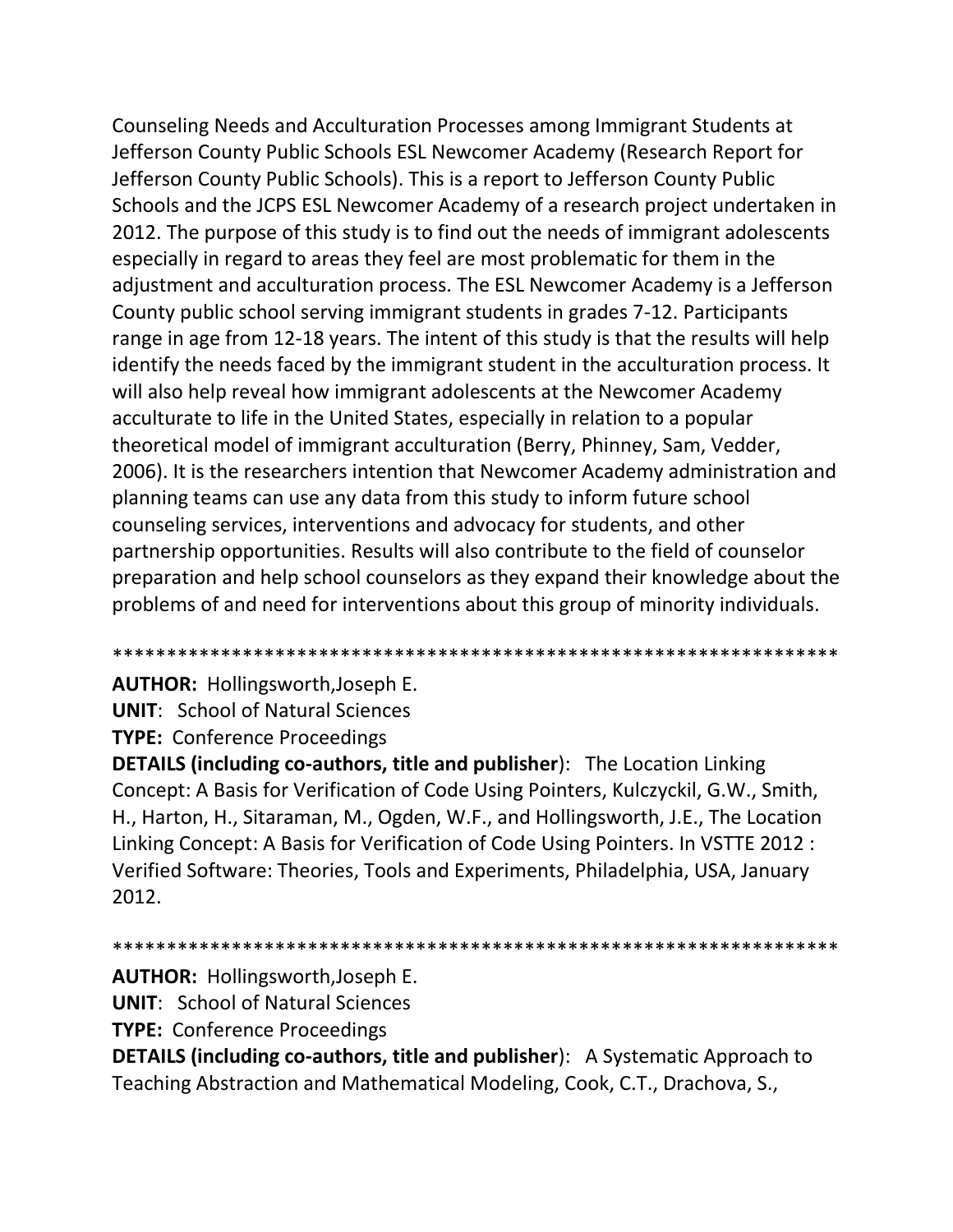Hallstrom, J.O., Hollingsworth, J.E., Jacobs, D.P., Krone, J., Sitaraman, M., A Systematic Approach to Teaching Abstraction and Mathematical Modeling. In ITiCSE 2012 : 17th Annual Conference on Innovation and Technology in Computer Science Education, Haifa, Israel 3-5 July 2012.

\*\*\*\*\*\*\*\*\*\*\*\*\*\*\*\*\*\*\*\*\*\*\*\*\*\*\*\*\*\*\*\*\*\*\*\*\*\*\*\*\*\*\*\*\*\*\*\*\*\*\*\*\*\*\*\*\*\*\*\*\*\*\*\*\*\*\* **AUTHOR:** Hughes,Melanie Elizabeth

**UNIT**: Library **TYPE:** Article

**DETAILS (including co-authors, title and publisher**): Vietnamese Immigration to Harrison County., Hughes, M. E. (2012). Vietnamese Immigration to Harrison County. In C. D. Crump, K. Mangeot, and M. E. Hughes The World Comes to Harrison County resource kit for Community Unity. New Albany, IN: Center for Cultural Resources.

```
*******************************************************************
```
**AUTHOR:** Hughes,Melanie Elizabeth **UNIT**: Library **TYPE:** Article

**DETAILS (including co-authors, title and publisher**): French Immigration to Harrison County., Hughes, M. E. (2012). French Immigration to Harrison County. In C. D. Crump, K. Mangeot, and M. E. Hughes The World Comes to Harrison County resource kit for Community Unity. New Albany, IN: Center for Cultural Resources.

\*\*\*\*\*\*\*\*\*\*\*\*\*\*\*\*\*\*\*\*\*\*\*\*\*\*\*\*\*\*\*\*\*\*\*\*\*\*\*\*\*\*\*\*\*\*\*\*\*\*\*\*\*\*\*\*\*\*\*\*\*\*\*\*\*\*\*

**AUTHOR:** Hutchins,Michael David

**UNIT**: School of Arts & Letters

**TYPE:** Chapter

**DETAILS (including co-authors, title and publisher**): Intent to Mislead: W.G. Sebald's Notion of Authenticity., Hutchins, Michael. Intent to Mislead. W. G. Sebalds Notion of AuthenticityAuthentisches Erzhlen. Berlin: De Gruyter, 2012. 79-94.

```
*******************************************************************
```
**AUTHOR:** Jackman,Michael **UNIT**: School of Arts & Letters **TYPE:** Poetry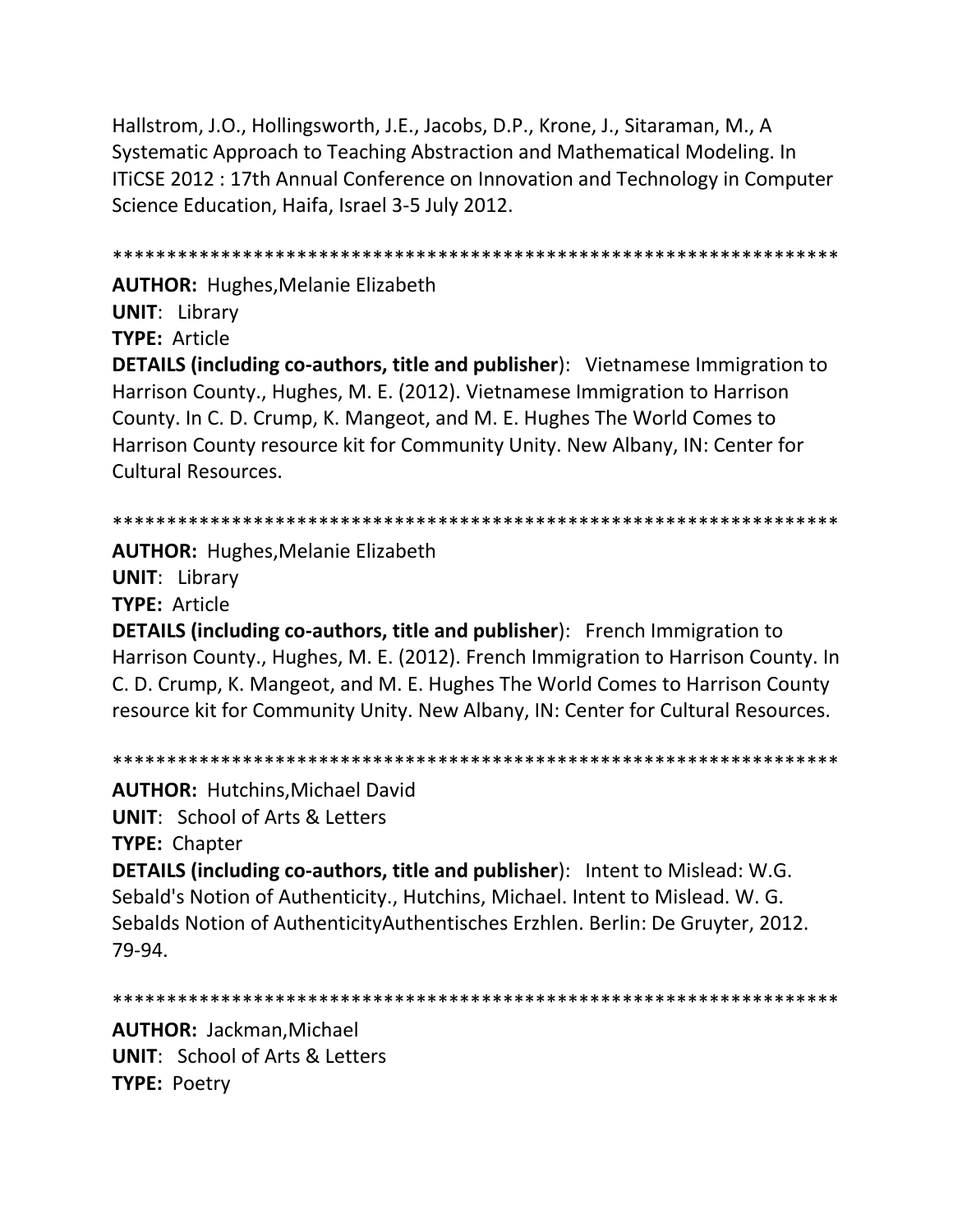**DETAILS (including co-authors, title and publisher):** Senior Recital: Music Performance; Music Composed by Rachel Short; Text by Michael Jackman, Thug Faced Moon by Michael Jackman set for organ and soprano by Rachel Short (Premiered November 12, 2012, Ogle Center Recital Hall, Indiana University Southeast, New Albany, IN.

**AUTHOR: Jackman, Michael UNIT: School of Arts & Letters TYPE: Poetry** DETAILS (including co-authors, title and publisher): Poetica, Jackman, Michael. My Orthodox Bar Mitzvah. Poetica. Spring 2012.

**AUTHOR: Johnson, Sandra L UNIT: School of Natural Sciences TYPE: Book Review** DETAILS (including co-authors, title and publisher): Forrest General Medical Center Advanced Medical Transcription, Reviewed entire textbook revision.

**AUTHOR: Johnson, Sandra L UNIT: School of Natural Sciences TYPE: Textbook** 

**DETAILS (including co-authors, title and publisher):** Understanding Medical Coding, A Comprehensive Guide, 3rd ed., Third edition of medical coding textbook used nationwide for the training and instruction of coding. Publication date March 1, 2012, by Delmar-Cengage. Web site articles for Gale-Cengage Publishers, MedicalCoding.org, as an information tool to research education, careers, jobs, and salaries for medical coders. Submitted March 1, 2012.

**AUTHOR: Kauffman.James Lee UNIT:** School of Arts & Letters **TYPE: Article**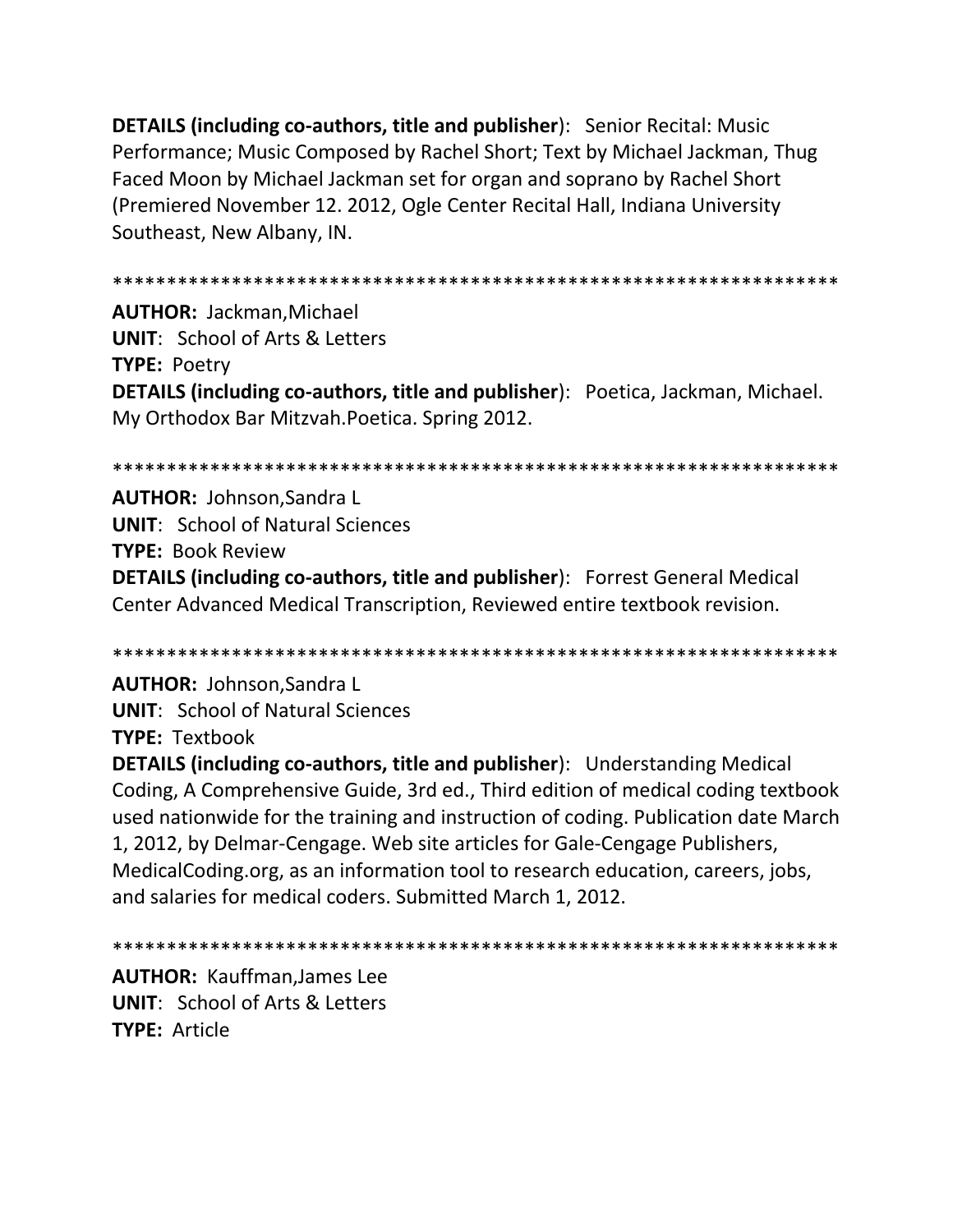**DETAILS (including co-authors, title and publisher):** , Hooray for Hollywood: The 2011 Golden Globes and Ricky Gervais image repair strategies. PUBLIC RELATIONS REVIEW 38 (2012): 46-50.

**AUTHOR: Keefe, Thomas J. UNIT:** School of Business

TYPE: Journal

**DETAILS (including co-authors, title and publisher):** Motivational Impacts of Formative Assessment: Evidence from a College Classroom, Keefe, T.J. Eplion, D. (2012). Motivational Impacts of Formative Assessment: Evidence from a College Classroom. Global Education Journal Volume 2012, Issue 2.

**AUTHOR: Kimmer, Christopher James UNIT: School of Natural Sciences TYPE: Paper** 

**DETAILS (including co-authors, title and publisher):** Influence of crystallographic orientation and anisotropy on Kapitza conductance via classical molecular dynamics simulations, J.C. Duda, C.J. Kimmer, W.A. Soffa, R.E. Jones, and P.E. Hopkins, Influence of crystallographic orientation and anisotropy on Kapitza conductance via classical molecular dynamics simulations, Journal of Applied Physics 112 093515, 2012.

**AUTHOR: King, Granville** 

**UNIT:** School of Arts & Letters **TYPE: Article** 

**DETAILS (including co-authors, title and publisher):** Journal of Knowledge & Human Resource Management, 4(8), 73-87., The Other Side of Whistle-Blowing: Examining the Effects of Narcissism on Whistle-Blowers Behavior. Who blows the whistle and why is a question that has intrigued whistle-blowing scholars for years. In order to address this significant question, much attention has been devoted to examining the personality of whistle-blowers and potential whistleblowers. This study sought to expand the whistle-blowing personality literature by examining the effects of narcissism on whistle-blowers behavior. Using the literature from the American Psychiatric Association, the paper explores how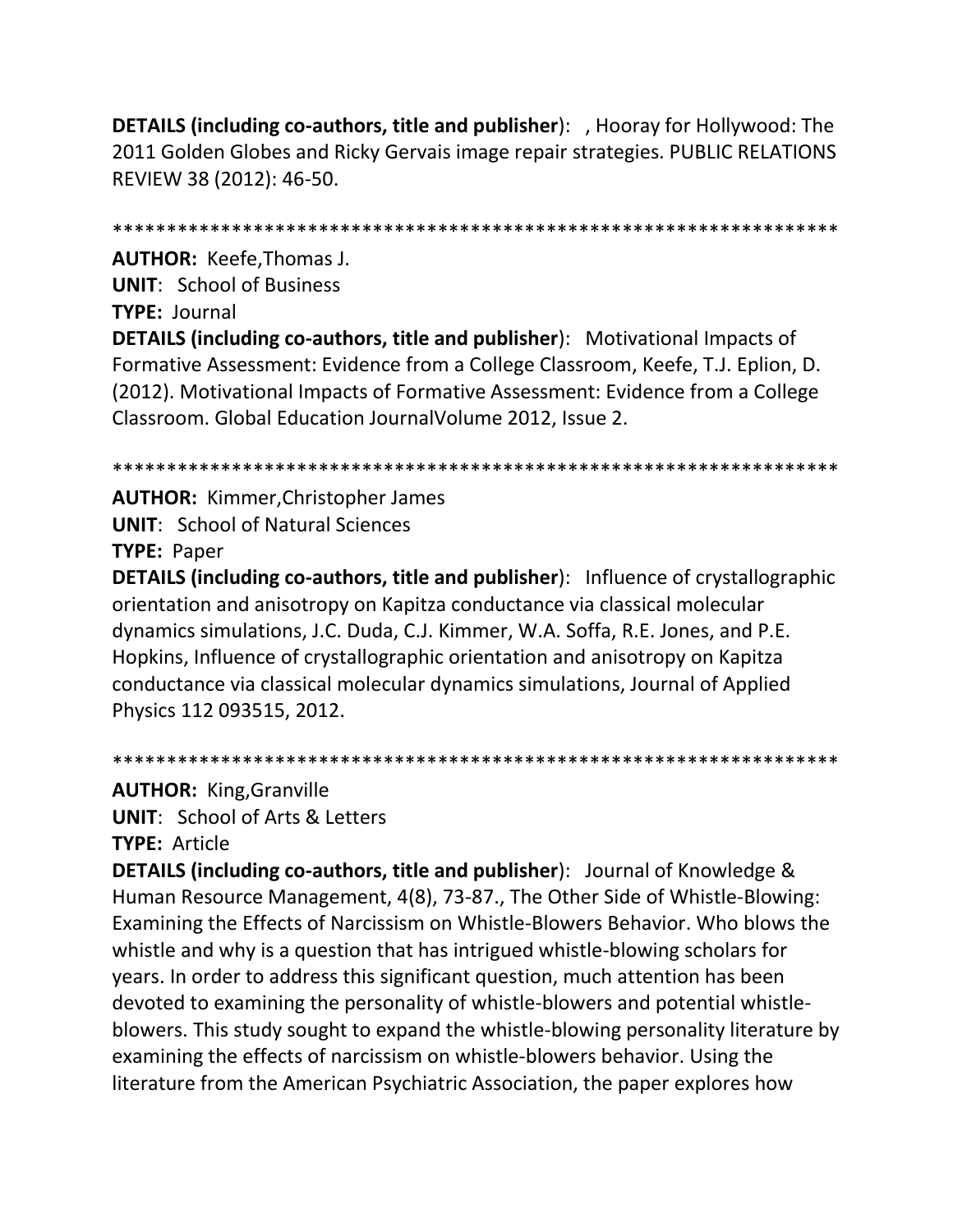characteristics associated with narcissism, and narcissistic whistle-blowers, may interact with the complaint recipient, coworkers, and members of uppermanagement. The paper concludes by offering suggestions for expanding the literature on whistle-blowing and narcissism.

### **AUTHOR: King, Granville**

**UNIT: School of Arts & Letters TYPE: Book Review** 

**DETAILS (including co-authors, title and publisher):** Journal of Contingencies & Crisis Management, 20 (2), pp. 115-117., Book Reviewed: Leading Under Pressure: From Surviving to Thriving Before, During, After A Crisis (2010). Authors: Erika Hayes James Lynn Perry Wooten. Publisher: Routledge Taylor Francis Group, New York, 282 pages.

#### 

### **AUTHOR: King, Granville**

**UNIT:** School of Arts & Letters **TYPE: Paper** 

**DETAILS (including co-authors, title and publisher):** Proceedings of Intellectbase International Consortium, 23, 99-107., The Other Side of Whistle-Blowing: Examining the Effects of Narcissism on Whistle-Blowers Behavior. Who blows the whistle and why is a question that has intrigued whistle-blowing scholars for years. In order to address this significant question, much attention has been devoted to examining the personality of whistle-blowers and potential whistleblowers. This study sought to expand the whistle-blowing personality literature by examining the effects of narcissism on whistle-blowers behavior. Using the literature from the American Psychiatric Association, the paper explores how characteristics associated with narcissism, and narcissistic whistle-blowers, may interact with the complaint recipient, coworkers, and members of uppermanagement. The paper concludes by offeringareas of future research and suggestions for handling organizational narcissists.

#### 

**AUTHOR: Koerner, Michael Allen UNIT:** School of Arts & Letters **TYPE: Catalogue**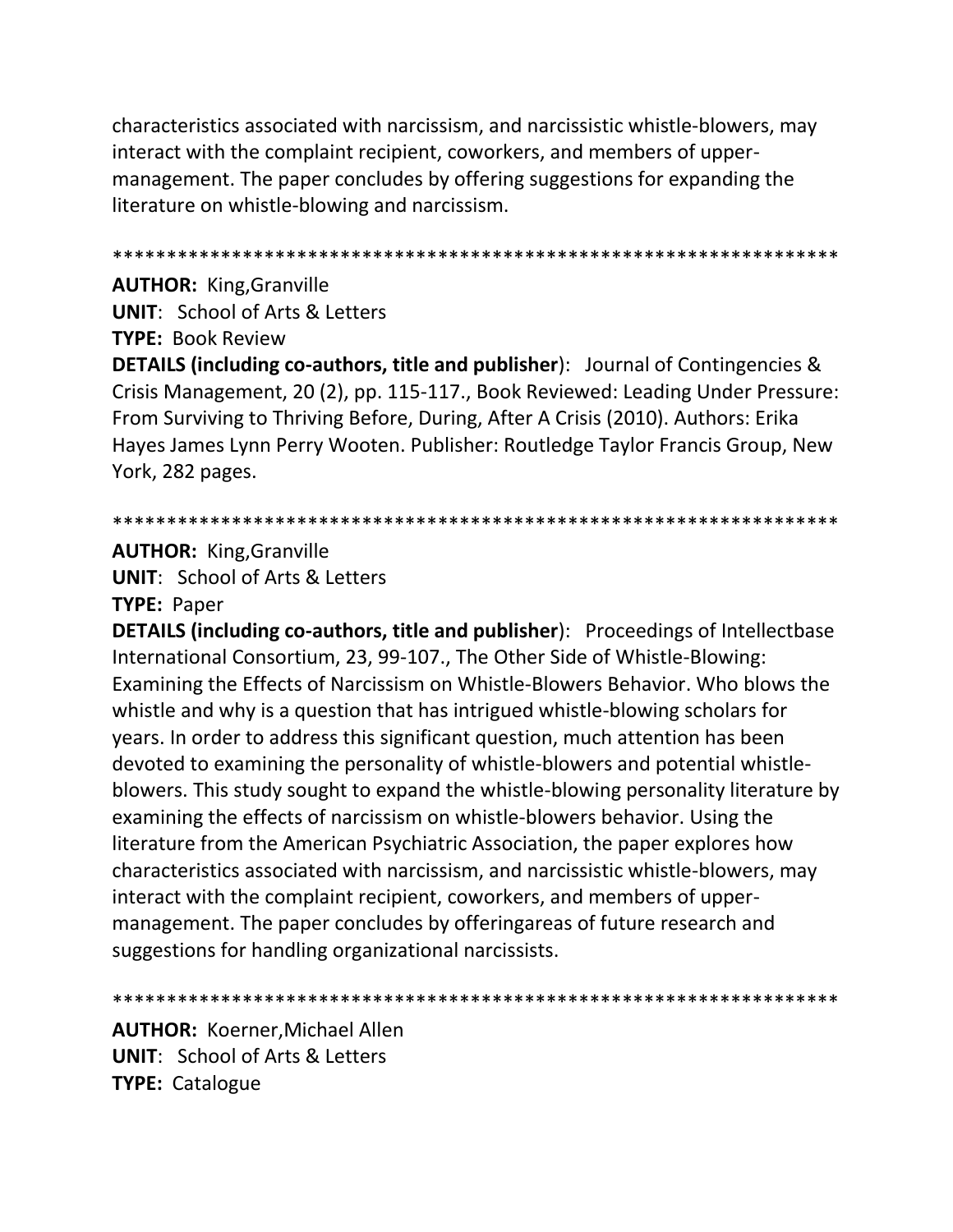**DETAILS (including co-authors, title and publisher**): Oil Paintings in Public Ownership, Showcasing the UK's National Collection, The BBCs catalogue of oil paintings in the UKs National Collection was published in 2012. The following oil paintings of mine are part of this Collection. 2009: Harmony Downe Hospital (Downpatrick, Northern Ireland) 2005: In Bloom The Arches Center (Belfast, Northern Ireland)

\*\*\*\*\*\*\*\*\*\*\*\*\*\*\*\*\*\*\*\*\*\*\*\*\*\*\*\*\*\*\*\*\*\*\*\*\*\*\*\*\*\*\*\*\*\*\*\*\*\*\*\*\*\*\*\*\*\*\*\*\*\*\*\*\*\*\*

**AUTHOR:** Koerner,Michael Allen **UNIT**: School of Arts & Letters **TYPE:** CD/DVD/VIDEO

**DETAILS (including co-authors, title and publisher**): Cadillac Moon Ensemble ? Atlas, Cadillac Moon Ensemble Atlas; Published in September 2012 on New Dynamic Records Graphic Design, Photographs Painting Indiana University Southeast students/Design Center Interns In my position as a Design Center Coordinator, I served in the supervision of the design/layout, coordination of the work schedule, editing and pre-press of the CD packaging and promotional record release/launch poster. The album was launched in New York City in late September, 2012. This was a service to IU Southeasts Music Program as well as being integrated within my teaching curriculum.

\*\*\*\*\*\*\*\*\*\*\*\*\*\*\*\*\*\*\*\*\*\*\*\*\*\*\*\*\*\*\*\*\*\*\*\*\*\*\*\*\*\*\*\*\*\*\*\*\*\*\*\*\*\*\*\*\*\*\*\*\*\*\*\*\*\*\*

**AUTHOR:** Koerner,Michael Allen **UNIT**: School of Arts & Letters **TYPE:** CD/DVD/VIDEO

**DETAILS (including co-authors, title and publisher**): Counter)Induction ? Group Theory, Counter Induction Group Theory; Published in April 2012 on New Dynamic Records Graphic Design Indiana University Southeast students/Design Center Interns In my position as a Design Center Coordinator, I served in the supervision of the design/layout, coordination of the work schedule, editing and pre-press of the CD packaging and promotional record release/launch poster. The album was launched in New York City on April 29th, 2012. This was a service to IU Southeasts Music Program as well as being integrated within my teaching curriculum.

\*\*\*\*\*\*\*\*\*\*\*\*\*\*\*\*\*\*\*\*\*\*\*\*\*\*\*\*\*\*\*\*\*\*\*\*\*\*\*\*\*\*\*\*\*\*\*\*\*\*\*\*\*\*\*\*\*\*\*\*\*\*\*\*\*\*\*

**AUTHOR:** Koerner,Michael Allen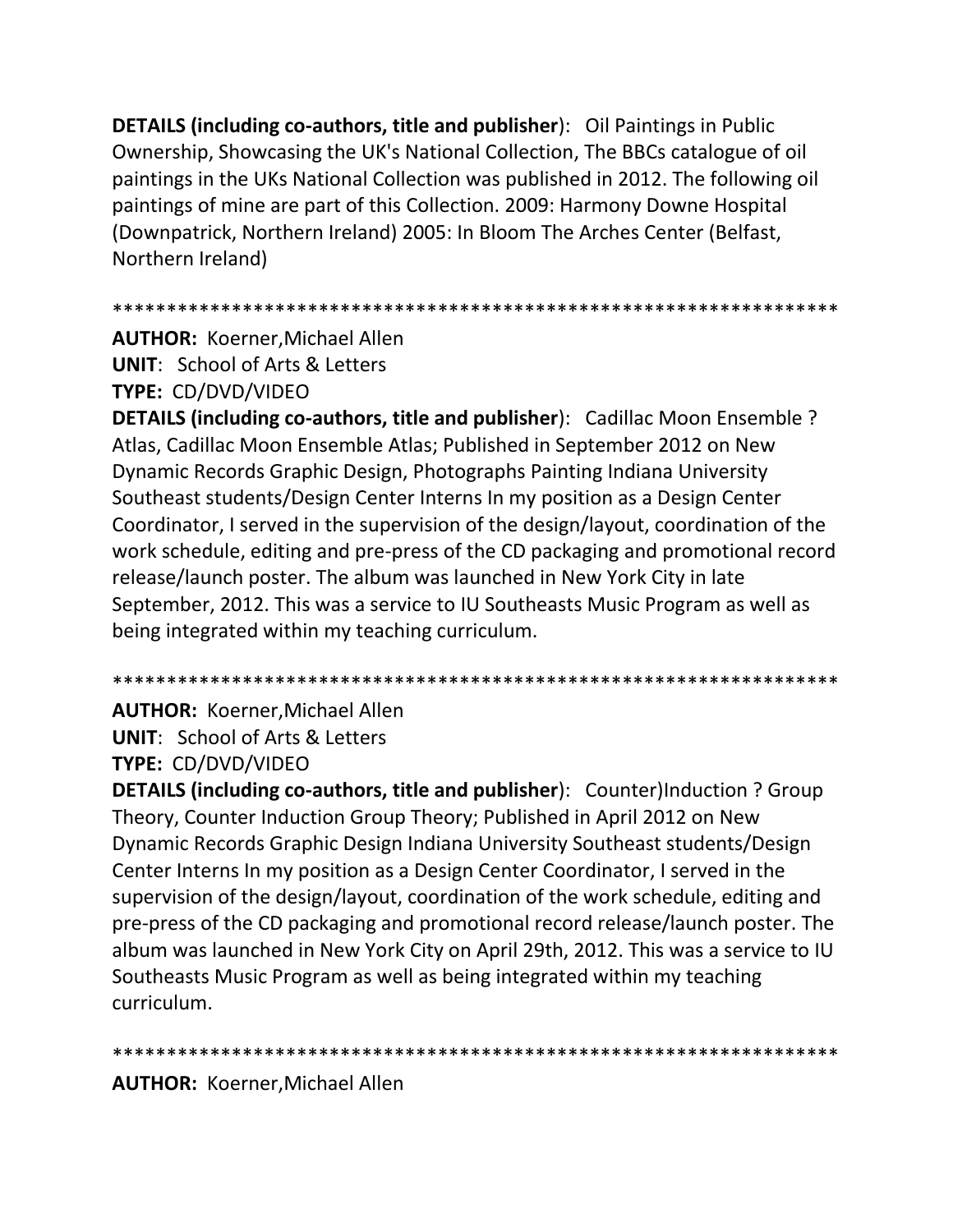# **UNIT**: School of Arts & Letters

**TYPE:** CD/DVD/VIDEO

**DETAILS (including co-authors, title and publisher**): Kentucky Center Chamber Players ? Four on the Floor, Kentucky Center Chamber Players Four on the Floor; Published in November 2012 on New Dynamic Records Graphic Design Indiana University Southeast students/Design Center Interns In my position as a Design Center Coordinator, I served in the supervision of the design/layout, coordination of the work schedule, editing and pre-press of the CD packaging and promotional record release/launch poster. The album was launched in Louisville, KY in November 2012. This was a service to IU Southeasts Music Program as well as being integrated within my teaching curriculum.

\*\*\*\*\*\*\*\*\*\*\*\*\*\*\*\*\*\*\*\*\*\*\*\*\*\*\*\*\*\*\*\*\*

**AUTHOR:** Koerner,Michael Allen **UNIT**: School of Arts & Letters **TYPE:** Journal

**DETAILS (including co-authors, title and publisher**): The Review, The Review Journal; Published in February 2012 Authors Indiana University Southeast students In my position as a Design Center Coordinator, I served in the supervision of the design, layout and pre-press of the entire publication. This was a service to IU Southeasts School of Arts Letters as well as being integrated within my teaching curriculum.

\*\*\*\*\*\*\*\*\*\*\*\*\*\*\*\*\*\*\*\*\*\*\*\*\*\*\*\*\*\*\*\*\*\*\*\*\*\*\*\*\*\*\*\*\*\*\*\*\*\*\*\*\*\*\*\*\*\*\*\*\*\*\*\*\*\*\*

**AUTHOR:** Koerner,Michael Allen

**UNIT**: School of Arts & Letters **TYPE:** Other

**DETAILS (including co-authors, title and publisher**): The Voice ? Magazine (Volume 4), The Voice Magazine (Volume 4); Published in January 2012 Authors School of Arts Letters Faculty and Students In my position as a Design Center Coordinator, I, along with Marilyn Whitesell, served in the supervision of the design, photography, layout and pre-press of the entire publication. This was a service to IU Southeasts School of Arts Letters as well as being integrated within my teaching curriculum.

\*\*\*\*\*\*\*\*\*\*\*\*\*\*\*\*\*\*\*\*\*\*\*\*\*\*\*\*\*\*\*\*\*\*\*\*\*\*\*\*\*\*\*\*\*\*\*\*\*\*\*\*\*\*\*\*\*\*\*\*\*\*\*\*\*\*\*

**AUTHOR:** Koerner,Michael Allen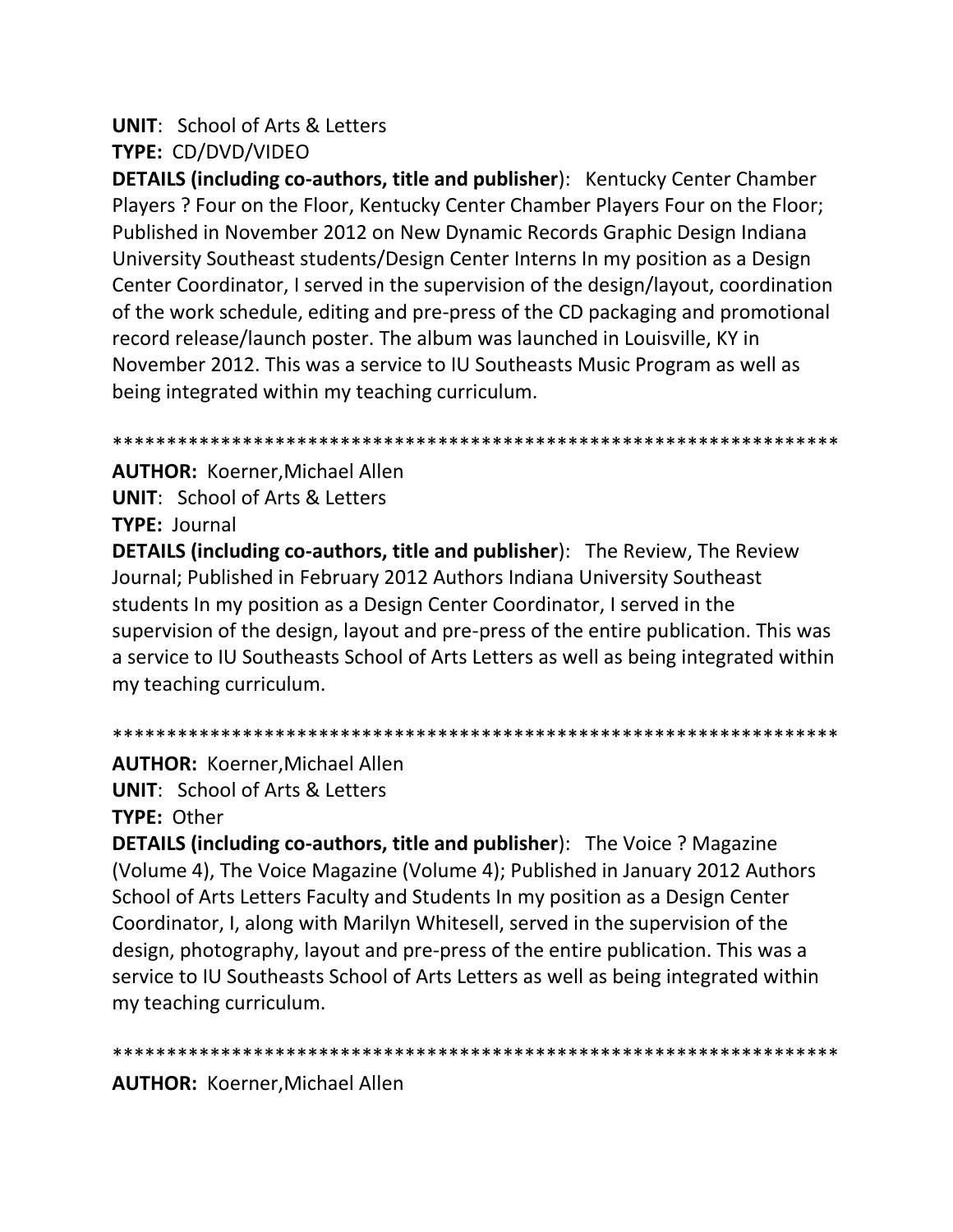## **UNIT:** School of Arts & Letters

### **TYPE: Other**

DETAILS (including co-authors, title and publisher): Our Proud Heritage ? Historical Sites of Clark and Floyd Counties (16 month Calendar), Multicultural Outreach Council of the Community Foundation of Southern Indianas Calendar Our Proud Heritage Historical Sites of Clark and Floyd Counties; Published in August 2012 Sponsored by the Multicultural Outreach Council of the Community Foundation of Southern Indiana, this calendar focused upon the rich diversity that is the foundation of our local community. Graphic Design Photographs Indiana University Southeast students/Design Center Interns In my position as a Design Center Coordinator, I served in the coordination of the research and design schedules, supervision of the design/layout, photography, editing and pre-press of the calendar. This was a service to the local community, as well as being integrated within my teaching curriculum.

#### 

**AUTHOR: Koerner Michael Allen** 

**UNIT:** School of Arts & Letters

**TYPE: Website** 

### **DETAILS (including co-authors, title and publisher):**

http://www.bbc.co.uk/arts/yourpaintings/, The BBCs website of the UKs National Collection was launched in 2012. The following oil paintings of mine are part of this Collection. 2009: Harmony Downe Hospital (Downpatrick, Northern Ireland) 2005: In Bloom The Arches Center (Belfast, Northern Ireland)

### 

**AUTHOR: Maksl, Adam Michael** 

**UNIT:** School of Social Sciences

**TYPE: Journal** 

**DETAILS (including co-authors, title and publisher):** Journalism & Mass Communication Educator, Maksl, A., Schraum, B. (2012). Protecting the impressionable minds from the impressionable minds: The third-person effect and student speech. Journalism Mass Communication Educator, 67(4), 362-374.

### 

**AUTHOR: Manson, Todd M UNIT:** School of Social Sciences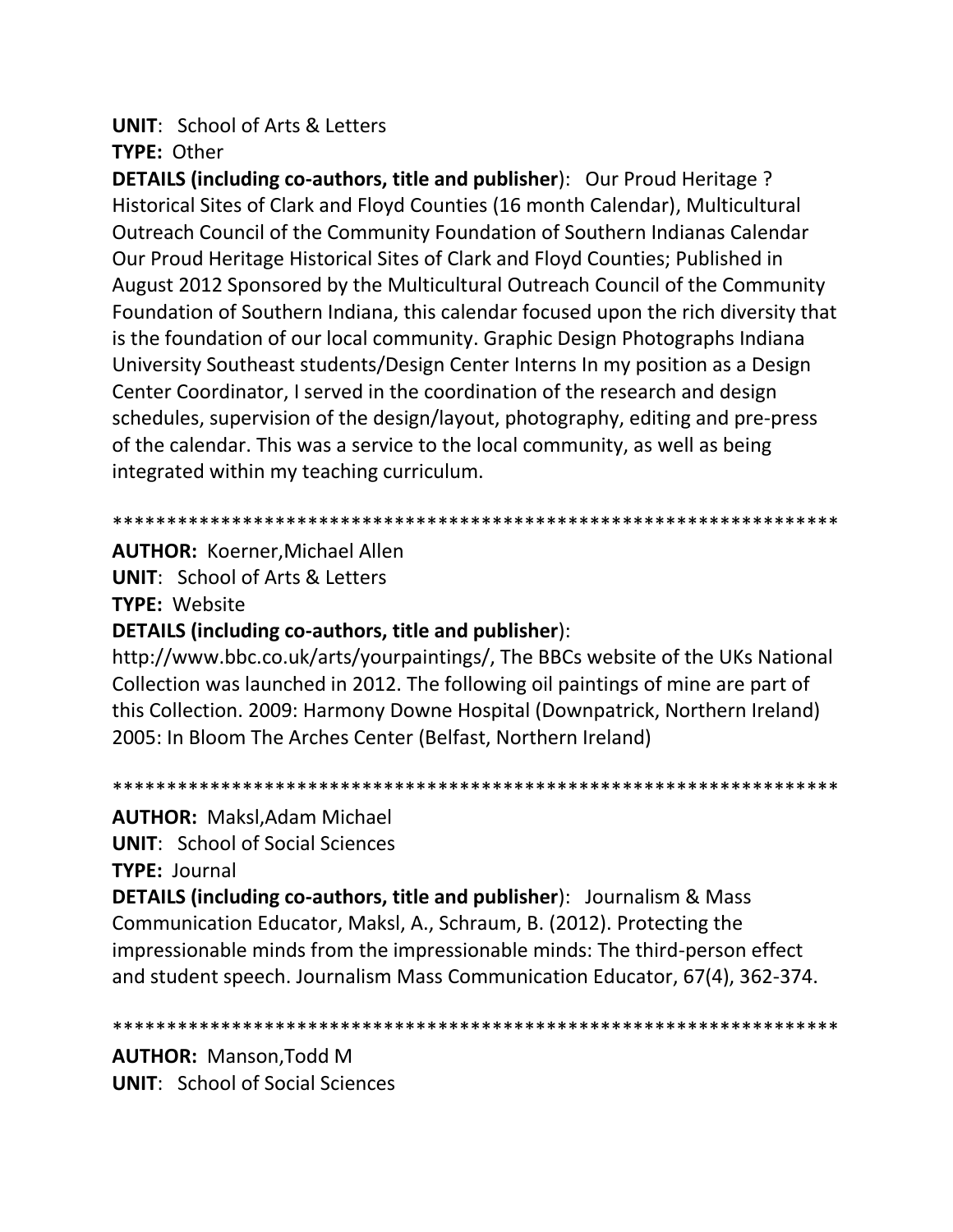**TYPE: Other** 

**DETAILS (including co-authors, title and publisher):** , Adam, A. Manson, T. M. (2012, May). Using Pseudoscience to Teach Critical Thinking. Poster presentated at the 84th Annual Meeting of the Midwestern Psychological Association, Chicago, Illinois.

**AUTHOR: Manson.Todd M** 

**UNIT:** School of Social Sciences **TYPE: Journal** 

**DETAILS (including co-authors, title and publisher):** , Wright, C. W., Sablynski, C. J., Manson, T. M., Oshiro, S. (2012). Why are manhole covers round" A laboratory study of reactions to puzzle interviews. Journal of Applied Social Psychology, 42(11), 2834-2857. doi:10.1111/j.1559-1816.2012.00963.x

**AUTHOR: Mason, Glenn Michael** 

**UNIT: School of Natural Sciences** 

**TYPE: Abstract** 

**DETAILS (including co-authors, title and publisher):** Fossilized nanobacteriaforms from the Green River Formation: Ancient life form or just a product of calcium carbonate precipitation", Mason, G. M., 2012, Fossilized nanobacteriaforms from the Green River Formation: Ancient life form or just a product of calcium carbonate precipitation", in Program and Abstracts of the 32nd Oil Shale Symposium, Colorado School of Mines, Golden, Colorado, p. 34.

**AUTHOR: Mason, Glenn Michael** 

**UNIT: School of Natural Sciences** 

**TYPE: Chapter** 

**DETAILS (including co-authors, title and publisher):** Stratigraphic distribution and mineralogic correlation of the Green River Formation, Green River and Washakie Basins, Wyoming, U.S.A., Mason, G. M., 2012, Stratigraphic distribution and mineralogic correlation of the Green River Formation, Green River and Washakie Basins, Wyoming, U.S.A., in O. W. Baganz, Y. Bartov, K. Bohacs, and D. Nummedal, eds., Lacustrine sandstone reservoirs and hydrocarbon systems: AAPG Memoir 95, p. 223 253.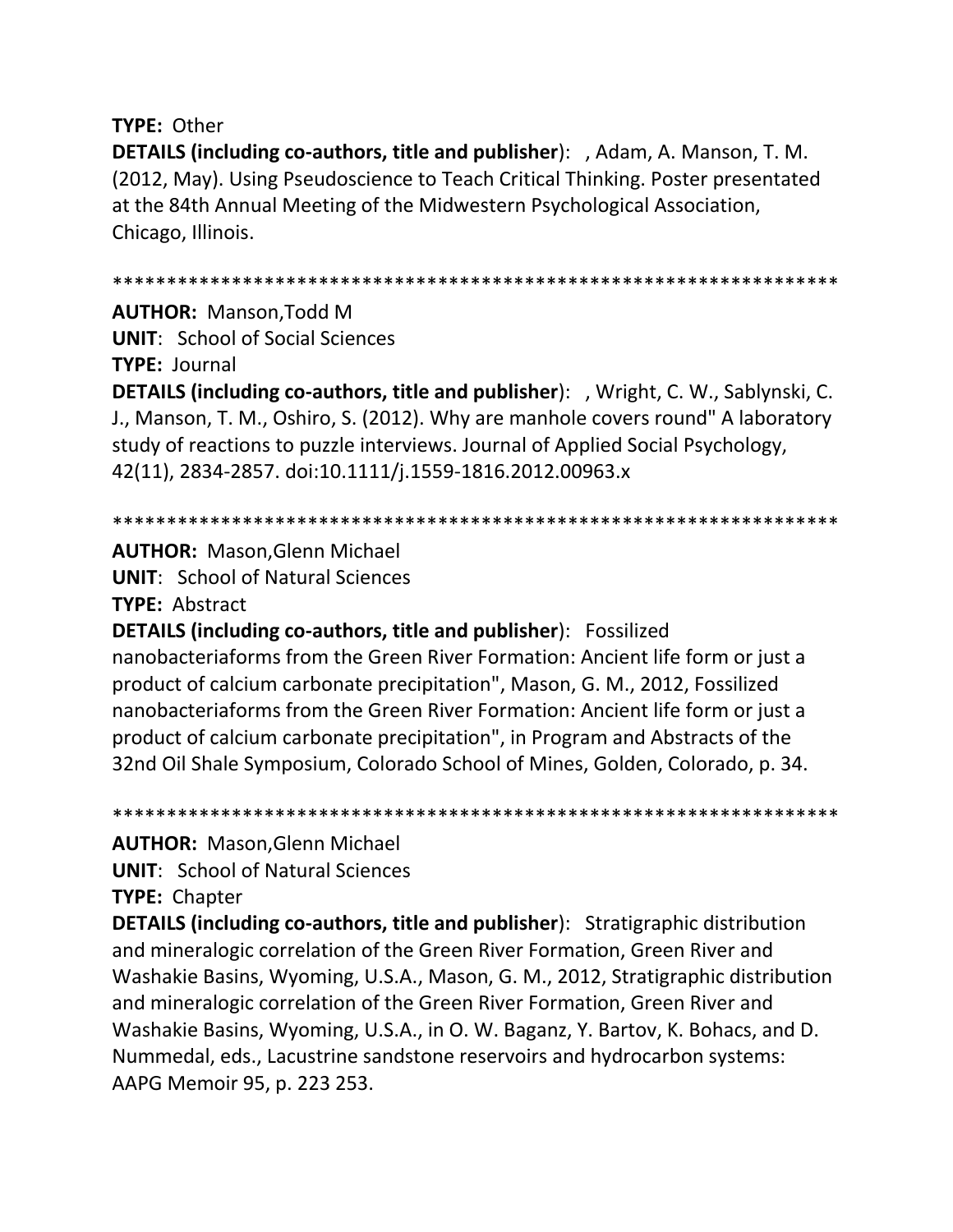**AUTHOR: Mason, Glenn Michael** 

**UNIT:** School of Natural Sciences

**TYPE: Conference Proceedings** 

**DETAILS (including co-authors, title and publisher):** Fossil insect larvae provide clues for interpretation of the depositional environment of the Green River Formation, Mason, G. M., 2012, Fossil insect larvae provide clues for interpretation of the depositional environment of the Green River Formation, inProceedings of the 31stOil Shale Symposium, Colorado Energy Research Institute Document CERI-2011-2, Colorado School of Mines Press, Golden, Colorado.

**AUTHOR: Moore, Kate Banet UNIT: Library** 

**TYPE: Article** 

**DETAILS (including co-authors, title and publisher):** The Journal of Web Librarianship, Moore, K. B. Greene, C. (2012). Choosing discovery: A literature review on the selection and evaluation of discovery layers. The Journal of Web Librarianship, 6(3), 145-163. doi:10.1080/19322909.2012.689602

**AUTHOR: Moore, Kate Banet UNIT: Library TYPE: Article DETAILS (including co-authors, title and publisher):** Serials Review, Moore, K. B. Greene, C. (2012). The search for a new OPAC: Selecting an open source discovery layer. Serials Review 38(1), 24-30. doi: 10.1016/j.serrev.2011.12.005

**AUTHOR: Moore, Kate Banet UNIT: Library TYPE: Book Review DETAILS (including co-authors, title and publisher):** College & Research Libraries, Moore, K. B. (2012, September). [Review of the book Transforming Information Literacy Programs: Intersecting Frontiers of Self, Library Culture, and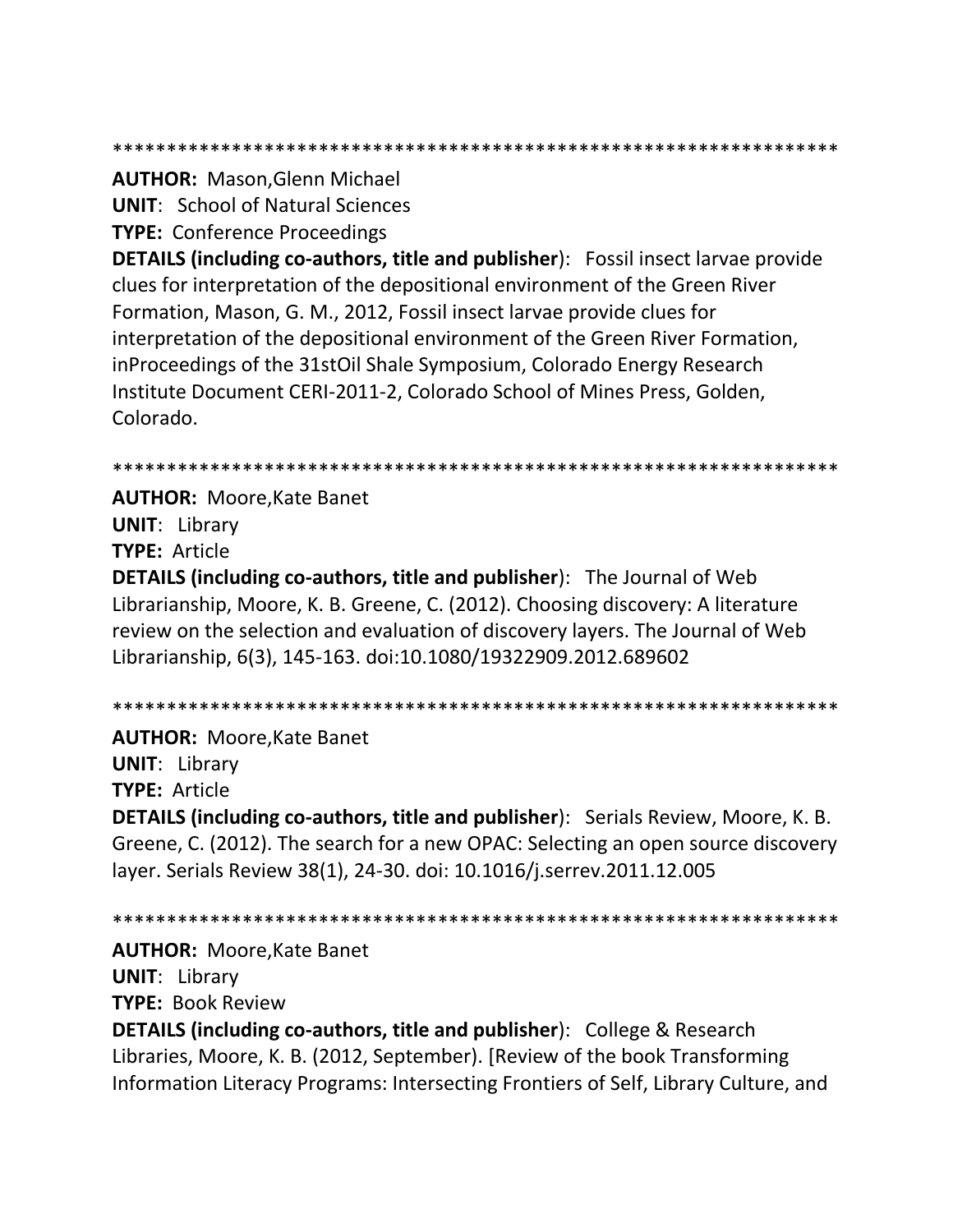Campus Community, edited by Carroll Wetzel Wilkinson and Courtney Bruch]. College Research Libraries, 73(5), 510-512.

**AUTHOR: Moore, Kate Banet UNIT: Library TYPE: Conference Proceedings DETAILS (including co-authors, title and publisher):** The Serials Librarian, Duguid, P. Moore, K. (2012). Publishing in chains: Scholarly serials, supply chains, and certification. The Serials Librarian, 62(1/4); 47-57. doi:10.1080/0361526X.2012.652462

**AUTHOR: Moore, Kate Banet UNIT: Library TYPE: Report** DETAILS (including co-authors, title and publisher): NASIG Newsletter, Moore, K. (2012). Report on Electronic Resources Libraries 2012 Conference, Austin, Texas. NASIG Newsletter 27(3). Retrieved from http://digitalcommons.usu.edu/cgi/viewcontent.cgi"article=1384context=nasig

**AUTHOR: Morgan, Robin K** 

**UNIT:** School of Social Sciences

**TYPE: Article** 

**DETAILS (including co-authors, title and publisher):** Psychology Journal, Morgan, R.K., Ball, K. (2012). Student stalking of faculty: Impact on faculty behaviors in the classroom. Psychology Journal, 9(2), 66-72.

**AUTHOR: Morgan, Robin K** 

**UNIT:** School of Social Sciences

**TYPE: Book** 

**DETAILS (including co-authors, title and publisher):** Quick Hits for Teaching with Technology: Successful Strategies by Award Winning Teachers., Morgan, R.K., Olivares, K.T. (2012). Quick Hits for Teaching with Technology: Successful Strategies by Award Winning Teachers. Bloomington, IN: Indiana University Press.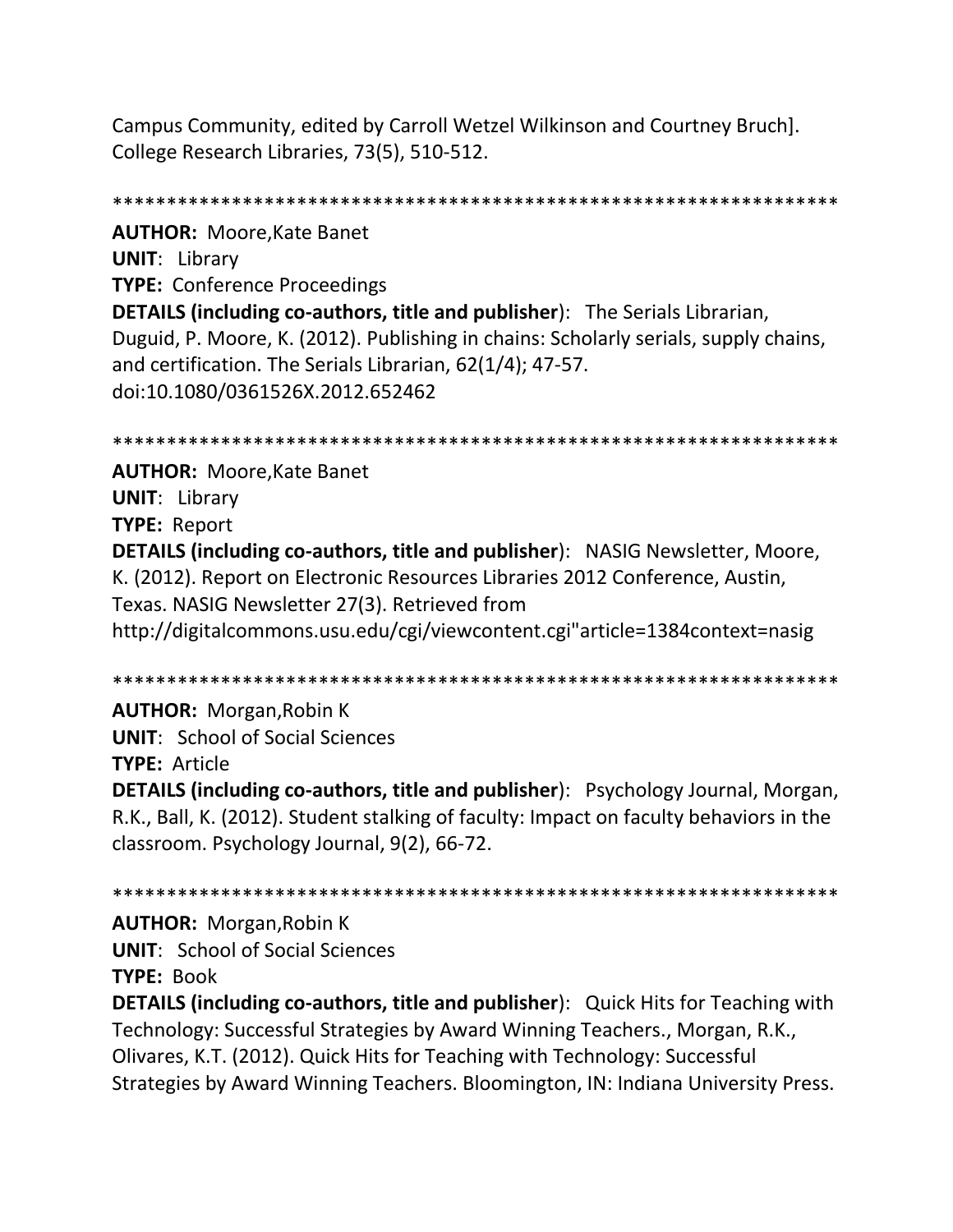#### 

**AUTHOR: Morgan, Robin K UNIT:** School of Social Sciences **TYPE: Journal DETAILS (including co-authors, title and publisher):** Journal on Teaching and Learning with Technology (JoTLT), Journal on Teaching and Learning with Technology (JoTLT)

**AUTHOR: Morgan, Robin K UNIT:** School of Social Sciences TYPE: Other

**DETAILS (including co-authors, title and publisher):** Enhancing Teaching and Learning in Higher Education in the United Arab Emirates: Reflections from the Classroom., Morgan, R.K., Olivares, K.T. (2012). Invited Foreword. In C. Gunn (Ed.), Enhancing Teaching and Learning in Higher Education in the United Arab Emirates: Reflections from the Classroom. Newcastle upon Tyne, UK: Cambridge **Scholars Publishing.** 

**AUTHOR: Morgan, Robin K UNIT:** School of Social Sciences **TYPE: Report DETAILS (including co-authors, title and publisher):** Society for Teaching Psychology Spring Newsletter, Report of Project Syllabus

**AUTHOR: Morgan, Robin K UNIT:** School of Social Sciences **TYPE: Report DETAILS (including co-authors, title and publisher):** , Report: New Directions on **Teaching and Learning** 

**AUTHOR: Musgrove, Carolyn Findley UNIT:** School of Business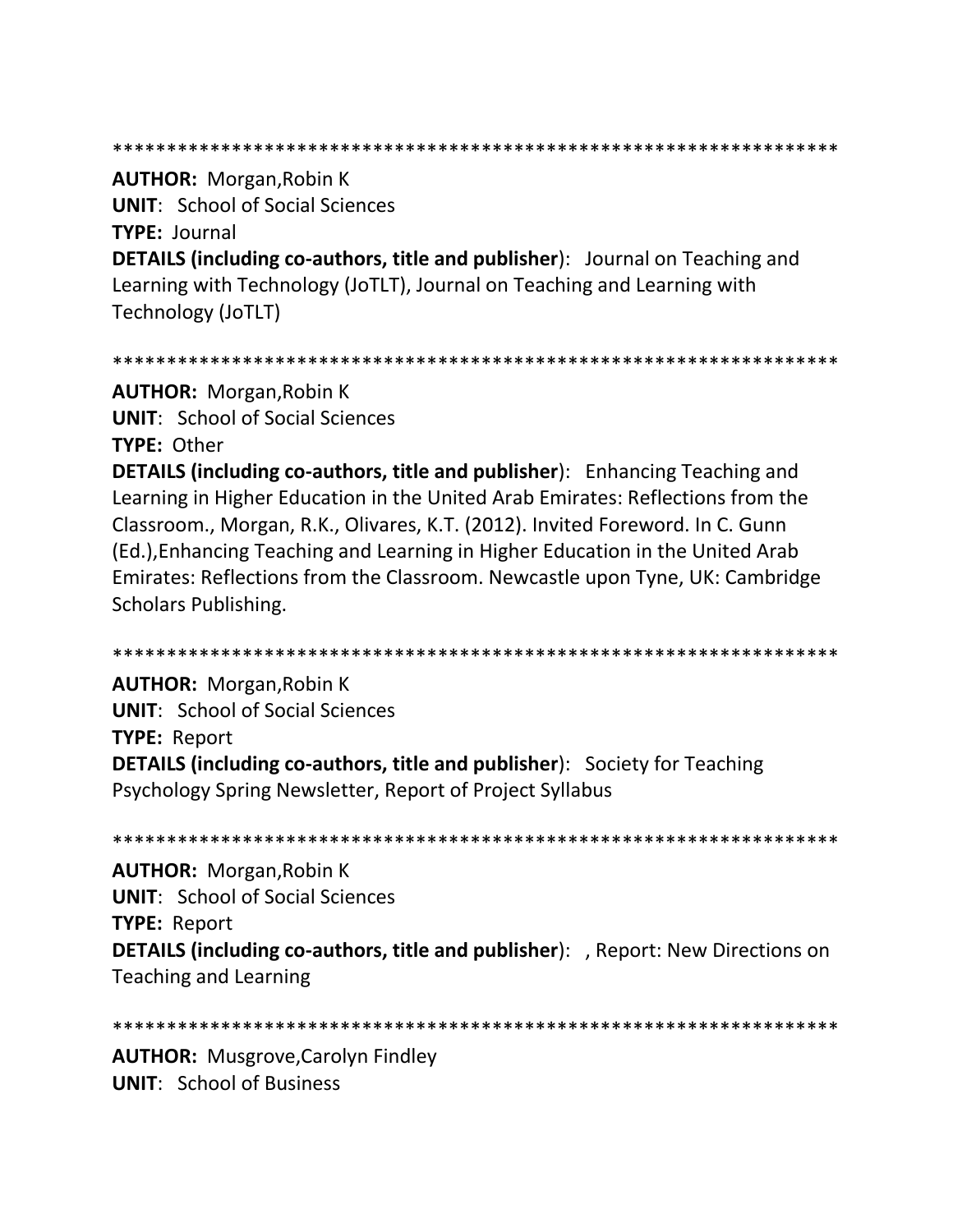**TYPE:** Article

**DETAILS (including co-authors, title and publisher**): Journal of Business Research, Reynolds, K, Jones, M, Musgrove, C, Gillison, S (2012). An Investigation of Retailing Outcomes Comparing Two Types of Browsers, Journal of Business Research, 65 (8), 1090-1095

\*\*\*\*\*\*\*\*\*\*\*\*\*\*\*\*\*\*\*\*\*\*\*\*\*\*\*\*\*\*\*\*\*\*\*\*\*\*\*\*\*\*\*\*\*\*\*\*\*\*\*\*\*\*\*\*\*\*\*\*\*\*\*\*\*\*\*

**AUTHOR:** Musgrove,Carolyn Findley **UNIT**: School of Business **TYPE:** Article

**DETAILS (including co-authors, title and publisher**): Journal of Business Research, Lee, J, Garrett, T, Self, D, Musgrove, C (2012). Expressive Versus Instrumental Functions on Technology Attractiveness in the UK and Korea, Journal of Business Research, 65 (11), 1600-1605

\*\*\*\*\*\*\*\*\*\*\*\*\*\*\*\*\*\*\*\*\*\*\*\*\*\*\*\*\*\*\*\*\*\*\*\*\*\*\*\*\*\*\*\*\*\*\*\*\*\*\*\*\*\*\*\*\*\*\*\*\*\*\*\*\*\*\*

**AUTHOR:** Musgrove,Carolyn Findley **UNIT**: School of Business **TYPE:** Case

**DETAILS (including co-authors, title and publisher**): Consumer Behavior: Building Marketing Strategy, Musgrove, C. (2012). Case 2-2 BMW Taps the Emerging Chinese Luxury Market, Consumer Behavior: Building Marketing Strategy, 12/e. McGraw-Hill.

\*\*\*\*\*\*\*\*\*\*\*\*\*\*\*\*\*\*\*\*\*\*\*\*\*\*\*\*\*\*\*\*\*\*\*\*\*\*\*\*\*\*\*\*\*\*\*\*\*\*\*\*\*\*\*\*\*\*\*\*\*\*\*\*\*\*\*

**AUTHOR:** Musgrove,Carolyn Findley **UNIT**: School of Business **TYPE:** Case **DETAILS (including co-authors, title and publisher**): Consumer Behavior: Building Marketing Strategy, Musgrove, C. (2012). Case 2-5 Rich, Angry birds, Consumer Behavior: Building Marketing Strategy, 12/e. McGraw-Hill.

\*\*\*\*\*\*\*\*\*\*\*\*\*\*\*\*\*\*\*\*\*\*\*\*\*\*\*\*\*\*\*\*\*\*\*\*\*\*\*\*\*\*\*\*\*\*\*\*\*\*\*\*\*\*\*\*\*\*\*\*\*\*\*\*\*\*\*

**AUTHOR:** Musgrove,Carolyn Findley **UNIT**: School of Business **TYPE:** Case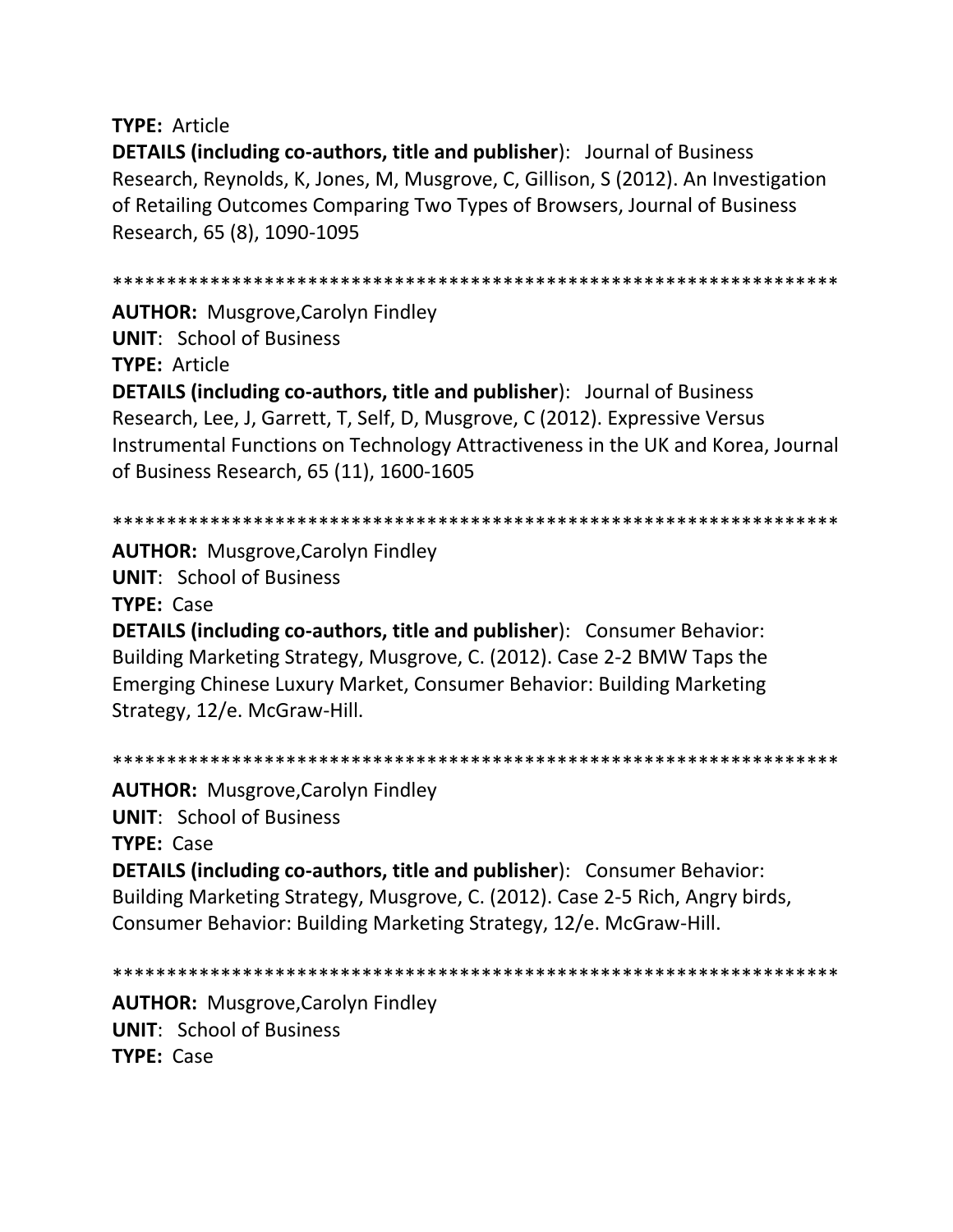**DETAILS (including co-authors, title and publisher**): Consumer Behavior: Building Marketing Strategy, Musgrove, C. (2012). Case 2-9 Abercrombie Sells Ashley Push-up Triangle Bikini Tops to Tweens, Consumer Behavior: Building Marketing Strategy, 12/e. McGraw-Hill.

\*\*\*\*\*\*\*\*\*\*\*\*\*\*\*\*\*\*\*\*\*\*\*\*\*\*\*\*\*\*\*\*\*\*\*\*\*\*\*\*\*\*\*\*\*\*\*\*\*\*\*\*\*\*\*\*\*\*\*\*\*\*\*\*\*\*\* **AUTHOR:** Musgrove,Carolyn Findley **UNIT**: School of Business **TYPE:** Case **DETAILS (including co-authors, title and publisher**): Consumer Behavior: Building Marketing Strategy, Musgrove, C. (2012). Case 3-2 Dominos Reformulation, Consumer Behavior: Building Marketing Strategy, 12/e. McGraw-Hill.

\*\*\*\*\*\*\*\*\*\*\*\*\*\*\*\*\*\*\*\*\*\*\*\*\*\*\*\*\*\*\*\*\*\*\*\*\*\*\*\*\*\*\*\*\*\*\*\*\*\*\*\*\*\*\*\*\*\*\*\*\*\*\*\*\*\*\*

**AUTHOR:** Musgrove,Carolyn Findley **UNIT**: School of Business **TYPE:** Case **DETAILS (including co-authors, title and publisher**): Consumer Behavior: Building Marketing Strategy, Musgrove, C. (2012). Case 3-5 Patagonia Caters to Green-Apparel Shoppers, Consumer Behavior: Building Marketing Strategy, 12/e. McGraw-Hill.

\*\*\*\*\*\*\*\*\*\*\*\*\*\*\*\*\*\*\*\*\*\*\*\*\*\*\*\*\*\*\*\*\*\*\*\*\*\*\*\*\*\*\*\*\*\*\*\*\*\*\*\*\*\*\*\*\*\*\*\*\*\*\*\*\*\*\*

**AUTHOR:** Musgrove,Carolyn Findley **UNIT**: School of Business **TYPE:** Case **DETAILS (including co-authors, title and publisher**): Consumer Behavior:

Building Marketing Strategy, Musgrove, C. (2012). Case 3-8 Dell takes an Emotional Approach, Consumer Behavior: Building Marketing Strategy, 12/e. McGraw-Hill.

\*\*\*\*\*\*\*\*\*\*\*\*\*\*\*\*\*\*\*\*\*\*\*\*\*\*\*\*\*\*\*\*\*\*\*\*\*\*\*\*\*\*\*\*\*\*\*\*\*\*\*\*\*\*\*\*\*\*\*\*\*\*\*\*\*\*\*

**AUTHOR:** Musgrove,Carolyn Findley **UNIT**: School of Business **TYPE:** Case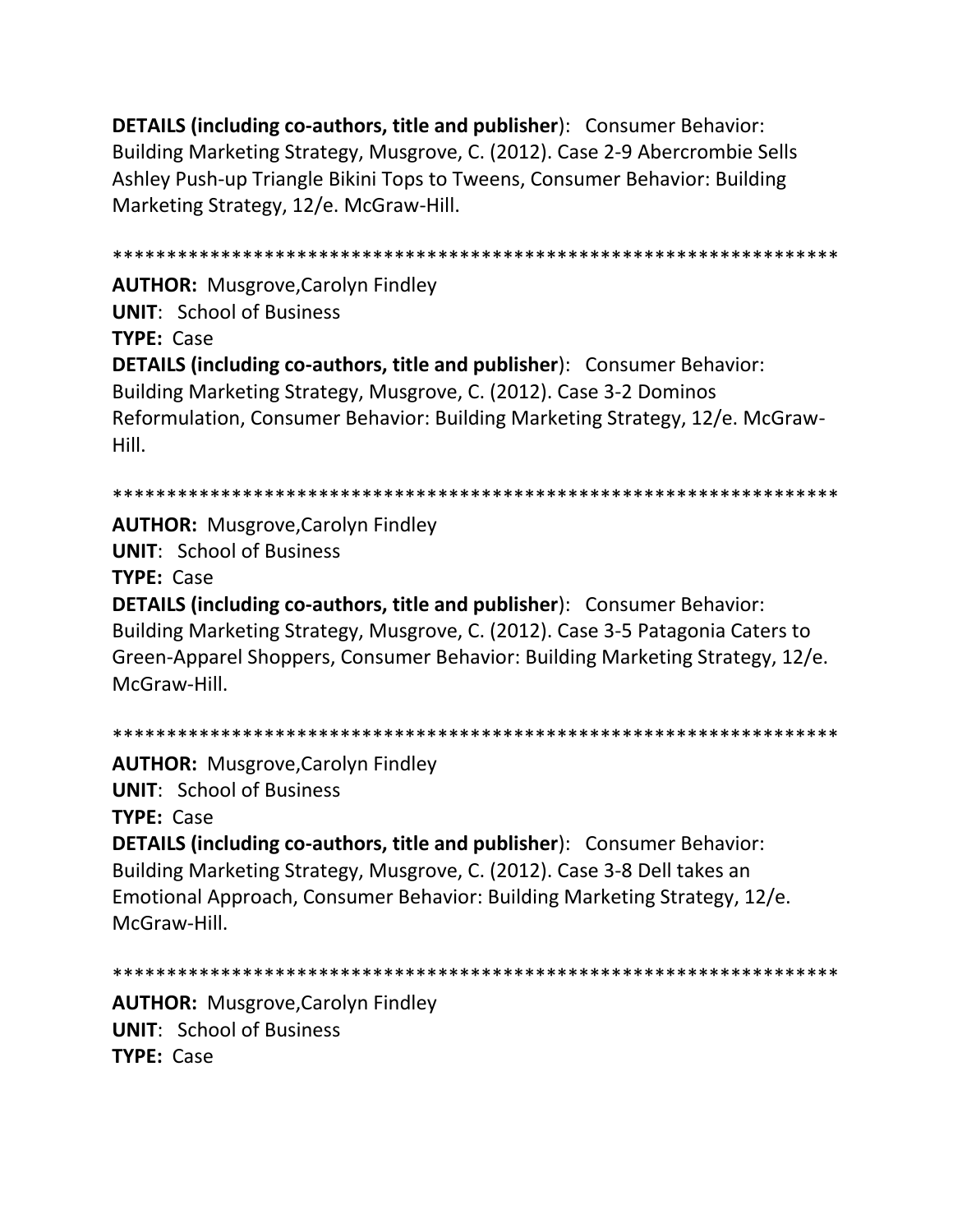**DETAILS (including co-authors, title and publisher**): Consumer Behavior: Building Marketing Strategy, Musgrove, C. (2012). Case 3-9 Campbells Targets Growing Male Grocery Shoppers, Consumer Behavior: Building Marketing Strategy, 12/e. McGraw-Hill.

\*\*\*\*\*\*\*\*\*\*\*\*\*\*\*\*\*\*\*\*\*\*\*\*\*\*\*\*\*\*\*\*\*\*\*\*\*\*\*\*\*\*\*\*\*\*\*\*\*\*\*\*\*\*\*\*\*\*\*\*\*\*\*\*\*\*\* **AUTHOR:** Musgrove,Carolyn Findley **UNIT**: School of Business **TYPE:** Case **DETAILS (including co-authors, title and publisher**): Consumer Behavior: Building Marketing Strategy, Musgrove, C. (2012). 4-8 Albertsons Ditches Selfcheckout in Favor of Human Contact, Consumer Behavior: Building Marketing Strategy, 12/e. McGraw-Hill.

\*\*\*\*\*\*\*\*\*\*\*\*\*\*\*\*\*\*\*\*\*\*\*\*\*\*\*\*\*\*\*\*\*\*\*\*\*\*\*\*\*\*\*\*\*\*\*\*\*\*\*\*\*\*\*\*\*\*\*\*\*\*\*\*\*\*\*

**AUTHOR:** Musgrove,Carolyn Findley **UNIT**: School of Business **TYPE:** Case

**DETAILS (including co-authors, title and publisher**): Consumer Behavior: Building Marketing Strategy, Musgrove, C. (2012). 4-4 Netflix Continues to Change the Face of In-home Movies Around the Globe, Consumer Behavior: Building Marketing Strategy, 12/e. McGraw-Hill.

\*\*\*\*\*\*\*\*\*\*\*\*\*\*\*\*\*\*\*\*\*\*\*\*\*\*\*\*\*\*\*\*\*\*\*\*\*\*\*\*\*\*\*\*\*\*\*\*\*\*\*\*\*\*\*\*\*\*\*\*\*\*\*\*\*\*\*

**AUTHOR:** Musgrove,Carolyn Findley **UNIT**: School of Business **TYPE:** Case

**DETAILS (including co-authors, title and publisher**): Consumer Behavior: Building Marketing Strategy, Musgrove, C. (2012). Case 2-7 Tide Goes After Green with New Pods, Consumer Behavior: Building Marketing Strategy, 12/e. McGraw-Hill.

\*\*\*\*\*\*\*\*\*\*\*\*\*\*\*\*\*\*\*\*\*\*\*\*\*\*\*\*\*\*\*\*\*\*\*\*\*\*\*\*\*\*\*\*\*\*\*\*\*\*\*\*\*\*\*\*\*\*\*\*\*\*\*\*\*\*\*

**AUTHOR:** Musgrove,Carolyn Findley **UNIT**: School of Business **TYPE:** Case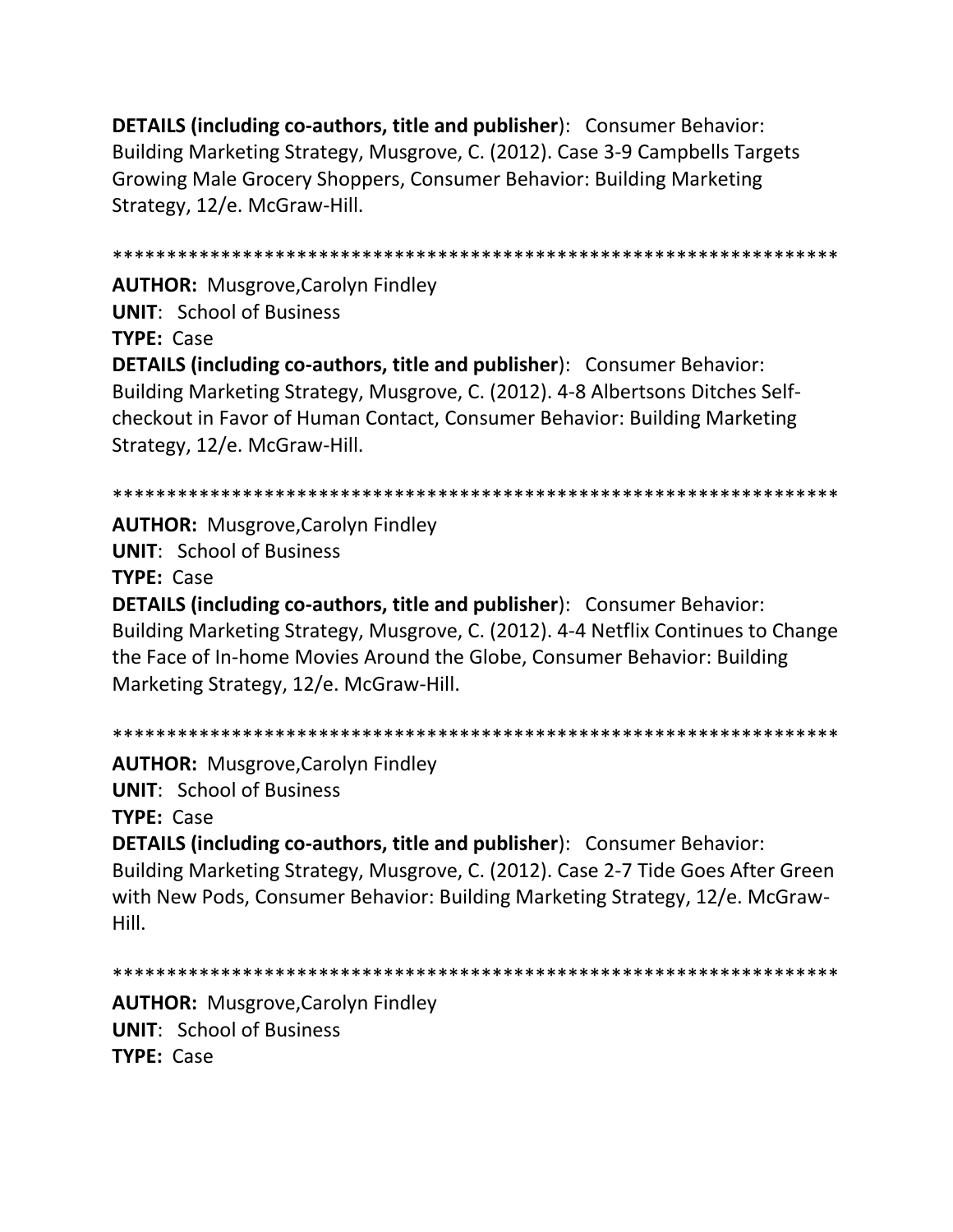**DETAILS (including co-authors, title and publisher):** Consumer Behavior: Building Marketing Strategy, Musgrove, C. (2012). Case 2-4 How Social Media Nearly Brought Down United Airlines, Consumer Behavior: Building Marketing Strategy, 12/e. McGraw-Hill.

**AUTHOR: Pittman.Paul H.** 

**UNIT:** School of Business

**TYPE: Article** 

**DETAILS (including co-authors, title and publisher):** The Origins of Complexity: Using Visual Tools to Better Understand Supply Chains, The Origins of Complexity: Using Visual Tools to Better Understand Supply Chains, with Dr. J. Brian Atwater, Featured article with publicationfeaturedas theme oncover, APICS Magazine, September/October 2012, Volume 22, Number 5, pgs. 40-43.

**AUTHOR: Pittman, Paul H.** 

**UNIT: School of Business** 

**TYPE: Conference Proceedings** 

DETAILS (including co-authors, title and publisher): 2012 MGCM Conference ? Lean & Human: A Winning Combination, The Value of Professional Certifications at Universities around the Globe, invited panel presenter discussant, 2012 MGCM Conference Lean Human: A Winning Combination, Annecy France, November 8, 2012.

**AUTHOR: Pittman, Paul H.** 

**UNIT: School of Business** 

**TYPE: Conference Proceedings** 

**DETAILS (including co-authors, title and publisher): 2012 APICS Asia Supply** Chain & Operations Conferences, Addressing Complexity in the Supply Chain Developing a Systemic Understanding to Gain Competitive Advantage, invited presenter, 2012 APICS Asia Supply Chain Operations Conferences, Shanghai China, April 5 6. 2012.

**AUTHOR: Pittman, Paul H.**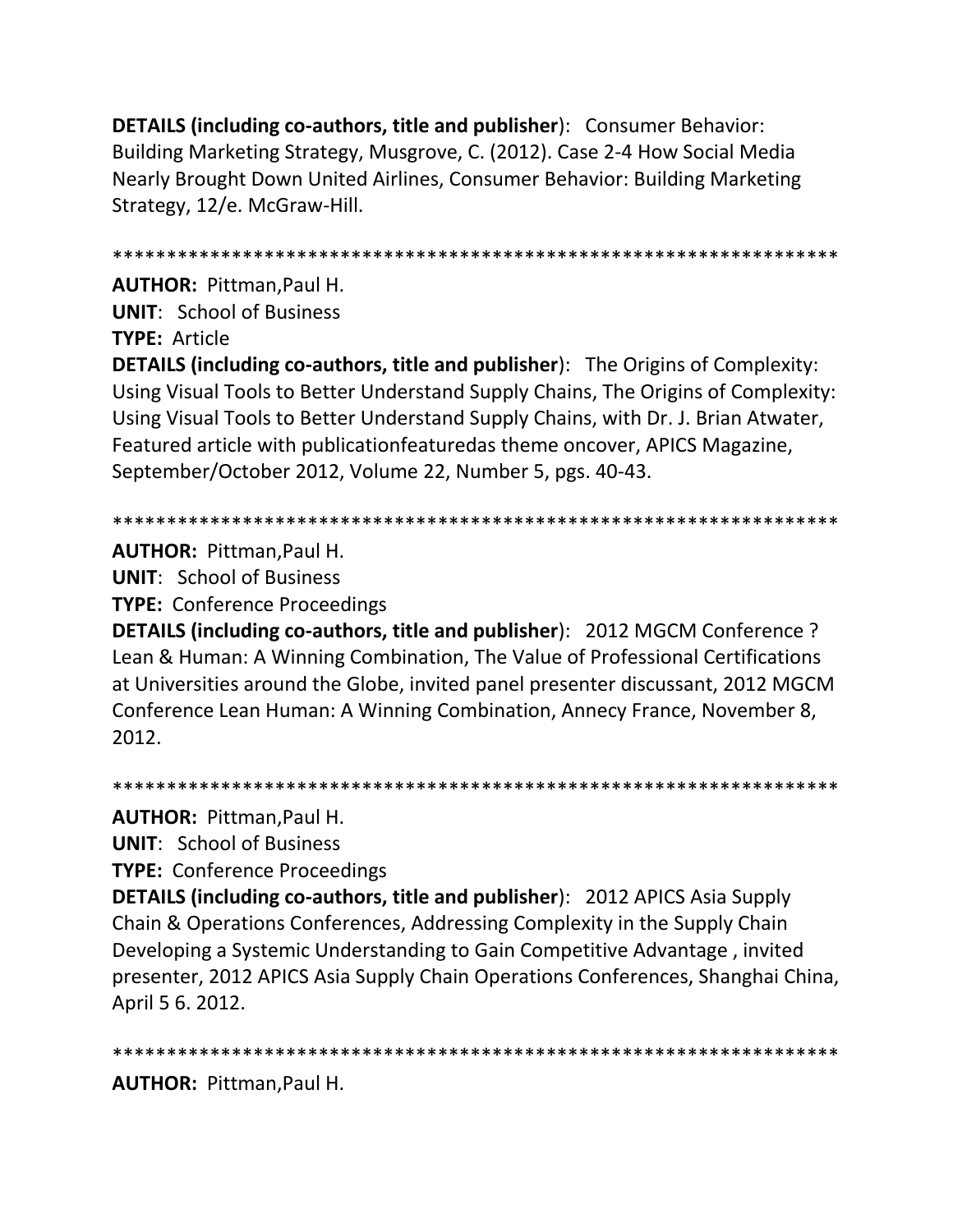### **UNIT: School of Business**

**TYPE:** Conference Proceedings

**DETAILS (including co-authors, title and publisher): 2012 APICS Asia Supply** Chain & Operations Conferences, Calculating the True Total Cost of Ownership (TCO): Accurately identifying both obvious and hidden costs for effective decisions, invited presenter, 2012 APICS Asia Supply Chain Operations Conferences, Shanghai China, April 5 6. 2012.

**AUTHOR: Pittman, Paul H.** 

**UNIT: School of Business** 

**TYPE:** Conference Proceedings

**DETAILS (including co-authors, title and publisher): 2012 APICS International** Conference & Exposition, Managing Complexity the Biggest Supply Chain Challenge, with Dr. Brian Atwater, 2012 APICS International Conference Exposition, Denver, CO, October 14-16, 2012.

**AUTHOR: Podikunju-Hussain, Shifa** 

**UNIT:** School of Education

**TYPE:** Conference Proceedings

**DETAILS (including co-authors, title and publisher):** Midwest Association of Teacher Educators 2012 Conference Proceedings, Hoffman, L. Podikunju-Hussain, S. (2012). Family-School Communication and Information Preferences among ELL and English-Speaking Parents. Paper accepted for published proceedings of the Midwest Association of Teacher Educators 2012 conference.

**AUTHOR: Pooser, Charles Langdon UNIT:** School of Arts & Letters **TYPE: Article** 

**DETAILS (including co-authors, title and publisher):** Haitian Culture: Largely Untapped Resource for Francophone Studies, Published in French Review, 85 (5), April 2012, pp 40-56. An area of the francophone world with strong and quite unique historical connections to the United States, Haiti and her rich culture have only been superficially exploited in the study of French language and francophone culture. This article argues for not only including, but privileging the study of Haiti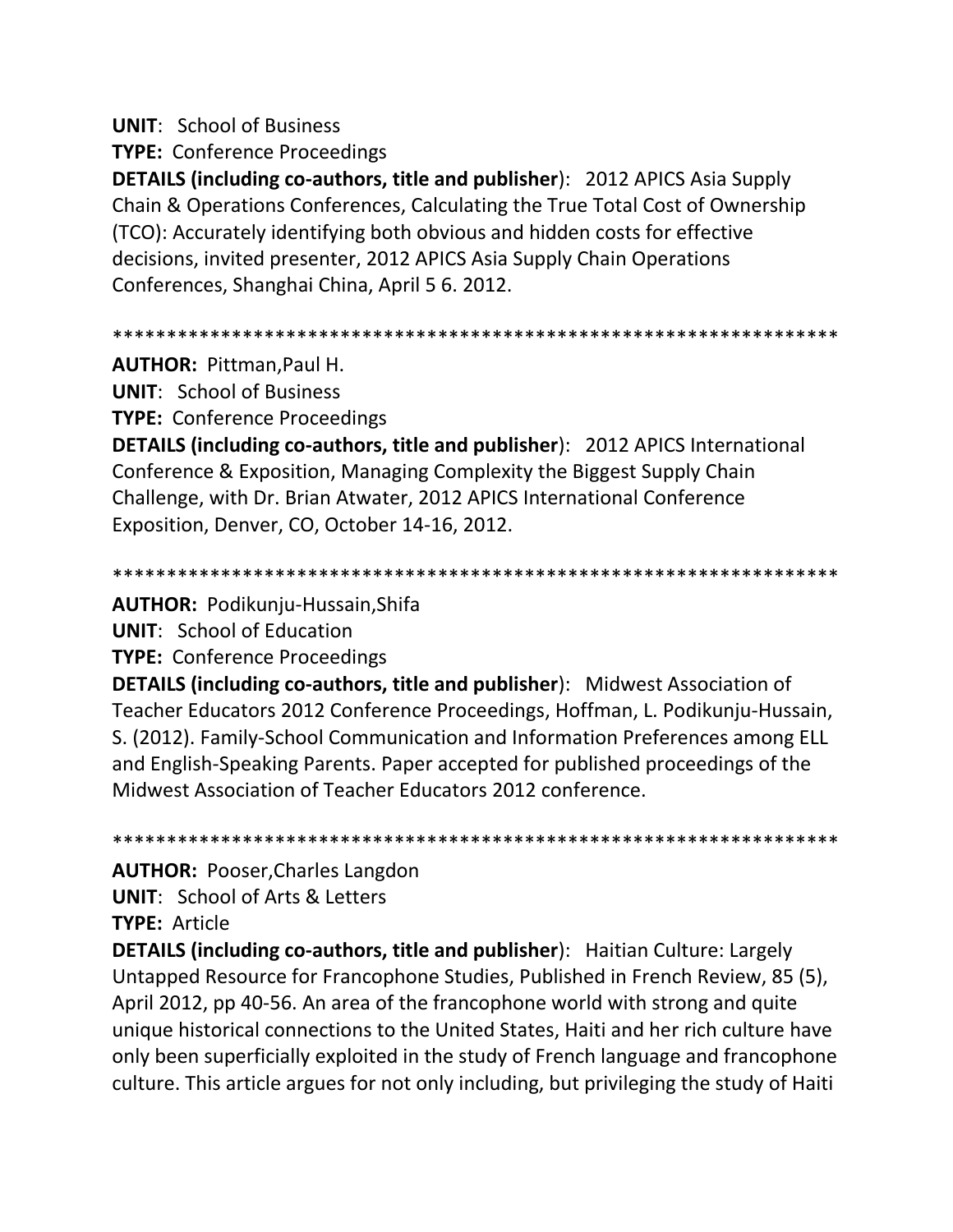in courses focusing upon francophone culture. Several pervasive aspects of Haitian culture are treated, with ideas for classroom activities and readings. So full of potential for stimulating the interest of American students, Haiti should be neglected no longer.

**AUTHOR: Ramey, John Wilson UNIT: School of Arts & Letters** 

**TYPE: Poetry** 

**DETAILS (including co-authors, title and publisher):** Web Page of the Indiana Humanities, My poem, The Angel of Time, was published on April 26th on Think. Read. Talk., the Indiana Humanities web space that was designed for April-as-Poetry Month. Edited by Karen Kovacik, Poet Laureate of Indiana. http://www.indianahumanities.org/thinkreadtalk/index.php/2012/04/april-26angel-of-time...

**AUTHOR: Reigler, Susan H. UNIT: School of Natural Sciences TYPE: Book Review DETAILS (including co-authors, title and publisher):** Louisville Courier-Journal, The Violinists Thumb: And Other Lost Tales of Love, War, and Genius Written by Our Genetic Code by Sam Kean

**AUTHOR: Reigler, Susan H.** 

**UNIT:** School of Natural Sciences

**TYPE: Book Review** 

**DETAILS (including co-authors, title and publisher):** Louisville Courier-Journal, Horseshoe Crabs and Velvet Worms: The Story of the Animals and Plants that Time has Left Behind. by Richard Fortey

**AUTHOR: Reigler, Susan H. UNIT: School of Natural Sciences** TYPF: Book Review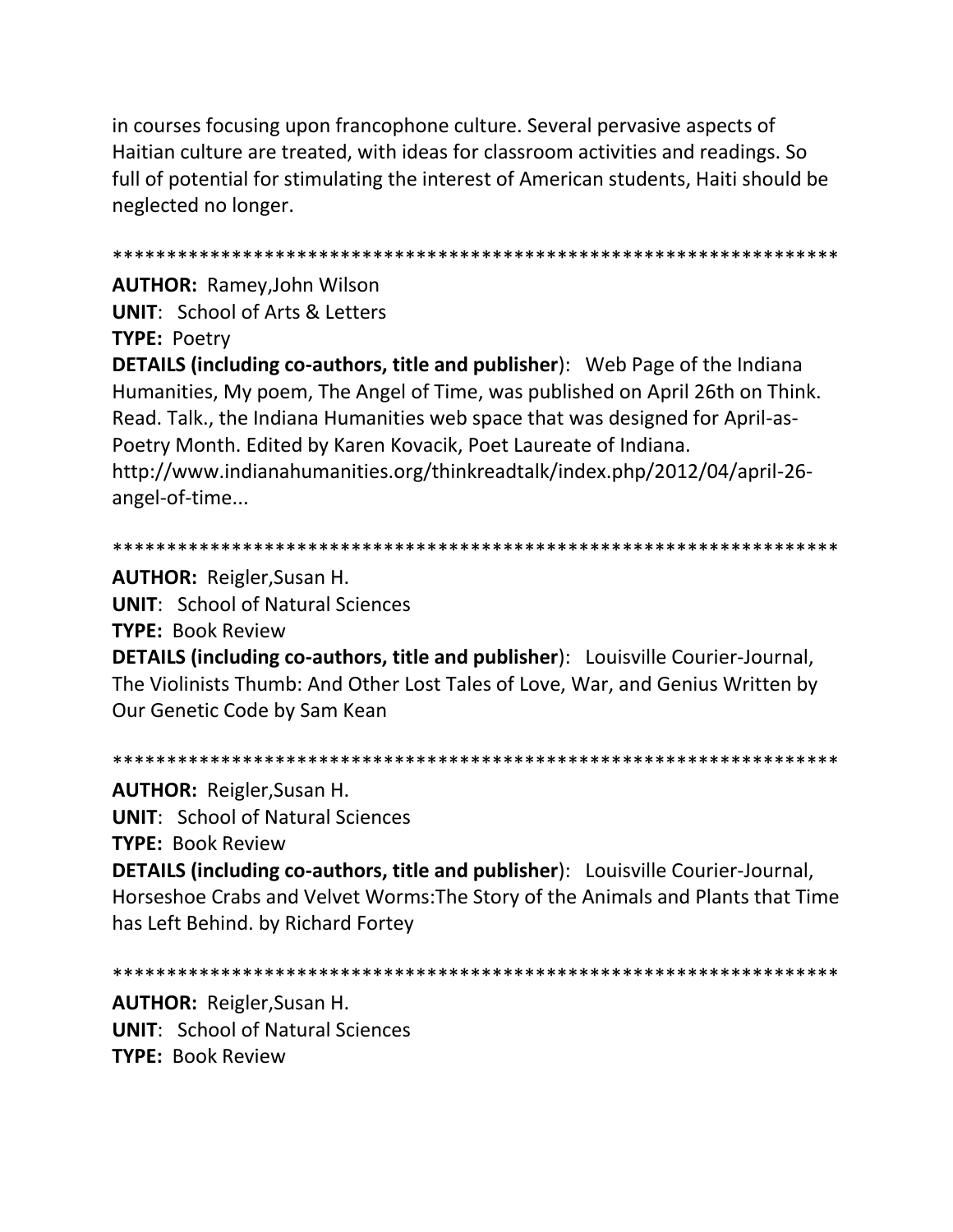DETAILS (including co-authors, title and publisher): Louisville Courier-Journal, The Juice: Vinous Veritas By Jay McInerney

**AUTHOR: Reigler, Susan H.** 

**UNIT: School of Natural Sciences TYPE: CD/DVD/VIDEO** 

**DETAILS (including co-authors, title and publisher):** New Dynamic Records, Four on the Floor by The Kentucky Center Chamber Players

**AUTHOR: Ridout, Susan R.** 

**UNIT:** School of Education

**TYPE: Other** 

**DETAILS (including co-authors, title and publisher):** Quick Hits, Ridout, S.R., Pinkston, G., Schweitzer, D., Riehl, J. (2012) University/Public School Partnership: Using Technology to Collaborate with Middle School Writers and Create More Informed Teachers of Writing. FACETs Quick Hits for Technology. Bloomington, Indiana: Indiana University Press.

**AUTHOR: Rueschhoff, Elizabeth Dushlek UNIT: School of Natural Sciences** 

**TYPE: Abstract** 

**DETAILS (including co-authors, title and publisher): 127th Annual Indiana** Academy of Science Meeting Program, Identification of Novel Protein Interactions of the PDX Vitamin B6 Biosynthetic Proteins in Arabidopsis thaliana

**AUTHOR: Russell, Lisa M** 

**UNIT: School of Business** 

**TYPE: Conference Proceedings** 

**DETAILS (including co-authors, title and publisher):** High-Risk Occupations: Leader Influence on Employee Stress and Burnout., Russell, L. (2012). High Risk Occupations: Leader Influence on Employee Stress and Burnout. Paper published in the proceedings at the Academy of Management Conference, Boston, MA. ABSTRACT: Utilizing the responses from 379 police officers from 9 southern and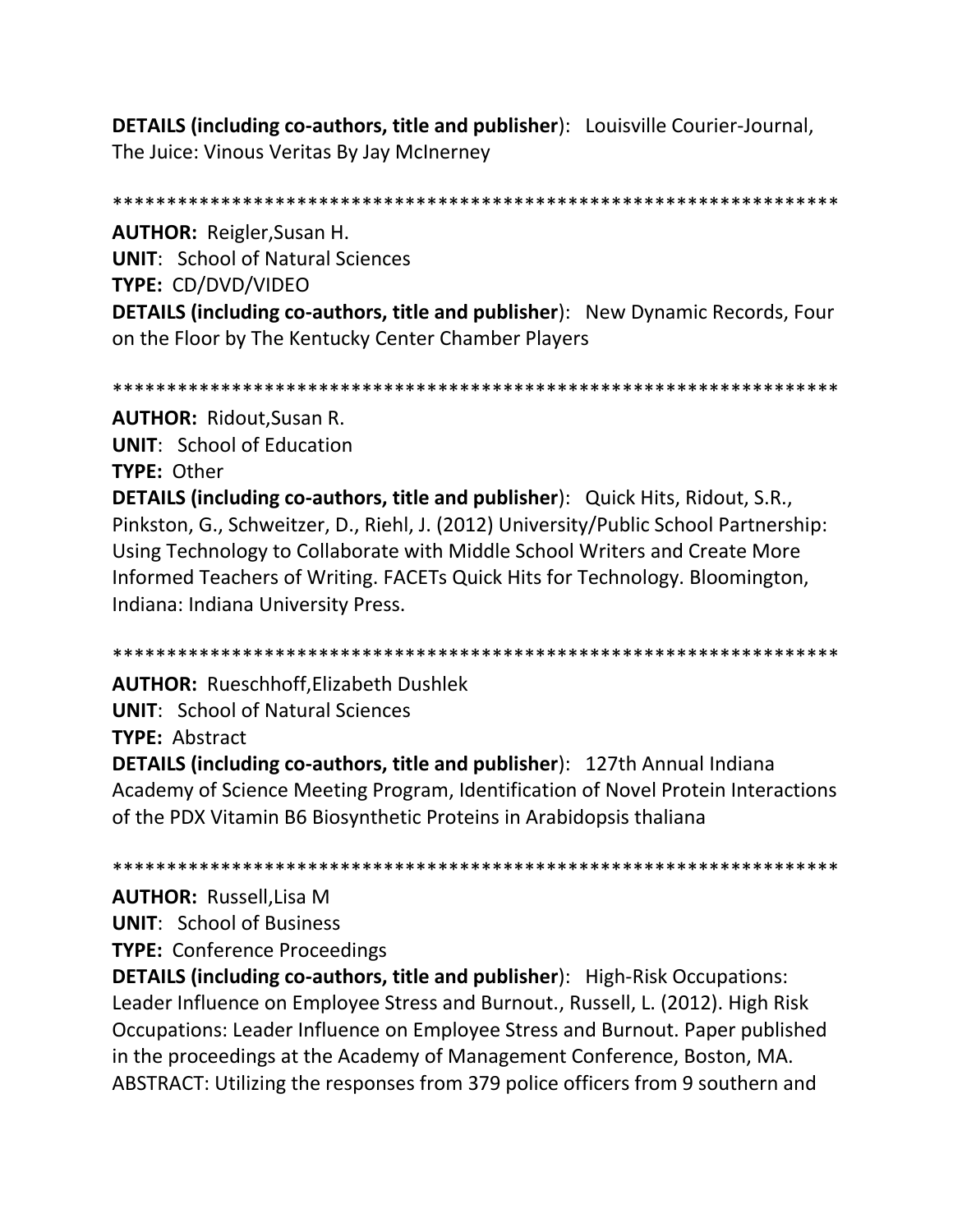southwestern agencies, this study investigates the interaction between police stress and transformational leadership on burnout in a high risk-occupation. Results indicate police stress exacerbates perceived burnout. Transformational leadership influences this relationship such that high levels of perceived transformational leadership attenuate the negative relationship between stress and burnout, but less so under highly stressful conditions.

#### 

**AUTHOR: Ruth, Gerald D. UNIT:** School of Natural Sciences **TYPE: Book DETAILS (including co-authors, title and publisher):** Pathways to Astronomy, ISBN - 13:978-0-07-781617-9 Part of ISBN-13:978-0-07-781332-1

#### 

### **AUTHOR:** Salas, Angela Marie

**UNIT:** School of Arts & Letters **TYPE: Article** 

**DETAILS (including co-authors, title and publisher):** Surveys and Seat Time: Making the Most of Noel-Levitz Motivational Reports in the Indiana University Southeast Honors Program. Retention Success Journal, August, 2012., Salas, Angela M. Surveys and Seat Time: Making the Most of Noel-Levitz Motivational Reports in the Indiana University Southeast Honors Program. Retention Success Journal, August, 2012.

#### 

**AUTHOR: Salas, Angela Marie UNIT:** School of Arts & Letters **TYPE: Article** 

**DETAILS (including co-authors, title and publisher):** Journal of the National Collegiate Honors Council., Salas, Angela. Articulating the Distinctiveness of the Honors Learning Experience. (2012)

#### 

**AUTHOR: Setterdahl, Aaron T UNIT:** School of Natural Sciences **TYPE: Article**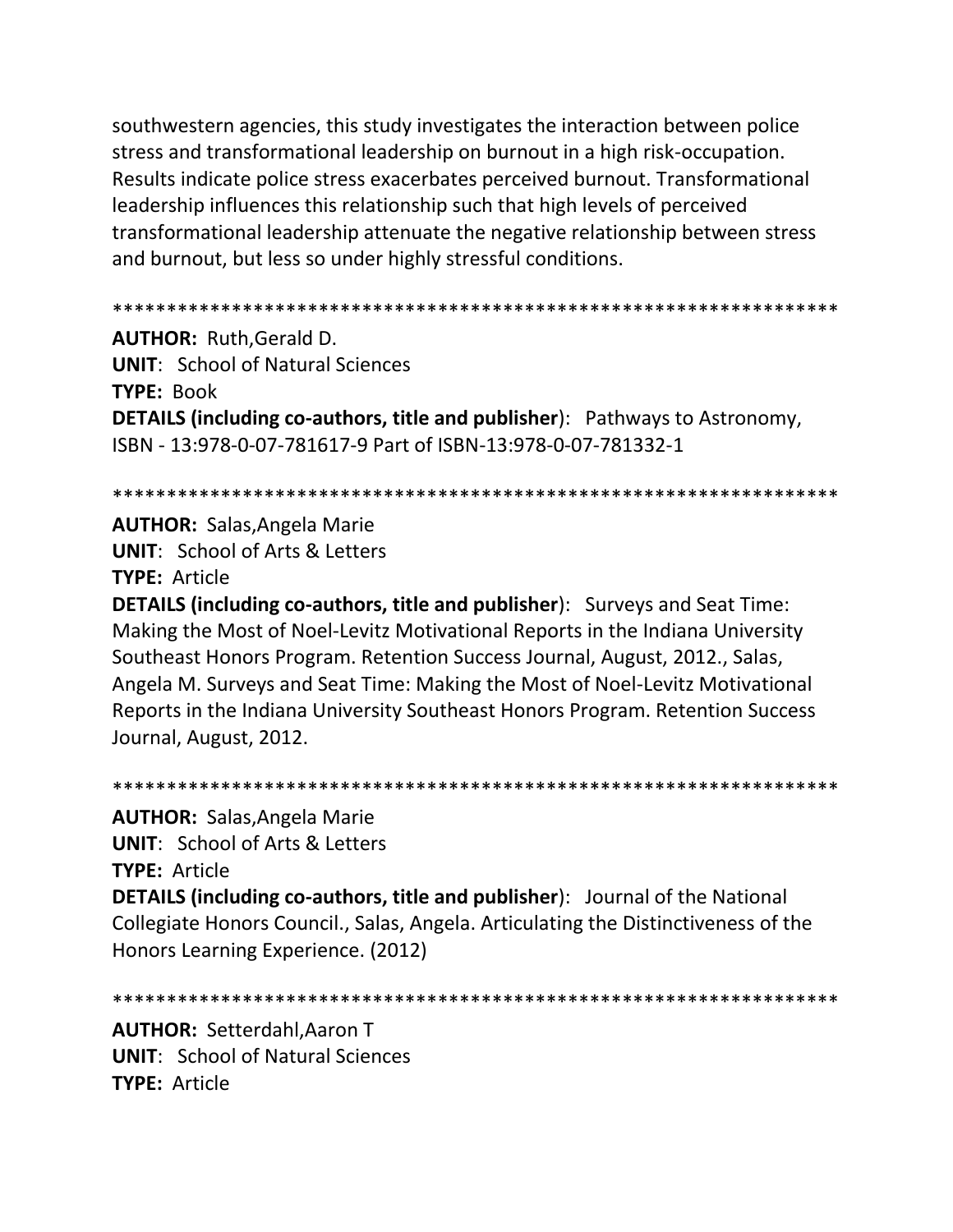**DETAILS (including co-authors, title and publisher**): Molecular Microbiology, Zhuo Cheng, Jiang Wu, Aaron Setterdahl, Khalilah Reddie, Kate Carroll, Loubna A. Hammad, Jonathan A. Karty and Carl E. Bauer, Activity of the tetrapyrrole regulator CrtJ is controlled by oxidation of a redox active cysteine located in the DNA binding domain, Molecular Microbiology (2012) 85(4), 734746. doi:10.1111/j.1365-2958.2012.08135.x First published online 16 July 2012

\*\*\*\*\*\*\*\*\*\*\*\*\*\*\*\*\*\*\*\*\*\*\*\*\*\*\*\*\*\*\*\*\*\*\*\*\*\*\*\*\*\*\*\*\*\*\*\*\*\*\*\*\*\*\*\*\*\*\*\*\*\*\*\*\*\*\*

**AUTHOR:** Setterdahl,Aaron T

**UNIT**: School of Natural Sciences

**TYPE:** Article

**DETAILS (including co-authors, title and publisher**): Journal of Student Research, Arlie Joe Green, Aaron Setterdahl, Characterization of Rhodobacter sphaeroides Gene RSP1977, Journal of Student Research, Vol 1, No 1, pp 33-38 (2012). http://www.jofsr.com/index.php/path

\*\*\*\*\*\*\*\*\*\*\*\*\*\*\*\*\*\*\*\*\*\*\*\*\*\*\*\*\*\*\*\*\*\*\*\*\*\*\*\*\*\*\*\*\*\*\*\*\*\*\*\*\*\*\*\*\*\*\*\*\*\*\*\*\*\*\*

**AUTHOR:** Setterdahl,Aaron T

**UNIT**: School of Natural Sciences

**TYPE:** Conference Proceedings

**DETAILS (including co-authors, title and publisher**): 14th International Symposium on Phototrophic Prokaryotes in Porto, Portugal, Miralem Bekric, Angela Whitaker, Cameron Unverferth, Young-Won Christine Kim, and Aaron Setterdahl, Identification and characterization of unknown genes in Rhodobacter sphaeroides, ISPP 2012: 14th International Symposium on Phototrophic Prokaryotes, August 5th-10th 2012, Porto Portugal. Abstract Genome sequencing of thousands of organisms has resulted in databases of gene sequences that code for many previously unknown proteins. Sequence analysis of the photosynthetic bacterium Rhodobacter sphaeroides genome reveals several uncharacterized proteins that are highly conserved among many bacteria and have yet to be characterized. Genes that have probable, hypothetical, or no known function have been targeted for this study to be systematically validated for function. One such gene, RSP\_2415, has more than 90% sequence identity to a gene of unknown function also found in hundreds of organisms. BLAST analysis reveals two domains of unknown function DUF-404 and DUF-407. DUF-404 is predicted to be structurally similar to a putative glutathionylspermidine synthase. The gene encoding RSP\_2415 has been cloned and expressed to validate the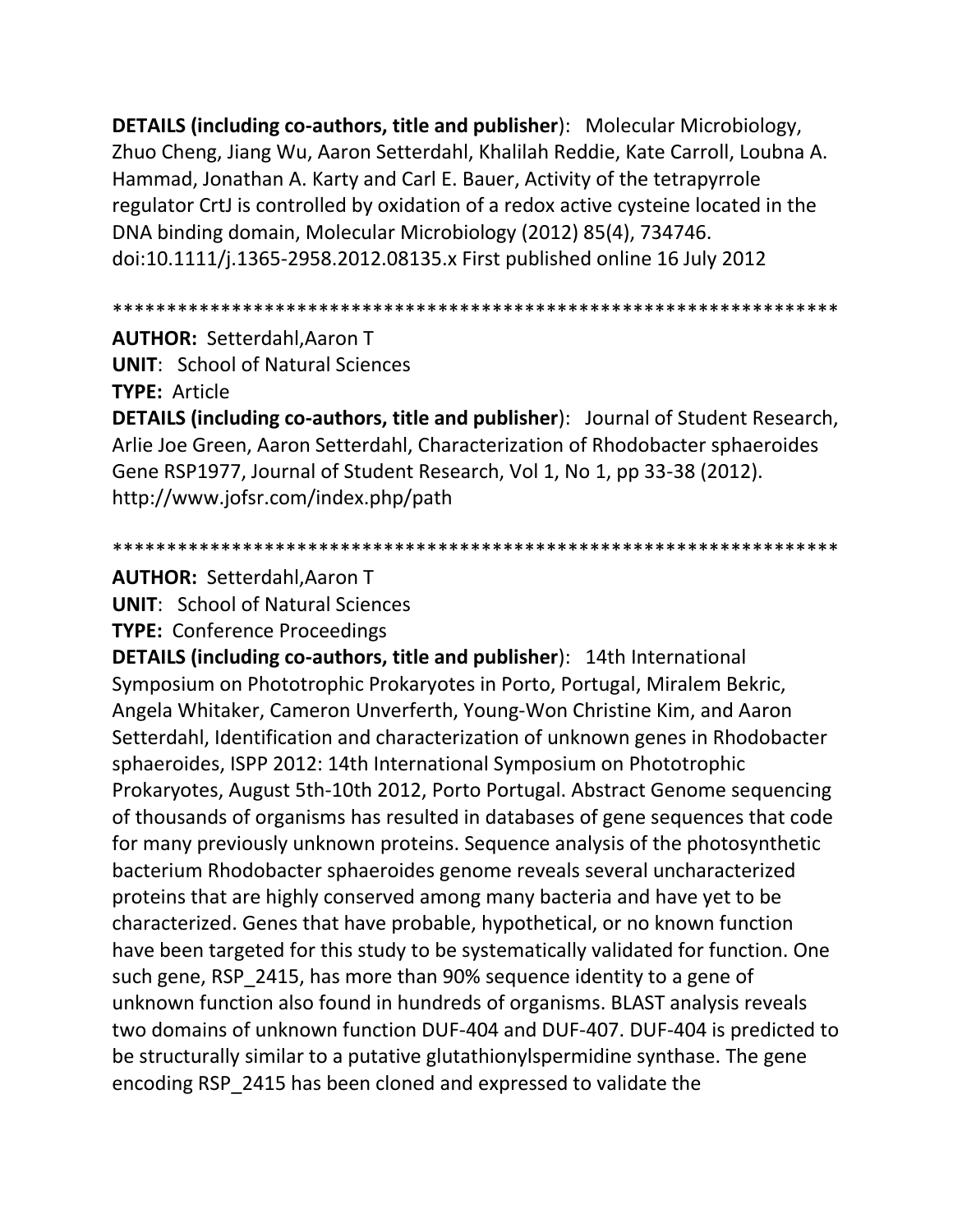glutathionylspermidine activity. This would be the first time glutathionylspermidine synthase activity is characterized in a photosynthetic prokaryote.

**AUTHOR: Shi, Dylan UNIT: School of Natural Sciences TYPE: Textbook DETAILS (including co-authors, title and publisher):** Linus Publications., A Complete Solution Manuel for my textbook Elementary Probability with Applications was completed in 2012. It is ready to be published. I plan to have both the Students Solutions Manueland A Complete Solution Manuel published with the second addition of the text book in 2013 - 2014.

**AUTHOR: Shi, Dylan UNIT:** School of Natural Sciences **TYPE: Textbook DETAILS (including co-authors, title and publisher):** Linus Publications., Students Solutions Manuel for my textbook Elementary Probability with Applications was completed in 2011 and revised in 2012. It is ready to be published.

**AUTHOR: Srinivasan.Arun Kumar UNIT: School of Business TYPE: Article DETAILS (including co-authors, title and publisher):** The Journal of Economics Education, Sources of Financial Support and Academic Performance in Economics **Principles Courses** 

**AUTHOR: Srinivasan, Arun Kumar UNIT: School of Business TYPE: Article DETAILS (including co-authors, title and publisher):** Journal of International Business and Economics, Socio-Economic and Environmental Effects of Foreign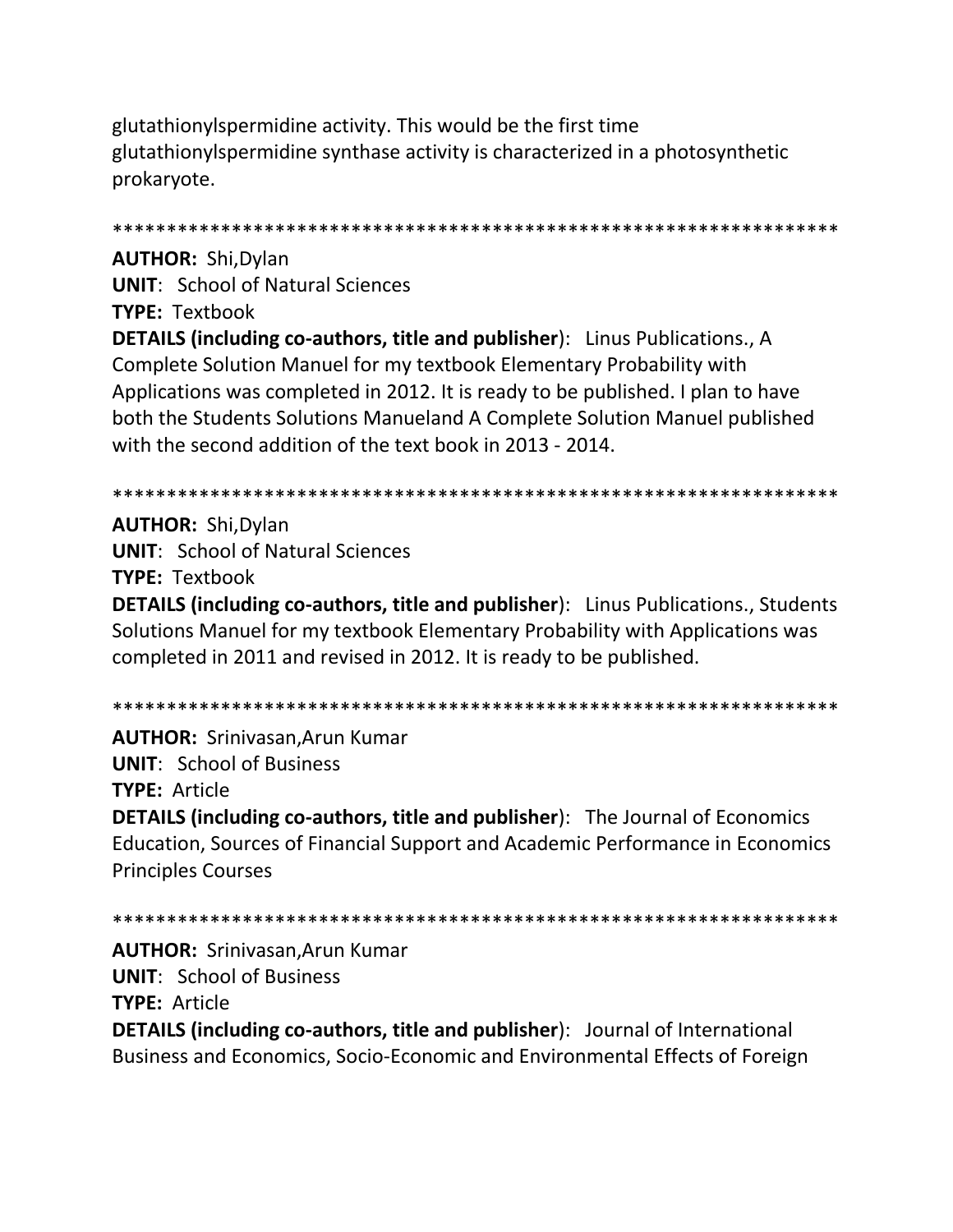Direct Investment in India: An Economic Analysis of Perception in two Metropolitan Cities.

**AUTHOR: Srinivasan, Arun Kumar UNIT: School of Business TYPE: Article DETAILS (including co-authors, title and publisher):** Journal of Economic Issues, Ex-Urban Sprawl and Fire Response in the United States

**AUTHOR: Staten, Clifford L.** 

**UNIT:** School of Social Sciences

**TYPE: Chapter** 

**DETAILS (including co-authors, title and publisher):** September 11 and the War on Terror, Staten, Clifford L. 2012. September 11 and the War on Terror. In Events that Formed the Modern World: From the European Renaissance to the War on Terror, Volume 5: From 1900 through the War on Terror, edited by John Findling and Frank Thackeray, 383-93. Greenwood an imprint of ABC-CLIO, LLC.

**AUTHOR: Staten, Clifford L.** 

**UNIT:** School of Social Sciences **TYPE: Editorial** 

**DETAILS (including co-authors, title and publisher):** A 6-3 Supreme Court Vote in Favor of Obamacare", Staten, Cliff. March 28, 2012. A 6-3 Supreme Court Vote in Favor of Obamacare" Times and Tribune, A5.

**AUTHOR: Staten, Clifford L.** 

**UNIT:** School of Social Sciences

**TYPE: Editorial** 

**DETAILS (including co-authors, title and publisher):** King Coal Politics More Complicated than Industry Lets On, Staten, Cliff. November 13, 2012. King Coal Politics More Complicated than Industry Lets On. Huntington Herald Dispatch. 4A.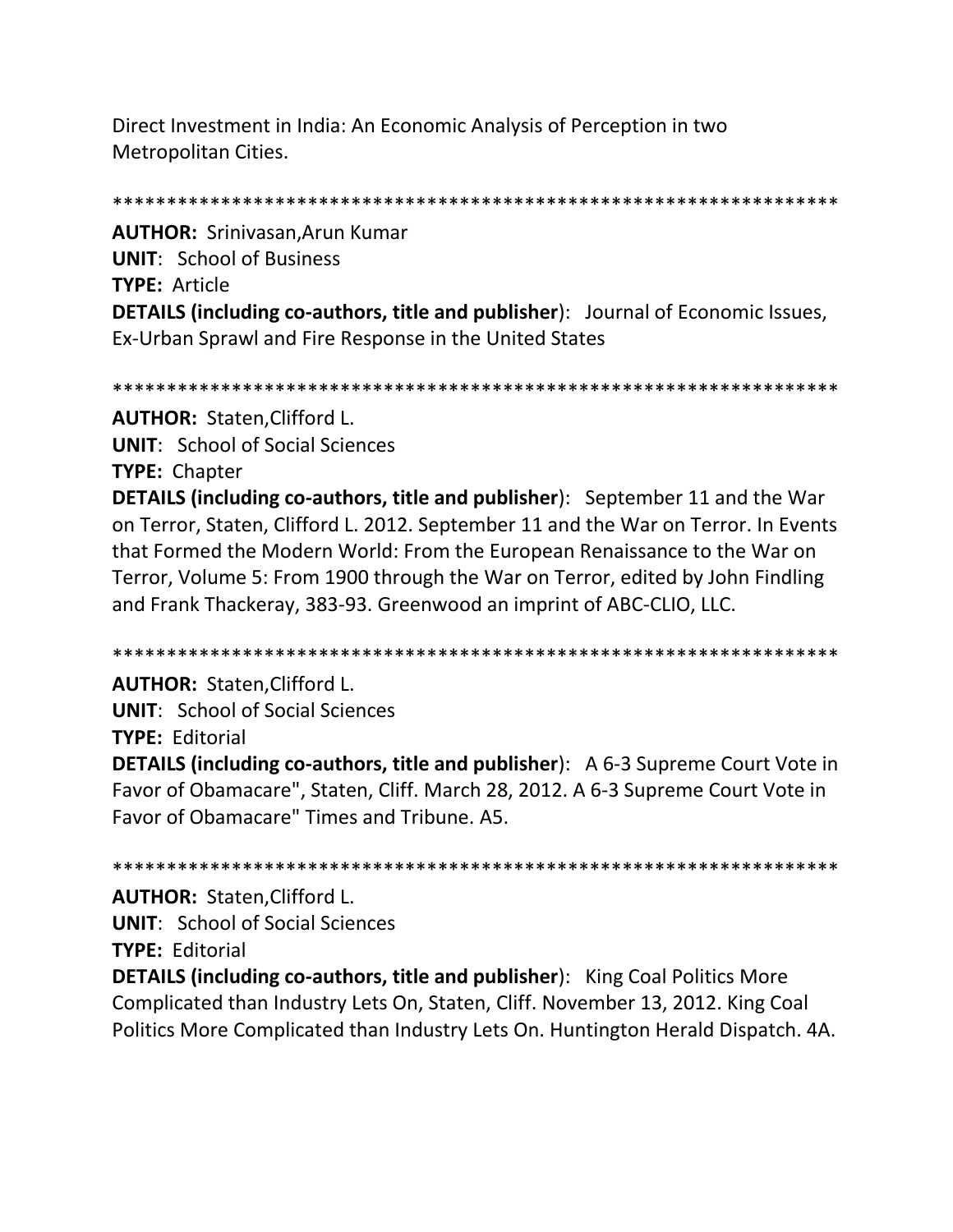**AUTHOR: Sung, Chang Oan** 

**UNIT: School of Natural Sciences** 

**TYPE: Conference Proceedings** 

**DETAILS (including co-authors, title and publisher):** ACM RACs:Research in Applied Computation Symposium 2012, Object Based Similarity Measure for **Breast Medical Image Retrieval from Database Warehouse** 

**AUTHOR:** Sung, Chang Oan **UNIT: School of Natural Sciences TYPE:** Conference Proceedings **DETAILS (including co-authors, title and publisher):** ACM SAC:Symposium on Applied Computing 2012, AAGC: an efficient associativity-aware garbage collection scheme for hybrid FTLs

### 

**AUTHOR:** Sweigart, William E.

**UNIT:** School of Arts & Letters **TYPE: Textbook** 

**DETAILS (including co-authors, title and publisher):** First Year Seminar Textbook, Dahlgren, D. (2012). First Year Seminar Textbook. IU Southeast.

**AUTHOR: Taylor, David Winship** 

**UNIT:** School of Natural Sciences

TYPE: Abstract

**DETAILS (including co-authors, title and publisher):** , Taylor, D.W., S. Hu, 2012. Changes in Early Cretaceous angiosperm average pollen size: Implications for angiosperm diversification and evolution. American Associate of Stratigraphic Palynologists annual meeting, Lexington, KY, USA. Abstract

**AUTHOR: Taylor, David Winship UNIT: School of Natural Sciences** TYPF: Ahstract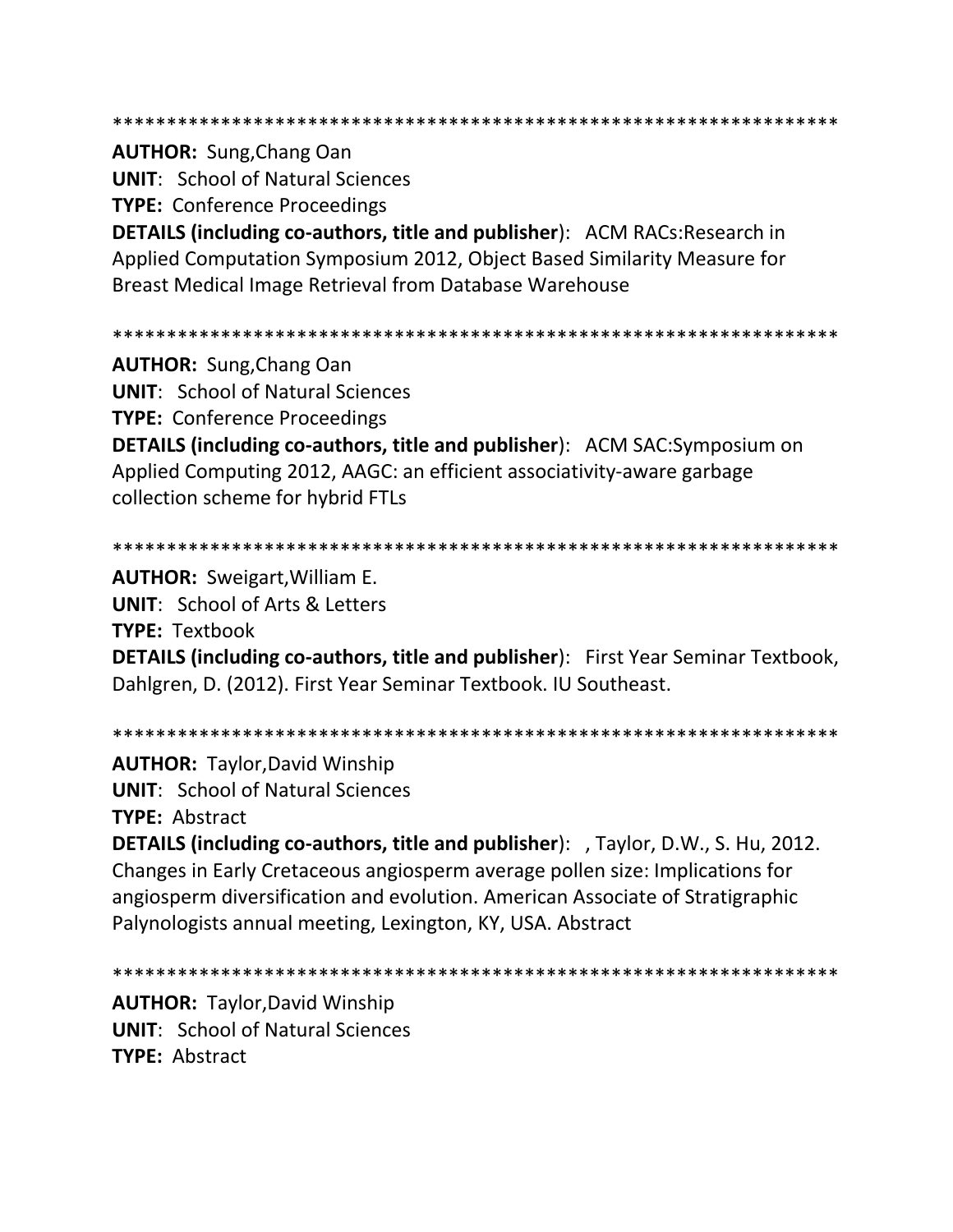**DETAILS (including co-authors, title and publisher):** , Hu, S., Taylor, D.W., Hickey L.J., 2011. A Turonian flower of the Ericaceae from the Raritan Formation of New Jersey, USA. International Organization of Palaeobotanist Conference (IOPC-VIII) Japan. Abstract.

**AUTHOR: Taylor, David Winship UNIT: School of Natural Sciences TYPE: Abstract DETAILS (including co-authors, title and publisher):** , Taylor, D.W., Zinniker, D., McCorkle, E., Hu, S., Barbanti, S.M., Moldowan, J.M., 2012. Molecular paleoecological study of the Aptian (Early Cretaceous) Dutch Gap locality, Virginia, USA. Botany 2012 Botanical Society of America annual meeting, Columbus, OH, USA. Abstract.

**AUTHOR: Taylor, David Winship UNIT: School of Natural Sciences TYPE: Abstract** DETAILS (including co-authors, title and publisher): , Taylor, D.W. J. Bilyeu, 2012. Evolution of pollen size in angiosperms clades. Botany 2012 Botanical Society of America annual meeting, Columbus, OH, USA. Abstract.

**AUTHOR: Taylor, David Winship UNIT:** School of Natural Sciences **TYPE: Chapter** 

**DETAILS (including co-authors, title and publisher):** Evolution of the Plant-Pollinator Relationships. Patiny, S. (ed.)., Hu, S., D.L. Dilcher, D.W. Taylor, 2012. Pollen evidence for the pollination biology of early flowering plants. In; Patiny, S. (ed.). Evolution of the Plant-Pollinator Relationships. Pgs. 165-218. Cambridge **University Press.** 

**AUTHOR: Taylor, David Winship UNIT: School of Natural Sciences TYPE: Journal**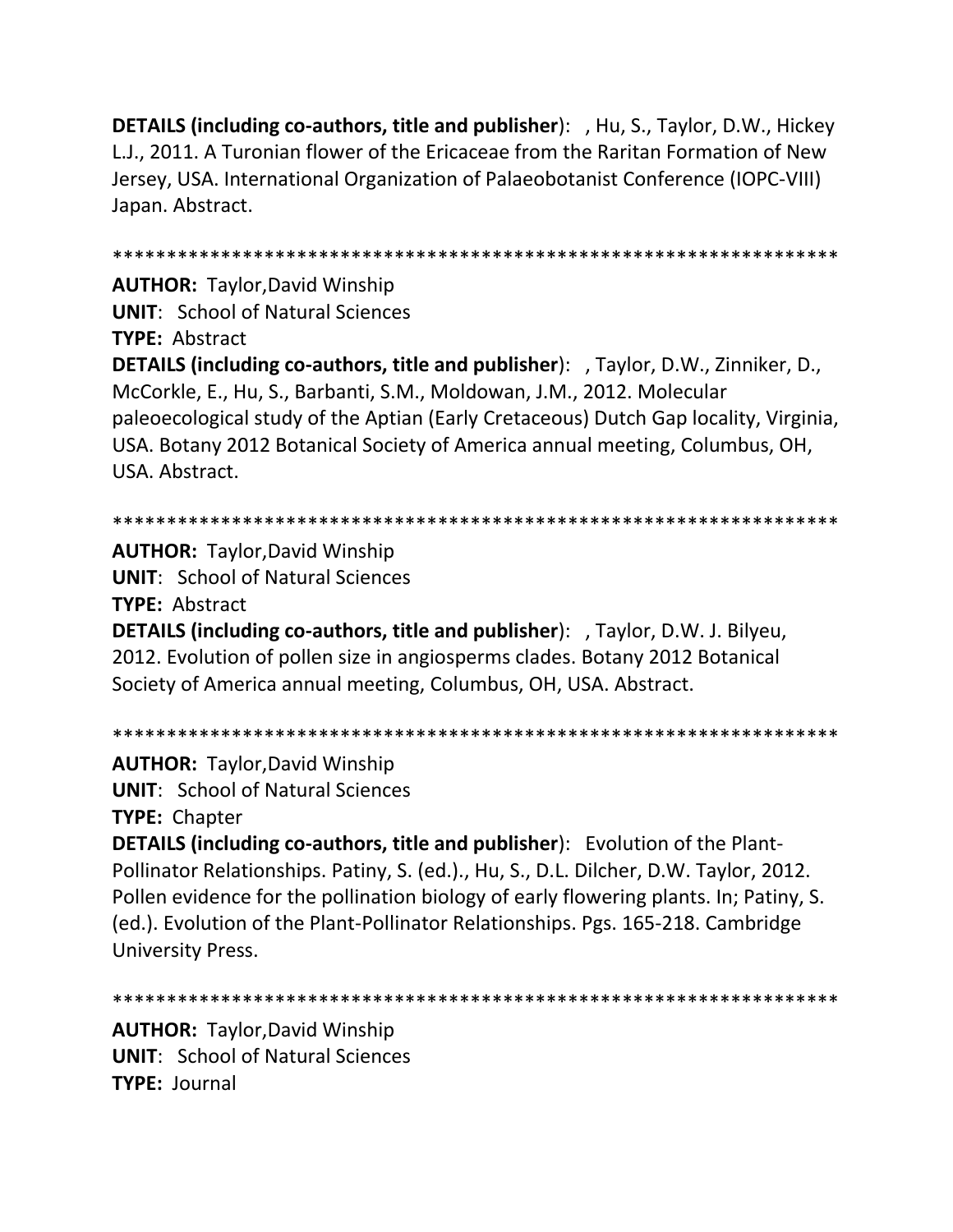**DETAILS (including co-authors, title and publisher**): Botanical Journal of the Linnean Society, Taylor, D.W., S. Hu, B.H. Tiffney, 2012. Fossil floral and fruit evidence for the evolution of unusual developmental characters in the Fagales. Botanical Journal of the Linnean Society 168: 353-376

\*\*\*\*\*\*\*\*\*\*\*\*\*\*\*\*\*\*\*\*\*\*\*\*\*\*\*\*\*\*\*\*\*\*\*\*\*\*\*\*\*\*\*\*\*\*\*\*\*\*\*\*\*\*\*\*\*\*\*\*\*\*\*\*\*\*\* **AUTHOR:** Taylor,David Winship **UNIT**: School of Natural Sciences **TYPE:** Report **DETAILS (including co-authors, title and publisher**): , Production of the Herbarium (IUS, JEF), submitted by the Curator: William R. Adams, 2012. Flora of the Joyce Rhodehamel Tract, for the TNC.

\*\*\*\*\*\*\*\*\*\*\*\*\*\*\*\*\*\*\*\*\*\*\*\*\*\*\*\*\*\*\*\*\*\*\*\*\*\*\*\*\*\*\*\*\*\*\*\*\*\*\*\*\*\*\*\*\*\*\*\*\*\*\*\*\*\*\*

**AUTHOR:** Thompson-Book,Barbara C. **UNIT**: School of Education **TYPE:** Book Review **DETAILS (including co-authors, title and publisher**): My Take/Your Take, http://wowlit.org/catalog/9780811879545/

\*\*\*\*\*\*\*\*\*\*\*\*\*\*\*\*\*\*\*\*\*\*\*\*\*\*\*\*\*\*\*\*\*\*\*\*\*\*\*\*\*\*\*\*\*\*\*\*\*\*\*\*\*\*\*\*\*\*\*\*\*\*\*\*\*\*\*

**AUTHOR:** Thompson-Book,Barbara C. **UNIT**: School of Education **TYPE:** Book Review **DETAILS (including co-authors, title and publisher**): My Take/ Your Take, http://wowlit.org/catalog/9781442414457/ http://wowlit.org/catalog/9780823423477/ http://wowlit.org/catalog/9780670012800/ http://wowlit.org/books/authorschair/authors-corner-beatrices-dream-a-story-of-kibera-slum/

\*\*\*\*\*\*\*\*\*\*\*\*\*\*\*\*\*\*\*\*\*\*\*\*\*\*\*\*\*\*\*\*\*\*\*\*\*\*\*\*\*\*\*\*\*\*\*\*\*\*\*\*\*\*\*\*\*\*\*\*\*\*\*\*\*\*\*

**AUTHOR:** Thompson-Book,Barbara C.

**UNIT**: School of Education

**TYPE:** Essay

**DETAILS (including co-authors, title and publisher**): Exploring International Children's Literature Awards, http://wowlit.org/blog/2012/02/28/awards-fromother-countries-where-english-is-the-dominate-language/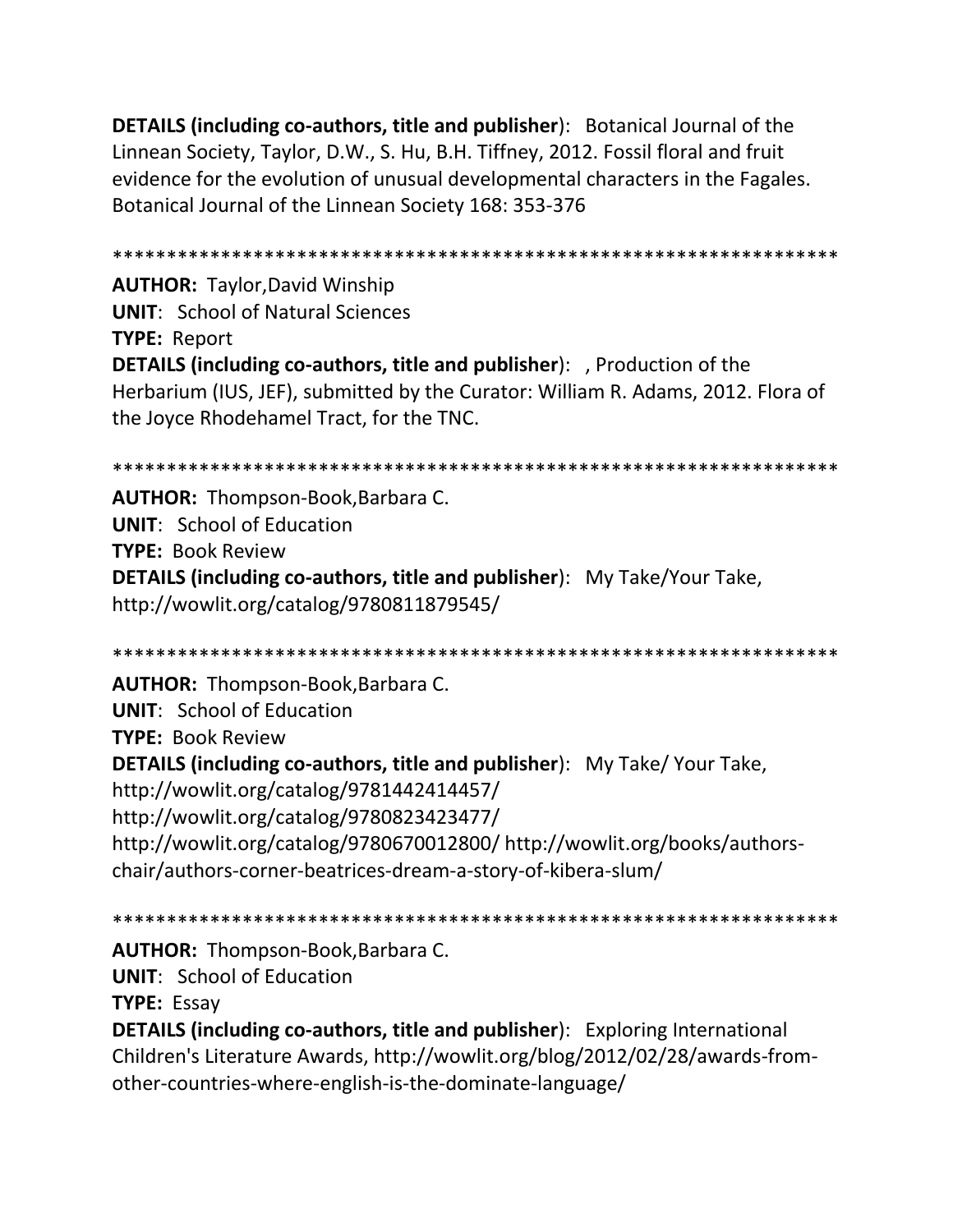http://wowlit.org/blog/2012/02/13/international-awards-the-batchelder/ http://wowlit.org/blog/2012/02/06/international-awards-whos-beingrecognized-for-awards/

\*\*\*\*\*\*\*\*\*\*\*\*\*\*\*\*\*\*\*\*\*\*\*\*\*\*\*\*\*\*\*\*\*\*\*\*\*\*\*\*\*\*\*\*\*\*\*\*\*\*\*\*\*\*\*\*\*\*\*\*\*\*\*\*\*\*\* **AUTHOR:** Treves,David S. **UNIT**: School of Natural Sciences **TYPE:** Manuscript **DETAILS (including co-authors, title and publisher**): Journal of microbiology and biology education, Treves, D. S. 2012. Helping Students Understand Gene Regulation with Online Tools: A Review of MEME and MelinaII, Motif Discovery Tools for Active Learning in Biology. JMBE Vol. 13, #2, pp 194-195.

\*\*\*\*\*\*\*\*\*\*\*\*\*\*\*\*\*\*\*\*\*\*\*\*\*\*\*\*\*\*\*\*\*\*\*\*\*\*\*\*\*\*\*\*\*\*\*\*\*\*\*\*\*\*\*\*\*\*\*\*\*\*\*\*\*\*\*

**AUTHOR:** Walsh,Sara Malinda **UNIT**: School of Social Sciences **TYPE:** Other

**DETAILS (including co-authors, title and publisher**): Campus safety: Cultivating spatial avoidance, social dependence and feminist resistance, Walsh, S. M. (2012). Campus safety: Cultivating spatial avoidance, social dependence and feminist resistance. Ann Arbor, MI: ProQuest, UMI Dissertation Publishing.

\*\*\*\*\*\*\*\*\*\*\*\*\*\*\*\*\*\*\*\*\*\*\*\*\*\*\*\*\*\*\*\*\*\*\*\*\*\*\*\*\*\*\*\*\*\*\*\*\*\*\*\*\*\*\*\*\*\*\*\*\*\*\*\*\*\*\*

**AUTHOR:** Wells,Jeremy D. **UNIT**: School of Arts & Letters **TYPE:** Collection **DETAILS (including co-authors, title and publisher**): Plantation Modernity, Plantation Modernity. Co-edited collection; in progress.

\*\*\*\*\*\*\*\*\*\*\*\*\*\*\*\*\*\*\*\*\*\*\*\*\*\*\*\*\*\*\*\*\*\*\*\*\*\*\*\*\*\*\*\*\*\*\*\*\*\*\*\*\*\*\*\*\*\*\*\*\*\*\*\*\*\*\*

**AUTHOR:** Wells,Jeremy D. **UNIT**: School of Arts & Letters **TYPE:** Book Review

**DETAILS (including co-authors, title and publisher**): Reception: Texts, Readers, Audiences, History, Book Review of Activist Sentiments: Reading Black Women in the Nineteenth Century, by P. Gabrielle Foreman. Reception: Texts, Readers, Audiences, History 4 (Fall 2012): 24-25.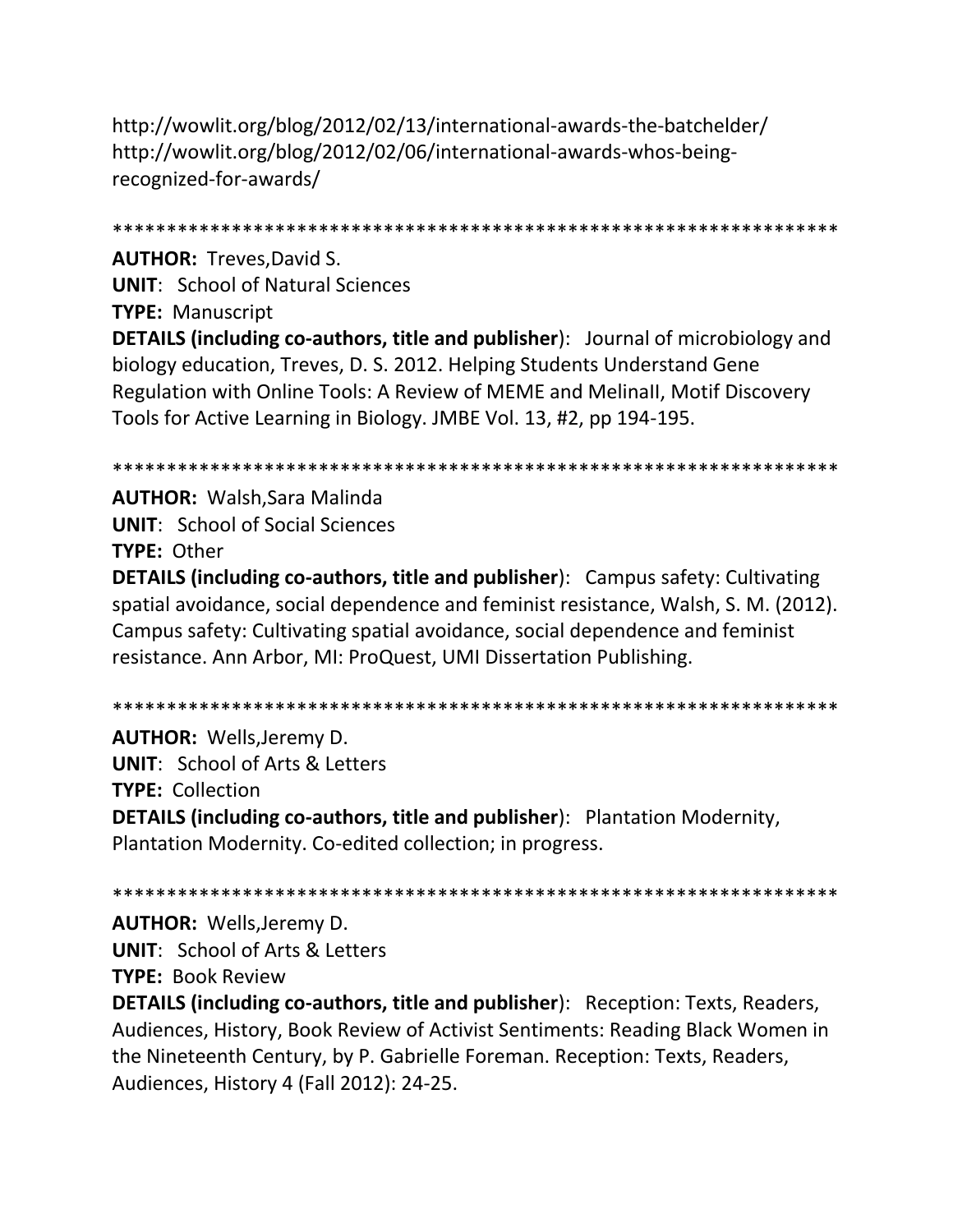#### 

**AUTHOR: Wille, Diane E.** 

**UNIT:** School of Social Sciences **TYPE: Article** 

**DETAILS (including co-authors, title and publisher):** Psychology Research, Mamatova, M. Wille, D. (2012). Cross-Cultural Study of Emotional Expression: The Problem of Alexithymia. Psychology Research. 2(9), 196-200.

**AUTHOR: Wille, Diane E. UNIT:** School of Social Sciences **TYPE: Chapter DETAILS (including co-authors, title and publisher):** College Success Guide (6th ed.), Dahlgren, D. Wille, D. (2012). Effective and efficient studying and test taking. In D. Dahlgren (Ed.). College Success Guide (6th ed). Publisher: Hayden-McNeil.

**AUTHOR: Wisman, Raymond F. UNIT: School of Natural Sciences TYPE: Journal** 

**DETAILS (including co-authors, title and publisher):** Ubiquitous Learning: An International Journal, Science Apps: Taking Science Education Mobile

**AUTHOR: Wisman, Raymond F.** 

**UNIT:** School of Natural Sciences

**TYPE: Journal** 

**DETAILS (including co-authors, title and publisher)**: The Physics Teacher, R. Wisman and K. Forinash, Smartphones as portable oscilloscopes for physics labs, The Physics Teacher, Vol. 50 No. 4 (2012) p242.

**AUTHOR: Wisman, Raymond F. UNIT: School of Natural Sciences** TYPF: lournal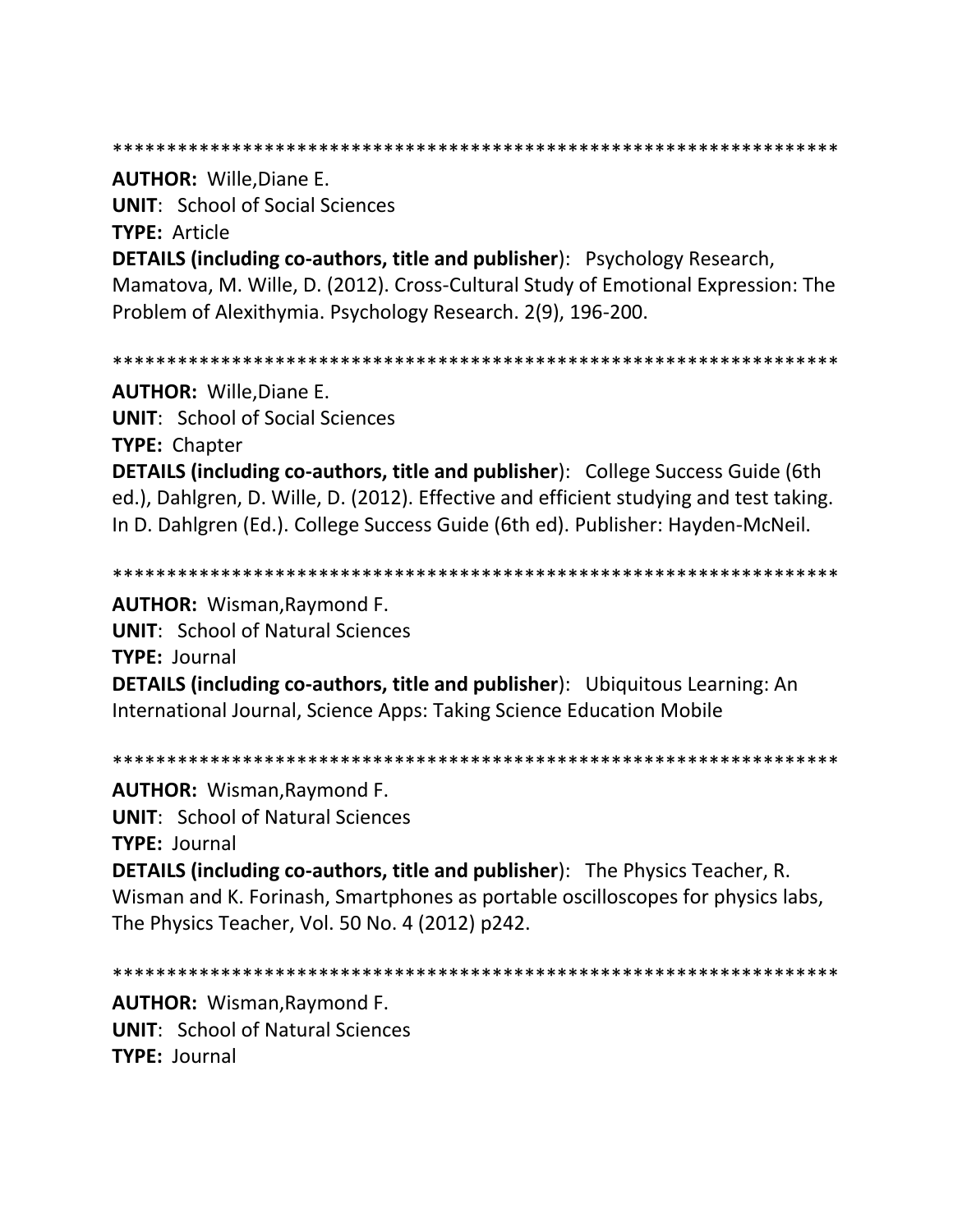**DETAILS (including co-authors, title and publisher):** The Physics Teacher, K. Forinash and R. Wisman, Smartphones- Experiments with an External Thermistor Circuit, The Physics Teacher, Vol. 50 No. 9 (2012) p566.

**AUTHOR: Wong, Alan UNIT:** School of Business TYPE: Journal **DETAILS (including co-authors, title and publisher):** Not yet decided on the publication outlet, Tentative Title: Using a Personality Profile Discriminant Model to Predict Financial Risk Tolerance

AUTHOR: Wrzenski, Rhonda L

**UNIT:** School of Social Sciences

**TYPE: Journal** 

**DETAILS (including co-authors, title and publisher):** Bill Sponsorship and Success in State Legislatures: The Relative Effects of Institutional, District, and Legislator Characteristics., Hogan, Robert, Mileah Kromer and Rhonda Wrzenski. Bill Sponsorship and Success in State Legislatures: The Relative Effects of Institutional, District, and Legislator Characteristics. Revise and Resubmit at Legislative Studies Quarterly.

**AUTHOR: Wrzenski, Rhonda L UNIT:** School of Social Sciences **TYPE: Journal** 

**DETAILS (including co-authors, title and publisher):** American Politics Research, Wrzenski, Rhonda and Jim Garand. Electoral Institutions and Constituency Representation in the U.S. Senate: The Case of the 17th Amendment. Revise and Resubmit at American Politics Research.

**AUTHOR: Wrzenski, Rhonda L UNIT:** School of Social Sciences **TYPE: Journal**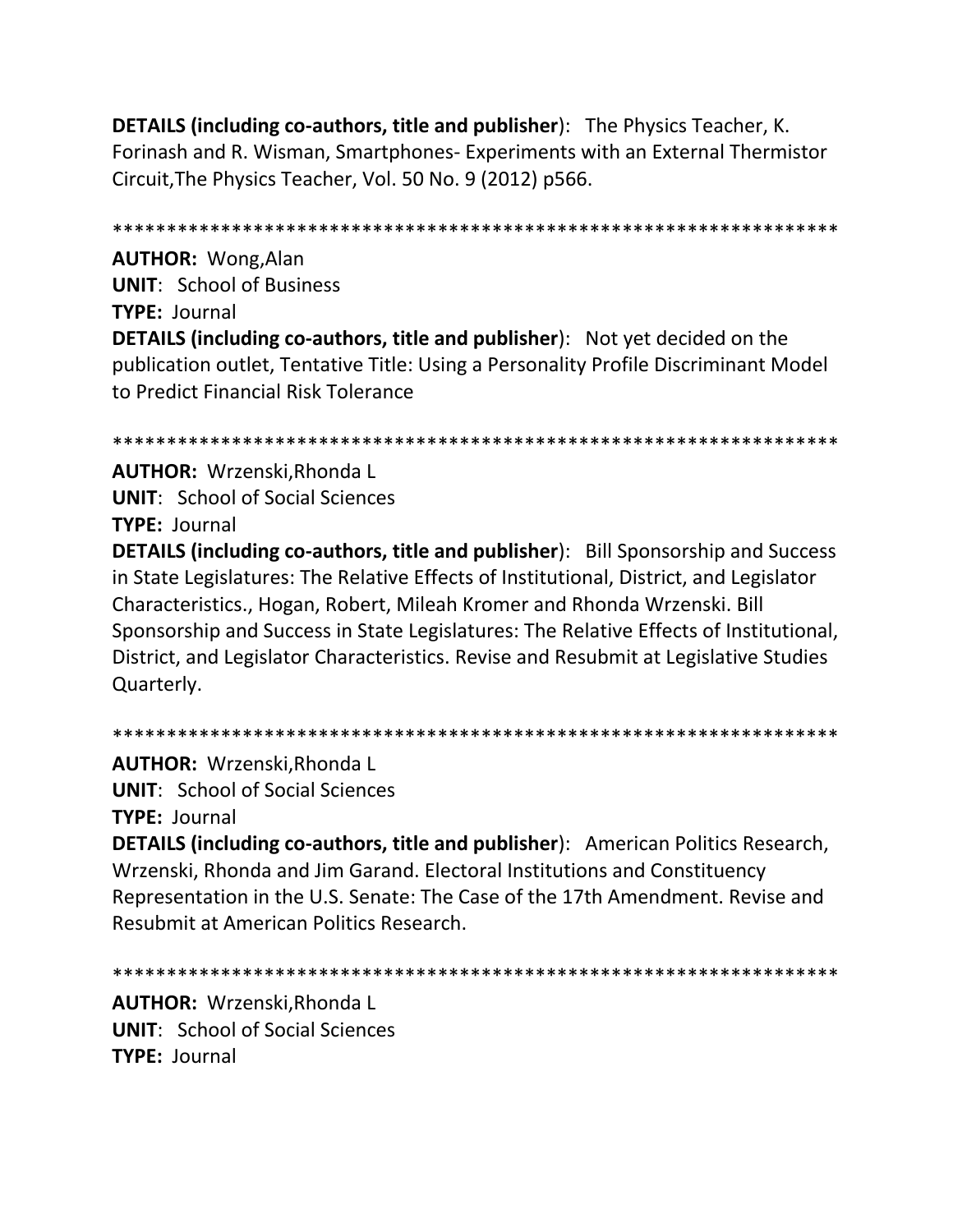**DETAILS (including co-authors, title and publisher):** Political Research Quarterly, Hogan, Robert, Keith Hamm and Rhonda Wrzenski. Guaging the Effects of Campaign Finance Laws: How Contribution Limits Reduce Interest Group Funding Disparities Between Incumbents and Challengers. Revise and Resubmit at Political Research Quarterly.

**AUTHOR: Zorn, Christa UNIT: School of Arts & Letters TYPE: Chapter DETAILS (including co-authors, title and publisher):** Bernard Shaw, Encyclopedia of Victorian Literature, Blackwells (forthcoming 2014-15)

**AUTHOR: Zorn, Christa UNIT:** School of Arts & Letters **TYPE: Review Article DETAILS (including co-authors, title and publisher):** ?Philipp Schulte. Identitat als Experiment: Ich-Performanz auf der Gegenwartsbuhne (2011).?, Invited Review essay for Consciousness, Literature and the Arts. Vol. 13.3 (December  $2012$ ).

## **OTHER CREATIVE ACTIVITY**

**AUTHOR: Abernethy, Michael Lee UNIT:** School of Arts & Letters **TYPE: Reading ROLE: Performer DETAILS (including dates of performance, if applicable)**: Reader, Banned Book Readings

**AUTHOR: Brewer, Neil H. UNIT:** School of Education TYPF: Performance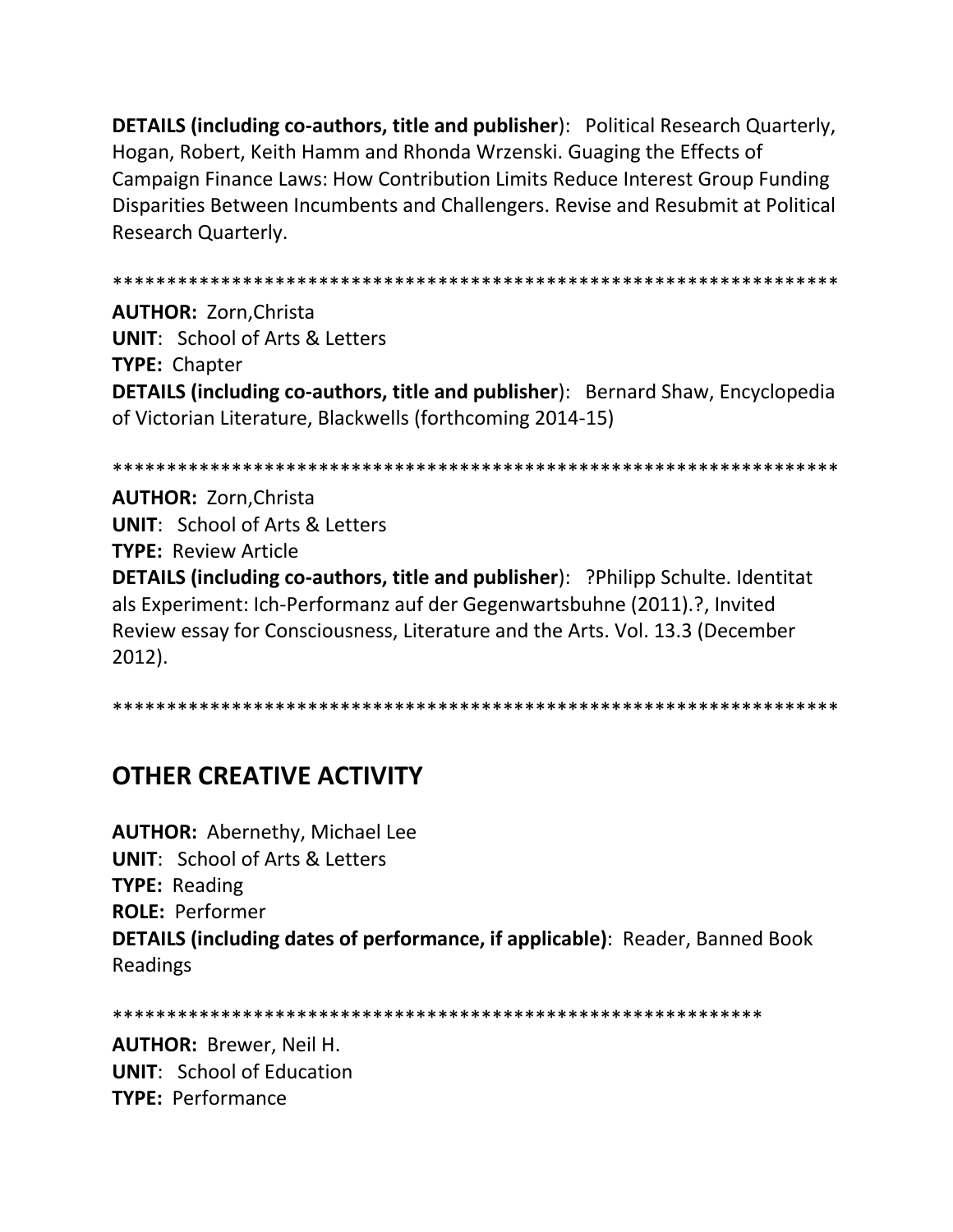**ROLE:** Author

**DETAILS (including dates of performance, if applicable)**: I presented works from my book, "The 8 O'Clock Bell" for the graduates of the Education Career Academy / Jefferson County Public Schools / Louisville, KY / May 11th, 2012

\*\*\*\*\*\*\*\*\*\*\*\*\*\*\*\*\*\*\*\*\*\*\*\*\*\*\*\*\*\*\*\*\*\*\*\*\*\*\*\*\*\*\*\*\*\*\*\*\*\*\*\*\*\*\*\*\*\*\*\*

**AUTHOR:** Brewer, Neil H. **UNIT**: School of Education **TYPE:** Digital Media **ROLE:** Co-Author

**DETAILS (including dates of performance, if applicable)**: Professional animators of Nightmill Studios in Denver, CO completed and released an animated short featuring my song, "Three Kids in a Car", from which all personal proceeds are donated to the Harvard Stem Cell Institute.

\*\*\*\*\*\*\*\*\*\*\*\*\*\*\*\*\*\*\*\*\*\*\*\*\*\*\*\*\*\*\*\*\*\*\*\*\*\*\*\*\*\*\*\*\*\*\*\*\*\*\*\*\*\*\*\*\*\*\*\*

**AUTHOR:** Camahalan, Faye Marsha **UNIT**: School of Education **TYPE:** Other **ROLE:** Author

**DETAILS (including dates of performance, if applicable)**: I fully re-created all podcasts for my graduate students and completed/posted them in Oncourse-Podcasts. Each podcast is about 10-15 minutes. Six (6) podcasts about psychology in teaching. Four (4) podcasts about instruction in the context of curriculum. Three (3) podcasts about child development. Improvements were made on the substance of the content, script, visual and tone of voice when recording.

\*\*\*\*\*\*\*\*\*\*\*\*\*\*\*\*\*\*\*\*\*\*\*\*\*\*\*\*\*\*\*\*\*\*\*\*\*\*\*\*\*\*\*\*\*\*\*\*\*\*\*\*\*\*\*\*\*\*\*\*

**AUTHOR:** Camahalan, Faye Marsha **UNIT**: School of Education **TYPE:** Other **ROLE:** Author

**DETAILS (including dates of performance, if applicable)**: I fully revised and reposted 13 blogs on child development for my class in the summer of 2012. All blogs were available to 50 students enrolled in my class through Oncourse-Blogs Beta. Blogs were revised in terms of substance of content and personalization of the writing.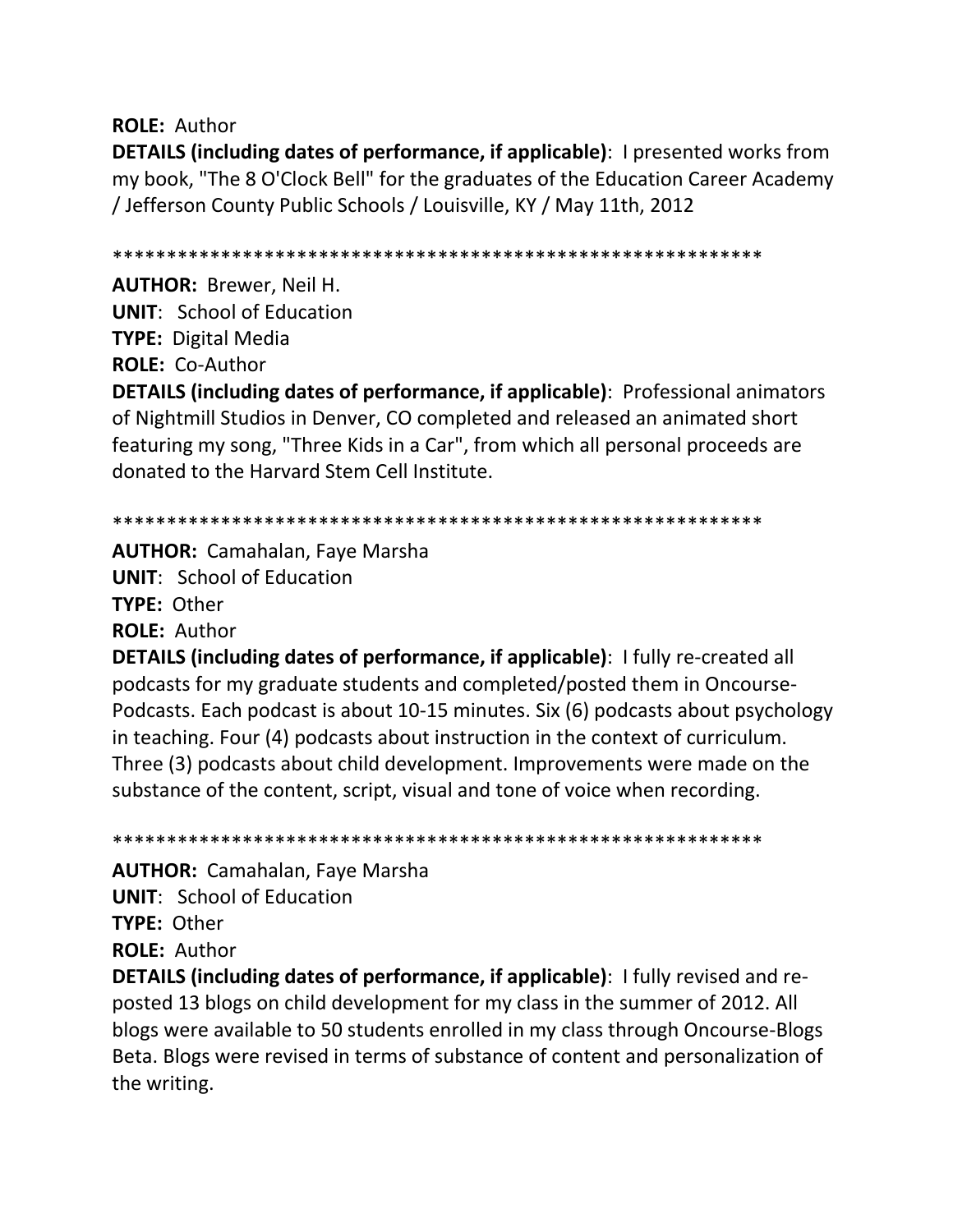\*\*\*\*\*\*\*\*\*\*\*\*\*\*\*\*\*\*\*\*\*\*\*\*\*\*\*\*\*\*\*\*\*\*\*\*\*\*\*\*\*\*\*\*\*\*\*\*\*\*\*\*\*\*\*\*\*\*\*\*

**AUTHOR:** Goldstein, Joanna

**UNIT**: School of Arts & Letters

**TYPE:** Musical Performance

**ROLE:** Conductor

**DETAILS (including dates of performance, if applicable)**: IUS Orchestra, April 22, 2012, IU Southeast Stem Concert Hall (Pomp & Circumstance, Elgar, Clarinet Concerto #2, von Weber, Harp Concerto, von Dittersdorf, Overture of 1812 , Tchaikovsky)

\*\*\*\*\*\*\*\*\*\*\*\*\*\*\*\*\*\*\*\*\*\*\*\*\*\*\*\*\*\*\*\*\*\*\*\*\*\*\*\*\*\*\*\*\*\*\*\*\*\*\*\*\*\*\*\*\*\*\*\*

**AUTHOR:** Goldstein, Joanna **UNIT**: School of Arts & Letters **TYPE:** Musical Performance **ROLE:** Conductor **DETAILS (including dates of performance, if applicable)**: IUS Orchestra, May 18, 2012, Jeffersonville, 70th Anniversary Concert. (Pomp & Circumstance, Elgar, Nessun Dorma, Puccini, Overture of 1812, Tchaikovsky)

\*\*\*\*\*\*\*\*\*\*\*\*\*\*\*\*\*\*\*\*\*\*\*\*\*\*\*\*\*\*\*\*\*\*\*\*\*\*\*\*\*\*\*\*\*\*\*\*\*\*\*\*\*\*\*\*\*\*\*\*

**AUTHOR:** Goldstein, Joanna **UNIT**: School of Arts & Letters **TYPE:** Musical Performance **ROLE:** Conductor **DETAILS (including dates of performance, if applicable)**: IUS Orchestra, June 17, 2012, IU Southeast Stem Concert Hall (This is our pops concert which includes movie music, Broadway, jazz, light classics)

\*\*\*\*\*\*\*\*\*\*\*\*\*\*\*\*\*\*\*\*\*\*\*\*\*\*\*\*\*\*\*\*\*\*\*\*\*\*\*\*\*\*\*\*\*\*\*\*\*\*\*\*\*\*\*\*\*\*\*\* **AUTHOR:** Goldstein, Joanna **UNIT**: School of Arts & Letters **TYPE:** Musical Performance **ROLE:** Conductor **DETAILS (including dates of performance, if applicable)**: IUS Orchestra, November 18, 2012, IU Southeast Stem Concert Hall(Overture to Bastien and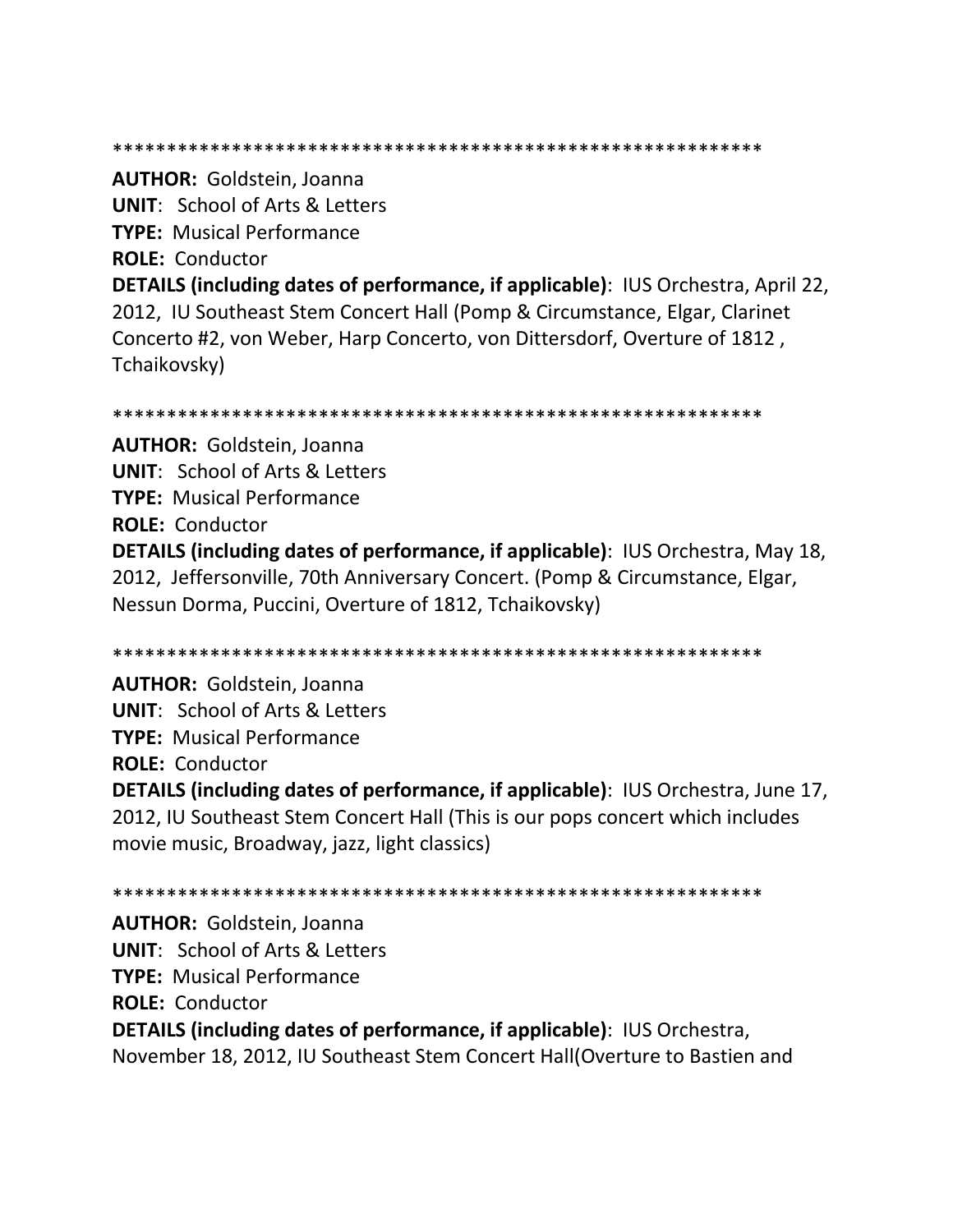Bastienne, Mozart, Chi il bel Sogno, Puccini, Parigi, o cara, noi lasceremo, Verdi, Symphony #4, Tchaikovsky)

\*\*\*\*\*\*\*\*\*\*\*\*\*\*\*\*\*\*\*\*\*\*\*\*\*\*\*\*\*\*\*\*\*\*\*\*\*\*\*\*\*\*\*\*\*\*\*\*\*\*\*\*\*\*\*\*\*\*\*\*

**AUTHOR:** Goldstein, Joanna **UNIT**: School of Arts & Letters **TYPE:** Musical Performance **ROLE:** Performer **DETAILS (including dates of performance, if applicable)**: Commonwealth Brass Band, March 11, 2012 at IU Southeast Stem Concert Hall

\*\*\*\*\*\*\*\*\*\*\*\*\*\*\*\*\*\*\*\*\*\*\*\*\*\*\*\*\*\*\*\*\*\*\*\*\*\*\*\*\*\*\*\*\*\*\*\*\*\*\*\*\*\*\*\*\*\*\*\*

**AUTHOR:** Goldstein, Joanna **UNIT**: School of Arts & Letters **TYPE:** Musical Performance **ROLE:** Performer **DETAILS (including dates of performance, if applicable)**: IUS Orchestra, April 14, 2012 at IU Southeast Stem Concert Hall (This was a choral concert where the orchestra performed with choir.)

\*\*\*\*\*\*\*\*\*\*\*\*\*\*\*\*\*\*\*\*\*\*\*\*\*\*\*\*\*\*\*\*\*\*\*\*\*\*\*\*\*\*\*\*\*\*\*\*\*\*\*\*\*\*\*\*\*\*\*\*

**AUTHOR:** Goldstein, Joanna **UNIT**: School of Arts & Letters **TYPE:** Musical Performance **ROLE:** Performer **DETAILS (including dates of performance, if applicable)**: IUS Orchestra and Commonwealth Brass Band, at the 70th Anniversary Concert in Jeffersonville, May 18, 2012

\*\*\*\*\*\*\*\*\*\*\*\*\*\*\*\*\*\*\*\*\*\*\*\*\*\*\*\*\*\*\*\*\*\*\*\*\*\*\*\*\*\*\*\*\*\*\*\*\*\*\*\*\*\*\*\*\*\*\*\*

**AUTHOR:** Goldstein, Joanna **UNIT**: School of Arts & Letters **TYPE:** Musical Performance **ROLE:** Performer **DETAILS (including dates of performance, if applicable)**: Commonwealth Brass Band, June 3, 2012 at IU Southeast Stem Concert Hall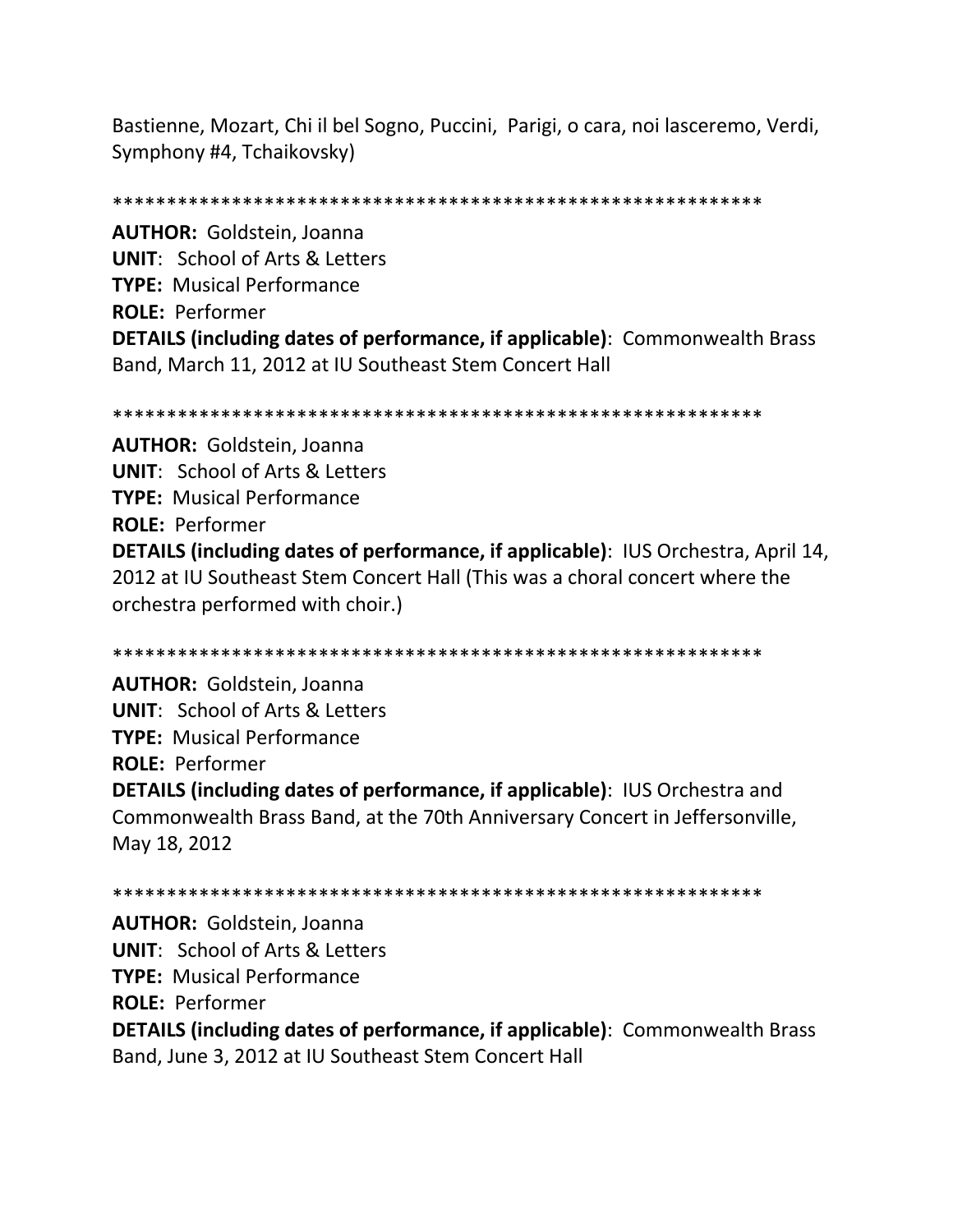#### \*\*\*\*\*\*\*\*\*\*\*\*\*\*\*\*\*\*\*\*\*\*\*\*\*\*\*\*\*\*\*\*\*\*\*\*\*\*\*\*\*\*\*\*\*\*\*\*\*\*\*\*\*\*\*\*\*\*\*\*

**AUTHOR:** Goldstein, Joanna **UNIT**: School of Arts & Letters **TYPE:** Musical Performance **ROLE:** Performer **DETAILS (including dates of performance, if applicable)**: Commonwealth Brass Band, June, 2012, in Corydon

\*\*\*\*\*\*\*\*\*\*\*\*\*\*\*\*\*\*\*\*\*\*\*\*\*\*\*\*\*\*\*\*\*\*\*\*\*\*\*\*\*\*\*\*\*\*\*\*\*\*\*\*\*\*\*\*\*\*\*\*

**AUTHOR:** Goldstein, Joanna **UNIT**: School of Arts & Letters **TYPE:** Musical Performance **ROLE:** Performer **DETAILS (including dates of performance, if applicable)**: Commonwealth Brass Band, October 28, 2012 at IU Southeast Stem Concert Hall

#### \*\*\*\*\*\*\*\*\*\*\*\*\*\*\*\*\*\*\*\*\*\*\*\*\*\*\*\*\*\*\*\*\*\*\*\*\*\*\*\*\*\*\*\*\*\*\*\*\*\*\*\*\*\*\*\*\*\*\*\*

**AUTHOR:** Goldstein, Joanna **UNIT**: School of Arts & Letters **TYPE:** Musical Performance **ROLE:** Performer **DETAILS (including dates of performance, if applicable)**: Commonwealth Brass Band, December 2, 2012 at IU Southeast Stem Concert Hall

\*\*\*\*\*\*\*\*\*\*\*\*\*\*\*\*\*\*\*\*\*\*\*\*\*\*\*\*\*\*\*\*\*\*\*\*\*\*\*\*\*\*\*\*\*\*\*\*\*\*\*\*\*\*\*\*\*\*\*\*

**AUTHOR:** Goldstein, Joanna **UNIT**: School of Arts & Letters **TYPE:** Musical Performance **ROLE:** Performer **DETAILS (including dates of performance, if applicable)**: Commonwealth Brass Band, December 3, 2012, Holy Spirit Church, Louisville

\*\*\*\*\*\*\*\*\*\*\*\*\*\*\*\*\*\*\*\*\*\*\*\*\*\*\*\*\*\*\*\*\*\*\*\*\*\*\*\*\*\*\*\*\*\*\*\*\*\*\*\*\*\*\*\*\*\*\*\*

**AUTHOR:** Goldstein, Joanna **UNIT**: School of Arts & Letters **TYPE:** Musical Performance **ROLE:** Performer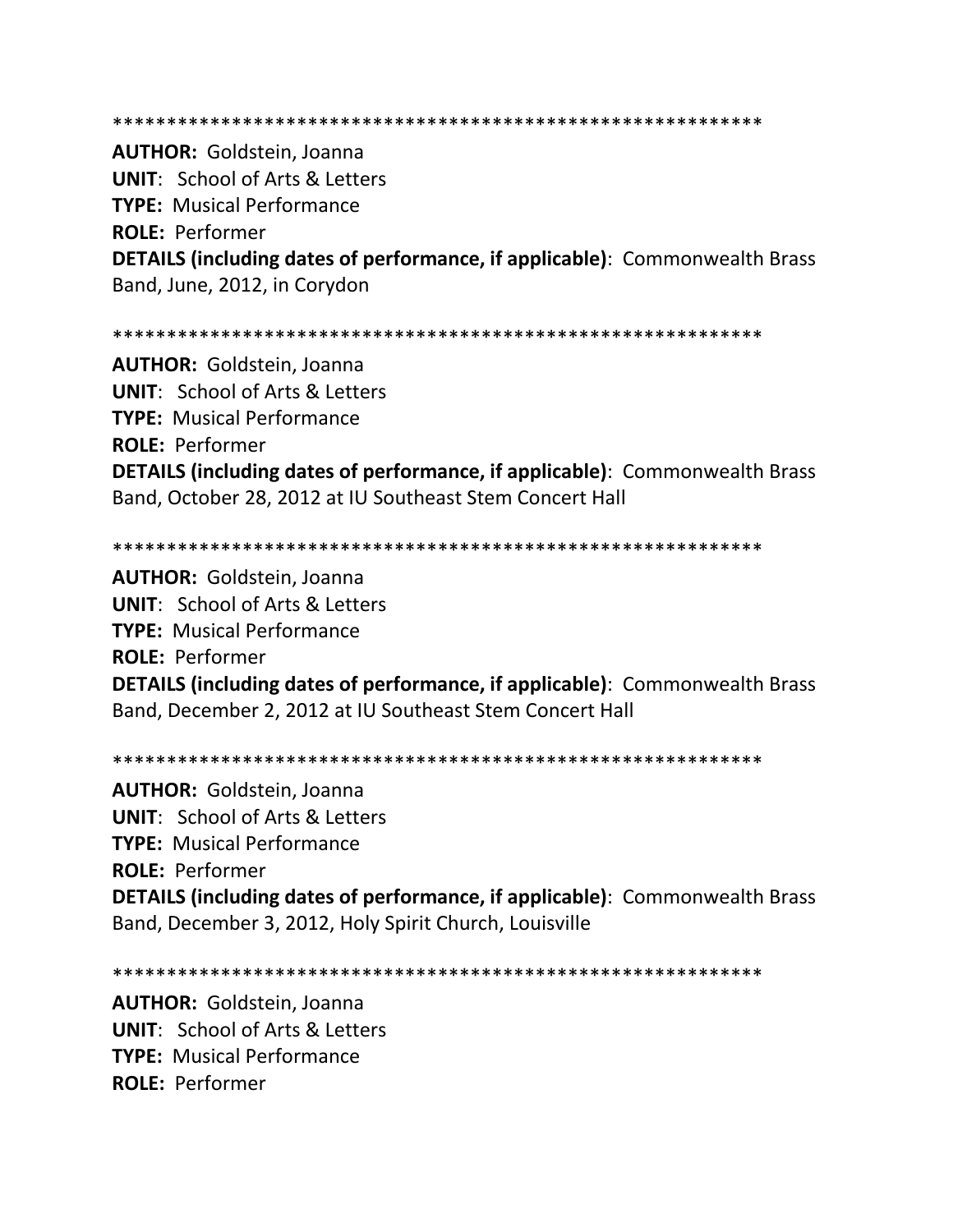**DETAILS (including dates of performance, if applicable)**: Accompanist for Erin Carlisle's Senior Harp Recital, April 24, IU Southeast Recital Hall, as noted above in Teaching, I stepped in at the last minute because her original pianist could not handle the program.

\*\*\*\*\*\*\*\*\*\*\*\*\*\*\*\*\*\*\*\*\*\*\*\*\*\*\*\*\*\*\*\*\*\*\*\*\*\*\*\*\*\*\*\*\*\*\*\*\*\*\*\*\*\*\*\*\*\*\*\* **AUTHOR:** Goldstein, Joanna **UNIT**: School of Arts & Letters **TYPE:** Performance **ROLE:** Performer **DETAILS (including dates of performance, if applicable)**: The Fantasticks, a musical produced by the IUS Theatre Dept, Feb. 10, 11, 12, 17, 18, 19, 2012, The score is written only for piano and harp. The difficulty of the part required a professional pianist and Jim Hesselman asked if I would play for them.

\*\*\*\*\*\*\*\*\*\*\*\*\*\*\*\*\*\*\*\*\*\*\*\*\*\*\*\*\*\*\*\*\*\*\*\*\*\*\*\*\*\*\*\*\*\*\*\*\*\*\*\*\*\*\*\*\*\*\*\*

**AUTHOR:** Goldstein, Joanna **UNIT**: School of Arts & Letters **TYPE:** Performance **ROLE:** Performer **DETAILS (including dates of performance, if applicable)**: Tchaikovsky Piano Concerto first mov't with Commonwealth Brass Band, Oct. 28th at IU Southeast Stem Concert Hall

\*\*\*\*\*\*\*\*\*\*\*\*\*\*\*\*\*\*\*\*\*\*\*\*\*\*\*\*\*\*\*\*\*\*\*\*\*\*\*\*\*\*\*\*\*\*\*\*\*\*\*\*\*\*\*\*\*\*\*\*

**AUTHOR:** Goldstein, Joanna **UNIT**: School of Arts & Letters **TYPE:** Performance **ROLE:** Performer **DETAILS (including dates of performance, if applicable)**: Chamber music concert, Kentucky Center Chamber Players, September 30th 2012 at IU Southeast Stem Concert Hall (Ravel Piano Trio)

\*\*\*\*\*\*\*\*\*\*\*\*\*\*\*\*\*\*\*\*\*\*\*\*\*\*\*\*\*\*\*\*\*\*\*\*\*\*\*\*\*\*\*\*\*\*\*\*\*\*\*\*\*\*\*\*\*\*\*\*

**AUTHOR:** Goldstein, Joanna **UNIT**: School of Arts & Letters **TYPE:** Musical Performance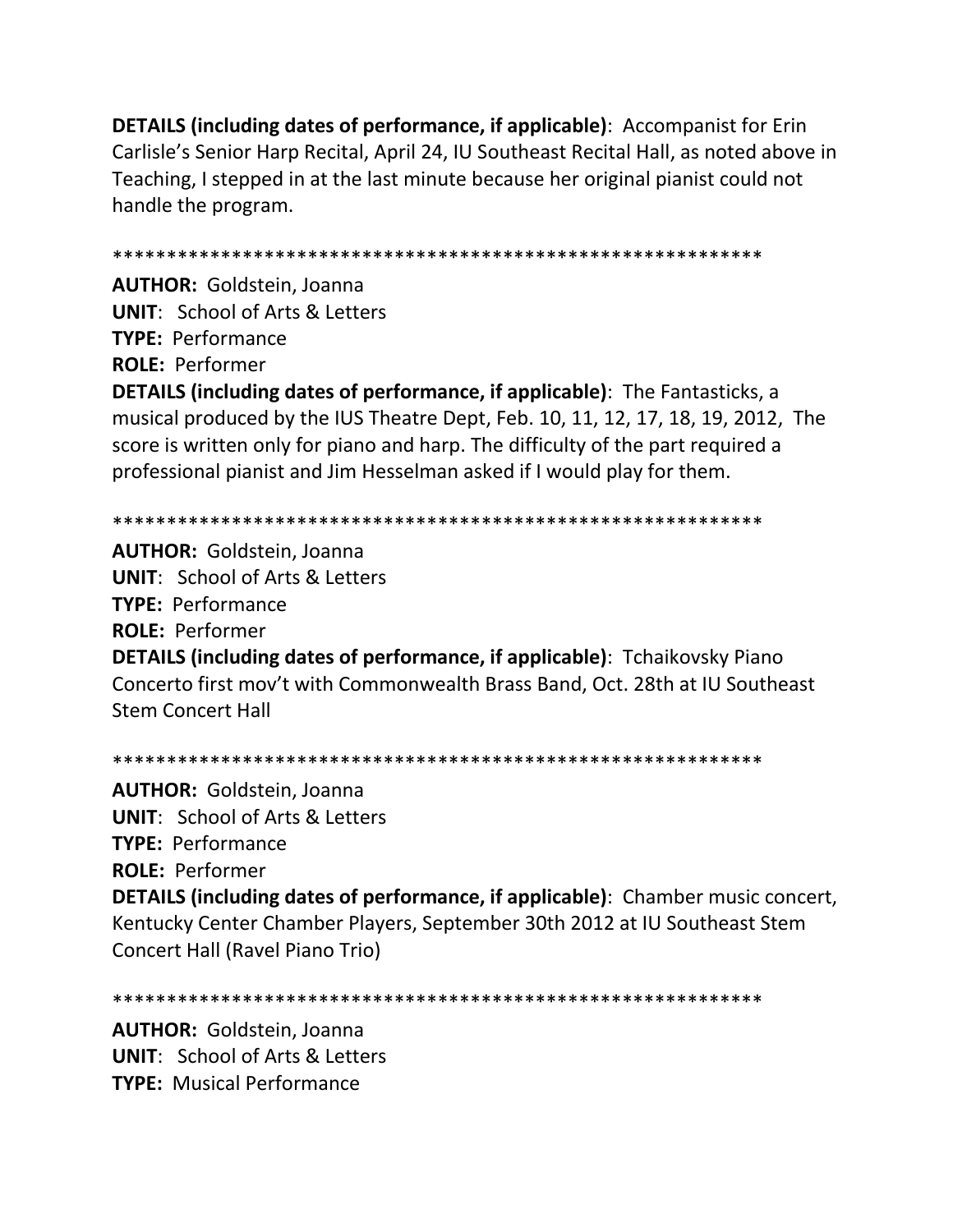**ROLE:** Conductor **DETAILS (including dates of performance, if applicable)**: IUS Orchestra, Dec. 9 and 10, IU Southeast Stem Concert Hall(holiday pops repertoire)

\*\*\*\*\*\*\*\*\*\*\*\*\*\*\*\*\*\*\*\*\*\*\*\*\*\*\*\*\*\*\*\*\*\*\*\*\*\*\*\*\*\*\*\*\*\*\*\*\*\*\*\*\*\*\*\*\*\*\*\* **AUTHOR:** Hare, Sara Cornell **UNIT**: School of Social Sciences **TYPE:** Exhibition **ROLE:** Curator **DETAILS (including dates of performance, if applicable)**: Designed and implemented the "Woman I Admire" March women's History Month IUS display in University South.

```
************************************************************
```
**AUTHOR:** Harper, Brian A **UNIT**: School of Arts & Letters **TYPE:** Exhibition **ROLE:** Artist **DETAILS (including dates of performance, if applicable)**: IU Southeast Fine Art Faculty Biennial, Ronald L. Barr Gallery, Indiana University Southeast, New Albany, Indiana

\*\*\*\*\*\*\*\*\*\*\*\*\*\*\*\*\*\*\*\*\*\*\*\*\*\*\*\*\*\*\*\*\*\*\*\*\*\*\*\*\*\*\*\*\*\*\*\*\*\*\*\*\*\*\*\*\*\*\*\*

**AUTHOR:** Harper, Brian A **UNIT**: School of Arts & Letters **TYPE:** Digital Media **ROLE:** Author **DETAILS (including dates of performance, if applicable)**: The Open Crowd Project

\*\*\*\*\*\*\*\*\*\*\*\*\*\*\*\*\*\*\*\*\*\*\*\*\*\*\*\*\*\*\*\*\*\*\*\*\*\*\*\*\*\*\*\*\*\*\*\*\*\*\*\*\*\*\*\*\*\*\*\*

**AUTHOR:** Hesselman, James L **UNIT**: School of Arts & Letters **TYPE:** Theatrical Production **ROLE:** Director **DETAILS (including dates of performance, if applicable)**: Director / Choreographer, THE FANTASTICKS, IU Southeast Theatrical Production, 8 Performances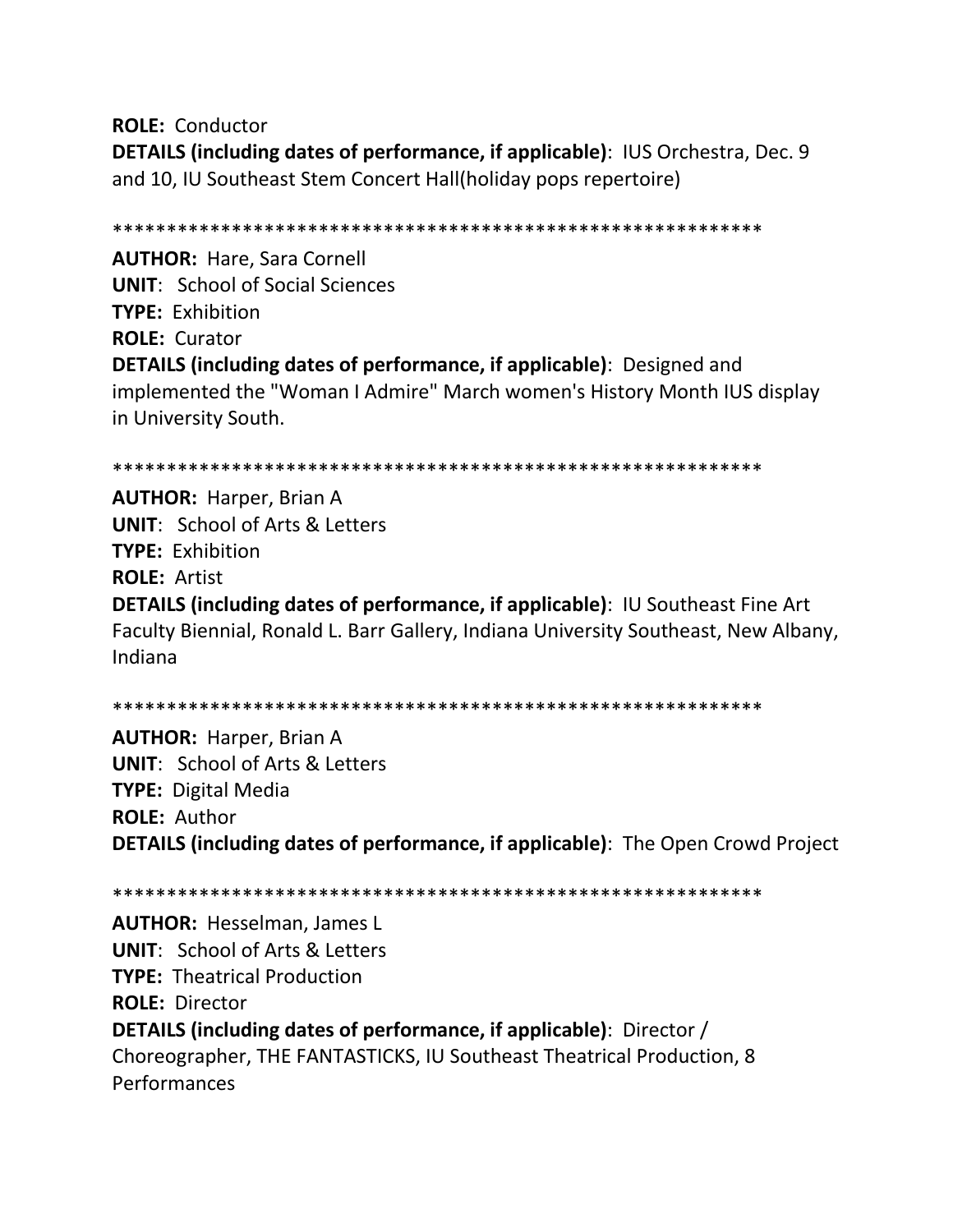## \*\*\*\*\*\*\*\*\*\*\*\*\*\*\*\*\*\*\*\*\*\*\*\*\*\*\*\*\*\*\*\*\*\*\*\*\*\*\*\*\*\*\*\*\*\*\*\*\*\*\*\*\*\*\*\*\*\*\*\*

**AUTHOR:** Hesselman, James L **UNIT**: School of Arts & Letters **TYPE:** Theatrical Production **ROLE:** Director **DETAILS (including dates of performance, if applicable)**: Director / Choreographer, WAITING FOR GODOT, IU Southeast Theatrical Production, 5 Performances

\*\*\*\*\*\*\*\*\*\*\*\*\*\*\*\*\*\*\*\*\*\*\*\*\*\*\*\*\*\*\*\*\*\*\*\*\*\*\*\*\*\*\*\*\*\*\*\*\*\*\*\*\*\*\*\*\*\*\*\*

**AUTHOR:** Hesselman, James L **UNIT**: School of Arts & Letters **TYPE:** Theatrical Production **ROLE:** Director **DETAILS (including dates of performance, if applicable)**: Director / Choreographer, LEGALLY BLONDE the Musical, Circa '21 Dinner Playhouse, Rock Island, IL

**AUTHOR:** Hesselman, James L **UNIT**: School of Arts & Letters **TYPE:** Theatrical Production **ROLE:** Director **DETAILS (including dates of performance, if applicable)**: Director, THE DIXIE SWIM CLUB, Circa '21 Dinner Playhouse, Rock Island, IL

\*\*\*\*\*\*\*\*\*\*\*\*\*\*\*\*\*\*\*\*\*\*\*\*\*\*\*\*\*\*\*\*\*\*\*\*\*\*\*\*\*\*\*\*\*\*\*\*\*\*\*\*\*\*\*\*\*\*\*\*

\*\*\*\*\*\*\*\*\*\*\*\*\*\*\*\*\*\*\*\*\*\*\*\*\*\*\*\*\*\*\*\*\*\*\*\*\*\*\*\*\*\*\*\*\*\*\*\*\*\*\*\*\*\*\*\*\*\*\*\*

**AUTHOR:** Hesselman, James L **UNIT**: School of Arts & Letters **TYPE:** Theatrical Production **ROLE:** Director **DETAILS (including dates of performance, if applicable)**: Director / Choreographer, AND THE WORLD GOES 'ROUND, Circa '21 Dinner Playhouse, Rock Island, IL

\*\*\*\*\*\*\*\*\*\*\*\*\*\*\*\*\*\*\*\*\*\*\*\*\*\*\*\*\*\*\*\*\*\*\*\*\*\*\*\*\*\*\*\*\*\*\*\*\*\*\*\*\*\*\*\*\*\*\*\*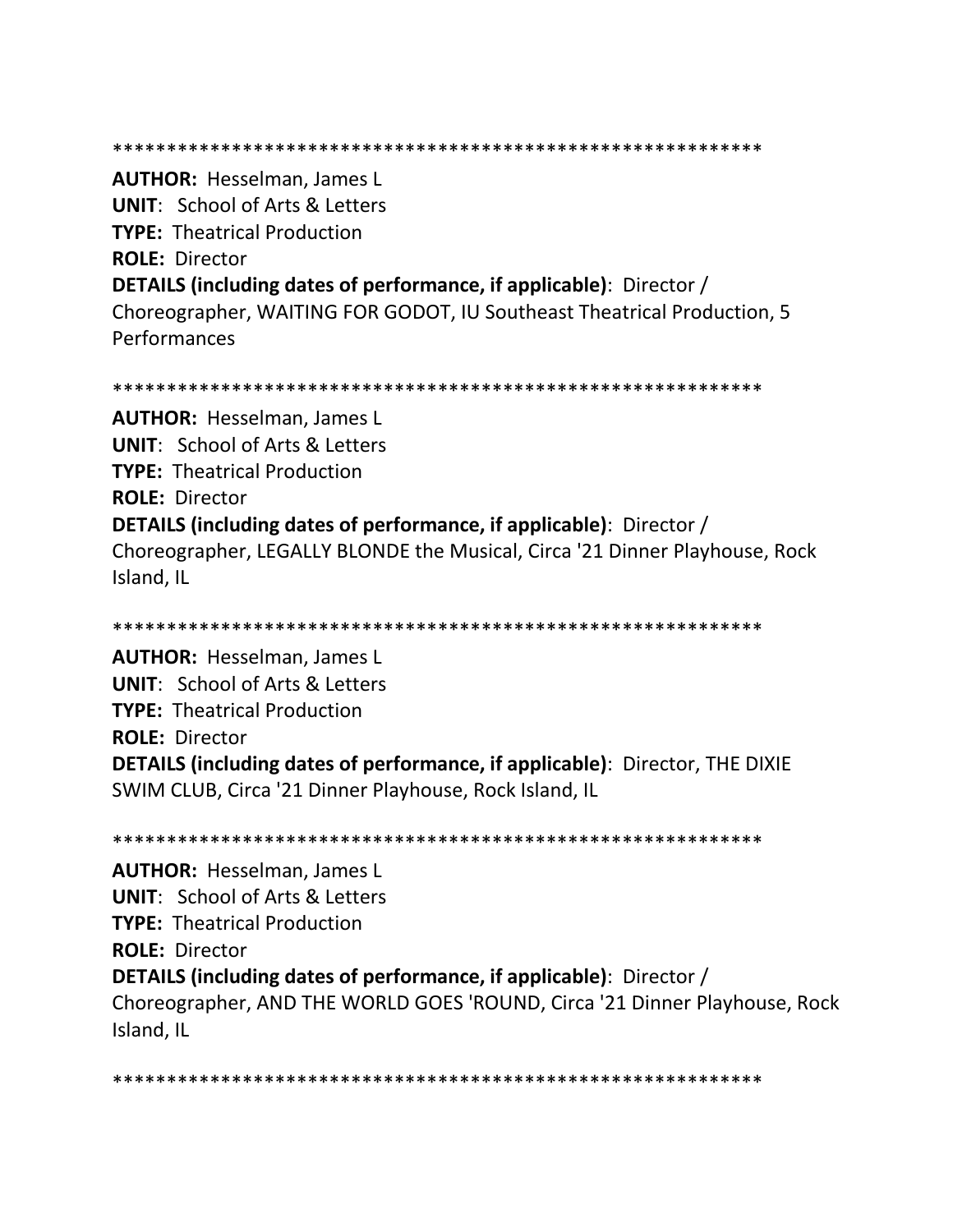**AUTHOR:** Hesselman, James L

**UNIT**: School of Arts & Letters

**TYPE:** Theatrical Production

**ROLE:** Director

**DETAILS (including dates of performance, if applicable)**: Director / Choreographer, URINETOWN the Musical, IU Southeast Theatrical Production, 8 Performances

\*\*\*\*\*\*\*\*\*\*\*\*\*\*\*\*\*\*\*\*\*\*\*\*\*\*\*\*\*\*\*\*\*\*\*\*\*\*\*\*\*\*\*\*\*\*\*\*\*\*\*\*\*\*\*\*\*\*\*\*

**AUTHOR:** Hesselman, James L **UNIT**: School of Arts & Letters **TYPE:** Theatrical Production **ROLE:** Director **DETAILS (including dates of performance, if applicable)**: Director / Choreographer, ANNIE, Breckingridge County High School, 5 Performances

\*\*\*\*\*\*\*\*\*\*\*\*\*\*\*\*\*\*\*\*\*\*\*\*\*\*\*\*\*\*\*\*\*\*\*\*\*\*\*\*\*\*\*\*\*\*\*\*\*\*\*\*\*\*\*\*\*\*\*\*

**AUTHOR:** Jones, Brian Harrison **UNIT**: School of Arts & Letters **TYPE:** Exhibition **ROLE:** Artist **DETAILS (including dates of performance, if applicable)**: 2012 IU Southeast Fine Arts Faculty Exhibition

\*\*\*\*\*\*\*\*\*\*\*\*\*\*\*\*\*\*\*\*\*\*\*\*\*\*\*\*\*\*\*\*\*\*\*\*\*\*\*\*\*\*\*\*\*\*\*\*\*\*\*\*\*\*\*\*\*\*\*\*

**AUTHOR:** Jones, Brian Harrison **UNIT**: School of Arts & Letters **TYPE:** Exhibition **ROLE:** Artist **DETAILS (including dates of performance, if applicable)**: MAPC Exchange Portfolio Exhibition

\*\*\*\*\*\*\*\*\*\*\*\*\*\*\*\*\*\*\*\*\*\*\*\*\*\*\*\*\*\*\*\*\*\*\*\*\*\*\*\*\*\*\*\*\*\*\*\*\*\*\*\*\*\*\*\*\*\*\*\*

**AUTHOR:** Jones, Brian Harrison **UNIT**: School of Arts & Letters **TYPE:** Exhibition Group **ROLE:** Artist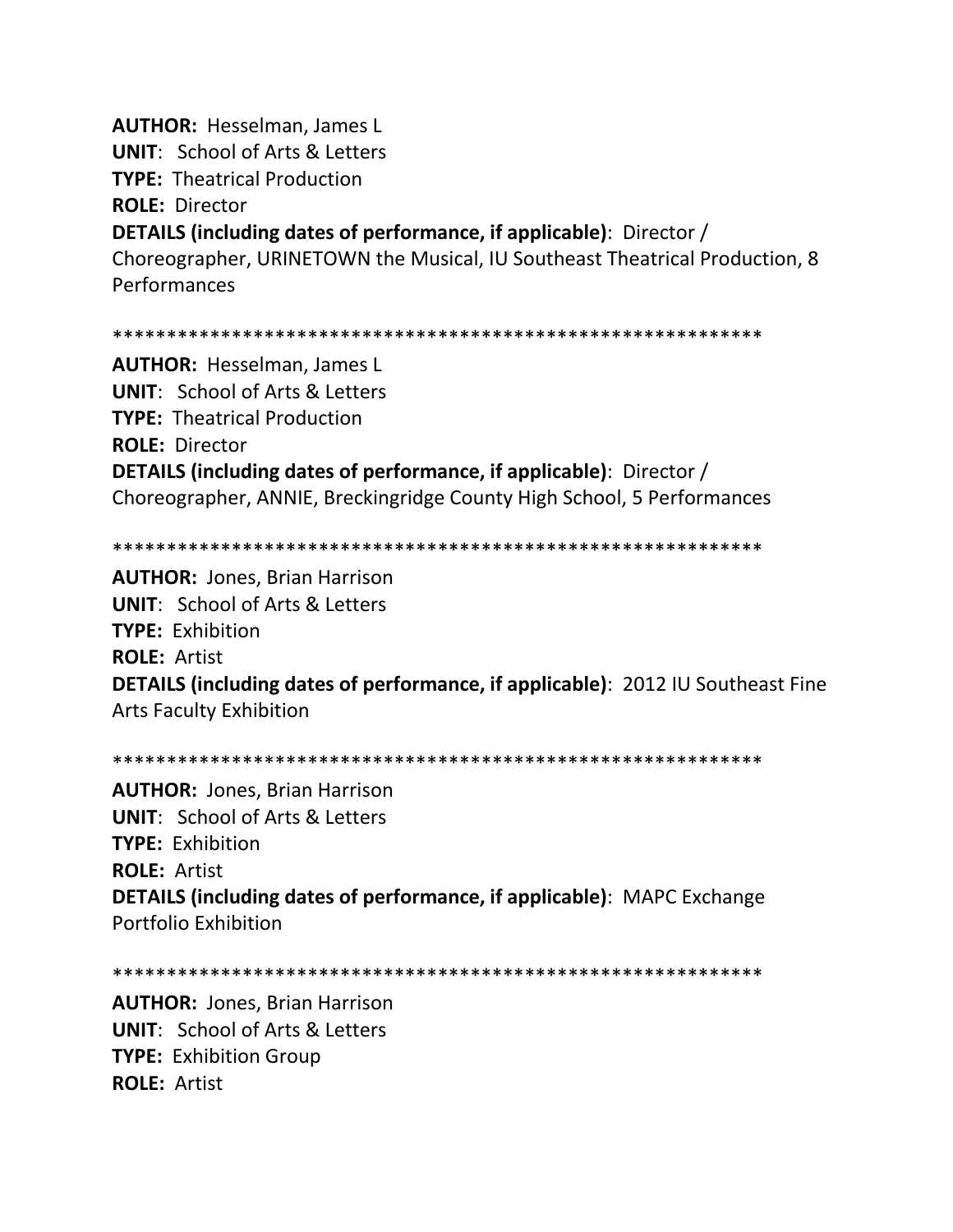**DETAILS (including dates of performance, if applicable)**: Soap Box Prints: For a Cleaner Environment. An exhibition of prints currently traveling throughout the country.

**AUTHOR: Jones, Brian Harrison UNIT: School of Arts & Letters TYPE: Exhibition Group ROLE: Artist DETAILS (including dates of performance, if applicable)**: 4th MAAPS "Charta Amor" Printmaking Exhibition

**AUTHOR: Koerner, Michael Allen UNIT:** School of Arts & Letters **TYPE: Exhibition ROLE: Artist** 

**DETAILS (including dates of performance, if applicable)**: In conjunction with Zephyr Gallery's Corporate Loaning program, six of my smaller paintings from the Cloud Conversation series were selected by Insight Communications CEO to hang in the CEO?s office here in Louisville for 12 months. It is in effect on Loan/Temporary Collection for 12 months. After a year has passed, the corporation has agreed to purchase a minimum of 20% of the artwork.

**AUTHOR: Koerner, Michael Allen UNIT:** School of Arts & Letters **TYPE: Exhibition ROLE: Artist DETAILS (including dates of performance, if applicable)**: In conjunction with Zephyr Gallery's Corporate Loaning program, my painting "Cloud Conversation 19" was selected by Waterfront Park Place to exhibit in one of their conference rooms for 12 months. It is in effect on Loan/Temporary Collection for 12 months. After a year has passed, the corporation has agreed to purchase a minimum of 20% of the loaned artwork.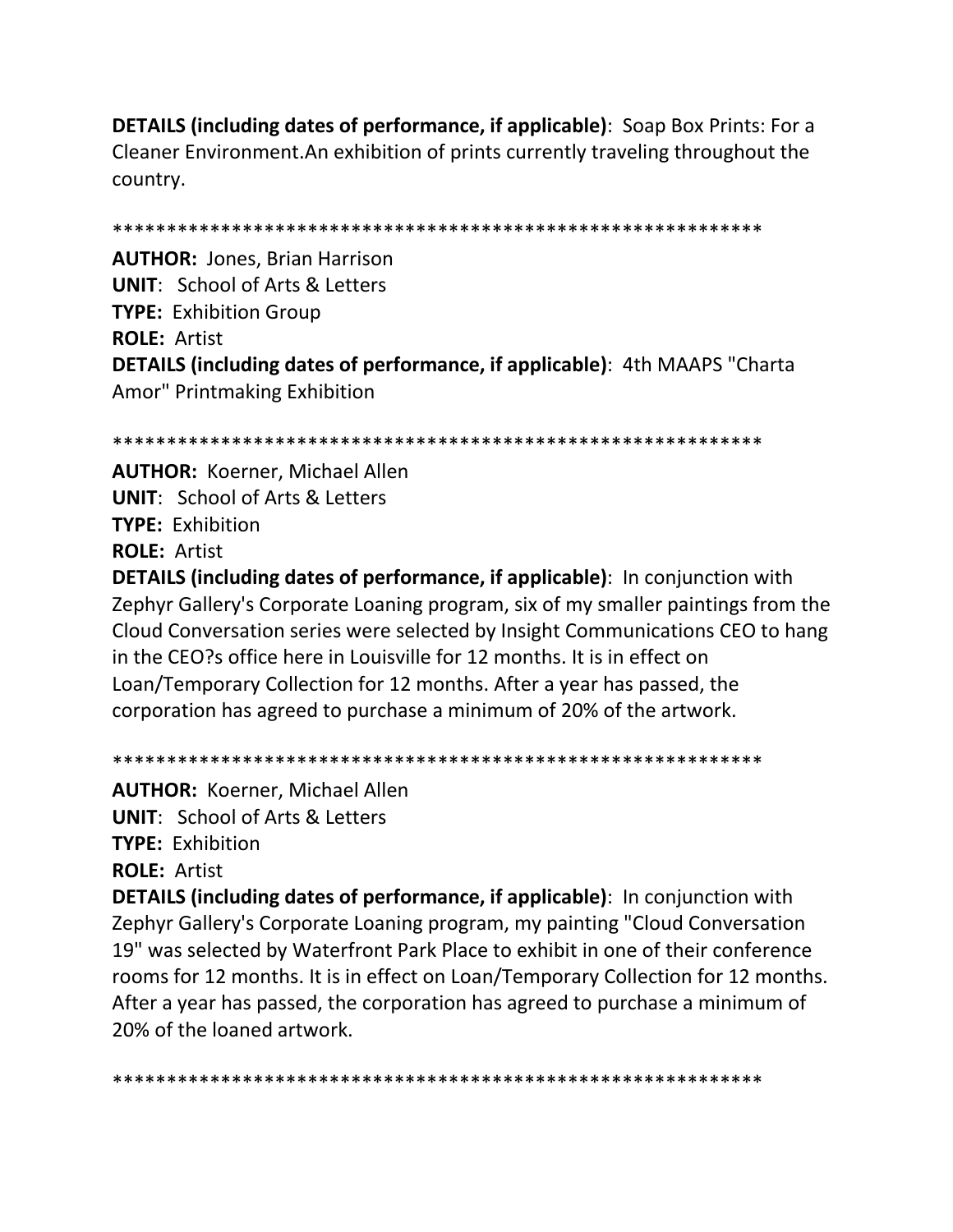**AUTHOR:** Koerner, Michael Allen **UNIT**: School of Arts & Letters **TYPE:** Exhibition Solo **ROLE:** Artist **DETAILS (including dates of performance, if applicable)**: Swanson Contemporary Gallery ? Killing More Than Two Birds With One Stone

\*\*\*\*\*\*\*\*\*\*\*\*\*\*\*\*\*\*\*\*\*\*\*\*\*\*\*\*\*\*\*\*\*\*\*\*\*\*\*\*\*\*\*\*\*\*\*\*\*\*\*\*\*\*\*\*\*\*\*\*

**AUTHOR:** Koerner,Michael Allen **UNIT**: School of Arts & Letters **TYPE:** Exhibition Group **ROLE:** Artist **DETAILS (including dates of performance, if applicable)**: Barr Gallery ? 2012 IU Southeast Fine Art Faculty Exhibition

\*\*\*\*\*\*\*\*\*\*\*\*\*\*\*\*\*\*\*\*\*\*\*\*\*\*\*\*\*\*\*\*\*\*\*\*\*\*\*\*\*\*\*\*\*\*\*\*\*\*\*\*\*\*\*\*\*\*\*\*

**AUTHOR:** Koerner, Michael Allen **UNIT**: School of Arts & Letters **TYPE:** Exhibition Group **ROLE:** Artist **DETAILS (including dates of performance, if applicable)**: The Carnegie Center, Project Reclamation

\*\*\*\*\*\*\*\*\*\*\*\*\*\*\*\*\*\*\*\*\*\*\*\*\*\*\*\*\*\*\*\*\*\*\*\*\*\*\*\*\*\*\*\*\*\*\*\*\*\*\*\*\*\*\*\*\*\*\*\*

**AUTHOR:** Meixner, Rebekkah Jean

**UNIT**: School of Arts & Letters

**TYPE:** Theatrical Production

**ROLE:** Designer

**DETAILS (including dates of performance, if applicable)**: Project Title: Waiting for GodotDesign credits: Scenery, Lighting, CostumesProduced for Indiana University Southeast, Theatre DepartmentOgle Center; Robinson TheatreDirector: Jim Hesselman Progress Report: In April of 2012 the IUS theatre department mounted a production of Waiting for Godot. Waiting for Godot, is the classic existential absurdist play by Samuel Beckett. It begins as it ends; two men waiting endlessly for a friend which never comes. While waiting the two men, Vladimir and Estragon, eat, sleep, talk to a pair of passers-by, and discuss the meaning of existence. The play is set on the side of small country road over the course of two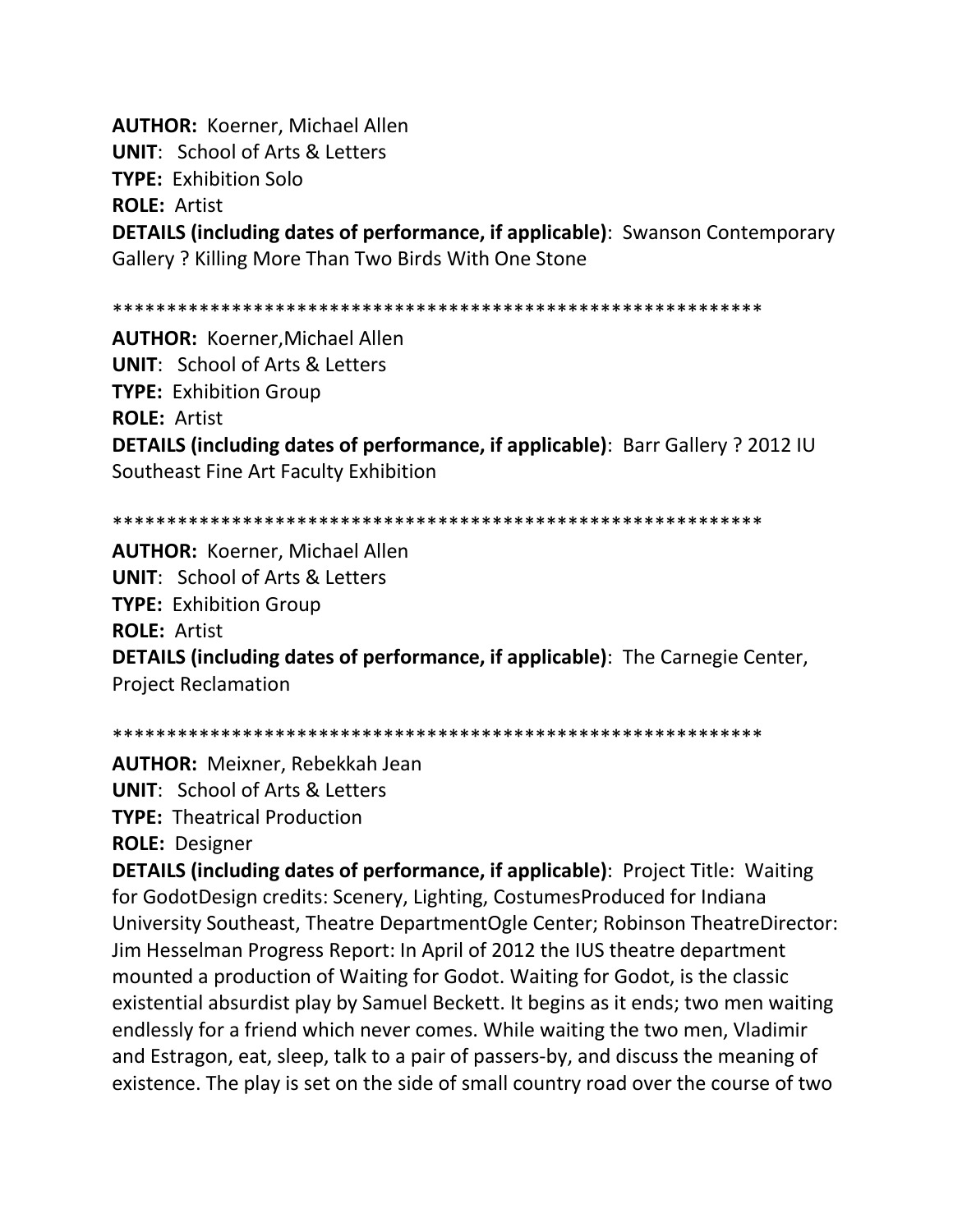days. After discussions with the director, we agreed that we wanted to stay very true to the traditional staging of the show; the

\*\*\*\*\*\*\*\*\*\*\*\*\*\*\*\*\*\*\*\*\*\*\*\*\*\*\*\*\*\*\*\*\*\*\*\*\*\*\*\*\*\*\*\*\*\*\*\*\*\*\*\*\*\*\*\*\*\*\*\*

**AUTHOR:** Meixner, Rebekkah Jean **UNIT**: School of Arts & Letters **TYPE:** Theatrical Production **ROLE:** Designer

**DETAILS (including dates of performance, if applicable)**: Project Title: The FantasticksDesign credits: Scenery, LightingProduced for Indiana University Southeast, Theatre DepartmentOgle Center; Robinson TheatreDirector: Jim Hesselman Progress Report: In March of 2012 the IUS theatre department mounted a production The Fantasticks with music by Harvey Schmidt and lyrics by Tom Jones. The Fantasticks is very loosely based on the play The Romancers. Two young neighbors are tricked into falling in love by their fathers thru a long planned out deception. Only after failing in love and then out of love, the two young lovers see the world as it is instead of thru the fantasy that they had made it out to be. After returning home both find themselves more mature and ready to love each other once again. The play is set in numerous locations wi

\*\*\*\*\*\*\*\*\*\*\*\*\*\*\*\*\*\*\*\*\*\*\*\*\*\*\*\*\*\*\*\*\*\*\*\*\*\*\*\*\*\*\*\*\*\*\*\*\*\*\*\*\*\*\*\*\*\*\*\*

**AUTHOR:** Meixner, Rebekkah Jean **UNIT**: School of Arts & Letters **TYPE:** Theatrical Production **ROLE:** Designer

**DETAILS (including dates of performance, if applicable)**: Project Title: Blues for an Alabama SkyDesign credits: LightingProduced for University of Louisville, African American Theatre ProgramU of L, Thrust TheatreDirector: Nefertiti Burton Progress Report: In February of 2012 the University of Louisville?s African American Theatre Program (AATP), mounted a production of Pearl Cleage?s Blues for an Alabama Sky; set in two apartments in the 1930?s Harlem Renaissance. Following the lives of African- American artists, musicians, and friends, the play tells the story of love, loss, and self-discovery. After numerous discussions with the director, Nefertiti Burton, we decided the lighting should stay true to the naturalistic scenery designed by Charles Nasby. For this production I completed full designs for the area of Lighting. This desi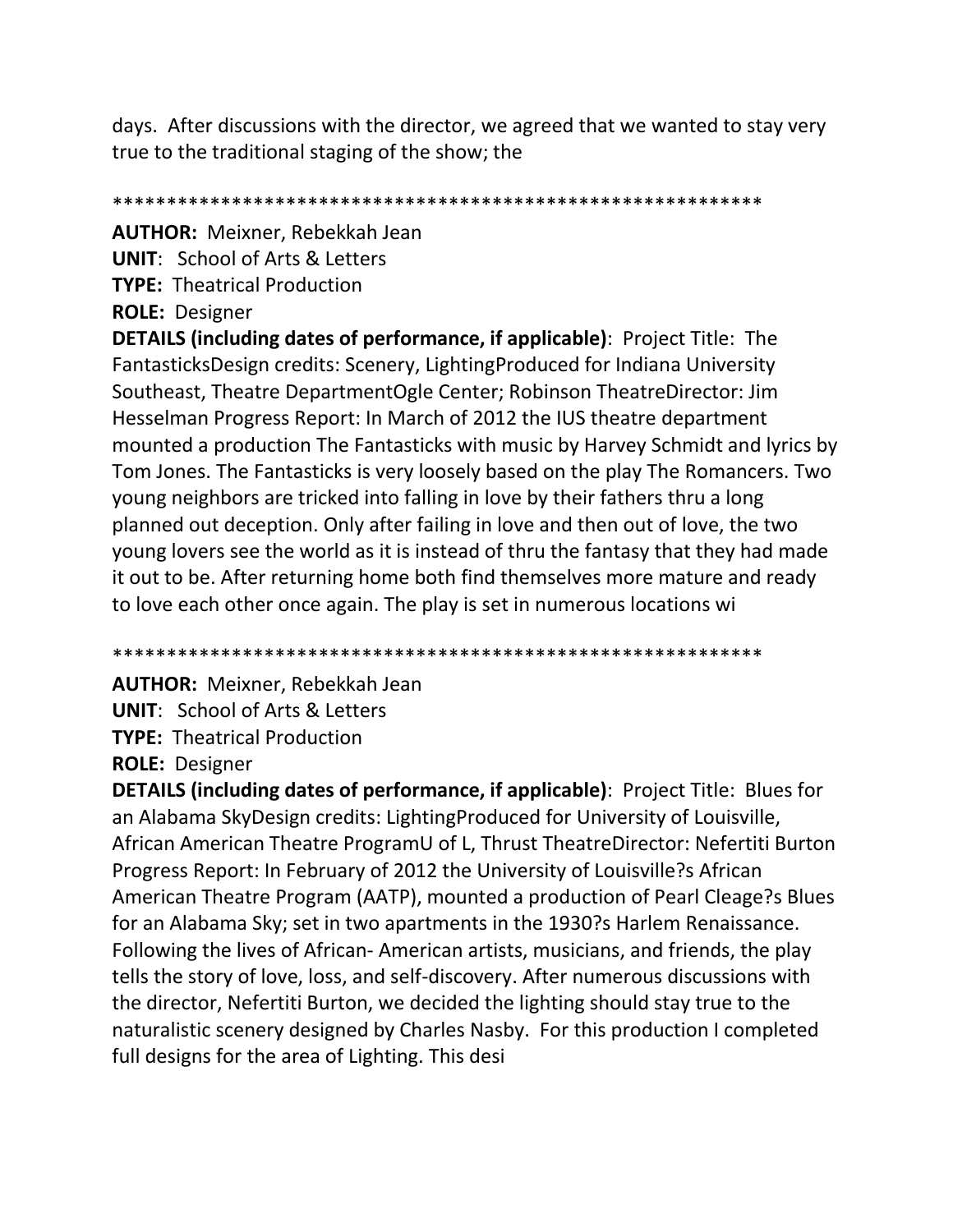**AUTHOR: Meixner, Rebekkah Jean** 

**UNIT:** School of Arts & Letters

**TYPE: Theatrical Production** 

**ROLE: Designer** 

**DETAILS (including dates of performance, if applicable)**: Project Title: UrinetownDesign credits: Scenery, LightingProduced for Indiana University Southeast, Theatre DepartmentOgle Center; Robinson TheatreDirector: Jim Hesselman Progress Report: In November of 2012 the IUS theatre department mounted a production of Mark Hollmann?s Urinetown. Urinetown is a satirical musical comedy with music by Mark Hollmann, lyrics by Hollmann and Greg Kotis, and book by Kotis. In a world where water is more valuable than gold, we see a small band of people who are forced to use the most abhorrent of public pay toilets. As the fees are raised, so goes the people?s anger. From out of this group steps of an unlikely hero who tries to rise up against the crooked corporate conglomerate which runs the pay toilets. After numerous discussions with the direc

**AUTHOR: Ramey, John Wilson UNIT: School of Arts & Letters TYPE: Reading ROLE: Performer** 

**DETAILS (including dates of performance, if applicable)**: A one-hour reading of my own poetry at the Annual Poetpalooza in Madison Indiana. In addition to my own reading I acted as host and presenter for Karen Kovacik, the current Poet Laureate of Indiana, Richard Taylor, Kentucky Poet Laureate (1999-2001), Norbert Krapf, Poet Laureate of Indiana (2008-2010), Joyce Brinkman, Indiana Poet Laureate (2002-2008), Joseph Heithaus, and Ruthelen Burns. Later that night I was the Master of Ceremonies for an Open Mic poetry event.

**AUTHOR: Ramey, John Wilson UNIT:** School of Arts & Letters **TYPE: Performance ROLE: Performer**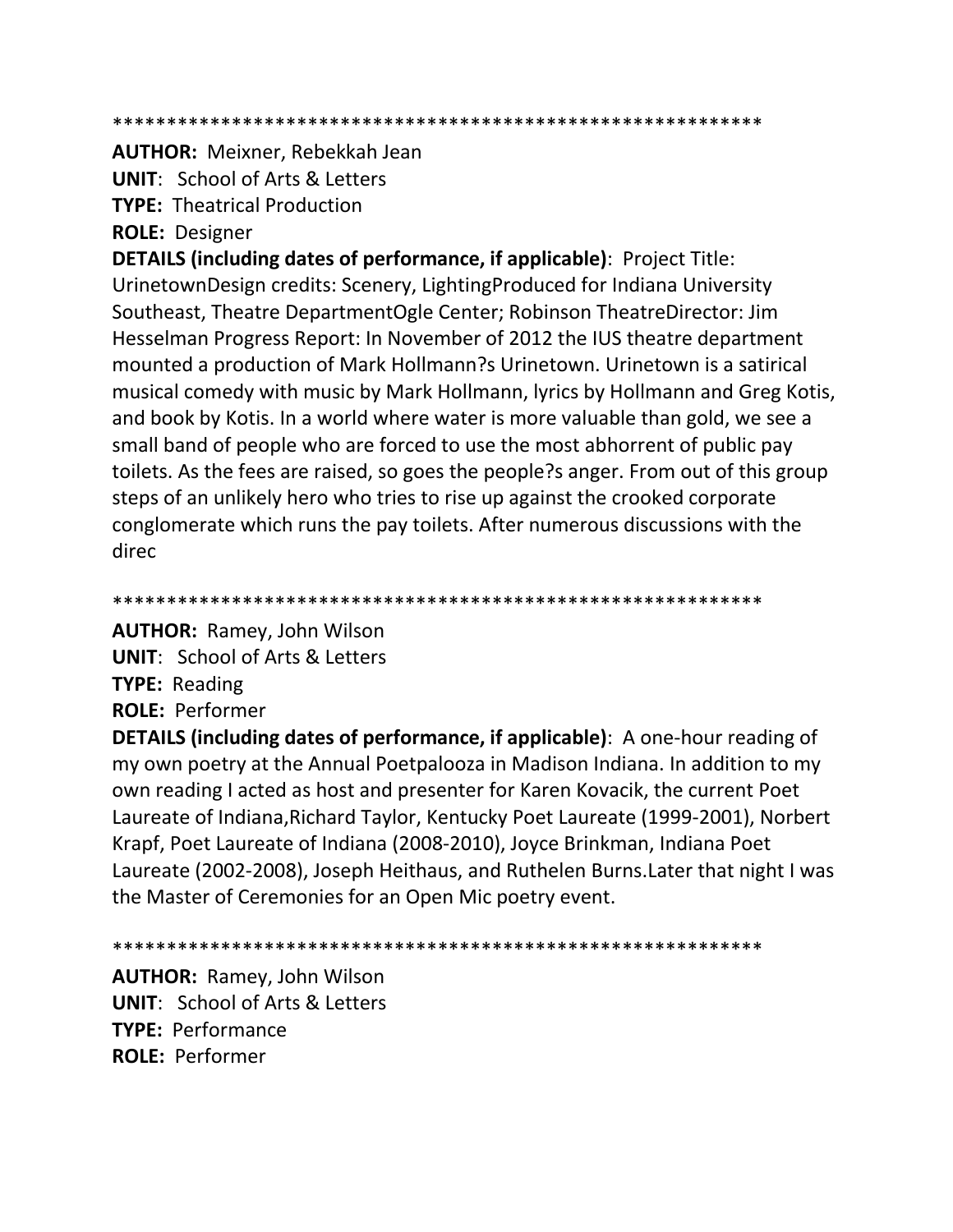**DETAILS (including dates of performance, if applicable)**: Read my poems at the Knob Hill Brewing Company -- an event sponsored by the English Club of Indiana University SE.

**AUTHOR: Ramey, John Wilson UNIT: School of Arts & Letters TYPE: Reading ROLE: Performer DETAILS (including dates of performance, if applicable)**: Featured Reader at "Keep Louisville Literary" poetry reading at Java Bardstown. A reading of my own poetry.

**AUTHOR: Ramey, John Wilson UNIT:** School of Arts & Letters **TYPE: Performance ROLE: Performer** 

**DETAILS (including dates of performance, if applicable)**: Borderlands Poetry Project. A series of poetry readings sponsored by the Indiana Arts Council and organized by Karen Kovacik, Indiana Poet Laureate. Read my poetry with a group of poets from Indiana, Kentucky, and Ohio. Event was held at the historic Ohio Theater in downtown Madison, Indiana.

**AUTHOR: Ramey, John Wilson UNIT:** School of Arts & Letters **TYPE: Reading ROLE: Performer DETAILS (including dates of performance, if applicable)**: Reading to the public of Dylan Thomas's "A Child's Christsmas in Wales" at the Village Lights Book Store in Madison, Indiana.

**AUTHOR: Ramey, John Wilson UNIT:** School of Arts & Letters **TYPE: Performance**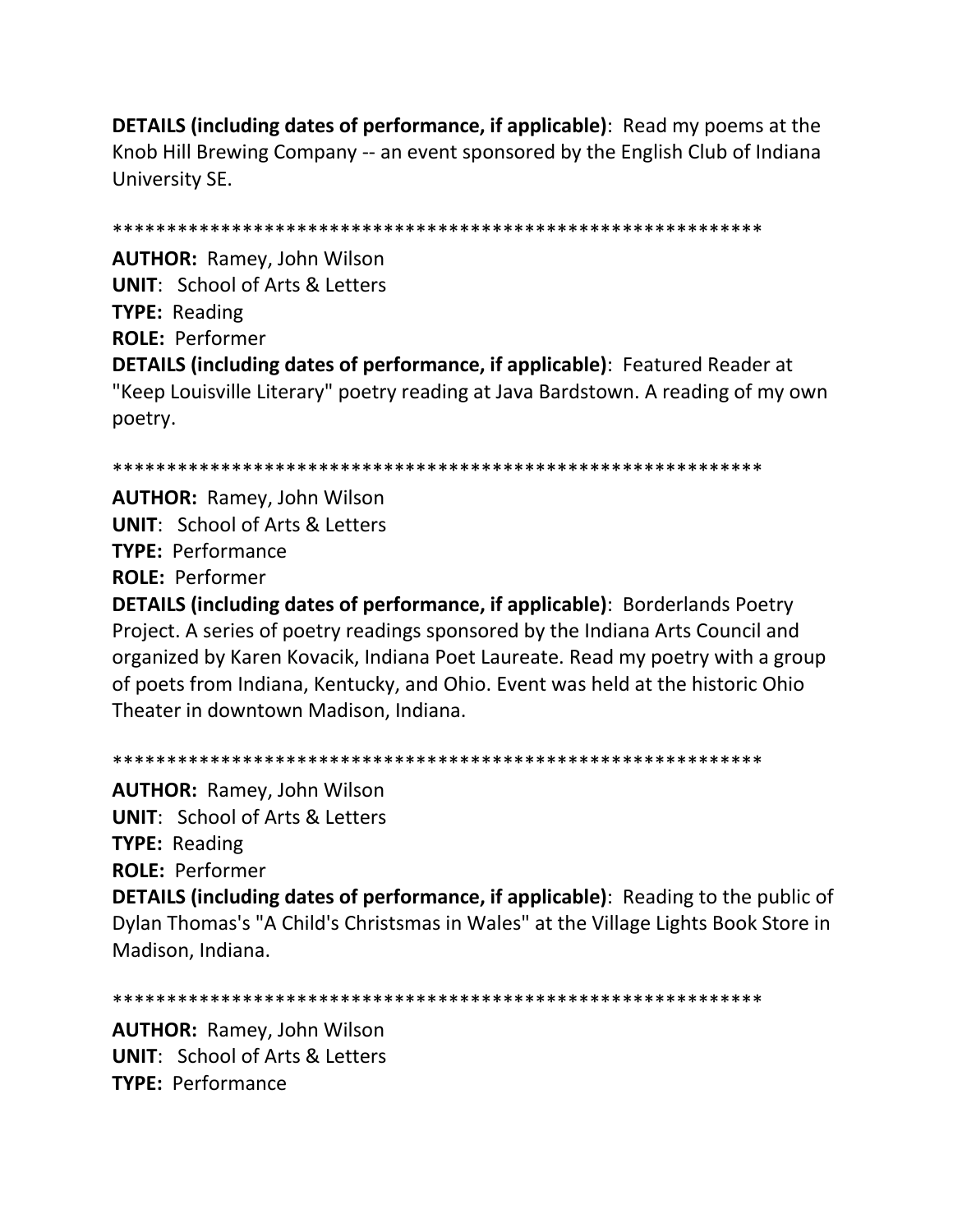**ROLE:** Performer

**DETAILS (including dates of performance, if applicable)**: Performed live for radio Damon Runyon's short story "The Gifts of the Magi." Broadcast to the local listening public on Christmas Eve 2012 on WORX.

\*\*\*\*\*\*\*\*\*\*\*\*\*\*\*\*\*\*\*\*\*\*\*\*\*\*\*\*\*\*\*\*\*\*\*\*\*\*\*\*\*\*\*\*\*\*\*\*\*\*\*\*\*\*\*\*\*\*\*\*

**AUTHOR:** Riehm, Rose S. **UNIT**: School of Natural Sciences **TYPE:** Other **ROLE:** Designer **DETAILS (including dates of performance, if applicable)**: Chancellor's Medallion Dinner Basket

\*\*\*\*\*\*\*\*\*\*\*\*\*\*\*\*\*\*\*\*\*\*\*\*\*\*\*\*\*\*\*\*\*\*\*\*\*\*\*\*\*\*\*\*\*\*\*\*\*\*\*\*\*\*\*\*\*\*\*\*

**AUTHOR:** Ruth, Gerald D. **UNIT**: School of Natural Sciences **TYPE:** Other **ROLE:** Technical

**DETAILS (including dates of performance, if applicable)**: In early June I hosted the viewing of the solar transit of Venus, a rare historical astronomical event,at the IUS Observatory where I serve as Director.

\*\*\*\*\*\*\*\*\*\*\*\*\*\*\*\*\*\*\*\*\*\*\*\*\*\*\*\*\*\*\*\*\*\*\*\*\*\*\*\*\*\*\*\*\*\*\*\*\*\*\*\*\*\*\*\*\*\*\*\*

**AUTHOR:** Stem, Erich Holt **UNIT**: School of Arts & Letters **TYPE:** Recording **ROLE:** Composer

**DETAILS (including dates of performance, if applicable)**: See "Creative Activities Comments" for details. Cadillac Moon Ensemble released Stem's "Revisited" on an album entitled "Atlas" (New Dynamic Records, September 30, 2012). It received 2 professional reviews:I Care if You Listen (professional new art music blog, New York, NY) "Revisited evoked the Japanese shakuhachi flute and drew out an array of tones, timbres and effects from both the flute and the ensemble. This piece captured the possibilities of the instrumental combinations in Cadillac Moon exceptionally well." - David Pearson; I Care if You ListenLucid Culture (professional new art music blog, New York, NY)"[Erich Stem's Revisited] got a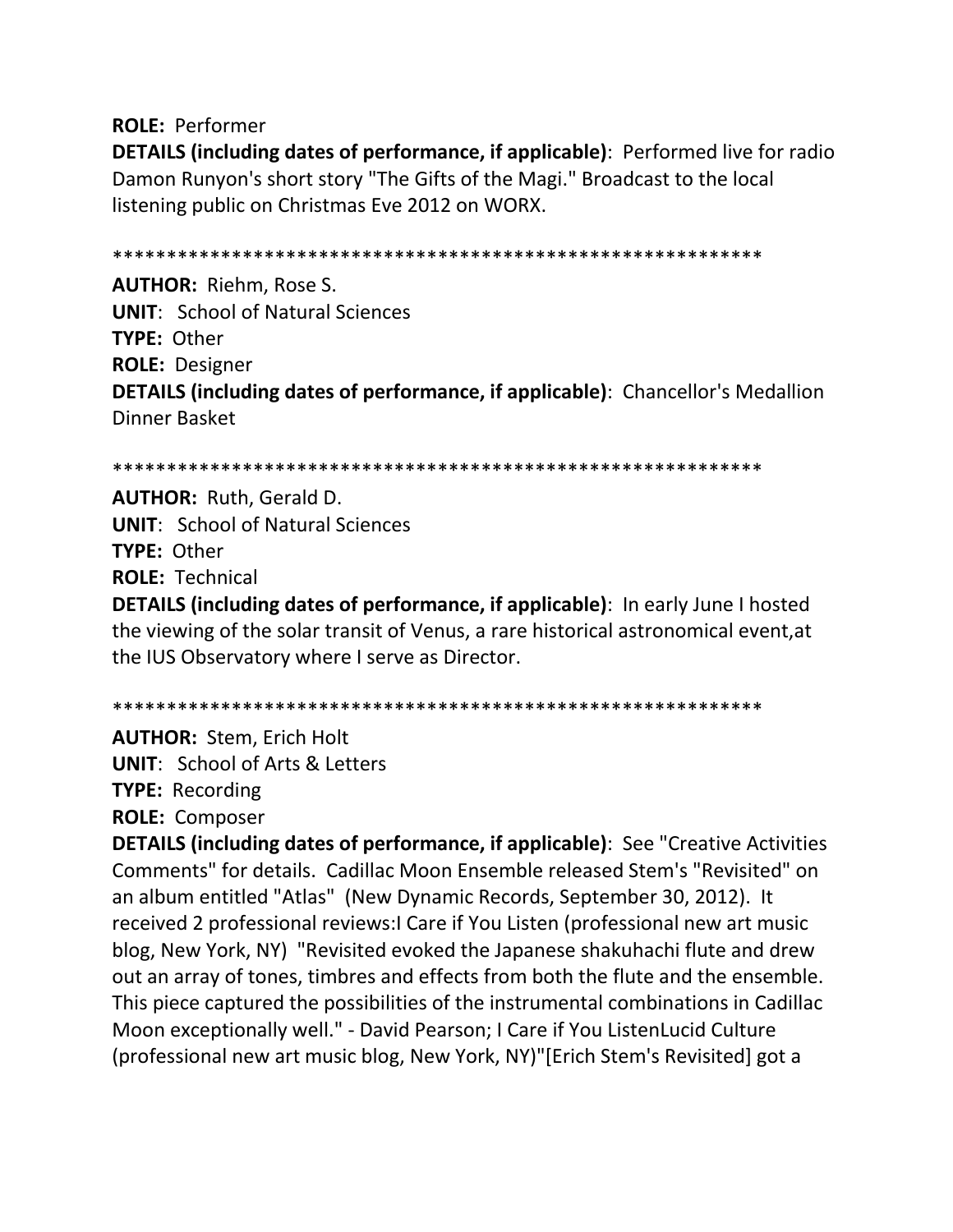Prelude, livened by Michel?s alternately subtle and jarring tonal variations over creepy music-box accents from the percussion and similarly flitting n

**AUTHOR: Stem, Erich Holt UNIT:** School of Arts & Letters **TYPE: Recording ROLE: Composer** 

**DETAILS (including dates of performance, if applicable)**: See "Creative Activities Comments" for details. The Kentucky Center Chamber Players released Stem's "Fleeting Thoughts" on an album entitled "Four on the Floor" (New Dynamic Records, November 1, 2012)

**AUTHOR: Stem, Erich Holt UNIT:** School of Arts & Letters **TYPE: Recording ROLE: Composer** 

**DETAILS (including dates of performance, if applicable)**: See "Creative Activities Comments" for details. counter released Stem's "Fleeting Thoughts" on an album entitled "Group Theory" (New Dynamic Records, April 29, 2012). It received 2 professional reviews: Lucid Culture (a professional new art music blog, New York, NY)"Erich Stem?s four-part suite Fleeting Thoughts juxtaposes a terse, balletesque pulse with icily moody piano-and-string interludes that eventually leads to a richly satisfying noir bustle on the way out." - DelarueA Closer Listen (a professional new art music blog, New York, NY)"It is followed by Erich Stem?s ? Fleeting Thoughts?, a kind of experiment in sound that aims at reproducing the functioning of the mind, establishing a fluent and chaotic exchange that breaks minimalism apart?" - David Murrieta

**AUTHOR: Vernia, Mildred A.** 

**UNIT: School of Natural Sciences** 

**TYPE:** Musical Production

**ROLE: Other** 

**DETAILS (including dates of performance, if applicable)**: I have worked to promote the music department on campus and encourage students to attend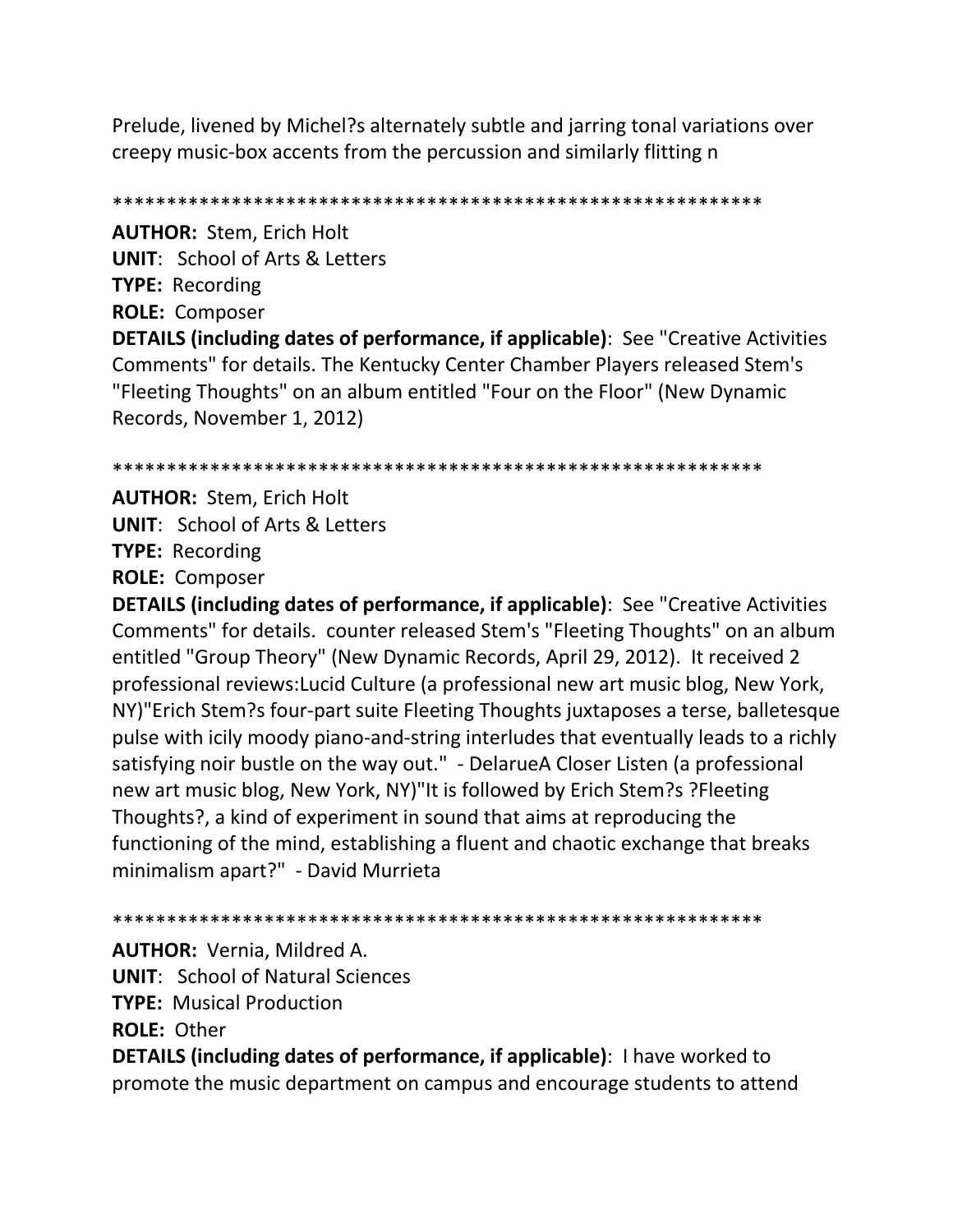performances and join musical groups on campus. I organized a group of seven of students and faculty to attend the Commonwealth Brass Band on March 11th. attended the Guitar recital of faculty member Andrew Reinhart with two students. I attended one different drummer series program with one student. I attended one IUS play in 2012. I have succeeded in convincing four different freshman students to come to concert band performances. I have advised several students to successfully join the IUS pep band. I have advised one student to try out and be accepted into the IUS concert band.

**AUTHOR:** Vernia, Mildred A.

**UNIT: School of Natural Sciences** 

**TYPE:** Musical Performance

**ROLE: Performer** 

**DETAILS (including dates of performance, if applicable)**: In January, I auditioned and was accepted to the IUS concert band. It took years of practice and lessons to get to this level. I take lessons on campus every week. I play the clarinet. I have encouraged several students to audition and currently enjoy three former students who play in the Concert band with me. We rehearse from 7 PM until 9PM on Thursdays during the fall and spring semesters. There are 14 rehearsals a semester or 28 in a year. The larger time commitment is the time it takes to practice at home. The music is challenging even for the professional musicians in the band. Performances are in the Ogle Center 2 or three times a semester.

**AUTHOR: Whitesell, Marilyn T. UNIT:** School of Arts & Letters **TYPE:** Digital Media **ROLE: Artist DETAILS (including dates of performance, if applicable)**: Fall Sabbatical Leave Proposal. See PDF in Supplementary Comments

**AUTHOR: Whitesell, Marilyn T. UNIT: School of Arts & Letters** TYPF: Exhibition **ROLE: Artist**